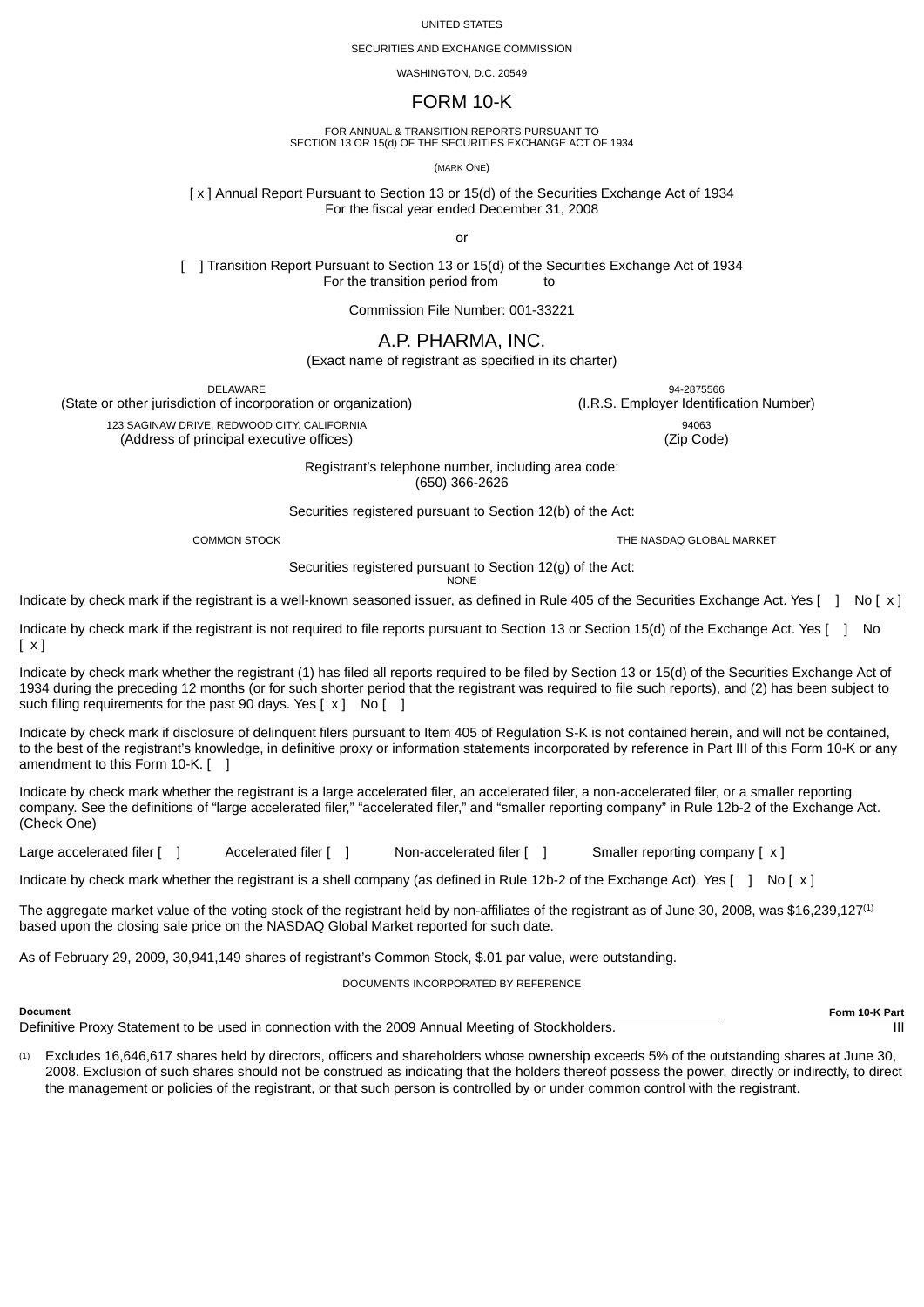|                 | <b>PART I</b>                                                                                                   |    |
|-----------------|-----------------------------------------------------------------------------------------------------------------|----|
| ITEM 1.         | <b>Business</b>                                                                                                 | 3  |
| ITEM 1A.        | <b>Risk Factors</b>                                                                                             | 19 |
| ITEM 1B.        | <b>Unresolved Staff Comments</b>                                                                                | 35 |
| ITEM 2.         | <b>Properties</b>                                                                                               | 36 |
| ITEM 3.         | <b>Legal Proceedings</b>                                                                                        | 36 |
| ITEM 4.         | Submission of Matters to a Vote of Security Holders                                                             | 36 |
|                 | <b>PART II</b>                                                                                                  |    |
| ITEM 5.         | Market for the Registrant's Common Stock, Related Stockholder Matters and Issuer Purchases of Equity Securities | 37 |
| ITEM 6.         | <b>Selected Financial Data</b>                                                                                  | 39 |
| ITEM 7.         | Management's Discussion and Analysis of Financial Condition and Results of Operations                           | 40 |
| ITEM 7A.        | <b>Quantitative and Qualitative Disclosure About Market Risk</b>                                                | 49 |
| ITEM 8.         | <b>Financial Statements and Supplementary Data</b>                                                              | 50 |
| ITEM 9.         | Changes in and Disagreements with Accountants on Accounting and Financial Disclosure                            | 77 |
| ITEM 9A.        | <b>Controls and Procedures</b>                                                                                  | 77 |
| ITEM 9B.        | <b>Other Information</b>                                                                                        | 78 |
|                 | <b>PART III</b>                                                                                                 |    |
| <b>ITEM 10.</b> | Directors, Executive Officers, and Corporate Governance                                                         | 79 |
| <b>ITEM 11.</b> | <b>Executive Compensation</b>                                                                                   | 79 |
| <b>ITEM 12.</b> | Security Ownership of Certain Beneficial Owners and Management and Related Stockholder Matters                  | 79 |
| <b>ITEM 13.</b> | <b>Certain Relationships and Related Transactions, and Director Independence</b>                                | 79 |
| <b>ITEM 14.</b> | <b>Principal Accountant Fees and Services</b>                                                                   | 79 |
|                 | <b>PART IV</b>                                                                                                  |    |
| <b>ITEM 15.</b> | <b>Exhibits and Financial Statement Schedules</b>                                                               | 80 |
|                 | <b>Signatures</b>                                                                                               | 81 |
|                 | <b>Exhibit Index</b>                                                                                            | 83 |
|                 | $\overline{2}$                                                                                                  |    |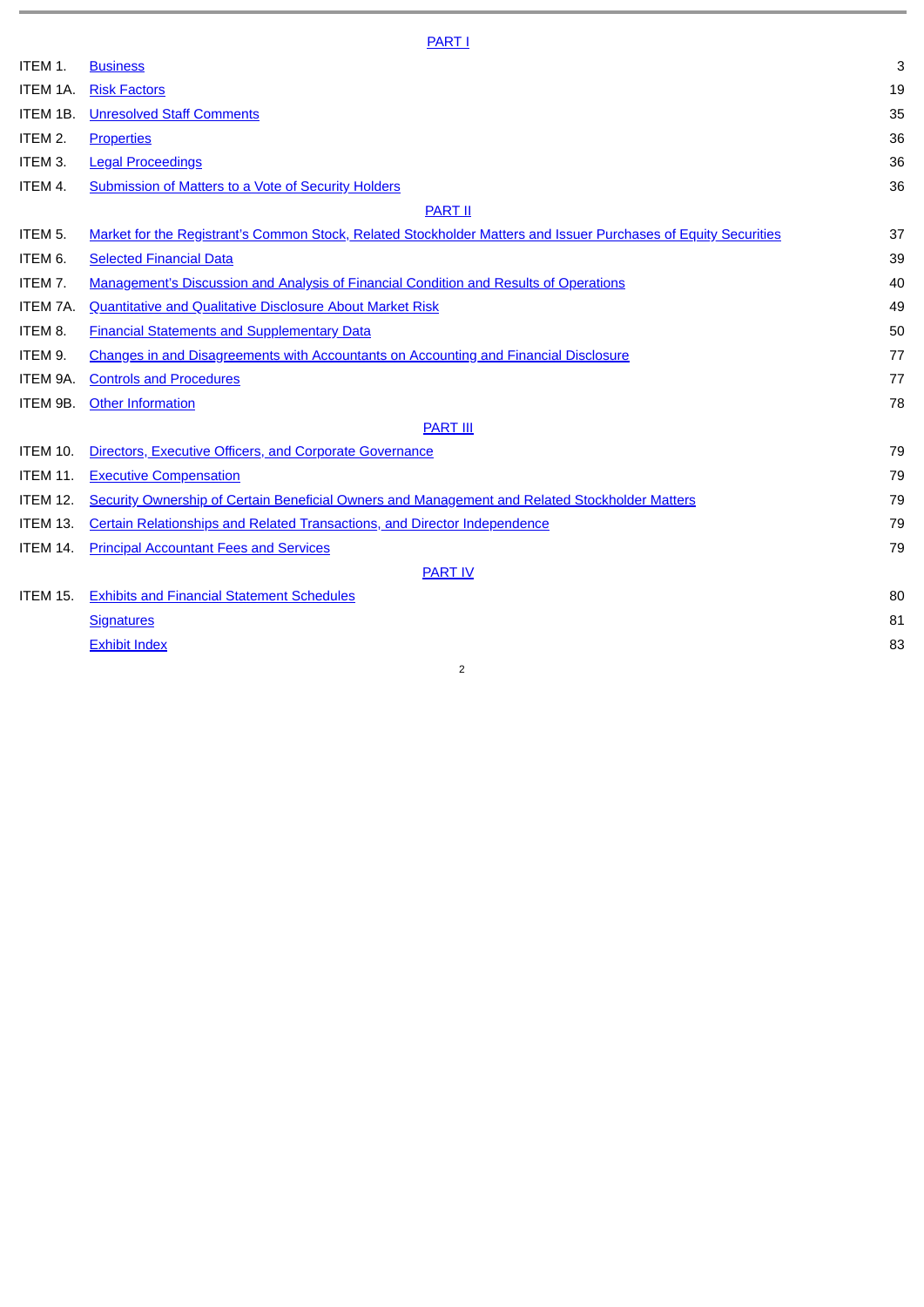#### <span id="page-2-1"></span><span id="page-2-0"></span>**ITEM 1. BUSINESS**

#### **Introduction—Forward-Looking Statements**

This Annual Report on Form 10-K contains "forward-looking statements" as defined by the Private Securities Litigation Reform Act of 1995. These forward-looking statements involve risks and uncertainties including uncertainties associated with anticipated availability of cash resources, corporate ability to continue operations, plans to acquire additional capital, timely development, approval, launch and acceptance of new products, satisfactory completion of clinical studies, establishment of new corporate collaborations, progress in research and development programs and other risks and uncertainties described below under the headings: "Our Lead Product Candidate APF530," "Development Pipeline," "Our Technology Platform," "Our Strategy," "Patents and Trade Secrets" and "Competition." Such risks and uncertainties also include the matters discussed under "Risk Factors" below and under "Management's Discussion and Analysis of Financial Condition and Results of Operations" in Item 7 below.

## **Company Overview**

In this Annual Report on Form 10-K, the "Company," "A.P. Pharma," "we," "us" and "our" refer to A.P. Pharma, Inc.

We are a specialty pharmaceutical company developing pharmaceutical products using our proprietary Biochronomer™ polymer-based drug delivery technology. Our primary focus is on our lead product candidate, APF530, which, during 2008, completed a pivotal Phase III clinical trial for the prevention of chemotherapy-induced nausea and vomiting ("CINV"). Results of that trial were announced in the third and fourth quarters of 2008. We expect to submit our new drug application ("NDA") to the U.S. Food and Drug Administration ("FDA") for approval of APF530 during the second quarter of 2009.

APF530 is designed to prevent CINV for at least five days and contains granisetron, a drug approved for the prevention of CINV. In September 2005, we completed a Phase II clinical trial of APF530 that achieved all of its primary and secondary endpoints. In May 2006, we initiated our pivotal Phase III clinical trial of APF530. Trial enrollment was completed in June 2008, and top-line results were reported in September 2008. We believe that this clinical trial will lead to regulatory approval of APF530 for the prevention of acute onset CINV for patients undergoing both moderately and highly emetogenic chemotherapy, and for delayed onset CINV for patients undergoing moderately emetogenic chemotherapy.

Our core Biochronomer technology, on which APF530 and our other products are based, consists of bioerodible polymers designed to release drugs over a defined period of time. We have completed over 100 *in vivo* and *in vitro* studies demonstrating that our Biochronomer technology is potentially applicable to a range of therapeutic areas, including prevention of nausea and vomiting, pain management, control of inflammation and treatment of ophthalmic diseases. We have also completed comprehensive animal and human toxicology studies that have established that our Biochronomer polymers are safe and well tolerated. Furthermore, our Biochronomer technology can be designed to deliver drugs over periods varying from days to several months.

In addition to our lead drug candidate, we have a pipeline of other product candidates that use our Biochronomer technology. Further development of our pipeline products has been temporarily deferred in order to focus all corporate resources, both managerial and financial, on the APF530 NDA and negotiations of a commercialization partnership for APF530. One of these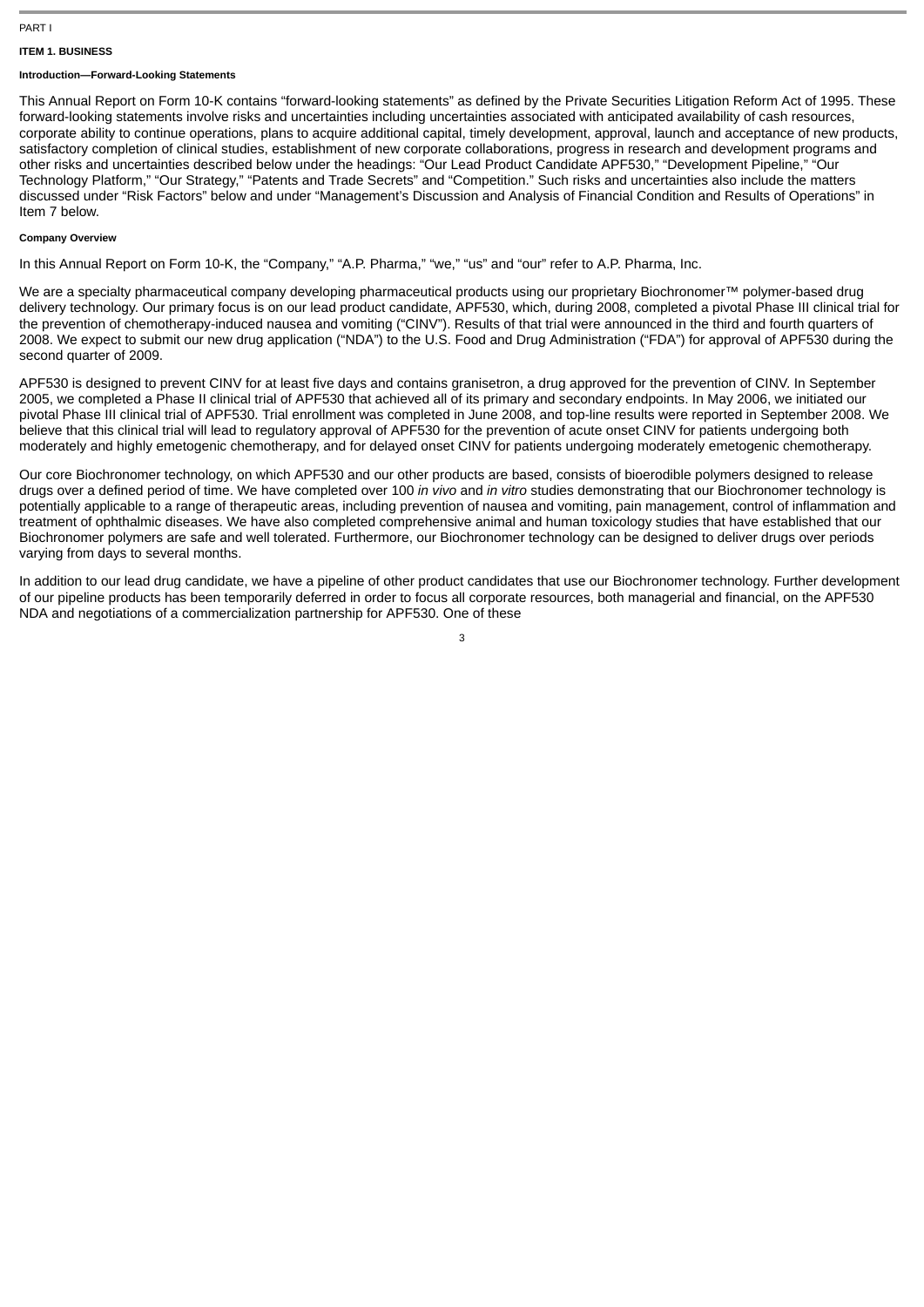pipeline products, APF112, incorporates the well-known local anesthetic, mepivacaine. It is designed to provide up to 36 hours of relief from postsurgical pain and to minimize the use of morphine-like drugs, or opiates, which are used extensively in the management of post-surgical pain. Post-surgical pain can be treated with local anesthetics, but the usefulness of these agents is limited by the short duration of their effectiveness. When pipeline development is resumed, the next planned step for APF112 is a Phase IIb clinical trial. A second pipeline product, APF580, incorporates a presently unannounced opiate for extended relief of severe pain. An investigational new drug application ("IND") for APF580 was successfully filed in the third quarter of 2008, and the next planned step for this product, when work resumes, is a Phase I clinical trial.

We were founded in February 1983 as a California corporation under the name AMCO Polymerics, Inc. ("AMCO"). AMCO changed its name to Advanced Polymer Systems, Inc. in 1984 and was reincorporated in the state of Delaware in 1987. We changed our name to A.P. Pharma, Inc. in May 2001 to reflect our new pharmaceutical focus. Our offices are located at 123 Saginaw Drive, Redwood City, California 94063. Our telephone number is (650) 366-2626. Our website is located at www.appharma.com. Information contained on, or that can be accessed through, our website is not part of this Annual Report on Form 10-K.

#### **Our Lead Product Candidate—APF530**

## *CINV Background*

Prevention and control of nausea and vomiting, or emesis, are paramount in the treatment of cancer patients. The majority of patients receiving chemotherapy will experience some degree of emesis if not prevented with an antiemetic. Chemotherapy treatments can be classified as moderately emetogenic, meaning that 30–90% of patients experience CINV, or highly emetogenic, meaning that over 90% of patients experience CINV, if they are not treated with an antiemetic prior to chemotherapy. Acute onset CINV occurs within the first 24 hours following chemotherapy treatment. Delayed onset CINV occurs more than 24 hours after treatment and may persist for several days. Prevention of CINV is significant because the distress caused by CINV can severely disrupt patient quality of life and can lead some patients to delay or discontinue chemotherapy.

## *Current Therapy*

Vomiting is a protective reflex against ingestion of what the body perceives to be potentially harmful substances, including some chemotherapeutic agents. These chemotherapeutic agents activate or destroy cells in the lining of the gut, releasing a neurotransmitter called serotonin. When serotonin binds to the 5-hydroxytryptamine type 3 ("5-HT $_3$ ") receptors, the patient experiences nausea and vomiting. By blocking the 5-HT $_3$ receptors, granisetron and the other 5-HT $_{\rm 3}$  antagonists prevent serotonin from binding to the 5-HT $_{\rm 3}$  receptors, thereby inhibiting the vomiting reflex. Physicians may combine these 5-HT $_{\rm 3}$  antagonists with other agents, such as corticosteroids or neurokinin-1 ("NK1") antagonists, to better prevent CINV.

Current treatment options for CINV include 5-HT<sub>3</sub> antagonists such as palonosetron (Aloxi®), ondansetron (Zofran®), dolasetron (Anzemet®) and granisetron (Kytril®), as well as aprepitant (Emend®), an NK1 antagonist, which is always used in combination with a 5-HT $_3$  antagonist. As shown in the table below, all of the 5-HT $_{\rm 3}$  antagonists are approved for the prevention of acute onset CINV in patients receiving either moderately or highly emetogenic chemotherapy. Within the last several years, generic versions of several of these 5-HT<sub>3</sub> antagonists, except for palonosetron and dolasetron, have become available. Only Aloxi is approved for the prevention of delayed onset CINV in patients receiving moderately emetogenic chemotherapy. No 5-HT<sub>3</sub> antagonist is approved for the prevention of delayed onset CINV in patients receiving highly emetogenic chemotherapy.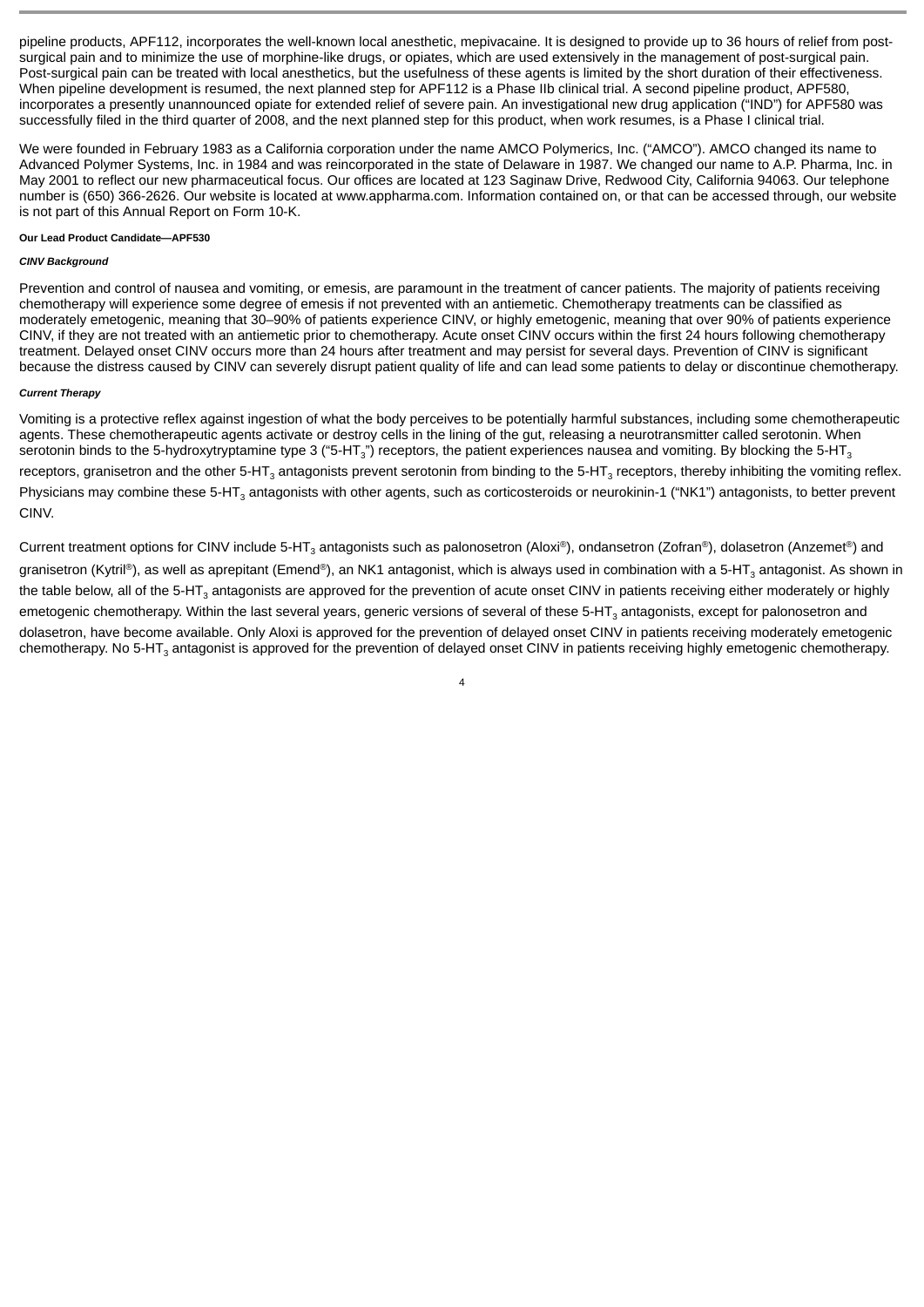According to IMS Health, Aloxi sales for the prevention of CINV were approximately \$326 million in 2006, \$303 million in 2007 and \$391 million in 2008. We believe the total addressable U. S. market approaches \$1 billion for use of 5-HT $_3$  antagonists in the prevention of CINV.

| <b>Chemotherapy Regimen</b> | Approved 5-HT <sub>3</sub><br><b>Antagonists for Acute Onset</b><br><b>CINV</b>              | Approved 5-HT <sub>3</sub><br><b>Antagonists for Delayed</b><br><b>Onset CINV</b> |
|-----------------------------|----------------------------------------------------------------------------------------------|-----------------------------------------------------------------------------------|
| Moderately Emetogenic       | Granisetron (Kytril)<br>Ondansetron (Zofran)<br>Dolasetron (Anzemet)<br>Palonosetron (Aloxi) | Palonosetron (Aloxi)                                                              |
| <b>Highly Emetogenic</b>    | Granisetron (Kytril)<br>Ondansetron (Zofran)<br>Dolasetron (Anzemet)<br>Palonosetron (Aloxi) | None                                                                              |

Despite evidence that delayed onset CINV affects as many as 50–70% of patients, and that more patients experience delayed onset CINV than acute onset CINV, oncology nurses and physicians are likely to underestimate the magnitude of these problems in the patients for whom they care. This may occur in part since patients often do not report side effects they experience at home following chemotherapy treatments. Even though high percentages of chemotherapy patients experience such delayed nausea and emesis, presently Aloxi is the only 5-HT $_{\rm 3}$  antagonist approved for dealing with this delayed onset CINV. We believe that our APF530, if approved, could become the second long-acting product given in a single administration that is capable of dealing with this important medical need.

# *Our Solution—APF530*

Our lead product, APF530, is being developed for the prevention of CINV in patients receiving either moderately or highly emetogenic chemotherapy. APF530 is delivered by a single subcutaneous injection and contains the 5-HT $_{\rm 3}$  antagonist, granisetron. Granisetron, for infusion and oral tablets, is approved for the prevention of acute onset CINV, but not delayed onset CINV. We selected granisetron because it is a potent drug and the applicable granisetron patent expired in the United States on December 29, 2007.

Granisetron and other 5-HT $_3$  antagonists, as a class, have become the most common antiemetic agents used in chemotherapy. However, no 5-HT $_3$ antagonist formulation is currently approved for the prevention of both acute and delayed onset CINV for both moderately and highly emetogenic chemotherapy. Our APF530 Phase III clinical trial demonstrated that we can deliver therapeutic levels of granisetron to prevent acute onset CINV for both moderately and highly emetogenic chemotherapy, and to prevent delayed onset CINV in moderately emetogenic chemotherapy. The sector efficacy data involving delayed onset CINV in highly emetogenic chemotherapy showed results for the higher dose of APF530 that were numerically better than Aloxi and statistically non-inferior, but did not achieve the statistically significant level of superiority necessary to support a claim in this sector. Because Aloxi is not approved for use in this setting, it would be necessary to demonstrate superiority in order to get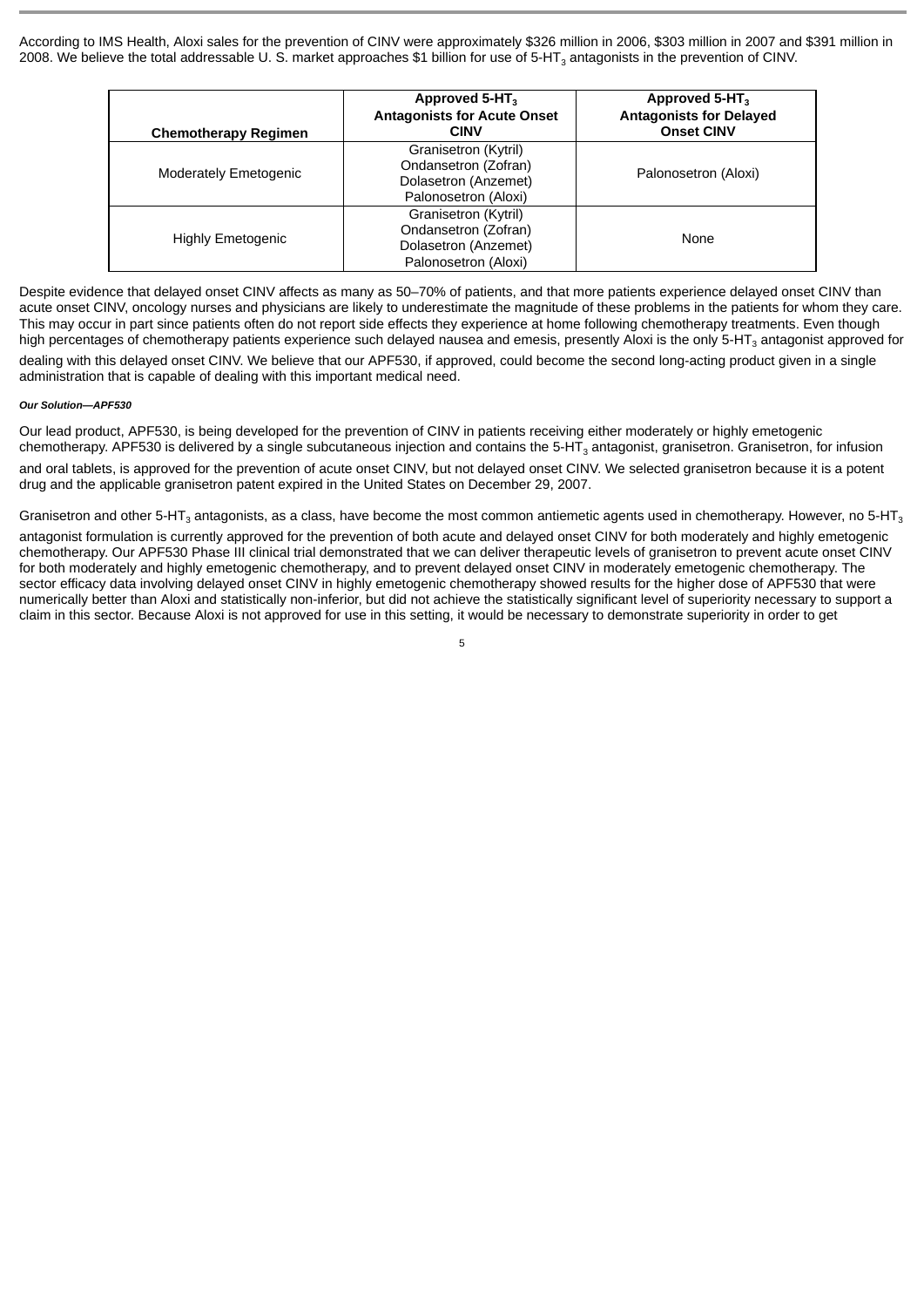approval for this use. If we obtain product approval for all uses except the delayed onset highly emetogenic one, we should have a product comparable to Aloxi, which despite the limitation of its claim for prevention of delayed onset CINV to only moderately emetogenic treatments, has achieved considerable commercial success.

## *Phase II Clinical Trial*

In September 2005, we completed a Phase II clinical trial for APF530. We evaluated the safety, tolerability and pharmacokinetics of APF530 in cancer patients. In addition, efficacy endpoints were evaluated relating to emetic events and the use of additional medication for CINV. The clinical trial demonstrated that APF530 was well tolerated; there were no serious adverse events attributed to APF530 and less than 10% of participating patients had injection site reactions, all of which were mild.

Analysis of the efficacy data from our open-label Phase II trial, in which patient groups received either moderately or highly emetogenic chemotherapy, was based on complete responders (patients who experienced "complete response," as defined by an absence of vomiting and no use of additional medication for CINV during the observation period). This efficacy data was compared to similar data for Aloxi, as reported from its Phase III trials, and the APF530 indications of efficacy compared favorably with the complete response results in the Aloxi trials data. Based on the strength of our Phase II data when compared to the Aloxi Phase III trials, we designed our Phase III clinical program to conclusively compare APF530 to Aloxi in a prospective randomized trial design.

## *Pivotal Phase III Clinical Trial Design*

In December 2005, we held our end-of-Phase-II meeting with the FDA, at which we discussed our regulatory approval strategy and our proposed design for the pivotal Phase III trial. Following this meeting, we finalized plans for our pivotal Phase III trial in accordance with FDA input. The trial's primary objectives were to demonstrate:

• non-inferiority, or comparability, of APF530 to Aloxi for the prevention of acute onset CINV following the administration of either moderately emetogenic or highly emetogenic chemotherapy;

• non-inferiority of APF530 in comparison to Aloxi for the prevention of delayed onset CINV following administration of moderately emetogenic chemotherapy; and

• superiority of APF530 in comparison to Aloxi for the prevention of delayed onset CINV following administration of highly emetogenic chemotherapy.

Based on our discussions with the FDA, we are planning to file our NDA under Section 505(b)(2) of the Federal Food, Drug and Cosmetic Act ("FDCA"). Section 505(b)(2) of the FDCA permits the FDA, in its review of a NDA, to rely on previous FDA findings of safety and efficacy of the active ingredient in APF530, granisetron. The 505(b)(2) approval pathway is distinguished from the Abbreviated New Drug Application, or generics route, by the requirement that drug products approved under this section must have significant difference relative to the reference approved product. The additional information in the 505(b)(2) applications can be provided by literature or reference to past FDA findings of safety and efficacy for approved drugs, or it can be based upon studies conducted by or for the applicant to which it has obtained a right of reference. The majority of 505(b)(2) applications are filed for new formulations of currently approved drugs, so there is an existing understanding—on the part of the FDA, as well as the medical community—of their safety and efficacy.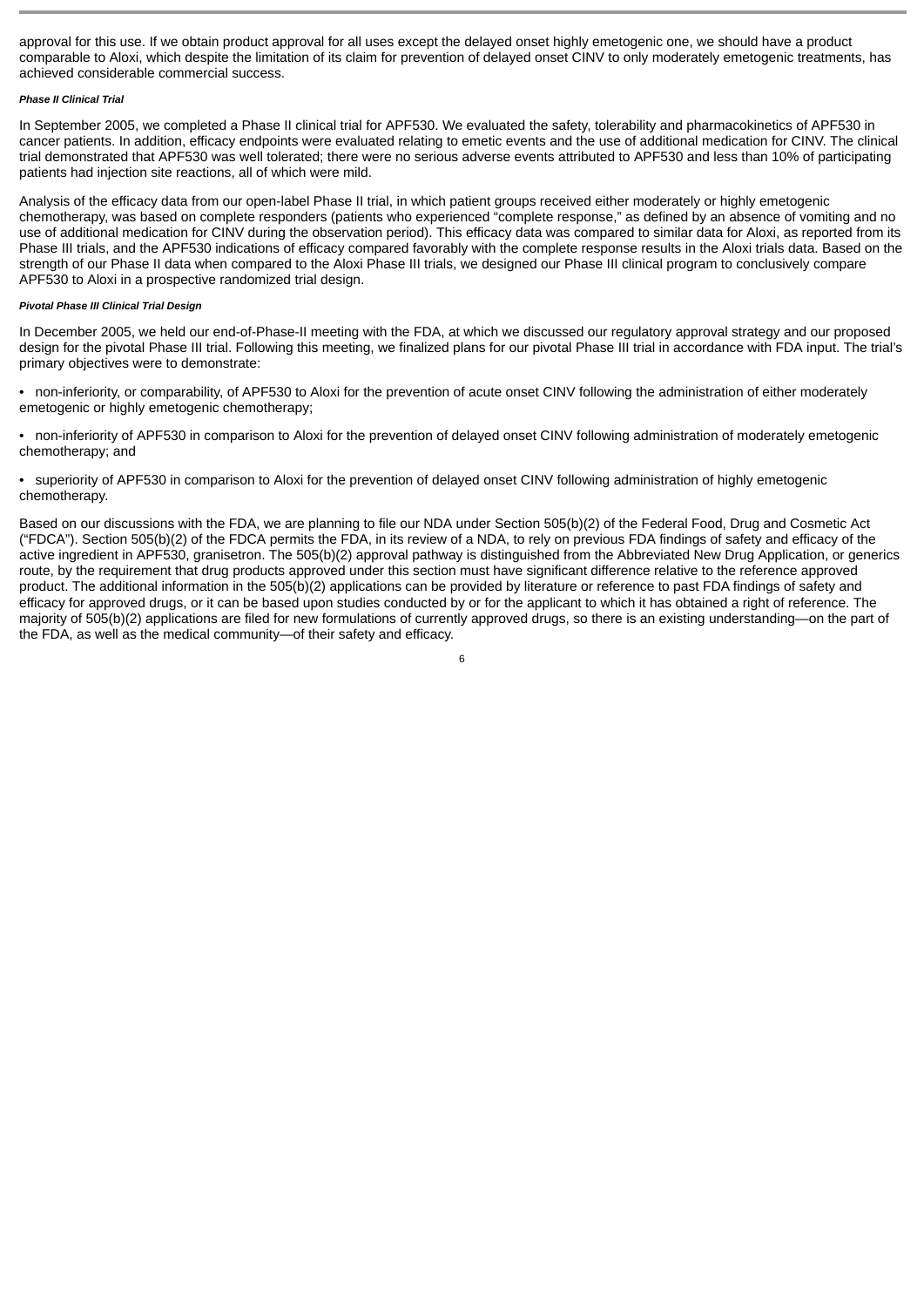Our pivotal Phase III clinical trial, initiated in May 2006, was a multicenter, randomized, observer-blind, actively-controlled, double-dummy, parallel group study that compared the efficacy of APF530 with Aloxi. The trial stratified patients into two groups, one receiving moderately and the other receiving highly emetogenic chemotherapeutic agents in accordance with the Hesketh algorithm, which assigns emetogenic levels based on the chemotherapy agent, drug dosage and combinations employed. In each group, the patients were randomized to receive in the first chemotherapy treatment cycle either APF530 high dose (10 mg), APF530 low dose (5 mg) or the currently approved dose of Aloxi. In subsequent treatment cycles (up to three additional cycles), the patients were re-randomized to either of the two APF530 doses. The diagram below provides further graphical representation of the patient stratification design for patient randomization in our clinical trial.



*Pivotal Phase III Clinical Trial Results*

During 2006 and the first half of 2007, all patient enrollments were within the U.S. Beginning in the second half of 2007, enrollments were broadened to include sites in India and Poland. Our pivotal Phase III study, comparing the efficacy of APF530 with Aloxi, completed patient enrollment of 1,395 patients in June 2008, and we announced top-line results on September 30, 2008.

The goals of the trial were to demonstrate the safety and efficacy of APF530 in the treatment of CINV following the administration of highly or moderately emetogenic chemotherapy, and to establish an effective dose for APF530, creating a data package suitable for inclusion in the NDA we plan to submit to the FDA during the second quarter of 2009. In the trial, 5mg and 10mg doses of granisetron were evaluated, and based on the results, the 10mg dose appears to provide greater efficacy with a side effect profile similar to the 5mg dose. As such, the APF530 10mg dose will be the proposed therapeutic dose included in the NDA. The NDA will be submitted under section 505(b)(2) of the FDCA, whereby we can rely on the significant clinical data for safety and efficacy of APF530's active ingredient, granisetron.

The trial was structured to compare the two APF530 doses with Aloxi in four different primary efficacy endpoints non-inferiority to Aloxi for the prevention of acute and delayed CINV in patients receiving moderately emetogenic chemotherapies, and non-inferiority and superiority to Aloxi for the prevention of acute and delayed CINV, respectively, in patients receiving highly emetogenic chemotherapies. Aloxi is not FDA approved for the prevention of delayed onset CINV in patients receiving highly emetogenic chemotherapies; therefore, APF530 needed to be deemed superior to Aloxi for this endpoint to obtain a corresponding label claim. The 10mg dose of APF530 achieved complete response ("CR") rates that were numerically higher than Aloxi across all four assessments. These results achieved non-inferiority to Aloxi for all four assessments, but did not achieve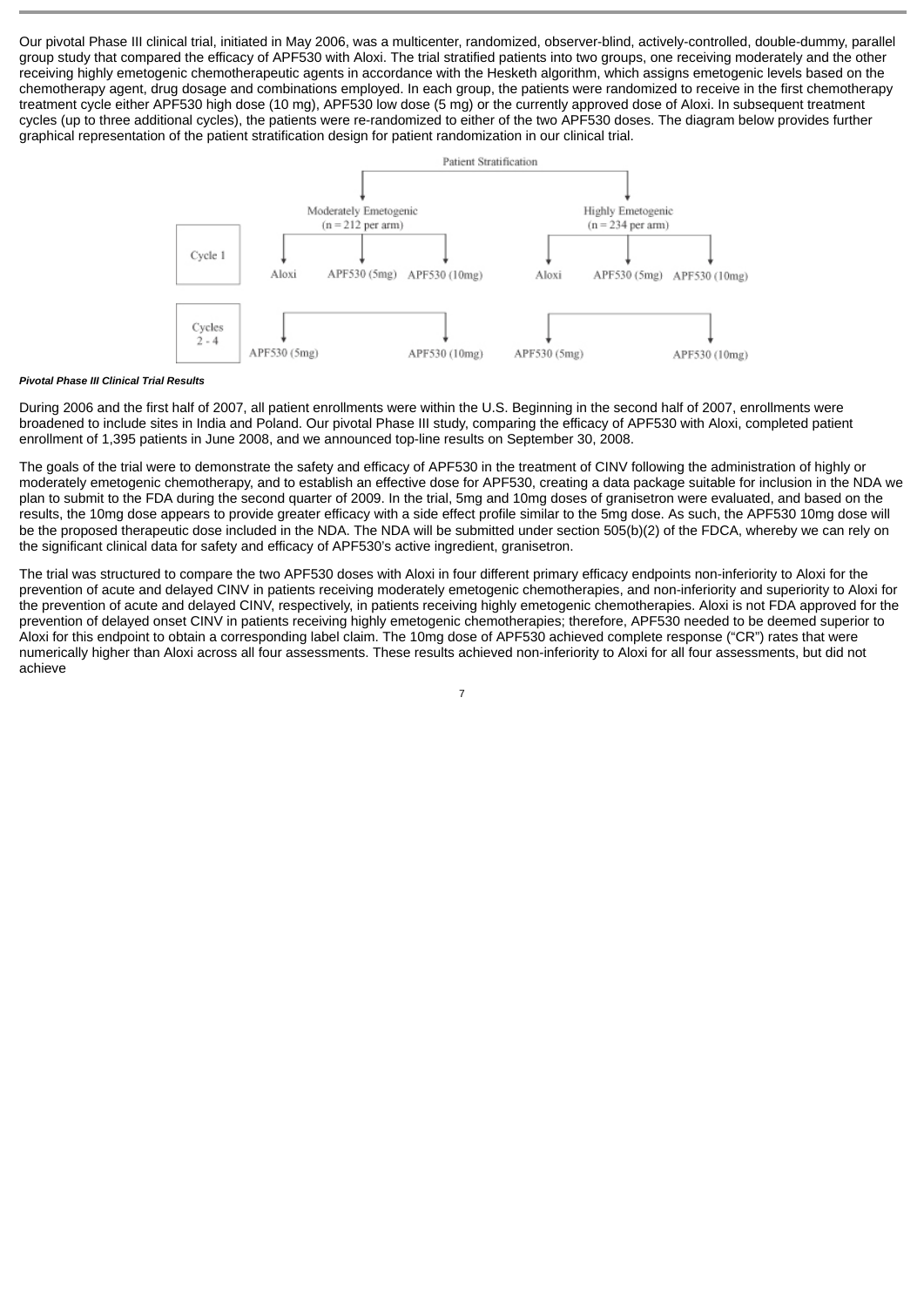the superiority endpoint for the highly emetogenic delayed onset assessment. CR was defined as the absence of emetic episodes or use of antiemetic rescue medications during a specified period of time. The time periods studied for CINV onset were acute (0 to 24 hours after chemotherapy) and delayed (24 to 120 hours after chemotherapy).

The results summarized below are the primary endpoints from the study, with such data being drawn from the first cycle of treatment:

# **Complete Response by Treatment–Cycle 1**

|                            | <b>Treatment Group</b> |                         |           | <b>Statistics vs. Aloxi</b><br>(Confidence Interval) |                  |  |
|----------------------------|------------------------|-------------------------|-----------|------------------------------------------------------|------------------|--|
| <b>Emetogenicity Level</b> | <b>APF530</b><br>(5mg) | <b>APF530</b><br>(10mg) | Aloxi     | 5 <sub>mg</sub>                                      | 10 <sub>mg</sub> |  |
| Moderately emetogenic      | $(n=214)$              | $(n=212)$               | $(n=208)$ |                                                      |                  |  |
| • Acute onset              | 74.8%                  | 76.9%                   | 75.0%     | NI (-9.8, 9.3)                                       | NI (-7.5, 11.4)  |  |
| • Delayed onset            | 51.4%                  | 59.0%                   | 57.7%     | $1(-17.1, 4.6)$                                      | NI (-9.5, 12.1)  |  |
| Highly emetogenic          | $(n=229)$              | $(n=240)$               | $(n=238)$ |                                                      |                  |  |
| • Acute onset              | 77.7%                  | 81.3%                   | 80.7%     | $NI (-12.1, 6.1)$                                    | NI (-8.2, 9.3)   |  |
| • Delayed onset            | 64.6%                  | 68.3%                   | 66.4%     | NS (-12.4, 8.8)                                      | NS (-8.3, 12.2)  |  |

(NI) Non-inferior efficacy was established using a modified Bonferroni step down procedure. APF530 non-inferior to Aloxi (i.e. lower bound of adjusted 95% CI for APF530), Aloxi difference excludes less than or equal to negative 15%. The Confidence Intervals shown for the moderately emetogenic and highly emetogenic levels are 97.5% and 98.3%, respectively. (NS) No significant difference. (I) Inferior efficacy.

APF530 was generally well tolerated, with a side effect profile consistent with previous human use of granisetron and only one serious adverse event reported as possibly attributed to APF530. In Cycle 1, the data showed a low incidence of patients discontinuing therapy due to any adverse events (related or unrelated to study drugs): 0.5%, 0.9% and 0.9% in the moderately emetogenic patient group, and 2.0%, 3.5% and 1.2% in the highly emetogenic patient group for APF530 5mg, APF530 10mg and Aloxi, respectively. Further, of the patients completing the first cycle, 1,043 went on to receive a total of 2,374 additional doses of APF530 in Cycles 2 to 4. Of these patients, only 2 (or 0.2%) discontinued therapy due to treatment related adverse events.

Additional data from the pivotal Phase III trial comparing APF530 with Aloxi was released on November 5, 2008, and is reported below. The additional data provided herein includes predetermined secondary efficacy endpoints and safety data that were not available at the time the topline data were released. Review of the clinical data package demonstrates the robustness of the APF530 clinical response within and across chemotherapy cycles. Some of the additional key findings follow:

• Collectively, the Phase III efficacy and safety data support the conclusion that the APF530 10 mg dose is the most effective dose and therefore will be the selected dose for the NDA.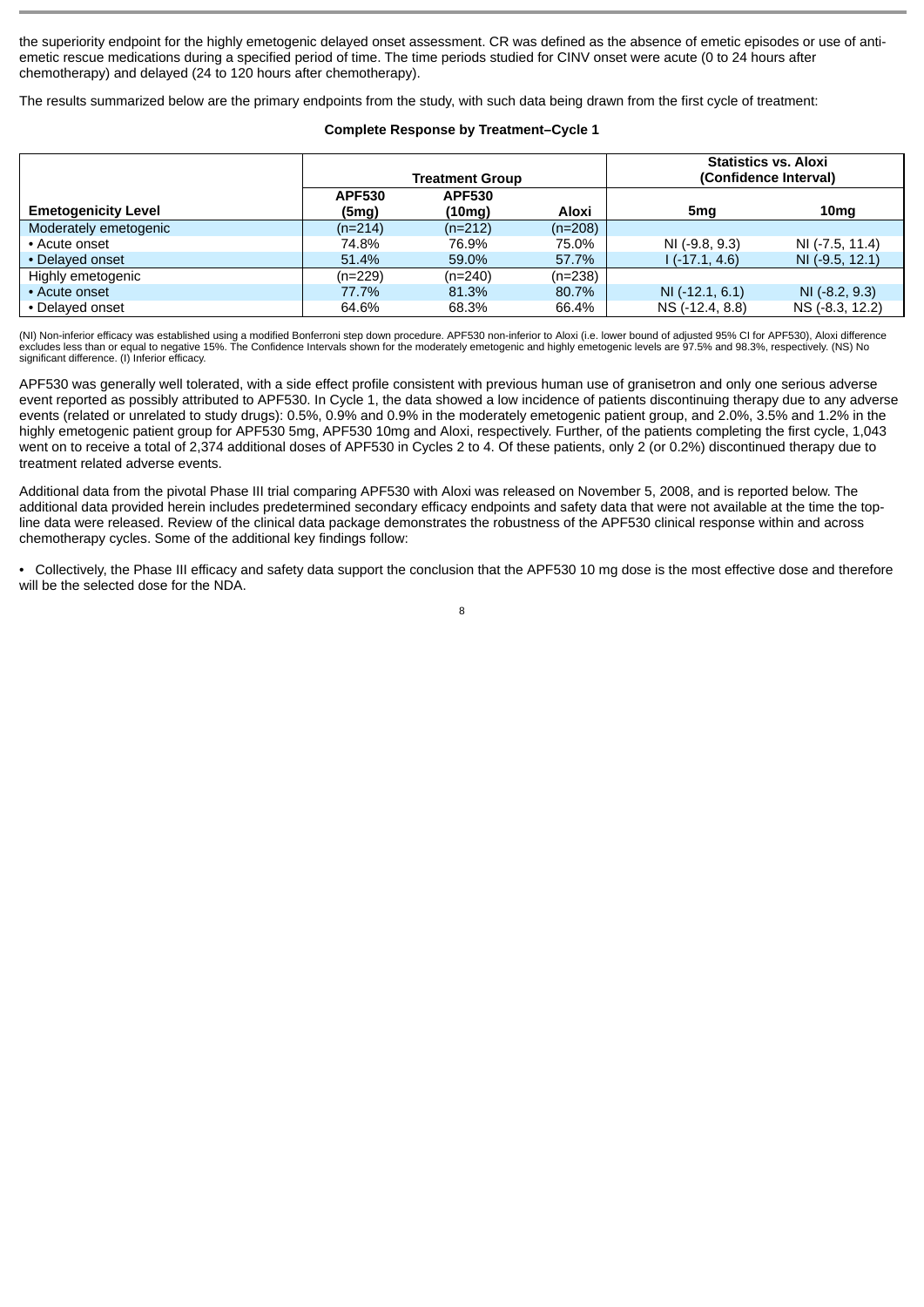• In patients receiving multiple cycles of APF530, CR rates were observed to generally increase over four cycles of chemotherapy. The data summarized below supports the continued benefits of APF530 over multiple cycles:

# **Complete Response(1) of APF530 10 mg Dose Over Four Chemotherapy Cycles**

| <b>Emetogenicity Level</b>   |           | Cycle 2<br>Cycle 1 | Cycle 3   | Cycle 4   |
|------------------------------|-----------|--------------------|-----------|-----------|
| <b>Moderately Emetogenic</b> | $(n=212)$ | $(n=240)$          | $(n=184)$ | $(n=134)$ |
| • Acute (0-24h)              | 76.9%     | 77.1%              | 78.8%     | 83.6%     |
| • Delayed (24-120h)          | 59.0%     | 62.1%              | 61.4%     | 66.4%     |
| $\cdot$ Overall (0-120h)     | 54.2%     | 58.8%              | 60.3%     | 63.4%     |
| <b>Highly Emetogenic</b>     | $(n=240)$ | $(n=263)$          | $(n=202)$ | $(n=148)$ |
| • Acute (0-24h)              | 81.3%     | 84.8%              | 89.6%     | 87.8%     |
| • Delayed $(24-120h)$        | 68.3%     | 76.0%              | 81.2%     | 83.8%     |
| $\cdot$ Overall (0-120h)     | 64.6%     | 72.2%              | 78.7%     | 79.7%     |

(1) No emetic episodes and no rescue medications

• The evaluation of "time to first treatment failure," defined as either time to first emetic episode or use of rescue medication, showed that a greater proportion of patients treated with APF530 10 mg dose (vs. Aloxi) remained "failure free" on days one through five following either moderate or highly emetogenic chemotherapy.

• The Phase III trial protocol predefined multiple primary and secondary endpoints, including complete response, complete control (no emesis, no rescue therapy and no-greater-than-mild nausea) and total response (no emesis, no rescue therapy and no nausea) measured over defined time intervals (acute, delayed and overall). Although there were no significant differences between the APF530 10 mg dose vs. Aloxi, the response rates for APF530 10 mg dose were higher than Aloxi in all nine analyses for moderately emetogenic chemotherapy and in five of nine analyses for highly emetogenic chemotherapy.

• The safety profile for APF530 was very similar to that for Aloxi; the most notable adverse event was constipation, observed in 15.4% and 13.4% of patients receiving APF530 10 mg and Aloxi, respectively. Headache was observed in 10.0% and 9.7% of patients receiving APF530 10 mg dose and Aloxi, respectively.

• Investigators were required to observe and record all reactions associated with the subcutaneous injection site on days one and five for each treatment cycle. Overall, greater than 90% of the recorded observations were mild in severity, the most common being redness and bruising. With each additional cycle of treatment with APF530, the frequency of injection site reactions decreased, indicating APF530 can safely be administered for multiple cycles.

• During the trial, patients received more than 1,600 separate injections of APF530 10 mg dose. Assessment of any injection site pain was made on days one and five of treatment: on day one, less than 0.1% of injections produced any reports of pain; on day five approximately 4% of injections produced reported pain. All but four of these reports of pain were recorded as mild, with the four recorded as moderate.

 $\overline{9}$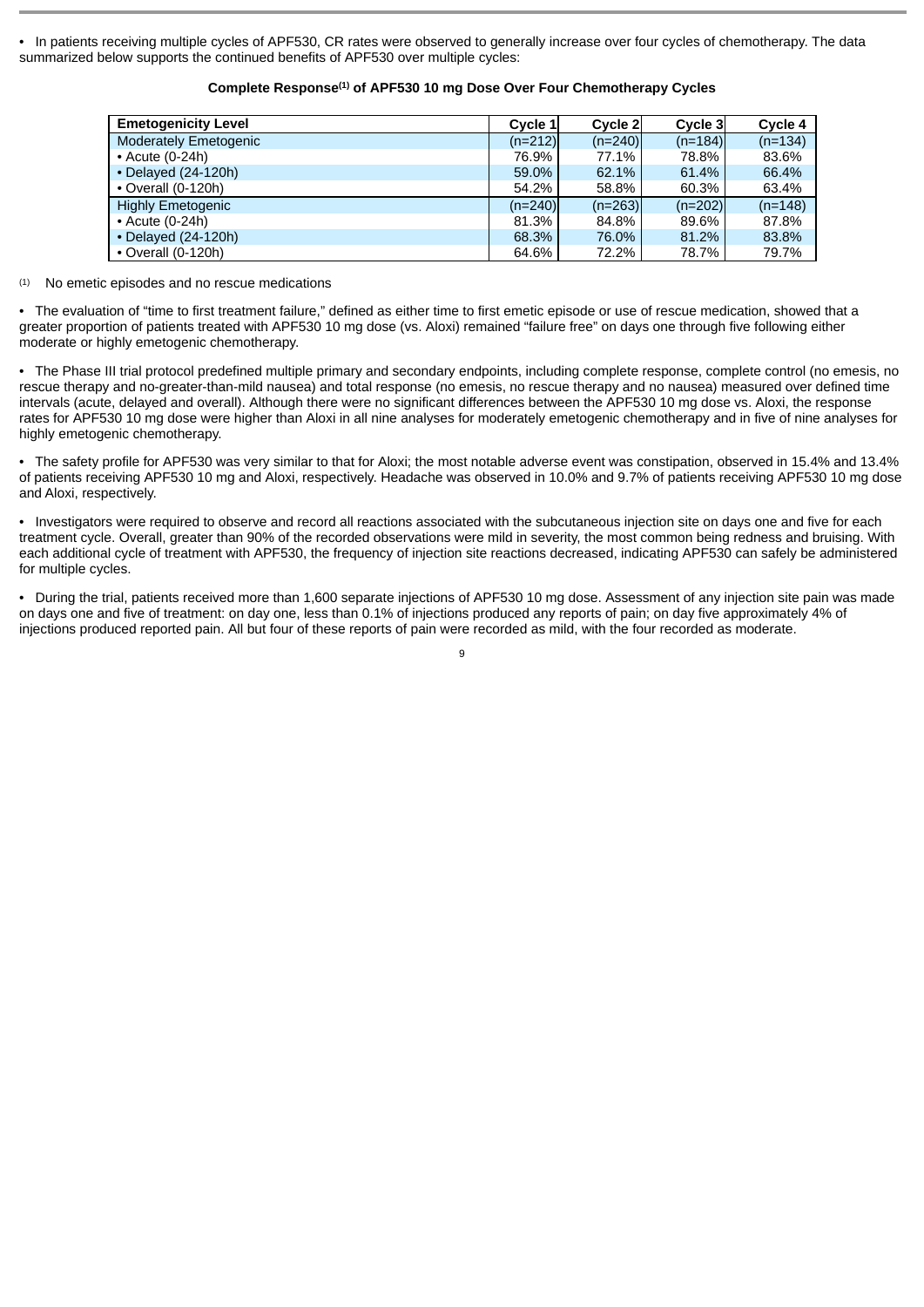#### *Development Pipeline*

In addition to our lead program, we have a pipeline of other product candidates using our Biochronomer technology. Further development of our pipeline products has been suspended temporarily in order to focus all corporate resources, both managerial and financial, on the development of APF530.

| <b>Product Candidate</b> | <b>Potential Application</b> | Drua               | <b>Targeted Duration</b> | Status      |
|--------------------------|------------------------------|--------------------|--------------------------|-------------|
| APF112                   | Post-surgical pain relief    | Mepivacaine        | Up to 36 hours           | Phase II    |
| APF580                   | Pain relief                  | Undisclosed Opiate | At least seven days      | Preclinical |

## *APF112*

APF112 utilizes our Biochronomer delivery technology to target post-surgical pain relief. The product is designed to provide up to 36 hours of localized pain relief by delivering mepivacaine directly to the surgical site. Mepivacaine is a well-known, short-acting local anesthetic with an excellent safety profile. APF112 is designed to prolong the anesthetic effect of mepivacaine and thus minimize or eliminate the use of opiates. Opiates are currently used in the majority of surgical procedures as a means of managing post-operative pain, and while they are powerful and useful drugs, they may have side effects such as addiction, nausea, disorientation, sedation, constipation, vomiting, urinary retention and, in some situations, life-threatening respiratory depression. If efficacy in treating post-surgical pain can be demonstrated, we believe that there will be substantial potential for this product, as there are approximately 20 million surgical procedures performed annually in the United States for which the product could potentially be utilized.

During 2004, our Phase II clinical trial was conducted in surgeries for inguinal hernia repair, which is considered a moderately to severely painful procedure. The results indicated excellent safety and tolerability. The pharmacokinetics of APF112 showed sustained release of mepivacaine systemically over a period of three days (72 hours). No significant difference was shown between the two doses of APF112 and the standard of care (bupivacaine) in terms of pain scores and the amount of additional pain medication used. Mean Visual Analog Scale pain scores ("VAS scores") in the standard of care group (bupivacaine) were significantly lower in this study when compared with other previously published studies in similar hernia trials. Based on published data, VAS scores for the standard of care in similar inguinal hernia studies ranged from 4.5 to 6.7, whereas in this study the mean score for the bupivacaine arm was 2.9 within the first 24 hours post-surgery. We believe that with a revised Phase II protocol we can demonstrate that APF112 is effective in controlling post-surgical pain. If we are successful in obtaining additional capital, we intend to reactivate and complete additional preclinical work on APF112 towards a revised protocol, followed by initiation of a Phase IIb clinical trial. Assuming successful completion of our Phase IIb clinical trial, we plan to explore corporate partnering opportunities to continue the development of APF112.

## *APF580*

APF580 incorporates an opiate into our Biochronomer technology and is designed to provide analgesia lasting at least seven days from a single injection. It is targeted for situations where the intensity and duration of pain require use of an opiate rather than a local anesthetic. APF580 may find use in acute and chronic pain settings, improve patient compliance and reduce the risk of drug abuse. Our initial animal pharmacokinetic studies completed in 2006 present a promising profile, supporting future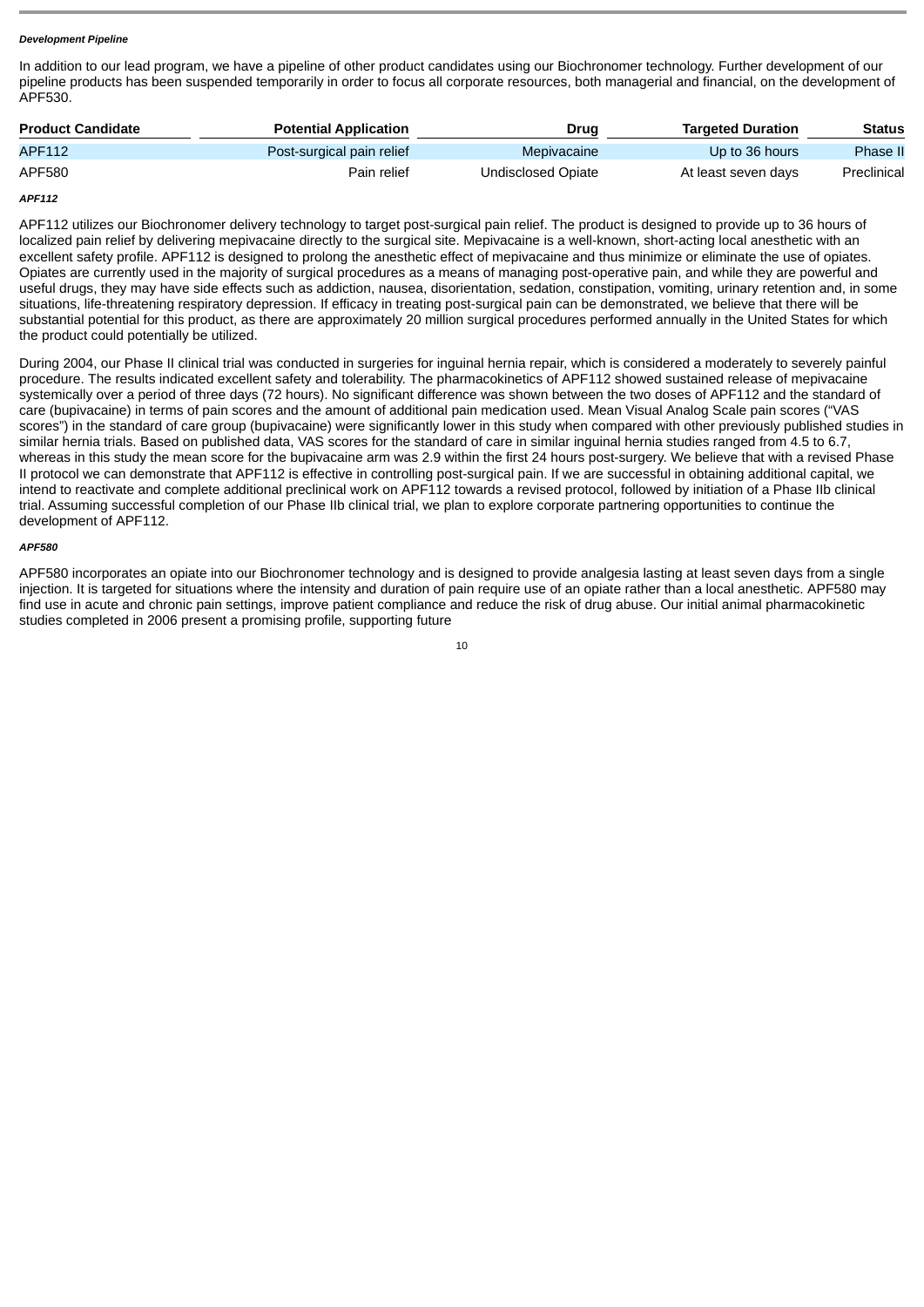product development for post-surgical (inpatient) and chronic pain applications (cancer pain). In September of 2008 we filed an IND for APF580 with the FDA. If we are successful in obtaining additional capital, we plan to initiate a Phase I clinical trial of APF580. In addition, we are working with a major animal health care company which is evaluating a variant of APF580 for use in cats and dogs.

## **Our Technology Platform**

We have made significant investments in the development of our bioerodible drug delivery technologies, which have produced tangible results. Specifically, we have developed a broad family of polymers with unique attributes, known collectively as poly (ortho esters), under the trade name Biochronomer. This technology has been specifically designed for use in drug delivery applications with a number of technical advantages, such as: ease of manufacturing, flexible delivery times, various physical forms and multiple potential applications due to a neutral pH environment for acid sensitive actives (nucleic acids, proteins, etc.).

Due to the inherent versatility of our Biochronomer technology, products can be designed to deliver drugs at a variety of implantation sites including: under the skin, at the site of a surgical procedure, in joints, in the eye or in muscle tissue. Our Biochronomer technology can provide sustained levels of drugs in systemic circulation for prolonged efficacy.

*Ease of Manufacturing*. Our Biochronomer technology is formed by the coupling of various monomers into a polymer chain. Our process knowledge underlying the commercial manufacture of our Biochronomers is based on extensive, well-documented, development studies. Commercial manufacturing campaigns to date have demonstrated that our Biochronomers may be produced in a highly reproducible manner. By selecting suitable monomers, the resulting polymers will melt at differing temperatures which will allow for different manufacturing techniques, e.g., injection molding, extrusion, compression molding, etc.

*Flexible Delivery Times*. The Biochronomer "links," or bonds, are stable at neutral pH conditions. Upon coming into contact with water-containing media, such as internal body fluids, the water reacts with these bonds. This reaction is known as hydrolysis. During the hydrolysis of the Biochronomer links, acidic elements are produced in a local micro-environment, in a controlled manner, without impacting the overall neutrality of the drug delivery technology. These elements assist in the continued, controlled erosion of the polymer with a simultaneous, controlled release of the active drug contained within the Biochronomer. By varying the amount of the acidic elements in the Biochronomer, different rates of hydrolysis may be effectively realized. In this manner, delivery times ranging from days to weeks to several months can be achieved.

*Various Physical Forms.* Our Biochronomers can be prepared in a variety of physical forms, ranging from hard, glassy materials to semi-solids that are injectable at room temperature, by proper selection of monomers. A significant advantage of our Biochronomer technology is that drugs can be incorporated by simple mixing procedures allowing the production of formulations in the form of injectable gels, microspheres, coatings and strands. All of these physical forms can be used in the controlled delivery of drugs without the undesirable incorporation of organic solvents in the final product.

*Multiple Potential Applications.* We have completed over 100 *in vivo* and *in vitro* studies demonstrating that our Biochronomer technology is potentially applicable to a range of therapeutic areas, including pain management, prevention of nausea, control of inflammation and treatment of ophthalmic diseases. We have also completed comprehensive animal and human toxicology studies that have established that our Biochronomer polymers are safe and well tolerated.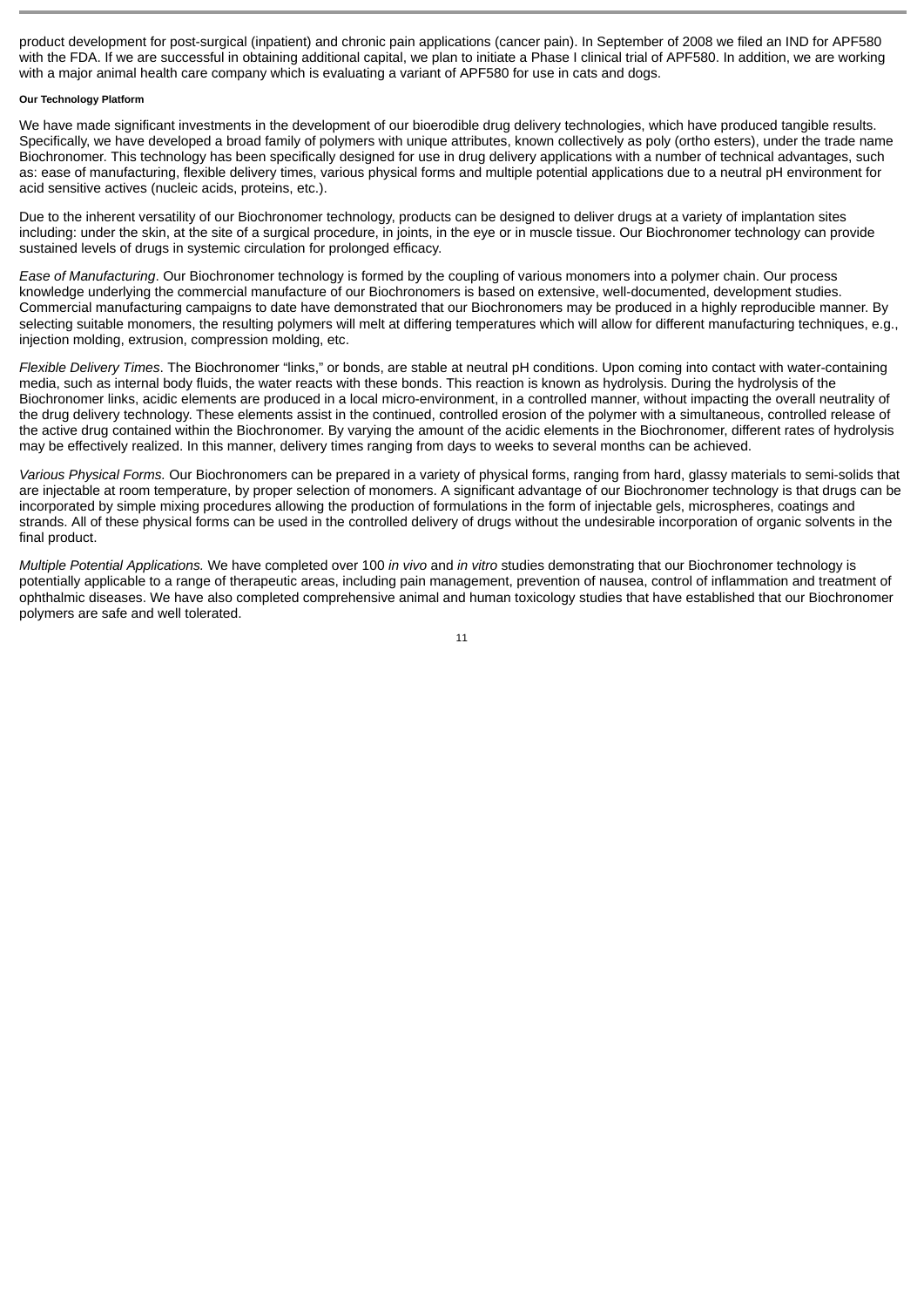All of our current development programs utilize the same semi-solid poly(ortho ester) delivery vehicle. Additional applications for the treatment of a number of indications are under development using the same vehicle. The present forms of these products are stored under refrigeration. We are actively developing products that can be stored at room temperature.

## **Our Strategy**

Our primary near-term objective is to successfully file our NDA for APF530, followed by executing the necessary actions to obtain approval of that product from the FDA. Longer-term we intend to become a leading specialty pharmaceutical company focused on improving the effectiveness of existing pharmaceuticals using our proprietary drug delivery technologies. Implementation of the following activities will be subject to our success in obtaining additional capital. Key elements include:

• *Maximize the value of our lead product, APF530.* We believe that establishing a partnership with a pharmaceutical company for the commercialization of APF530 will maximize the value of APF530 for our shareholders. We intend to secure significant upfront license fees, followed by milestone payments and royalties. We also plan to evaluate either a single commercial partnership or multiple partnerships for the United States and the rest of world.

• *Expand product pipeline.* We plan to expand our product pipeline by leveraging our existing technology. We intend to develop new products based on our Biochronomer polymer-based drug delivery technology. Our research has indicated that our Biochronomer technology has potential applications across a range of therapeutic areas including: prevention of nausea, pain management, control of inflammation and treatment of ophthalmic diseases. With further work on our technology platforms, we may be able to develop products that deliver proteins, peptides, soluble RNA ("sRNA") and RNA interference ("RNAi").

• *Enter into strategic partnerships.* We believe that selective partnering of our future product development programs can enhance the success of our product development and commercialization efforts, and enable diversification of our product portfolio by having partners fund the major portion of our late stage clinical trials. Additionally, such partnering will enable us to leverage the sales capabilities of our partners to commercialize our products.

• *Minimize product development risk and time-to-market.* We are applying our proprietary drug delivery technologies to improve the effectiveness of approved pharmaceutical products. By using our technologies to administer drugs for which clinical efficacy and safety data are available, we will reduce the cost and development risk inherent in traditional pharmaceutical product development.

# **Manufacturing and Supply**

We do not currently own or operate manufacturing facilities for the production of clinical or commercial quantities of any of our product candidates. We currently rely on a small number of third-party manufacturers to produce our compounds and expect to continue to do so to meet the preclinical and clinical requirements of our potential products and for all of our commercial needs. We do not have long-term agreements with any of these third-parties.

We require in our manufacturing and processing agreements that all third-party contract manufacturers and processors produce active pharmaceutical ingredients ("APIs") and finished products in accordance with current good manufacturing practice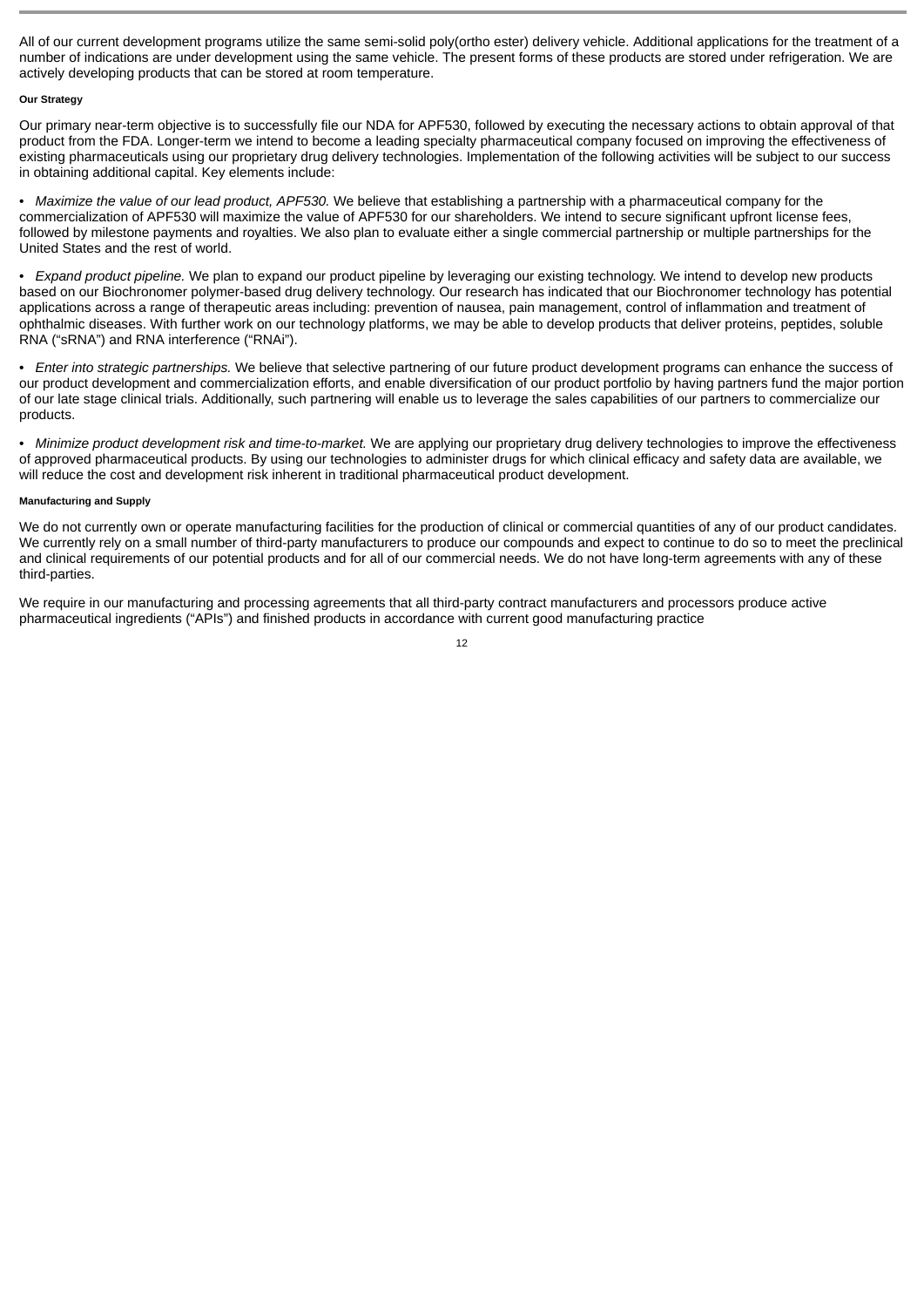("cGMP") and all other applicable laws and regulations. We maintain confidentiality agreements with potential and existing manufacturers in order to protect our proprietary rights related to our drug candidates.

With regard to our lead product candidate, APF530, we currently use one supplier as our primary raw materials and polymer supplier. We currently source granisetron from three suppliers. We currently ship all of our formulation components directly to our contract manufacturer, which is one of a small number of companies with the ability to perform the syringe filling function with a highly viscous material like APF530. This contract manufacturer has previously received Form 483 notices from the FDA and has worked to address its deficiencies identified in these notices.

## **Marketing and Sales**

A key part of our business strategy is to form collaborations with pharmaceutical partners. In the past, we have successfully partnered our development stage programs with leading pharmaceutical companies. In general, we grant limited marketing exclusivity in defined markets for defined periods to our partners. However, after development is completed and a partner commercializes a formulated product utilizing our delivery technologies, we can exert only limited influence over the manner and extent of our partner's marketing efforts.

The status of our marketing relationships for APF530 follows:

• In October 2006, we announced that we had granted an exclusive license to RHEI Pharmaceuticals, Inc. ("RHEI") to seek regulatory approval and sell APF530 in China, Taiwan, Hong Kong and Macau. The agreement included an upfront payment to us and includes provisions for milestone payments and royalties on future net sales.

• During the Phase III trial and the period preceding filing our NDA, we have engaged in potential partnership discussions with multiple domestic and international pharmaceutical companies; certain of these discussions are expected to continue following the filing of our NDA.

#### **Patents and Trade Secrets**

As part of our strategy to protect our current products and to provide a foundation for future products, we have filed a number of United States patent applications on inventions relating to the composition of a variety of polymers, specific products, product groups and processing technology. In addition to obtaining patents in a number of foreign countries, we have also filed the United States and foreign patent applications on our polymer technology with the Patent Cooperation Treaty ("PCT"), the European Patent Office, Australia, Canada, China, Hong Kong, Japan, South Korea, Singapore and Taiwan. We have a total of 23 issued United States patents and an additional 79 issued (or registered) foreign patents. The patents on the bioerodible technologies expire between January 2016 and November 2023. In addition, we have filed patent applications on further improvements to our polymer technology, which, if issued, would provide additional exclusivity beyond these dates.

Although we believe the bases for these patents and patent applications are sound, they are untested, and there is no assurance that they will not be successfully challenged. There can be no assurance that any patent previously issued will be of commercial value, that any patent applications will result in issued patents of commercial value, or that our technology will not be held to infringe patents held by others.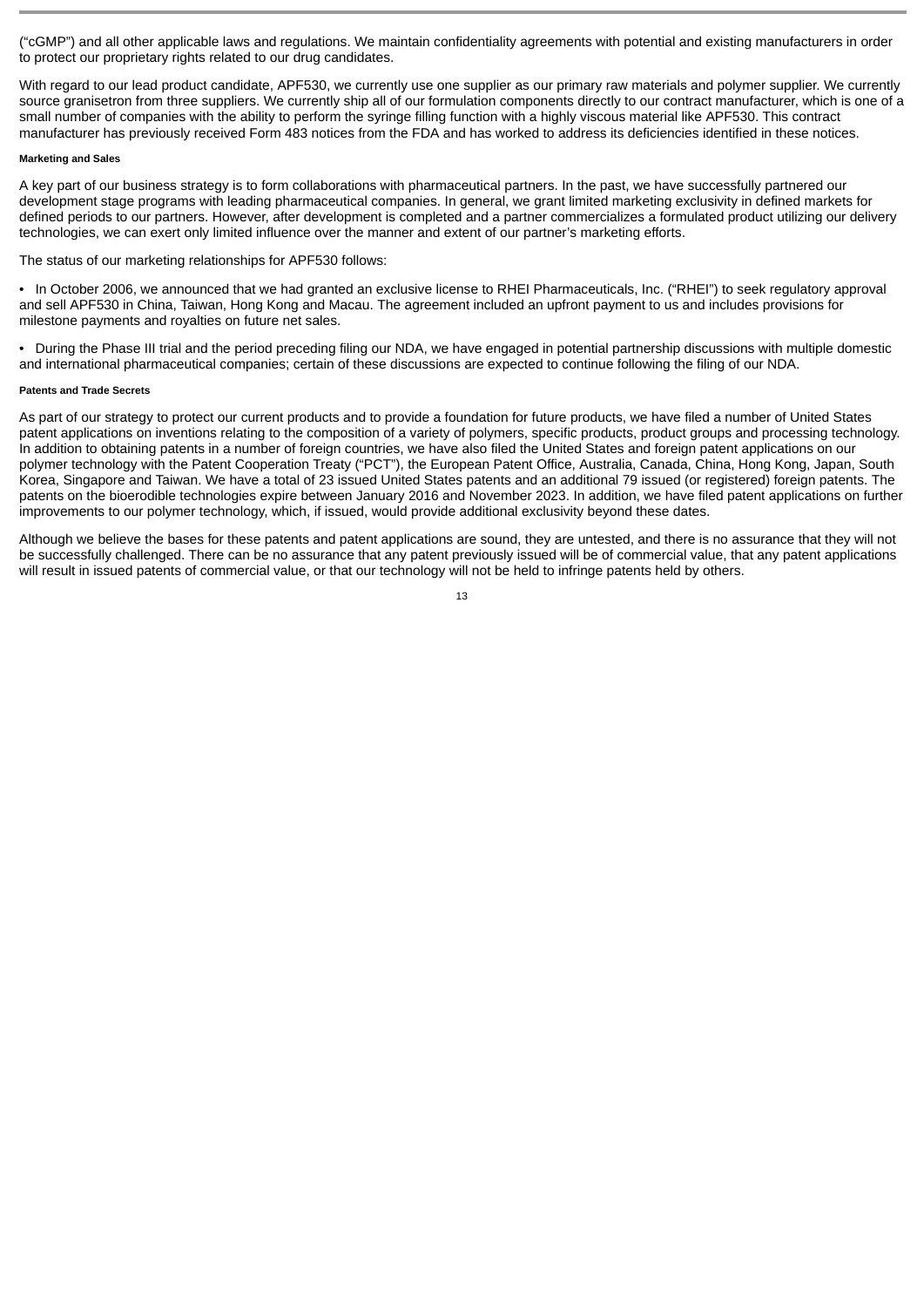We also rely on unpatented trade secrets and know-how to protect certain aspects of our production technologies. Our employees, consultants, advisors and corporate partners have entered into confidentiality agreements with us. These agreements, however, may not necessarily provide meaningful protection for our trade secrets or proprietary know-how in the event of unauthorized use or disclosure. In addition, others may obtain access to, or independently develop, these trade secrets or know-how.

## **Competition**

APF530 is expected to face significant competition in the delayed onset CINV prevention marketplace, principally from Eisai/MGI Pharma's Aloxi (palonosetron). In addition to Aloxi, entrenched products for prevention of acute onset CINV include Roche's Kytril (granisetron), GlaxoSmithKline's Zofran (ondansetron), Aventis' Anzemet (dolasetron), and ProStrakan's Sancuso® (granisetron transdermal patch), as well as Hana Biosciences' Zensana™ (oral ondansetron), which has been sublicensed to Par Pharmaceuticals, including generic versions of certain of these products. We are also aware of several companies which have developed, or are developing, both generic and new formulations of granisetron, including additional transdermal formulations. APF112 is expected to face competition from Durect Corporation's Posidur™ (injectable controlled release bupivacaine) and Pacira Pharmaceutical's Exparel™ DepoBupivacaine (injectable controlled release bupivacaine).

There are several companies that are developing new formulations of existing drugs using novel drug delivery technologies. Many of these companies have substantially greater financial, research and development, manufacturing, sales and marketing, distribution resources and experience than we do. The following are some of our major competitors among drug delivery system developers: Alkermes, Inc., Depomed, Inc., Durect Corporation and Pacira Pharmaceuticals, Inc.

#### **Government Regulation and Product Approvals**

The manufacturing and marketing of our potential products and our ongoing research and development activities are subject to extensive regulation by the FDA and comparable regulatory agencies in state and local jurisdictions and in foreign countries.

## *United States Regulation*

Before any of our products can be marketed in the United States, they must secure approval by the FDA. To secure approval, any drug we develop must undergo rigorous preclinical testing and clinical trials that demonstrate the product candidate's safety and effectiveness for each chosen indication for use. These extensive regulatory processes control, among other things: the development, testing, manufacture, safety, efficacy, record keeping, labeling, storage, approval, advertising, promotion, sale and distribution of biopharmaceutical products.

In general, the process required by the FDA before investigational drugs may be marketed in the United States involves the following steps:

- preclinical laboratory and animal tests;
- submission of an IND, which must become effective before human clinical trials may begin;
- adequate and well-controlled human clinical trials to establish the safety and efficacy of the proposed drug for its intended use;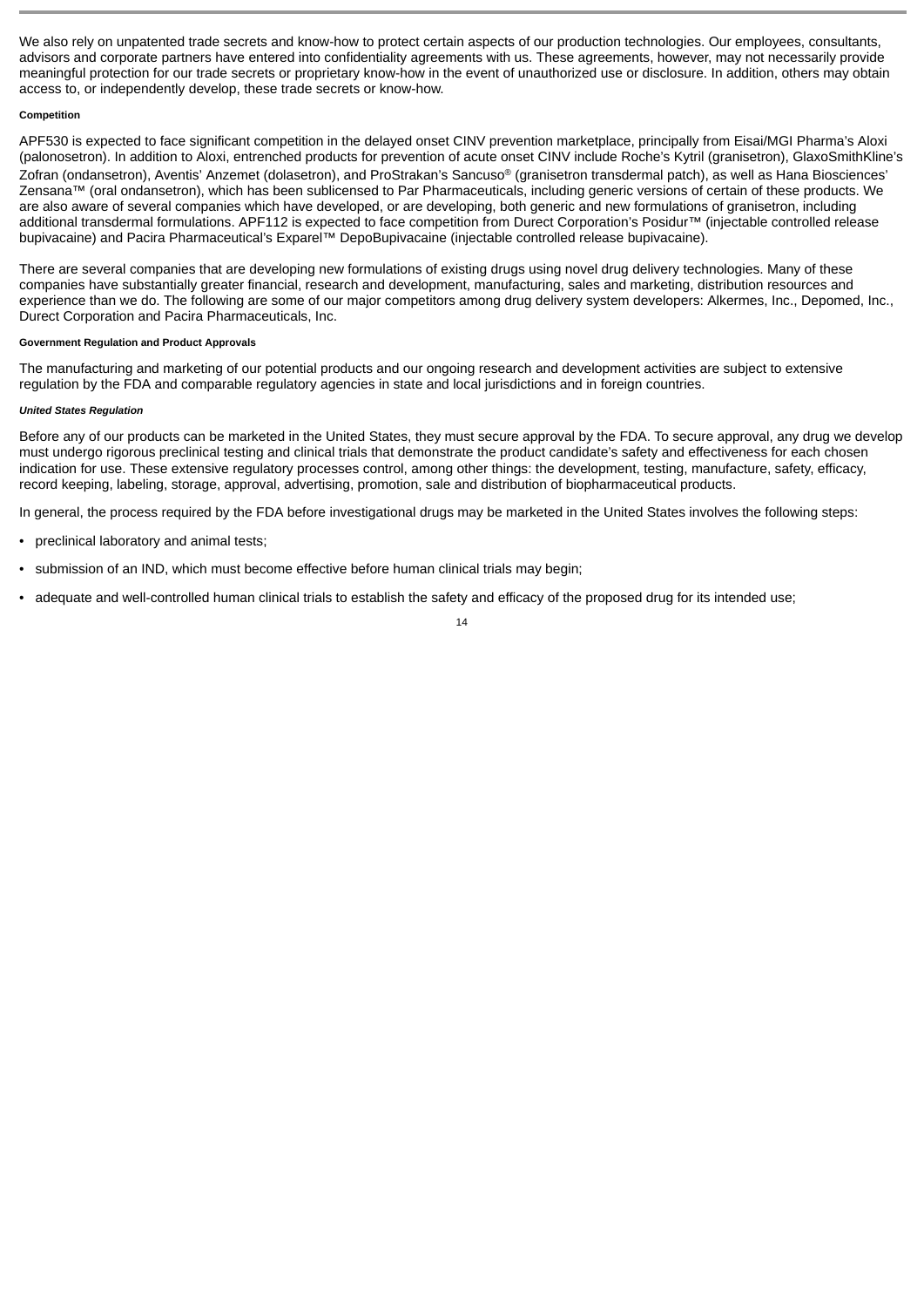- pre-approval inspection of manufacturing facilities and selected clinical investigators; and
- FDA approval of a NDA, or of a NDA supplement (for subsequent indications).

## *Preclinical Testing*

In the United States, drug candidates are tested in animals until adequate proof-of-safety is established. These preclinical studies generally evaluate the mechanism of action of the product and assess the potential safety and efficacy of the product. Tested compounds must be produced according to applicable cGMP requirements and preclinical safety tests must be conducted in compliance with FDA and international regulations regarding good laboratory practices ("GLP"). The results of the preclinical tests, together with manufacturing information and analytical data, are generally submitted to the FDA as part of an IND, which must become effective before human clinical trials may commence. The IND will automatically become effective 30 days after receipt by the FDA, unless before that time the FDA requests an extension or raises concerns about the conduct of the clinical trials as outlined in the application. If the FDA has any concerns, the sponsor of the application and the FDA must resolve the concerns before clinical trials can begin. Submission of an IND may not result in FDA authorization to commence a clinical trial. A separate submission to the existing IND must be made for each successive clinical trial conducted during product development, and the FDA must grant permission for each clinical trial to start and continue. Regulatory authorities may require additional data before allowing the clinical studies to commence or proceed from one Phase to another, and could demand that the studies be discontinued or suspended at any time if there are significant safety issues. Furthermore, an independent institutional review board ("IRB"), for each medical center proposing to participate in the conduct of the clinical trial must review and approve the clinical protocol and patient informed consent before the center commences the study.

#### *Clinical Trials*

Clinical trials for new drug candidates are typically conducted in three sequential phases that may overlap. In Phase I, the initial introduction of the drug candidate into human volunteers, the emphasis is on testing for safety or adverse effects, dosage, tolerance, metabolism, distribution, excretion and clinical pharmacology. Phase II involves studies in a limited patient population to determine the initial efficacy of the drug candidate for specific targeted indications, to determine dosage tolerance and optimal dosage and to identify possible adverse side effects and safety risks. Once a compound shows evidence of effectiveness and is found to have an acceptable safety profile in Phase II evaluations, pivotal Phase III trials are undertaken to more fully evaluate clinical outcomes and to establish the overall risk/benefit profile of the drug, and to provide, if appropriate, an adequate basis for product labeling. During all clinical trials, physicians will monitor patients to determine effectiveness of the drug candidate and to observe and report any reactions or safety risks that may result from use of the drug candidate. The FDA, the IRB (or their foreign equivalents), or the sponsor may suspend a clinical trial at any time on various grounds, including a finding that the subjects are being exposed to an unacceptable health risk.

The data from the clinical trials, together with preclinical data and other supporting information that establishes a drug candidate's safety, are submitted to the FDA in the form of a NDA, or NDA supplement (for approval of a new indication if the product candidate is already approved for another indication). Under applicable laws and FDA regulations, each NDA submitted for FDA approval is usually given an internal administrative review within 60 days following submission of the NDA. If deemed complete, the FDA will "file" the NDA, thereby triggering substantive review of the application.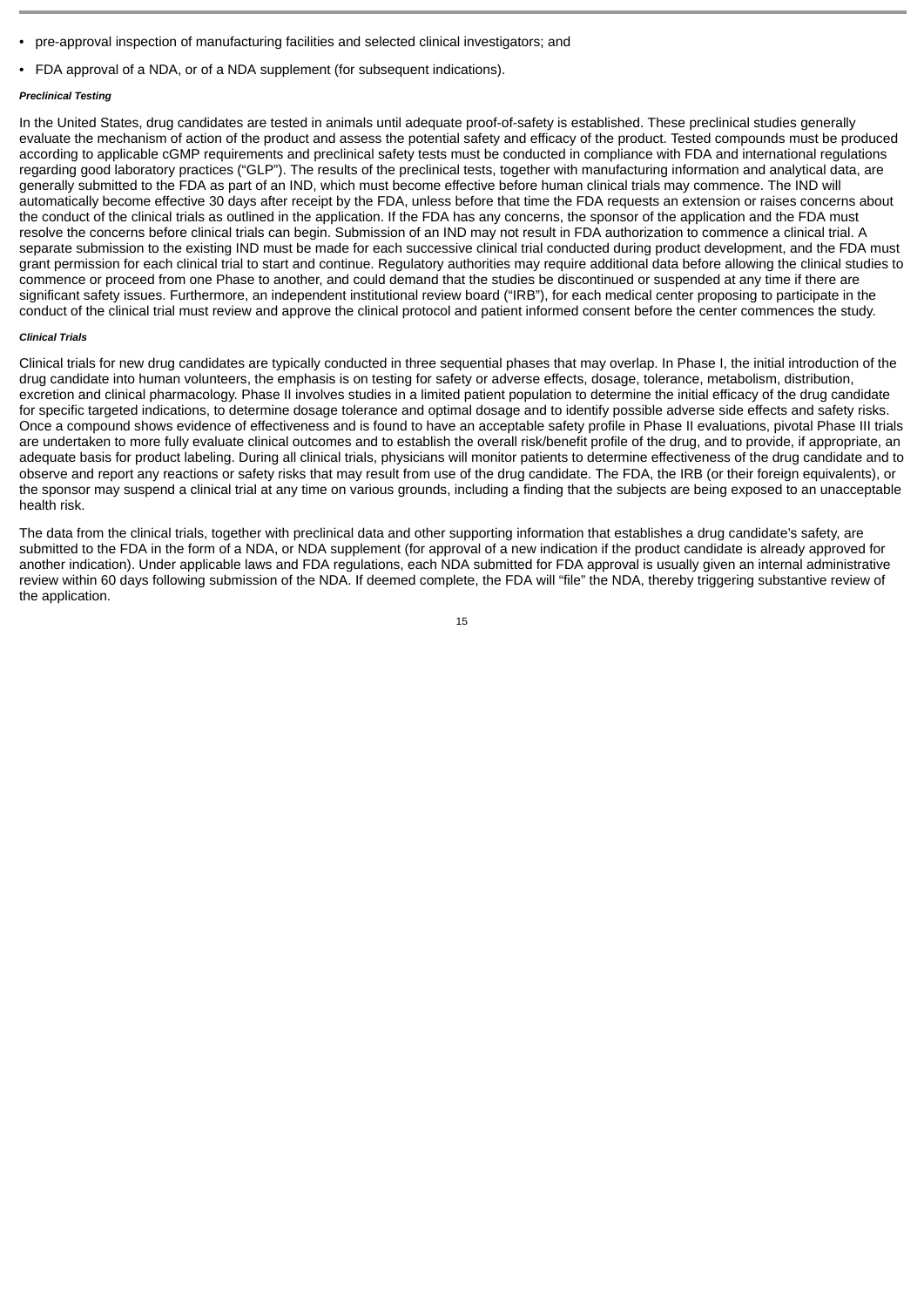The FDA can refuse to file any NDA that it deems incomplete or not properly reviewable. The FDA has established internal substantive review goals of six months for priority NDAs (for drugs addressing serious or life threatening conditions for which there is an unmet medical need) and ten months for regular NDAs. The FDA, however, is not legally required to complete its review within these periods, and these performance goals may change over time. Moreover, the outcome of the review, even if generally favorable, is not typically an actual approval, but an "action letter" that describes additional work that must be done before the NDA can be approved. The FDA's review of a NDA may involve review and recommendations by an independent FDA advisory committee. The FDA may deny approval of a NDA, or NDA supplement, if the applicable regulatory criteria are not satisfied, or it may require additional clinical data and/or an additional pivotal Phase III clinical trial. Even if such data are submitted, the FDA may ultimately decide that the NDA or NDA supplement does not satisfy the criteria for approval.

#### *Data Review and Approval*

Satisfaction of FDA requirements or similar requirements of state, local, and foreign regulatory agencies typically takes several years and requires the expenditure of substantial financial resources. Information generated in this process is susceptible to varying interpretations that could delay, limit, or prevent regulatory approval at any stage of the process. Accordingly, the actual time and expense required to bring a product to market may vary substantially. We cannot assure you that we will submit applications for required authorizations to manufacture and/or market potential products or that any such application will be reviewed and approved by the appropriate regulatory authorities in a timely manner, if at all. Data obtained from clinical activities is not always conclusive and may be susceptible to varying interpretations, which could delay, limit, or prevent regulatory approval. Success in early stage clinical trials does not ensure success in later stage clinical trials. Even if a product candidate receives regulatory approval, the approval may be significantly limited to specific disease states, patient populations, and dosages, or have conditions placed on them that restrict the commercial applications, advertising, promotion, or distribution of these products.

Once issued, the FDA may withdraw product approval if ongoing regulatory standards are not met or if safety problems occur after the product reaches the market. In addition, the FDA may require testing and surveillance programs to monitor the effect of approved products which have been commercialized, and the FDA has the power to prevent or limit further marketing of a product based on the results of these post-marketing programs. The FDA may also request additional clinical trials after a product is approved. These so-called Phase IV studies may be made a condition to be satisfied after a drug receives approval. The results of Phase IV studies can confirm the effectiveness of a product candidate and can provide important safety information to augment the FDA's voluntary adverse drug reaction reporting system. Any products manufactured or distributed by us pursuant to FDA approvals would be subject to continuing regulation by the FDA, including record-keeping requirements and reporting of adverse experiences with the drug. Drug manufacturers and their subcontractors are required to register their establishments with the FDA and certain state agencies, and are subject to periodic unannounced inspections by the FDA and certain state agencies for compliance with good manufacturing practices ("GMP") which impose certain procedural and documentation requirements upon us and our third-party manufacturers. We cannot be certain that we, or our present or future suppliers, will be able to comply with the GMP regulations and other FDA regulatory requirements. If our present or future suppliers are not able to comply with these requirements, the FDA may halt our clinical trials, require us to recall a drug from distribution, or withdraw approval of the NDA for that drug. Furthermore, even after regulatory approval is obtained, later discovery of previously unknown problems with a product may result in restrictions on the product or even complete withdrawal of the product from the market.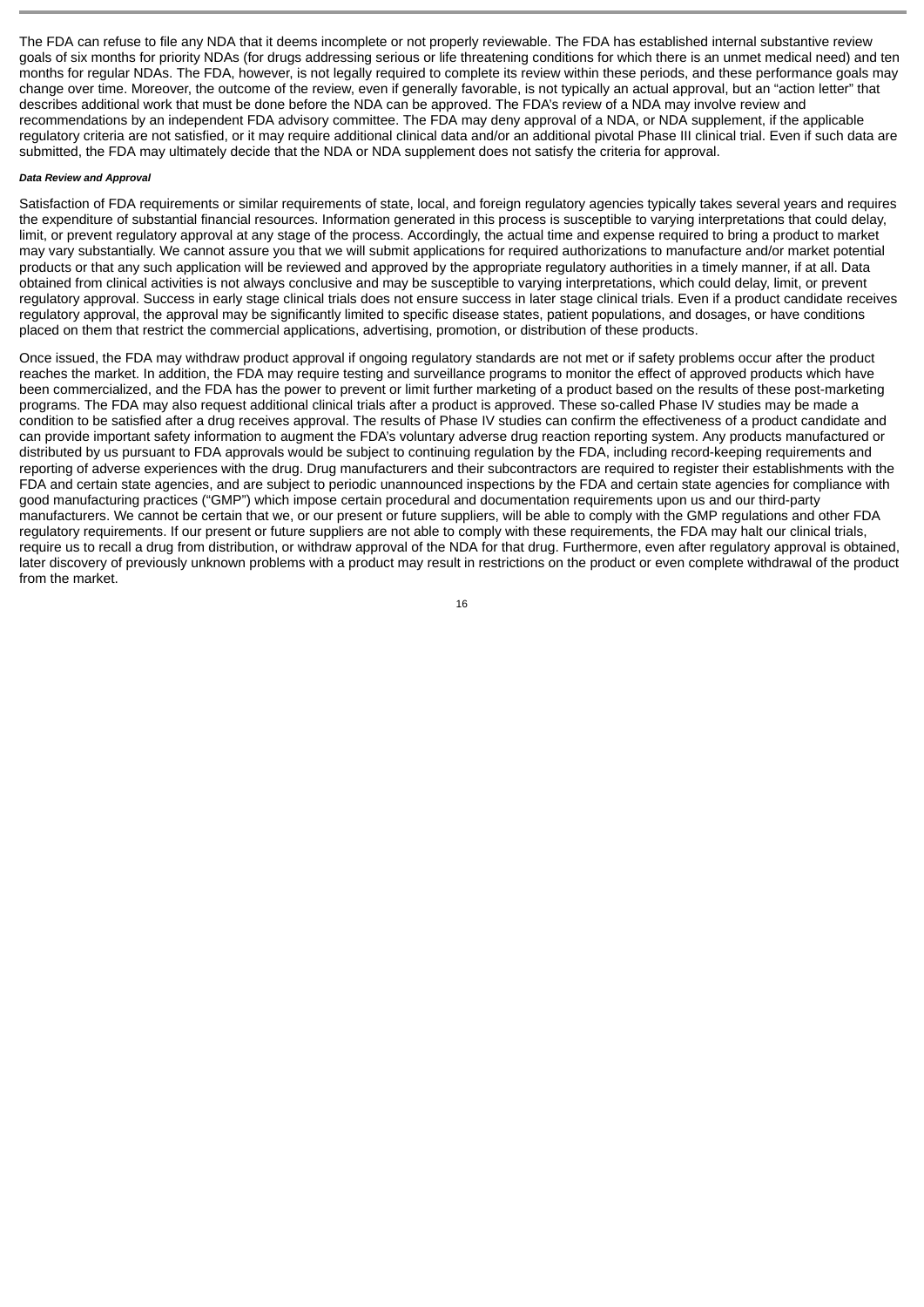The FDA closely regulates the marketing and promotion of drugs. Approval may be subject to post-marketing surveillance and other recordkeeping and reporting obligations, and involve ongoing requirements. Product approvals may be withdrawn if compliance with regulatory standards is not maintained or if problems occur following initial marketing. A company can make only those claims relating to safety and efficacy that are approved by the FDA. Failure to comply with these requirements can result in adverse publicity, warning letters, corrective advertising and potential civil and criminal penalties. Physicians may prescribe legally available drugs for uses that are not described in the product's labeling and that differ from those tested by us and approved by the FDA. Such off-label uses are common across medical specialties. Physicians may believe that such off-label uses are the best treatment for many patients in varied circumstances. The FDA does not regulate the behavior of physicians in their choice of treatments. The FDA does, however, restrict manufacturers' communications on the subject of off-label use.

#### *Section 505(b)(2) Applications*

Some of our product candidates may be eligible for submission of applications for approval under the FDA's Section 505(b)(2) approval process, which requires less information than the NDAs described above. Section 505(b)(2) applications may be submitted for drug products that represent a modification (e.g., a new indication or new dosage form) of an eligible approved drug and for which investigations other than bioavailability or bioequivalence studies are essential to the drug's approval. Section 505(b)(2) applications may rely on the FDA's previous findings for the safety and effectiveness of the listed drug, scientific literature and information obtained by the 505(b)(2) applicant needed to support the modification of the listed drug. For this reason, preparing Section 505(b)(2) applications is generally less costly and time-consuming than preparing an NDA based entirely on new data and information from a full set of clinical trials. The law governing Section 505(b)(2) or FDA's current policies may change in such a way as to adversely affect our applications for approval that seek to utilize the Section 505(b)(2) approach. Such changes could result in additional costs associated with additional studies or clinical trials and delays.

The FDA provides that reviews and/or approvals of applications submitted under Section 505(b)(2) will be delayed in various circumstances. For example, the holder of the NDA for the listed drug may be entitled to a period of market exclusivity, during which the FDA will not approve, and may not even review, a Section 505(b)(2) application from other sponsors. If the listed drug is claimed by patent that the NDA holder has listed with the FDA, the Section 505(b)(2) applicant must submit a patent certification. If the 505(b)(2) applicant certifies that the patent is invalid, unenforceable or not infringed by the product that is the subject of the Section 505(b)(2), and the 505(b)(2) applicant issued within 45 days of its notice to the entity that holds the approval for the listed drug and the patent holder, the FDA will not approve the Section 505(b)(2) application until the earlier of a court decision favorable to the Section 505(b)(2) applicant or the expiration of 30 months. The regulations governing marketing exclusivity and patent protection are complex, and it is often unclear how they will be applied in particular circumstances.

In addition, both before and after approval is sought, we and our collaborators are required to comply with a number of FDA requirements. For example, we are required to report certain adverse reactions and production problems, if any, to the FDA, and to comply with certain limitations and other requirements concerning advertising and promotion for our products. Also, quality control and manufacturing procedures must continue to conform to continuing GMP after approval, and the FDA periodically inspects manufacturing facilities to assess compliance with continuing GMP. In addition, discovery of problems, such as safety problems, may result in changes in labeling or restrictions on a product manufacturer or NDA holder, including removal of the product from the market.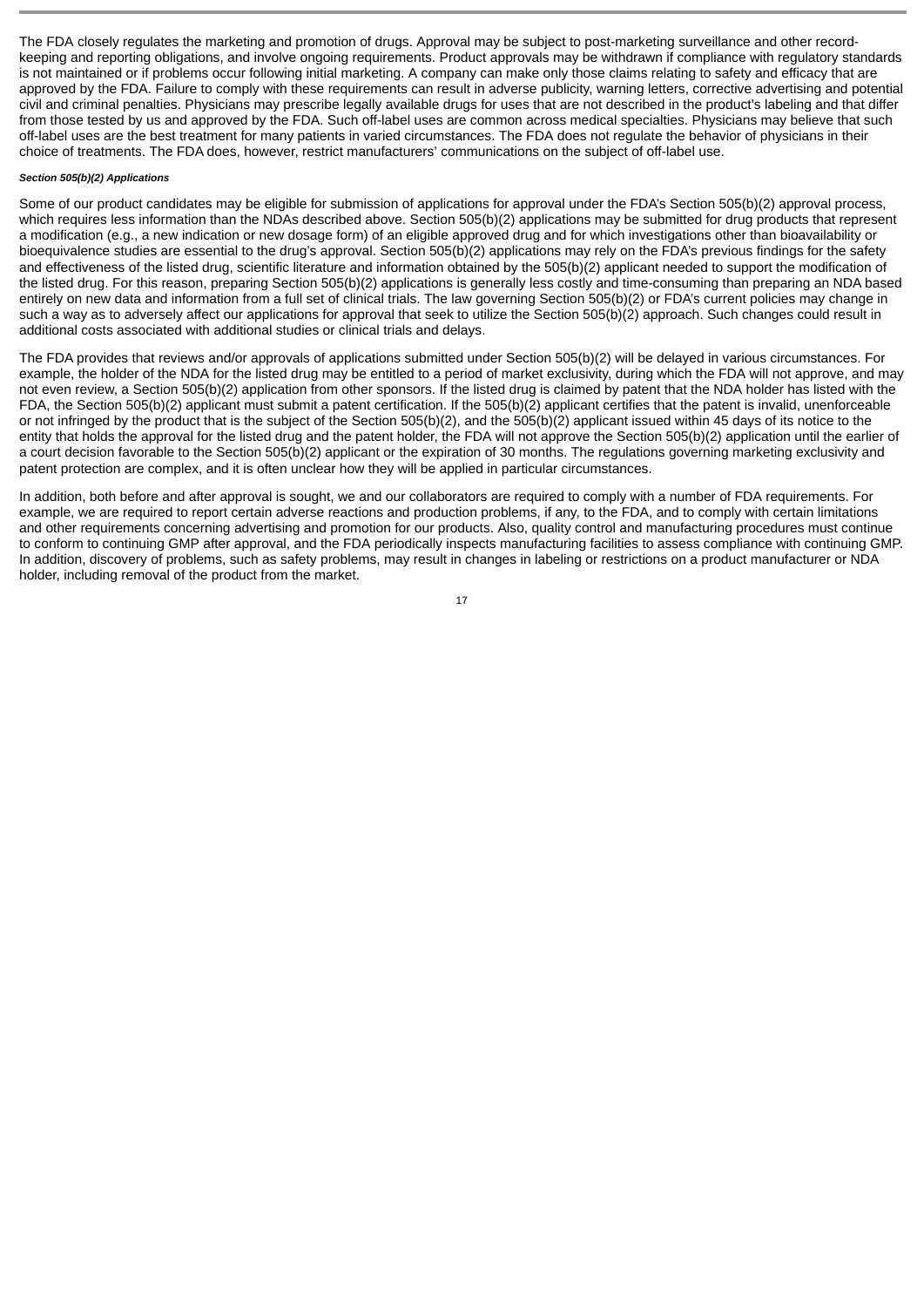#### *Foreign Approvals*

In addition to regulations in the United States, we will be subject to a variety of foreign regulations governing clinical trials and commercial sales and distribution of our products. Whether or not we obtain FDA approval for a product, we must obtain approval of a product by the comparable regulatory authorities of foreign countries before we can commence clinical trials or marketing of the product in those countries. The approval process varies from country to country, and the time may be longer or shorter than that required for FDA approval. The requirements governing the conduct of clinical trials, product licensing, pricing and reimbursement vary greatly from country to country.

Under European Union regulatory systems, we may submit marketing authorizations either under a centralized or decentralized procedure. The centralized procedure provides for the grant of a single marketing authorization that is valid for all European Union member states. The decentralized procedure provides for mutual recognition of national approval decisions. Under this procedure, the holder of a national marketing authorization may submit an application to the remaining member states. Within 90 days of receiving the applications and assessment report, each member state must decide whether to recognize approval.

The policies of the FDA and foreign regulatory authorities may change and additional government regulations may be enacted which could prevent or delay regulatory approval of our investigational drugs or approval of new diseases for our existing products. We cannot predict the likelihood, nature or extent of adverse governmental regulation that might arise from future legislative or administrative action, either in the United States or abroad.

## **Employees**

In November 2008, we implemented a reduction in force, releasing 18 members of our workforce. This included 13 full-time employees and five contract workers.

As of February 28, 2009, we had 33 full-time employees, two of whom hold Ph.D. degrees and one full-time contract worker. There were 28 employees engaged in research and development and quality control, and six individuals working in finance, information technology, human resources and administration.

We consider our relations with our employees to be good. None of our employees are covered by a collective bargaining agreement.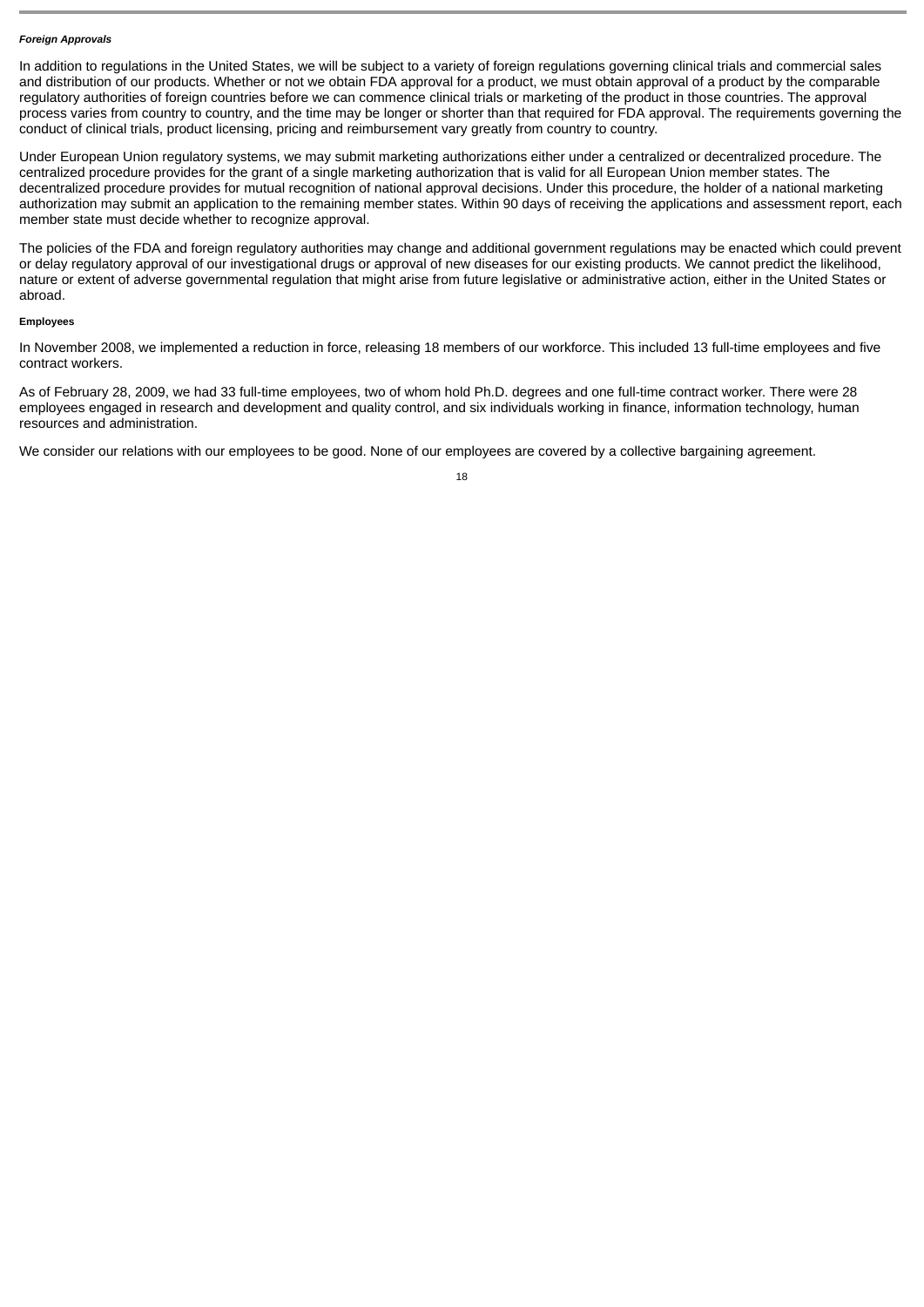#### <span id="page-18-0"></span>**ITEM 1A. RISK FACTORS**

Our business is subject to various risks, including those described below. You should consider carefully these risk factors and all of the other information included in this Form 10-K. Any of these risk factors could materially adversely affect our business, operating results and financial condition.

## **Risks Related To Our Business**

**The general economic environment in which we operate is experiencing unprecedented weakness and volatility.**

Recent and continuing negative business conditions and financial markets will impair our ability to execute our business plans at a rate and breadth of activity previously anticipated. Our ability to secure the additional capital necessary for implementation of these plans and general corporate continuity may also be diminished.

## **Additional capital will be needed to enable us to implement our business plan. Raising such capital may have to be accomplished on unfavorable terms, possibly causing dilution to our existing stockholders.**

We believe our cash, cash equivalents and marketable securities as of December 31, 2008 will enable us to fund our operations into the fourth quarter of 2009, based on our anticipated spending levels and certain expected positive cash inflows. If we are unable to complete a collaborative arrangement, equity offering, or otherwise obtain sufficient financing, we may be required to further reduce, defer, or discontinue our activities or may not be able to continue as a going concern entity.

Accordingly, we will require additional funding in 2009 to support our continued work towards the potential approval of APF530. We may not be able to obtain required funding on favorable terms, and required funding may cause dilution to our existing stockholders. The presently targeted source of additional capital is a corporate collaboration or partnership for APF530, but if efforts to secure such a collaboration or partnership fail to produce the necessary funds, we may need to seek alternate sources of capital, potentially involving significant dilution to our existing stockholders.

The timing and degree of any longer-term capital requirements will depend on many factors, including:

- the number of product development programs we pursue and the pace of each program;
- the scope, rate of progress, results and costs of preclinical testing and clinical trials;
- the time and costs involved in seeking regulatory approvals;
- scientific progress in our research and development programs;
- the magnitude and scope of our research and development programs;
- our ability to establish and maintain strategic collaborations or partnerships for research, development, clinical testing, manufacturing and marketing; and
- market conditions and other factors.

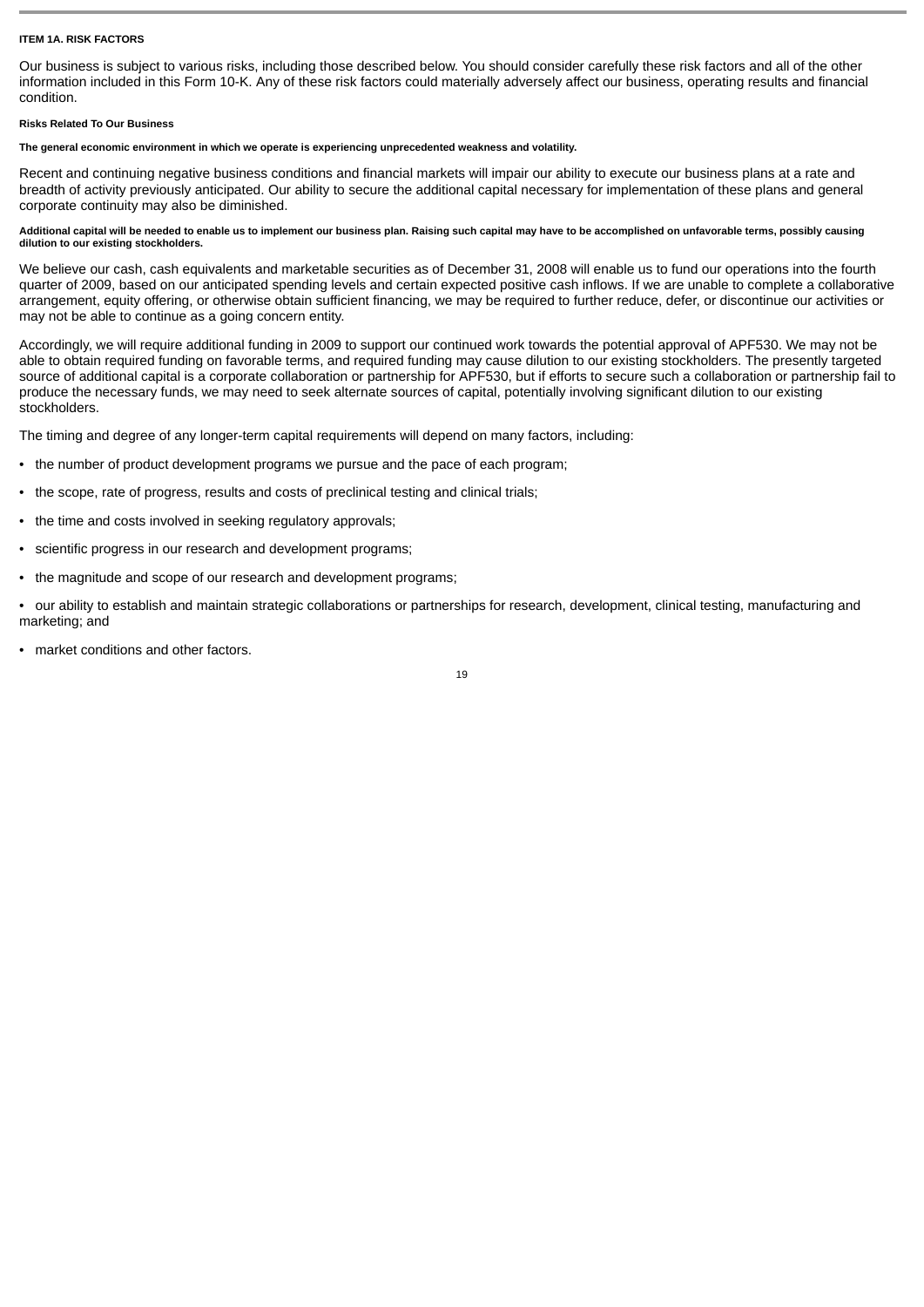We intend to acquire additional longer-term funding through strategic collaborations, in the form of license fees, research and development fees and milestone payments, and/or possibly through sales of our common stock or other company securities. In the event that additional funds are obtained through arrangements with collaborative partners, these arrangements may require us to relinquish rights to some of our technologies, product candidates or products that we would otherwise seek to develop and commercialize ourselves. If we issue additional equity securities or securities convertible into equity securities to raise funds, our stockholders will suffer dilution of their investment and it may adversely affect the market price of our common stock. If adequate funds are not available, we may again be required to delay, reduce the scope of, or eliminate one or more of our product development programs and reduce personnel-related and other costs, which will have a material adverse effect on our business.

#### **We are substantially dependent upon the success of our APF530 product candidate. Clinical trial results and the resultant NDA for this product may not lead to regulatory approval.**

We will not be able to commercialize our lead product candidate, APF530, until we obtain regulatory approval in the United States or foreign countries. To satisfy FDA or foreign regulatory approval standards for the commercial sale of APF530, we must have demonstrated in adequate and controlled clinical trials that APF530 is safe and effective. Our lead product candidate, APF530, is designed to provide at least five days prevention of CINV. In September and November 2008, we announced results of our pivotal Phase III human clinical trial of APF530 that achieved most of its primary and secondary endpoints. Although we believe that the results of this clinical trial will lead to regulatory approval of APF530 for the prevention of acute onset CINV for both moderately and highly emetogenic chemotherapy, and for the prevention of delayed onset CINV in moderately emetogenic chemotherapy, obtaining such approval is subject to many variables, such as following submission of the NDA, the FDA may not judge the NDA to be acceptable for filing and reject it. Additionally, should the NDA be accepted as fileable, then the FDA's subsequent review may not produce positive decisions as to:

- whether APF530 is safe and effective in its proposed use(s), and whether its benefits outweigh the risks;
- whether the proposed labeling (package insert) for APF530 is appropriate, and what it should contain;
- whether the methods used in manufacturing APF530 and the controls used to maintain its quality are adequate to preserve its identity, strength, quality and purity.

Deficiencies on any of the above, or other factors, could prevent obtaining regulatory approval of APF530, which would impair our reputation, increase our costs and prevent us from earning revenue.

## **We may not obtain regulatory approval for any of our products. Regulatory approval may also be delayed or cancelled or may entail limitations on the indicated uses of a proposed product.**

The regulatory process, particularly for biopharmaceutical products like ours, is uncertain, can take many years and requires the expenditure of substantial resources. Any product that we or our collaborative partners develop must receive all relevant regulatory agency approvals or clearances, if any, before it may be marketed in the United States or other countries. In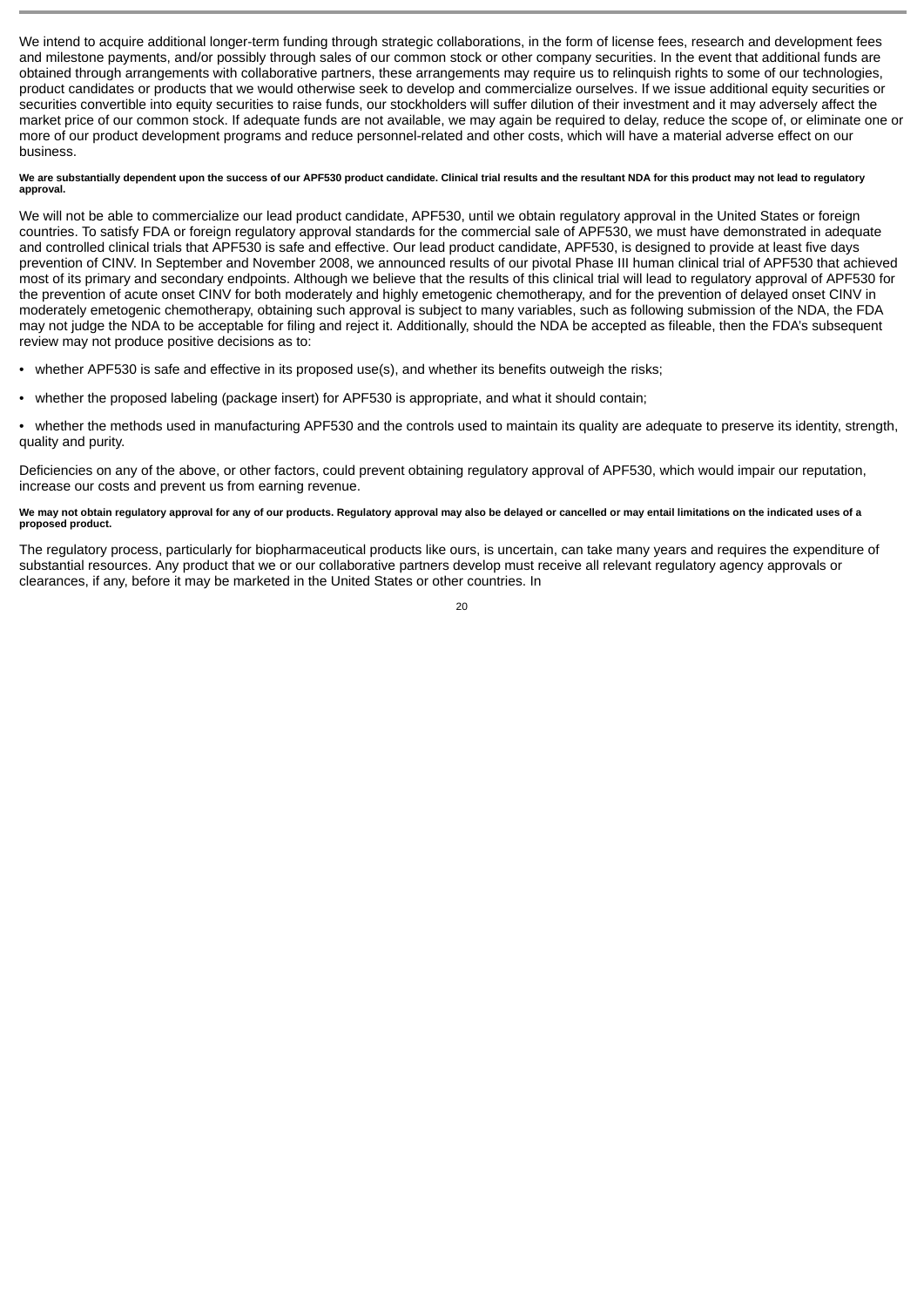particular, human pharmaceutical therapeutic products are subject to rigorous preclinical and clinical testing and other requirements by the FDA in the United States and similar health authorities in foreign countries. We may not receive necessary regulatory approvals or clearances to market APF530 or any other product candidate.

Data obtained from preclinical and clinical activities is susceptible to varying interpretations that could delay, limit or prevent regulatory agency approvals or clearances. For example, the FDA may require additional clinical data to support approval, such as confirmatory studies, carcinogenicity studies and other data or studies to address questions or concerns that may arise during the FDA review process. Delays or rejections also may be encountered as a result of changes in regulatory agency policy during the period of product development and/or the period of review of any application for regulatory agency approval or clearance for a product. Delays in obtaining regulatory agency approvals or clearances could:

- significantly harm the marketing of any products that we or our collaborators develop;
- impose costly procedures upon our activities or the activities of our collaborators;
- diminish any competitive advantages that we or our collaborative partners may attain; or
- adversely affect our ability to receive royalties and generate revenue and profits.

Even though we intend to apply for approval of most of our products in the United States under Section 505(b)(2) of the FDCA, which applies to reformulations of approved drugs and that may require smaller and shorter safety and efficacy testing than that for entirely new drugs, the approval process will still be costly, time-consuming and uncertain. We plan to file the NDA for APF530 under Section 505(b)(2) of the FDCA, to rely on previous FDA findings of safety and efficacy of the active ingredient in APF530, granisetron. While we believe that Section 505(b)(2) is applicable to APF530, it is possible that the FDA may disagree and require us to submit a "stand-alone" or "full" Section 505(b)(1) NDA, which would require significantly more clinical studies and or other data collection or analysis.

We, or our collaborators, may not be able to obtain necessary regulatory approvals on a timely basis, if at all, for any of our potential products. Even if granted, regulatory approvals may include significant limitations on the uses for which products may be marketed. Failure to comply with applicable regulatory requirements can, among other things, result in warning letters, imposition of civil penalties or other monetary payments, delay in approving or refusal to approve a product candidate, suspension or withdrawal of regulatory approval, product recall or seizure, operating restrictions, interruption of clinical trials or manufacturing, injunctions and criminal prosecution.

In addition, the marketing and manufacturing of drugs and biological products are subject to continuing FDA review, and later discovery of previously unknown problems with a product, its manufacture or its marketing may result in the FDA requiring further clinical research or restrictions on the product or the manufacturer, including withdrawal of the product from the market.

**We depend on our collaborators as a source of capital and to help us complete the process of developing and testing our products.**

Our strategy for the development, clinical testing and commercialization of our products requires entering into collaborations with corporate partners, licensors, licensees and others. These collaborations are critical to funding our operations and our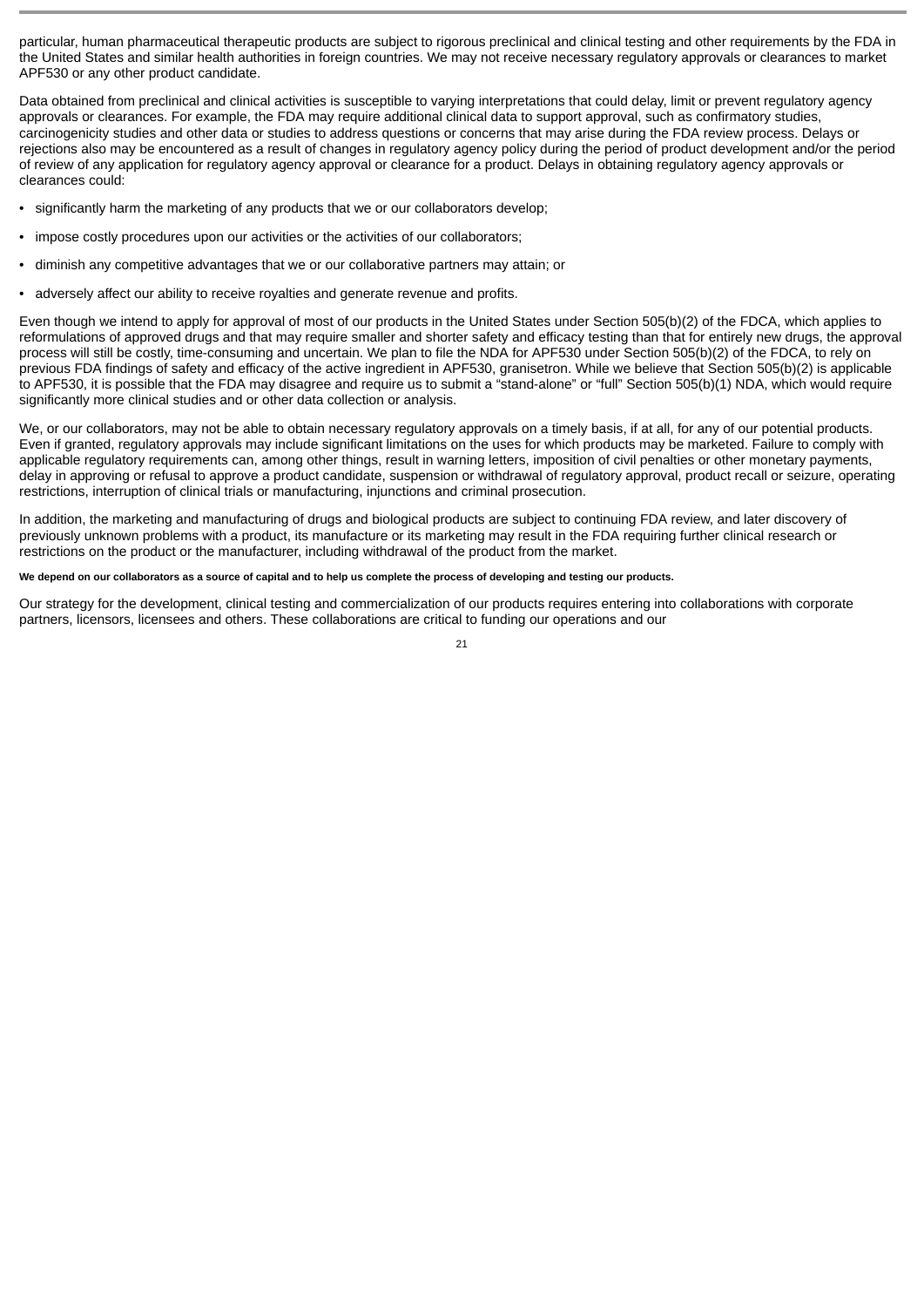success in bringing our products and product candidates to the market and promoting such marketed products profitably. We are dependent upon the subsequent success of these other parties in performing their respective responsibilities and the cooperation of our partners. Our collaborators may not cooperate with us or perform their obligations under our agreements with them. We cannot control the amount and timing of our collaborators' resources that will be devoted to our research activities related to our collaborative agreements with them. Our collaborators may choose to pursue existing or alternative technologies in preference to those being developed in collaboration with us. Failure to make or maintain these arrangements, or a delay in a collaborative partner's performance, or factors that may affect our partner's sales may materially adversely affect our business, results of operations and financial condition.

Under agreements with collaborators, we may rely significantly on them, among other activities, to:

- fund research and development activities with us;
- pay us fees upon the achievement of milestones; and
- market for or with us any commercial products that result from our collaborations.

## **Suspension of our pipeline development program will delay potential realization of value from new products.**

Further development of our pipeline products has been suspended temporarily in order to focus all corporate resources, both managerial and financial, on the development of APF530. Such an action will delay the planned development of these products, reducing their potential commercial value.

## **Clinical trials are expensive and may not result in commercially viable products.**

Conducting clinical trials is a lengthy, time-consuming and expensive process. For example, we are incurring significant expenses in developing APF530, and even if approved, it may not result in a commercially viable product. Before obtaining regulatory approvals for the commercial sale of any products, we, or our partners, must demonstrate through preclinical testing and clinical trials that our product candidates are safe and effective for use in humans. We have incurred and will continue to incur substantial expense and devote a significant amount of time to preclinical testing and clinical trials.

Our business, results of operations and financial condition may be materially adversely affected by any delays in, or termination of, our clinical trials. Factors impacting our ability to generate commercially viable products through the conduct of clinical trials include:

- insufficient funds to continue necessary clinical trials;
- inability to find partners;
- failure of clinical trials to demonstrate the safety and efficacy of our products to the extent necessary to obtain regulatory approvals;
- failure of preclinical testing and early clinical trials to predict results of later clinical trials;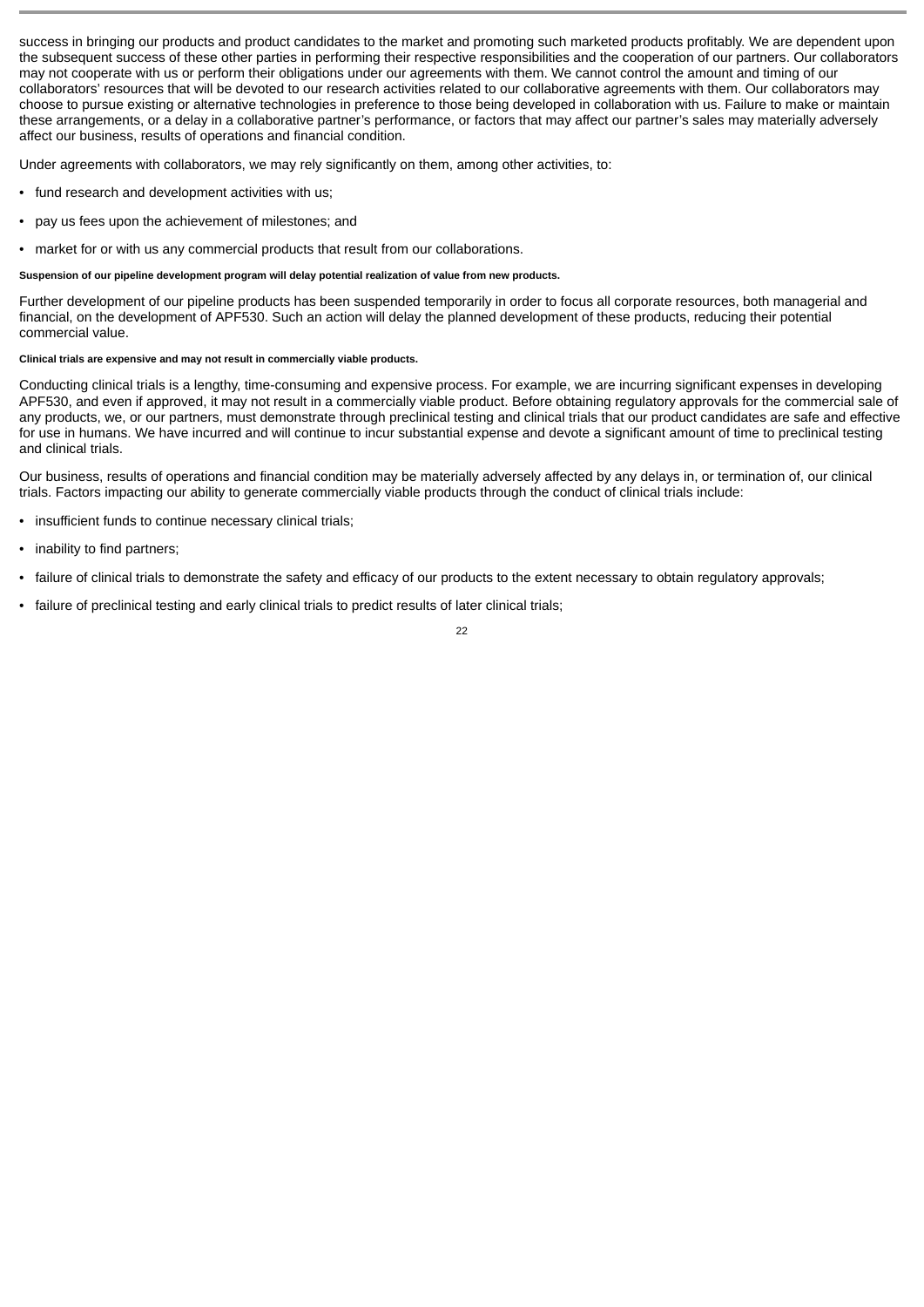- delay in completion of clinical trials, resulting in increased costs; and
- inability to obtain regulatory approval of our products following completion of clinical trials, or delays in obtaining such approvals.

# **Delays in clinical testing could increase our costs and delay our ability to obtain regulatory approval and commercialize our product candidates.**

Before we, or our collaborators, can file for regulatory approval for the commercial sale of our potential products, the FDA will require extensive preclinical safety testing and clinical trials to demonstrate their safety and efficacy. Significant delays in preclinical and clinical testing could materially impact our product development costs and delay regulatory approval of our product candidates. For example, enrollment in the Phase III trial for APF530 was slower than we expected, resulting in delays in our development timeline and increased costs. Completing clinical trials in a timely manner depends on, among other factors:

- obtaining regulatory approval to commence a trial;
- obtaining clinical materials;
- reaching agreement on acceptable clinical study terms with prospective sites and clinical research organizations;
- obtaining institutional review board approval to conduct a study at a prospective site; and
- recruiting patients to participate in a study.

Additionally, our current suspension of development work on our pipeline products will delay clinical testing of these products and their possible regulatory approvals, with the potential for negative implications for their eventual competitiveness and commercial values.

## **We rely on third parties to conduct our clinical trials, and their failure to perform their obligations in a timely and competent manner may delay development and commercialization of our product candidates.**

We used clinical research organizations in the U.S., India and Poland to oversee our clinical trial of APF530 and we expect to use the same or similar organizations for our future clinical trials. There are numerous alternative sources to provide these services; however, we may face delays outside of our control if these parties do not perform their obligations in a timely or competent fashion, or if we are forced to change service providers. Different cultural and operational issues in foreign countries could cause delays or unexpected problems with the patient enrollments or with the data obtained from those locations. If we experience significant delays in the progress of our clinical trials and in our plans to file NDAs or problems with the quality of data derived from various clinical sites, the prospects for approval of APF530 and our products in general and on a timely basis could decrease.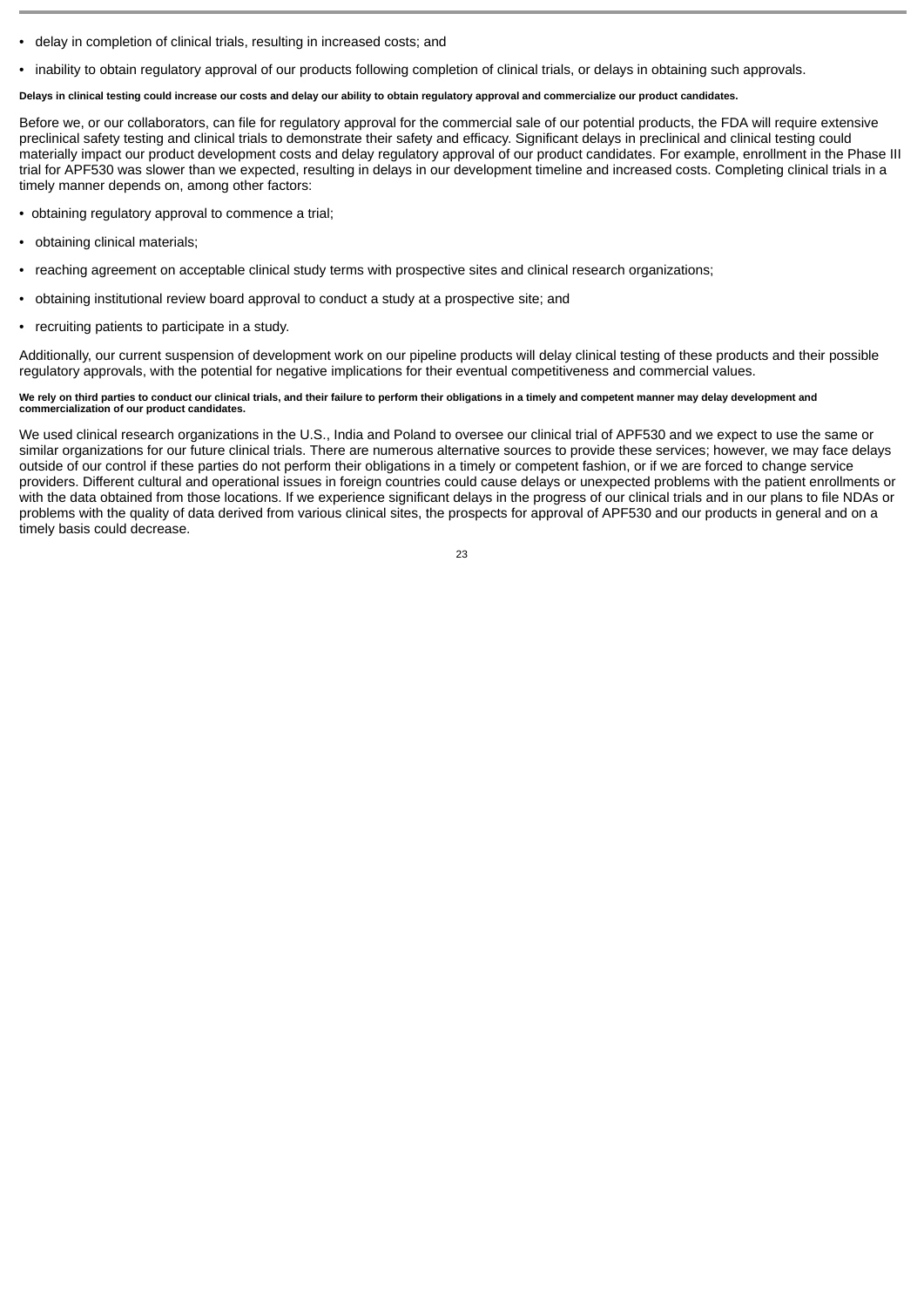**We have yet to demonstrate the full commercial viability of our technology, and we cannot be certain that attainment of such a goal can be accomplished.**

Our bioerodible drug delivery technology is at an early stage of development. We may not be able to substantiate the capability of our drug delivery technology for a variety of reasons:

- selection of inappropriate therapeutic compound for delivery;
- selection of inappropriate use or application for the particular product candidate;
- failure to receive regulatory approval on a timely basis or at all; or
- difficulties with manufacturing in commercial quantities at an acceptable cost.

Successful development of delivery technologies will require significant preclinical and clinical testing prior to regulatory approval, if any. Because of these scientific, regulatory and commercial hurdles, any program could be abandoned or otherwise fail, even after significant resources have been expended.

**We have a history of losses, we expect to generate losses in the near future, and we may never achieve or maintain profitability.**

We have incurred recurring losses and had an accumulated deficit of \$131.1 million as of December 31, 2008. We expect to continue to generate substantial losses over at least the next several years as we:

- expand drug product development efforts;
- conduct preclinical testing and clinical trials; and
- pursue additional applications for our existing delivery technologies.

To achieve and sustain profitability, we must, alone or with others, successfully develop, obtain regulatory approval for, manufacture, market and sell our products. We will incur substantial expenses in our efforts to develop and commercialize products and we may never generate sufficient revenue to become profitable or to sustain profitability.

## **Recent changes in management may be disruptive.**

We had significant changes in management in the past three years. On October 9, 2006, Michael O'Connell, our president and chief executive officer ("CEO") began a temporary leave of absence for medical reasons. Effective that same date, Gregory Turnbull, formerly an independent director of the Company, began to serve as president and chief executive officer. Effective September 27, 2006, Stephen Whiteford was appointed the Company's vice president, finance and chief financial officer ("CFO") to replace our former CFO who left the Company on September 12, 2006 to pursue another opportunity. In May 2007, Mr. Whiteford left the Company when Mr. O'Connell returned to active employment as our chief operating officer and CFO. In December 2007, we announced a CEO succession plan, wherein we were initiating recruitment via an executive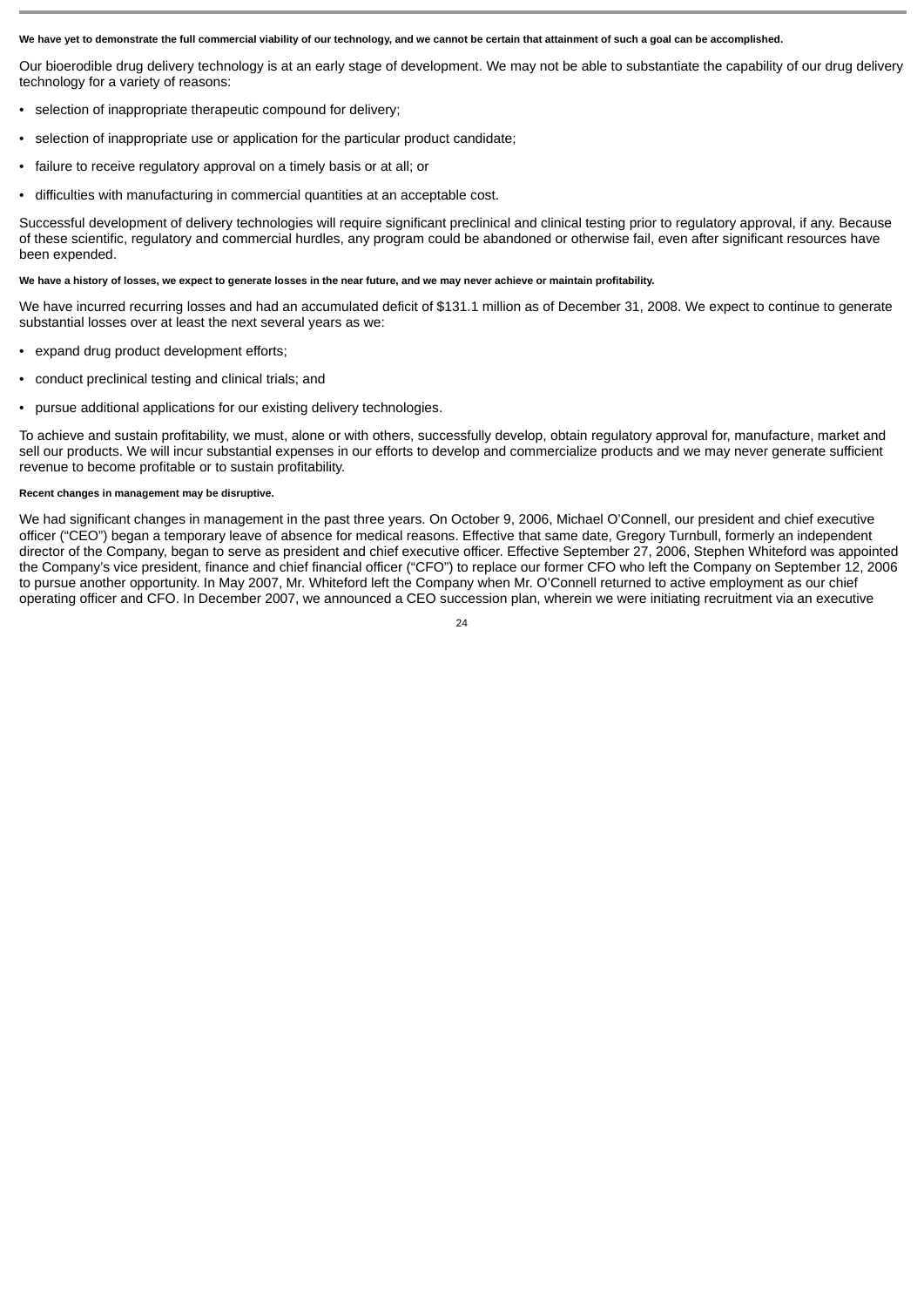recruitment firm of a permanent CEO to take over that position from Mr. Turnbull, who would continue in that role until such a successor was successfully engaged. Then in January 2008, Mr. O'Connell resigned, and Mr. Turnbull assumed the added responsibilities of CFO in addition to his roles as president and CEO. In March 2008, our controller left her position and we engaged the services of an experienced financial consultant. In July 2008, Ronald Prentki accepted the position of president and CEO, and Mr. Turnbull continued as interim CFO. Then in February 2009, recruitment of a permanent CFO was successfully concluded with the hiring of John Whelan as vice president, finance and CFO. Mr. Turnbull returned to his continuing role as a director. Additions of new personnel and departures of existing personnel, particularly in key positions, can be disruptive, might lead to additional departures of existing personnel and could have a material adverse effect on our business, operating results, financial condition and internal controls over financial reporting. Departures of corporate officers could place additional cash demands on the Company if related severance payments under employment contracts are experienced.

**If any products that we or our collaborators may develop do not attain adequate market acceptance by healthcare professionals and patients, our business prospects and results of operations will suffer.**

Even if a product candidate receives regulatory approval for commercial sale, the revenue received, or to be received, from the sale of the product may not be significant and will depend on many factors that are outside of our control. Factors that may affect revenue from our product candidates, if and when approved, include:

- perception of physicians and other members of the health care community of their safety and efficacy relative to that of competing products;
- cost-effectiveness;
- patient and physician satisfaction with these products;
- ability to manufacture commercial products successfully and on a timely basis:
- cost and availability of raw materials;
- market size for these products;
- reimbursement policies of government and third-party payors;
- unfavorable publicity concerning these products or similar drugs;
- the introduction, availability and acceptance of competing treatments, including those of our collaborators;
- adverse event information relating to these products;
- product labeling or product insert required by the FDA or regulatory authorities in other countries;
- regulatory developments related to the manufacture or continued use of these products;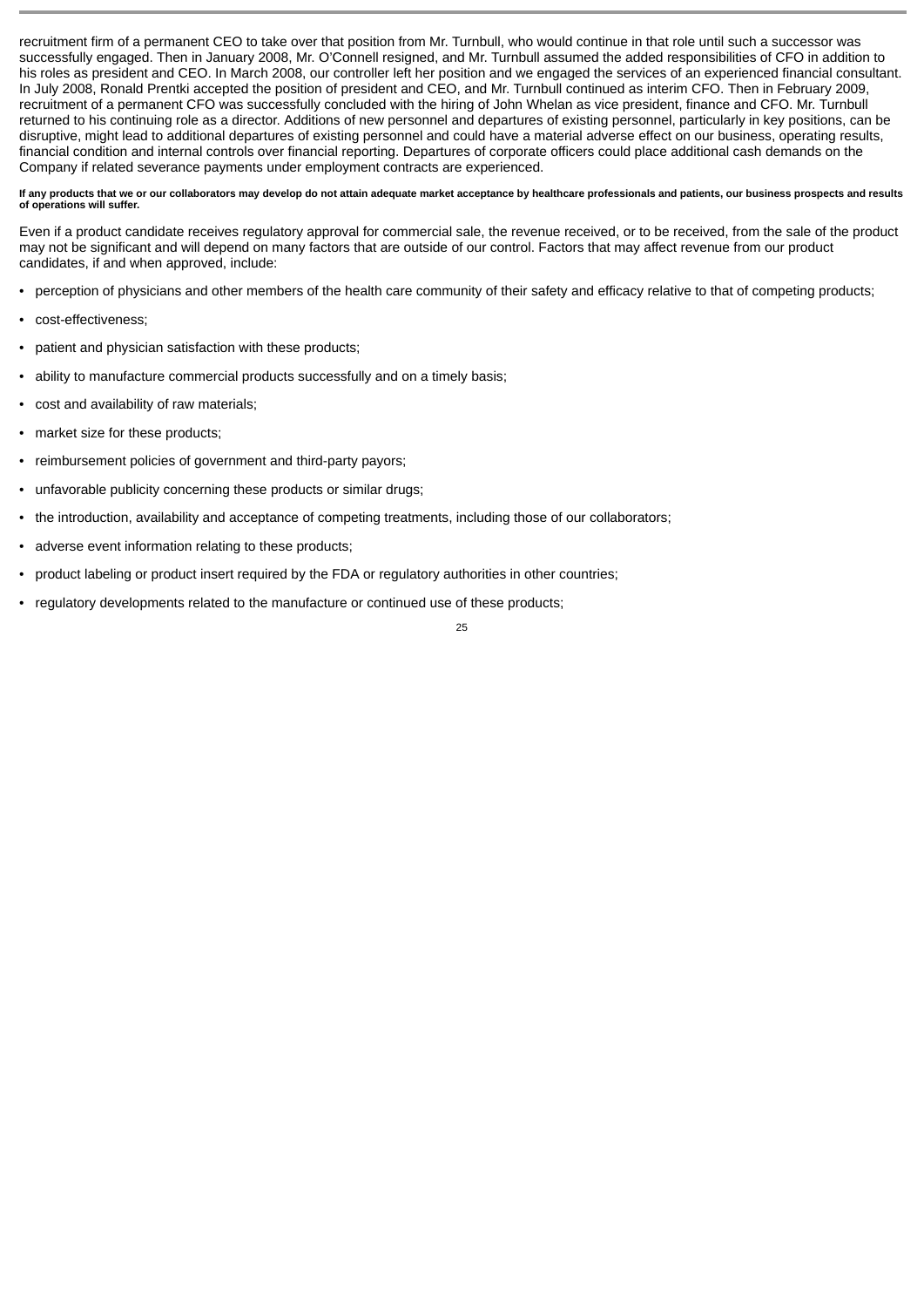- extent and effectiveness of sales and marketing and distribution support for the products; and
- our collaborators' decisions as to the timing of product launches, pricing and discounting.

Our product revenue will be adversely affected if, due to these or other factors, the products we or our collaborators are able to commercialize do not gain significant market acceptance.

## **We depend on contract manufacturers and collaborators for manufacturing our products; if they do not perform as expected, our revenue and customer relations will suffer.**

We do not own or operate manufacturing facilities for the production of clinical or commercial quantities of any product. We rely on a small number of third-party manufacturers to produce our compounds and expect to continue to do so to meet the preclinical and clinical requirements of our potential products and for all of our commercial needs, some of which are our sole source suppliers at present. We have no long-term agreements with any of these third parties. We may not be able to extend these agreements at satisfactory terms, or at all, and we may not be able to find a replacement contract manufacturer at satisfactory terms or on a timely basis. Additionally, difficult economic conditions may cause operational and financial problems for our third party suppliers, resulting in their failure and disruption to our operations.

The commercial success of our products, importantly including APF530 in the near-term, will be dependent upon our ability via our contract manufacturers to produce a product in commercial quantities at competitive costs of manufacture. The ability to do so cannot be presumed until significant additional development work is concluded prior to any commercial launch of a product. In the case of APF530, the high viscosity of the product creates particularly challenging factors relative to attainable production rates and cost of manufacture.

Further, our contract manufacturers and our collaborators are required to comply with FDA requirements related to product testing, quality assurance, manufacturing and records and documentation. Our contract manufacturers, or our collaborators, may not be able to comply with the applicable FDA regulatory requirements. We are aware that one particular contract manufacturer has previously received Form 483 notices from the FDA and has worked to address the deficiencies identified in these notices. The remediation efforts may not be adequate to address the deficiencies or the manufacturer may not stay in compliance with FDA requirements in the future. Not complying with FDA requirements could result in an enforcement or other action, prevent commercialization of our product candidates and impair our reputation and results of operations.

## **If we fail to comply with continuing federal, state and foreign regulations, we could lose our approvals to market drugs and our business would be seriously harmed.**

Following initial regulatory approval of any drugs we may develop, we will be subject to continuing regulatory review, including review of adverse drug experiences and clinical results that are reported after our drug products become commercially available. This would include results from any post-marketing tests or continued actions required as a condition of approval. The manufacturer and manufacturing facilities we use to make any of our drug candidates will be subject to periodic review and inspection by the FDA. If a previously unknown problem or problems with a product or a manufacturing and laboratory facility used by us is discovered, the FDA or foreign regulatory agency may impose restrictions on that product or on the manufacturing facility, including requiring us to withdraw the product from the market. Any changes to an approved product, including the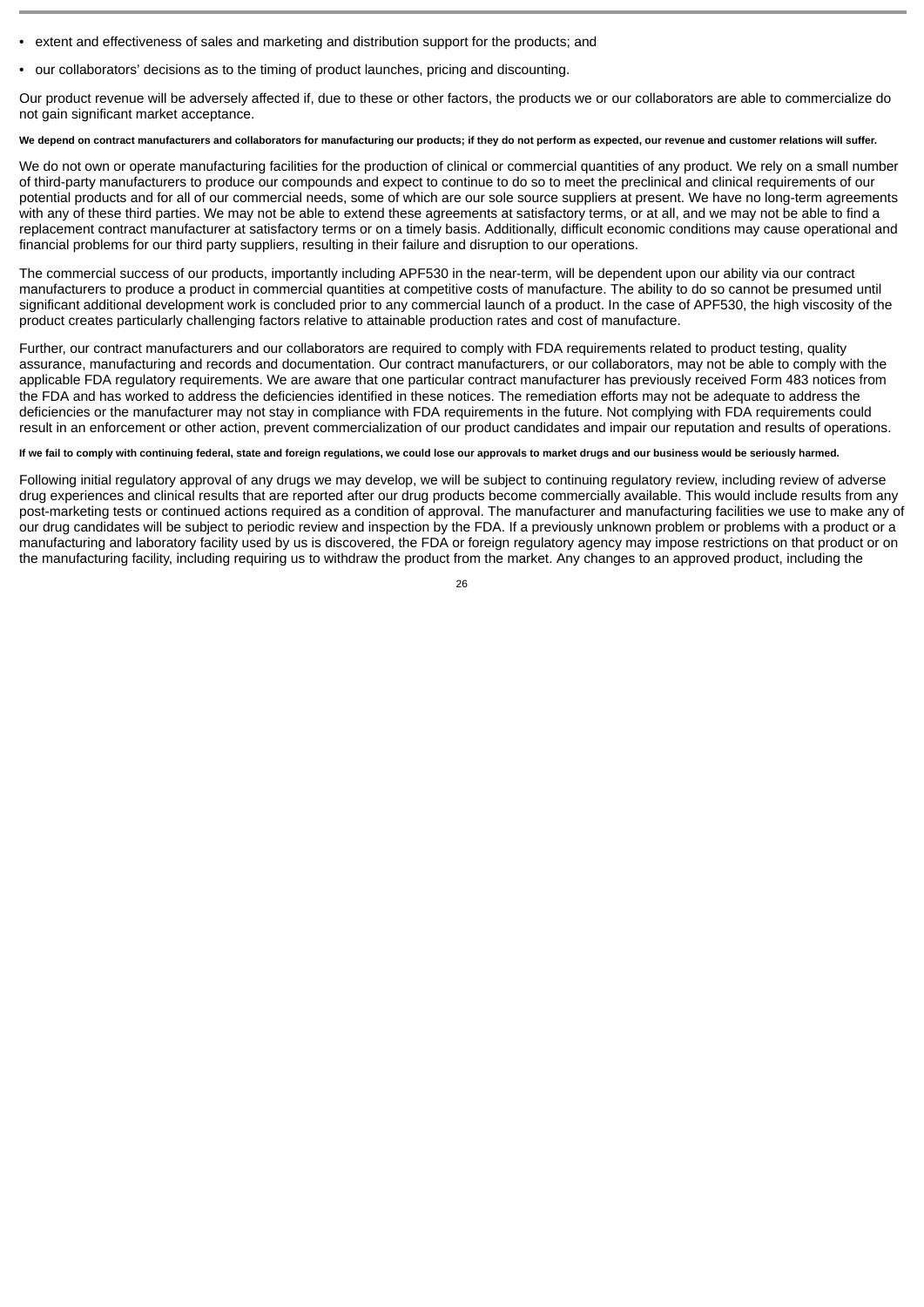way it is manufactured or promoted, often require FDA approval before the product, as modified, can be marketed. We and our contract manufacturers will be subject to ongoing FDA requirements for submission of safety and other post-market information. If we and our contract manufacturers fail to comply with applicable regulatory requirements, a regulatory agency may:

- issue warning letters:
- impose civil or criminal penalties;
- suspend or withdraw our regulatory approval;
- suspend or terminate any of our ongoing clinical trials:
- refuse to approve pending applications or supplements to approved applications filed by us;
- impose restrictions on our operations;
- close the facilities of our contract manufacturers; or
- seize or detain products or require a product recall.

Additionally, such regulatory review covers a company's activities in the promotion of its drugs, with significant potential penalties and restrictions for promotion of drugs for an unapproved use. Sales and marketing programs are under scrutiny for compliance with various mandated requirements, such as illegal promotions to healthcare professionals. We are also required to submit information on our open and completed clinical trials to public registries and databases; failure to comply with these requirements could expose us to negative publicity, fines and penalties that could harm our business.

## **If we are unable to recruit and retain skilled employees, we may not be able to achieve our objectives.**

We depend on a small number of key management and technical personnel. Retaining our current employees and recruiting qualified scientific personnel to perform future research and development work will be critical to our success. While recent pharmaceutical and biotechnology industry layoffs have somewhat mitigated a usual shortage of skilled personnel in our industry, competition is always present for experienced scientists, and an inability to recruit or retain sufficient skilled personnel could result in delays to product development or approval, loss of sales and diversion of management resources. Further proactive reductions in our workforce, such as occurred in November 2008, could create difficulties in our ability to perform the activities necessary to accomplish our operational and strategic goals.

#### **We face intense competition from other companies.**

APF530 is expected to face significant competition in the delayed onset CINV prevention marketplace, principally from Eisai/MGI Pharma's Aloxi (palonosetron). In addition to Aloxi, entrenched products for prevention of acute onset CINV include Roche's Kytril (granisetron), GlaxoSmithKline's Zofran (ondansetron), Aventis' Anzemet (dolasetron) and ProStrakan's Sancuso (granisetron transdermal patch), as well as Hana Biosciences' Zensana (oral ondansetron), which has been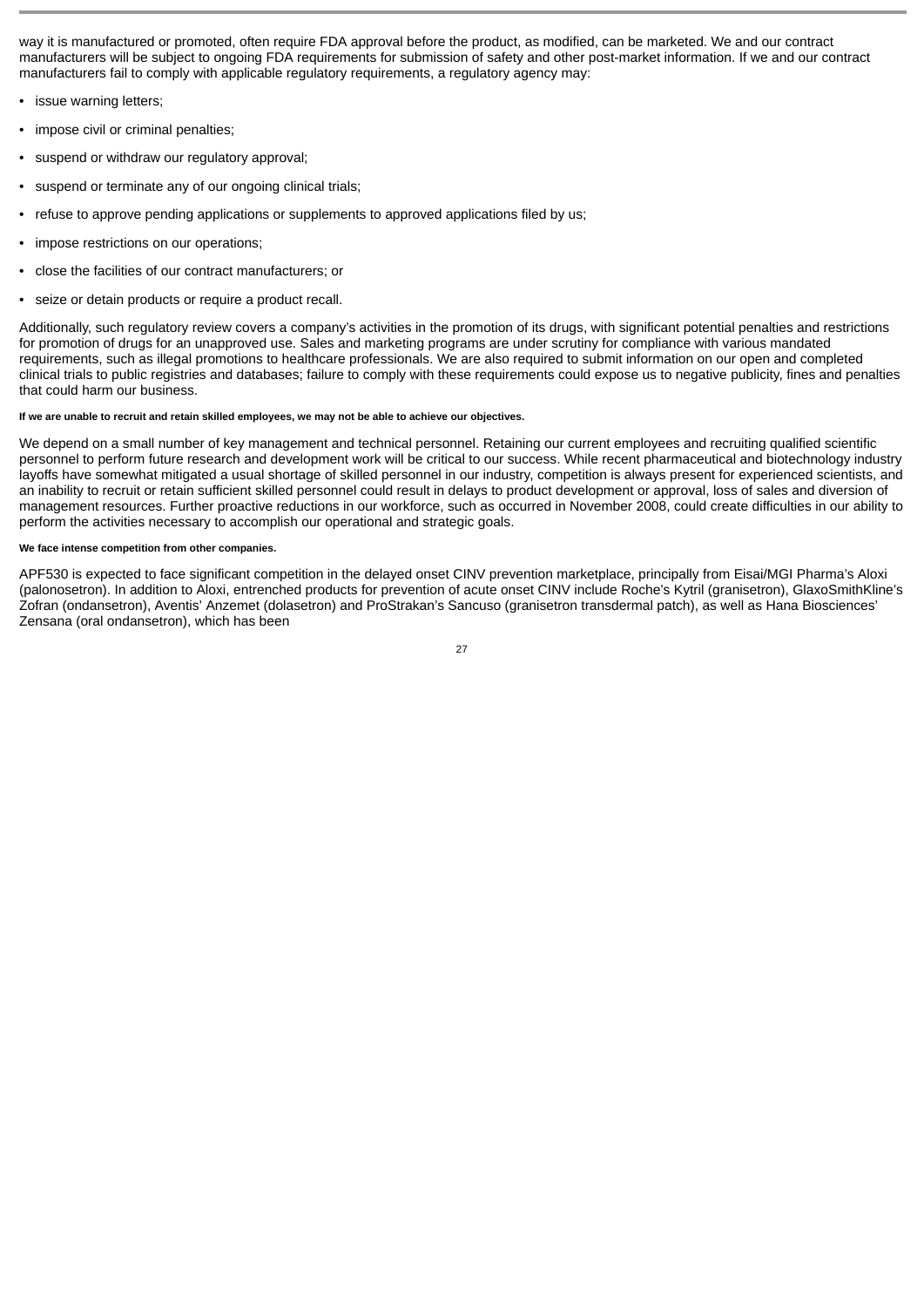sublicensed to Par Pharmaceuticals, including generic versions of certain of these products. We are also aware of several companies which have developed or are developing both generic and new formulations of granisetron, including transdermal formulations. APF112 is expected to face competition from Durect Corporation's Posidur (injectable controlled release bupivacaine) and Pacira Pharmaceutical's Exparel DepoBupivacaine (injectable controlled release bupivacaine).

There are several companies that are developing new formulations of existing drugs using novel drug delivery technologies. Many of these companies have substantially greater financial, research and development, manufacturing, sales and marketing, distribution resources and experience than we do. The following are some of our major competitors among drug delivery system developers: Alkermes, Inc., Depomed, Inc., Durect Corporation, and Pacira Pharmaceuticals, Inc.

Major technological changes can happen quickly in the biotechnology and pharmaceutical industries, and the development of technologically improved or different products or drug delivery technologies may make our product candidates or platform technologies obsolete or noncompetitive.

## **Because we, or our collaborators must obtain regulatory approval to market our products in the United States and foreign jurisdictions, we cannot predict whether or when we will be permitted to commercialize our products.**

Federal, state and local governments in the United States and governments in other countries have significant regulations in place that govern many of our activities. The preclinical testing and clinical trials of the products that we develop ourselves, or that our collaborators develop are subject to government regulation and may prevent us from creating commercially viable products from our discoveries. These regulations and their application may change making it more difficult or prohibitive to develop our products. In addition, the sale by us, or our collaborators, of any commercially viable product will be subject to government regulation from several standpoints, including the processes of:

- manufacturing;
- labeling:
- distributing:
- advertising and promoting; and
- selling and marketing.

**Our business strategy includes the entry into additional collaborative agreements. We may not be able to enter into additional collaborative agreements or may not be able to negotiate commercially acceptable terms for these agreements.**

Our current business strategy includes the entry into additional collaborative agreements for the development and commercialization of our delivery technologies. The negotiation and consummation of these types of agreements typically involve simultaneous discussions with multiple potential collaborators and require significant time and resources from our officers, business development, legal and research and development staff. In addition, in attracting the attention of pharmaceutical and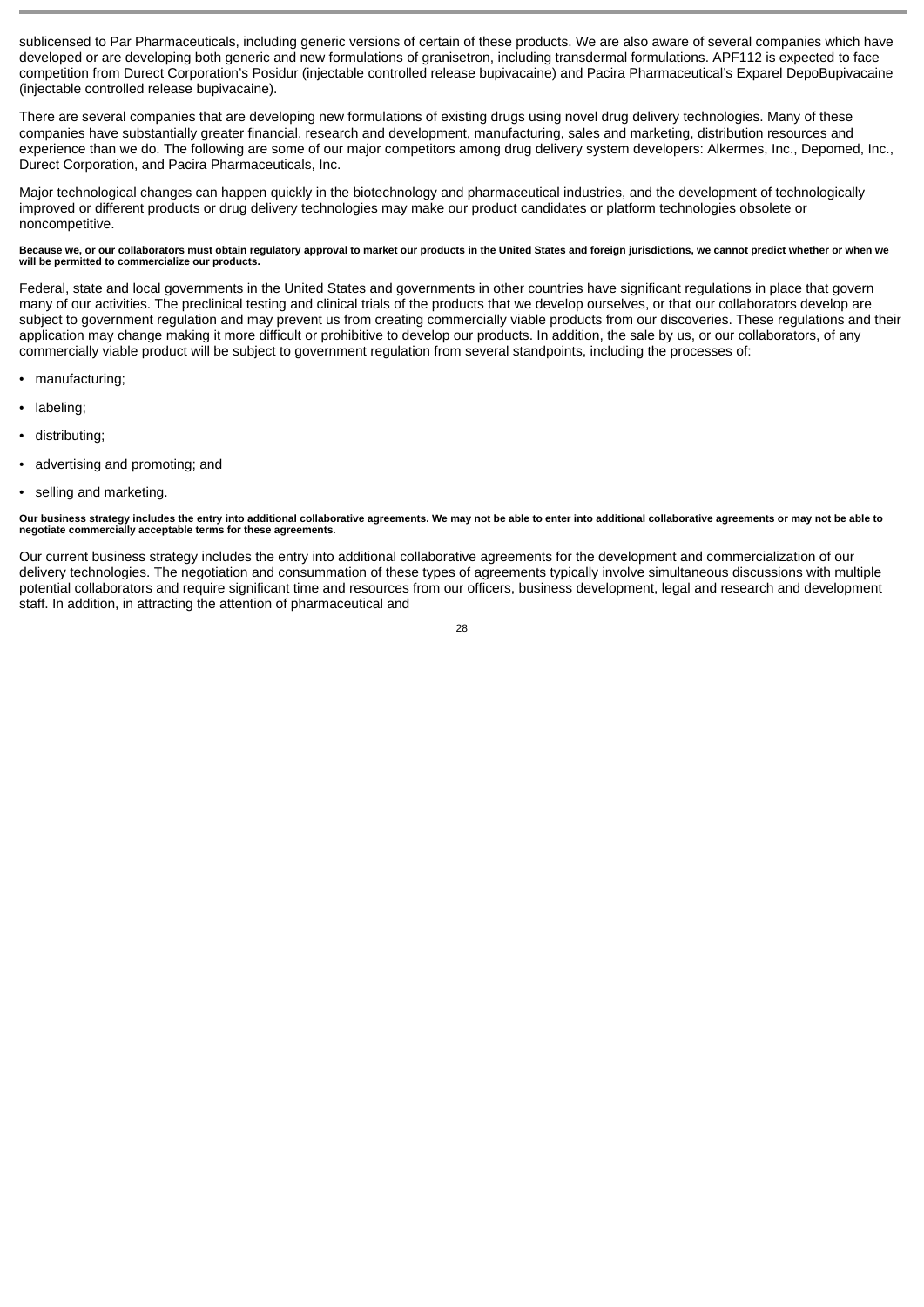biotechnology company collaborators, we compete with numerous other third parties with product opportunities as well the collaborators' own internal product opportunities. We may not be able to consummate additional collaborative agreements, or we may not be able to negotiate commercially acceptable terms for these agreements. If we do not consummate additional collaborative agreements, we may have to consume money more rapidly on our product development efforts, continue to defer development activities or forego the exploitation of certain geographic territories, any of which could have a material adverse effect on our business.

**If we or our collaborators cannot arrange for adequate third-party reimbursement for our products, our future revenue will suffer.**

In both domestic and foreign markets, sales of our potential products will depend in substantial part on the availability of adequate reimbursement from third-party payors such as government health administration authorities, private health insurers and other organizations. Third-party payors often challenge the price and cost-effectiveness of medical products and services and such pressure may increase in the future. Significant uncertainty exists as to the adequate reimbursement status of newly approved health care products. Any products we are able to successfully develop may not be reimbursable by third-party payors. In addition, our products may not be considered cost-effective and adequate third-party reimbursement may not be available to enable us to maintain price levels sufficient to realize a profit. Legislation and regulations affecting the pricing of pharmaceuticals may change before our products are approved for marketing and any such changes could further limit reimbursement. Reimbursement policies utilized by our collaborators or ourselves may be challenged by regulatory entities, with resultant fines, negative publicity and the need to implement changes that reduce the utilization of our products. If any products we develop do not receive adequate reimbursement, our revenue will be severely limited.

## **Our inability to obtain specialized materials could slow down our product development process.**

Some of the critical materials and components used in our products in development are sourced from a single supplier. An interruption in supply of a key material could significantly delay our research and development process or increase our expenses.

Specialized materials must often be manufactured for the first time for use in drug delivery technologies, or materials may be used in the technologies in a manner different from their customary commercial uses. The quality of materials can be critical to the performance of a drug delivery technology, so a reliable source of a consistent supply of materials is important. Materials or components needed for our drug delivery technologies may be difficult to obtain on commercially reasonable terms, particularly when relatively small quantities are required, or if the materials traditionally have not been used in pharmaceutical products.

#### **If we are unable to adequately protect or enforce our intellectual property rights or secure rights to third-party patents, we may lose valuable assets, experience reduced market share or incur costly litigation to protect our rights or our third-party collaborators may choose to terminate their agreements with us.**

Our success will depend in part on our ability to obtain patents, maintain trade secret protection and operate without infringing the proprietary rights of others. We have filed a number of U.S. patent applications on inventions relating to the composition of a variety of polymers, specific products, product groups and processing technology. In addition to obtaining patents in a number of foreign countries, we have also filed U.S. and foreign patent applications on our polymer technology with the PCT, the European Patent Office, Australia, Canada, China, Hong Kong, Japan, South Korea, Singapore and Taiwan. We have a total of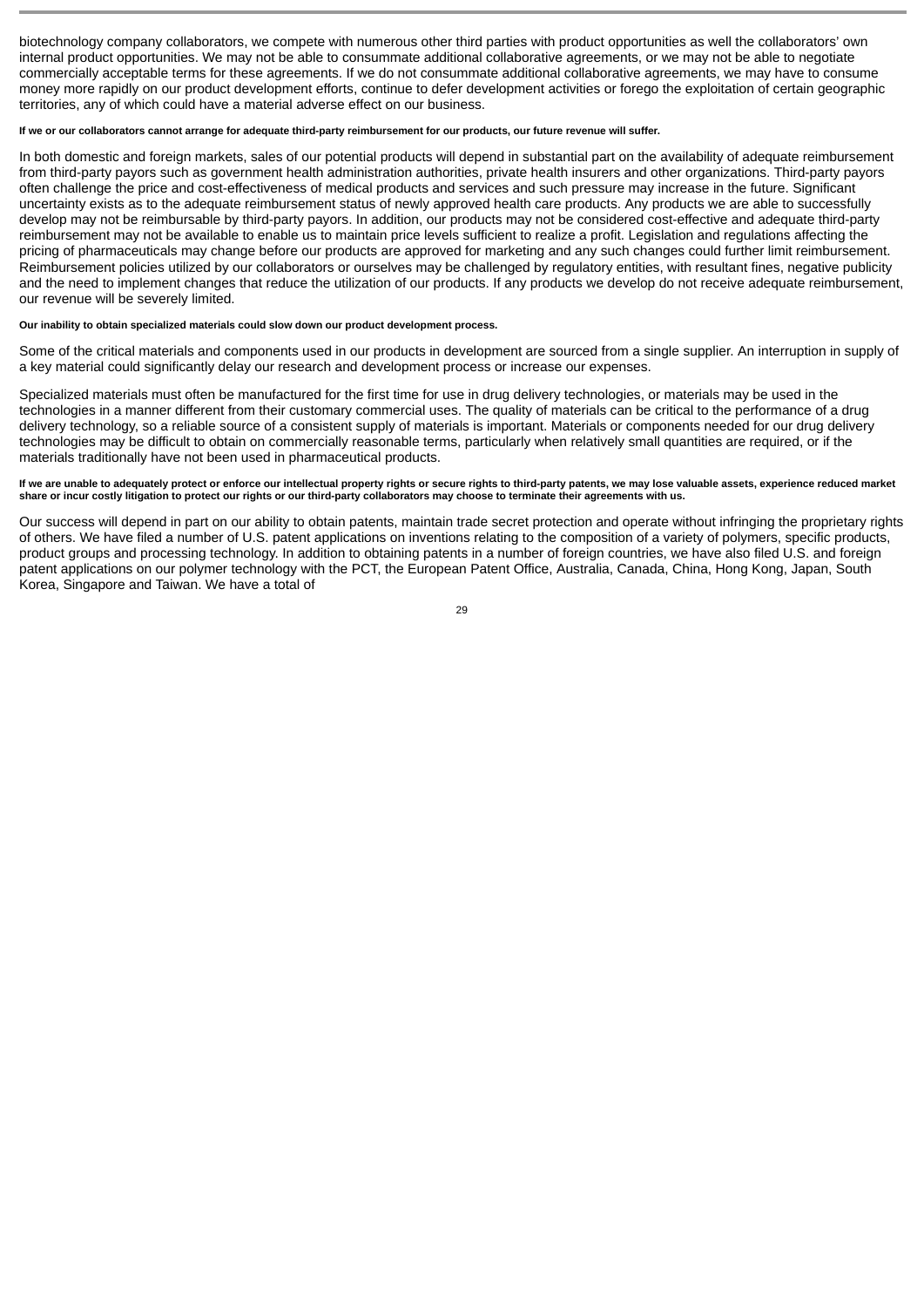23 issued United States patents and an additional 79 issued (or registered) foreign patents. The patents on the bioerodible technologies expire between January 2016 and November 2023. Our existing patents may not cover future products, additional patents may not be issued, and current patents, or patents issued in the future, may not provide meaningful protection or prove to be of commercial benefit.

The patent positions of pharmaceutical companies, including ours, are uncertain and involve complex legal and factual questions. In addition, the coverage claimed in a patent application can be significantly reduced before the patent is issued. Consequently, our patent applications, or those that are licensed to us, may not issue into patents, and any issued patents may not provide protection against competitive technologies or may be held invalid if challenged or circumvented. Our competitors may also independently develop products similar to ours or design around or otherwise circumvent patents issued to us or licensed by us. In addition, the laws of some foreign countries may not protect our proprietary rights to the same extent as the U.S. law.

We are party to collaborative agreements. These agreements subject us to obligations which must be fulfilled and require us to manage complex relationships with third parties. If we are unable to meet our obligations or manage our relationships with our collaborators under these agreements, or enter into additional collaboration agreements, or if our existing collaborations are terminated or not extended on terms as beneficial as we anticipate, our revenue may decrease. Our third-party collaborators have entered into these agreements based on the exclusivity that our intellectual property rights confer on the products being developed. The loss or diminution of our intellectual property rights could result in a decision by our third-party collaborators to terminate their agreements with us. In addition, these agreements are generally complex and contain provisions that could give rise to legal disputes, including potential disputes concerning ownership of intellectual property and data under collaborations. Such disputes can lead to lengthy, expensive litigation or arbitration requiring us to devote management time and resources to such dispute which we would otherwise spend on our business.

We also rely upon trade secrets, technical know-how and continuing technological innovation to develop and maintain our competitive position. We require our employees, consultants, advisors and collaborators to execute appropriate confidentiality and assignment-of-inventions agreements with us. These agreements typically provide that all materials and confidential information developed or made known to the individual during the course of the individual's relationship with us is to be kept confidential and not disclosed to third parties except in specific circumstances, and that all inventions arising out of the individual's relationship with us shall be our exclusive property. These agreements may be breached, and in some instances, we may not have an appropriate remedy available for breach of the agreements. Furthermore, our competitors may independently develop substantially equivalent proprietary information and techniques, reverse engineer our information and techniques, or otherwise gain access to our proprietary technology. We may be unable to meaningfully protect our rights in trade secrets, technical know-how and other nonpatented technology. We may have to resort to litigation to protect our intellectual property rights, or to determine their scope, validity or enforceability. In addition, interference proceedings declared by the United States Patent and Trademark Office may be necessary to determine the priority of inventions with respect to our patent applications. Enforcing or defending our proprietary rights is expensive, could cause diversion of our resources and may not prove successful. Any failure to enforce or protect our rights could cause us to lose the ability to exclude others from using our technology to develop or sell competing products.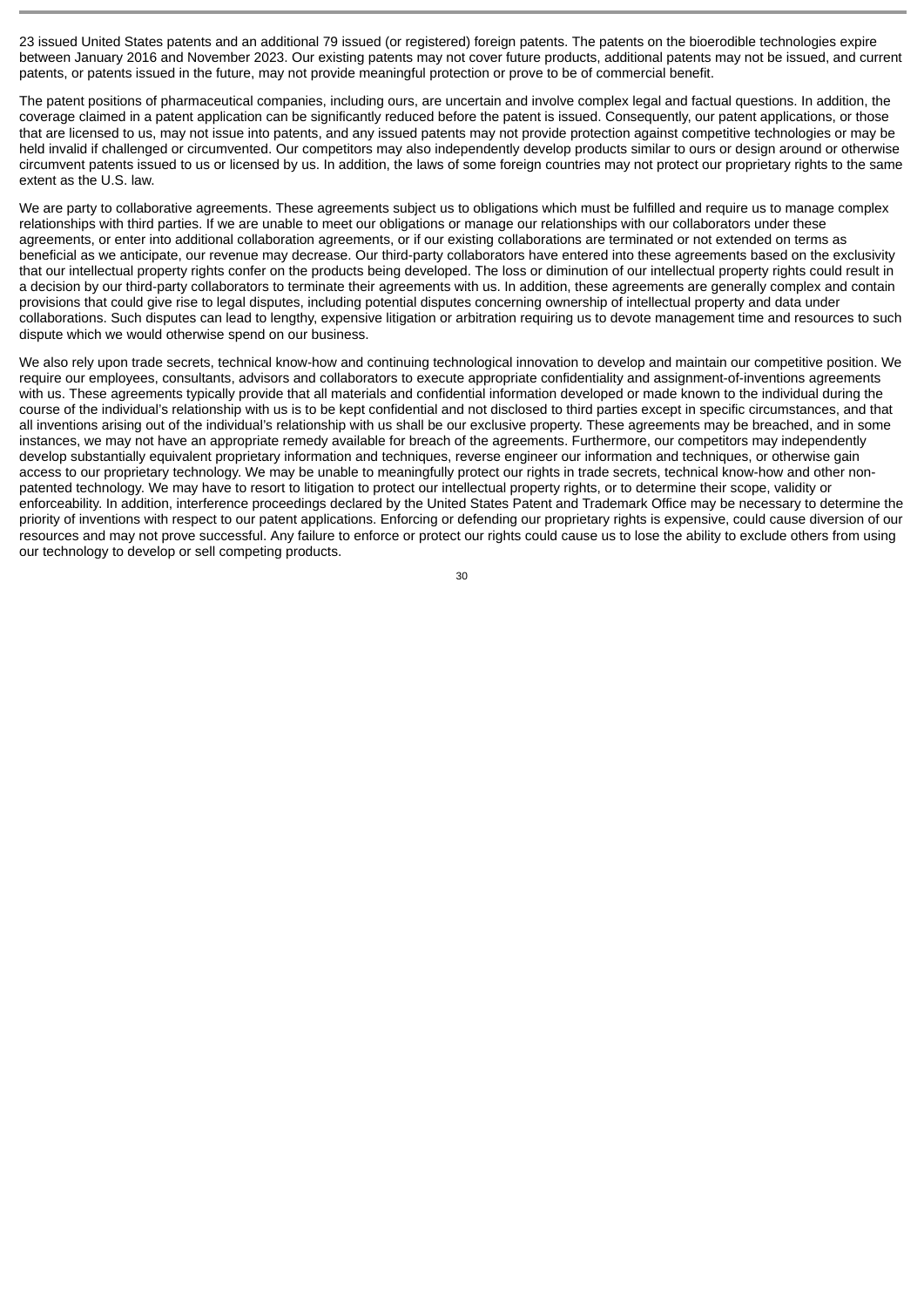We may infringe on the intellectual property rights of others, and any litigation could force us to stop developing or selling potential products and could be costly, divert **management attention and harm our business.**

We must be able to develop products without infringing the proprietary rights of other parties. Because the markets in which we operate involve established competitors with significant patent portfolios, including patents relating to the composition of a variety of polymers, specific products, product groups and processing technology, it could be difficult for us to use our technologies or develop products without infringing the proprietary rights of others. We may not be able to design around the patented technologies or inventions of others and we may not be able to obtain licenses to use patented technologies on acceptable terms, or at all. If we cannot operate without infringing the proprietary rights of others, we will not earn product revenue.

If we are required to defend ourselves in a lawsuit, we could incur substantial costs and the lawsuit could divert management attention, regardless of the lawsuit's merit or outcome. These legal actions could seek damages and seek to enjoin testing, manufacturing and marketing of the accused product or process. In addition to potential liability for significant damages, we could be required to obtain a license to continue to manufacture or market the accused product or process and any license required under any such patent may not be made available to us on acceptable terms, if at all.

Periodically, we review publicly available information regarding the development efforts of others in order to determine whether these efforts may violate our proprietary rights. We may determine that litigation is necessary to enforce our proprietary rights against others. Such litigation could result in substantial expense, regardless of its outcome, and may not be resolved in our favor.

Furthermore, patents already issued to us or our pending patent applications may become subject to dispute, and any disputes could be resolved against us. In addition, because patent applications in the United States are currently maintained in secrecy for a period of time prior to issuance, and patent applications in certain other countries generally are not published until more than 18 months after they are first filed, and because publication of discoveries in scientific or patent literature often lags behind actual discoveries, we cannot be certain that we were the first creator of inventions covered by our pending patent applications or that we were the first to file patent applications on such inventions.

## **We are exposed to risks and increased expenses as a result of laws requiring small business filers to evaluate internal controls over financial reporting.**

Section 404 of the Sarbanes-Oxley Act of 2002 ("Section 404") requires our management to evaluate the effectiveness of our internal controls over financial reporting as of the end of each fiscal year, and to include a management report assessing the effectiveness of our internal control over financing reporting in our annual report on Form 10-K for each fiscal year. We expect that our independent auditors will be required to report on our internal control over financial reporting beginning with the year ending December 31, 2009. We have implemented an ongoing program to perform the system and process evaluation and testing we believe to be necessary to comply with these requirements. However, we cannot assure you that we will be successful in our efforts. We expect to incur increased expense and to devote additional management resources to Section 404 compliance. Any failure to implement required new or improved controls, or difficulties encountered in the implementation or operation of these controls, could harm our operating results and cause us to fail to meet our financial reporting obligations, which could adversely affect our business and reduce our stock price.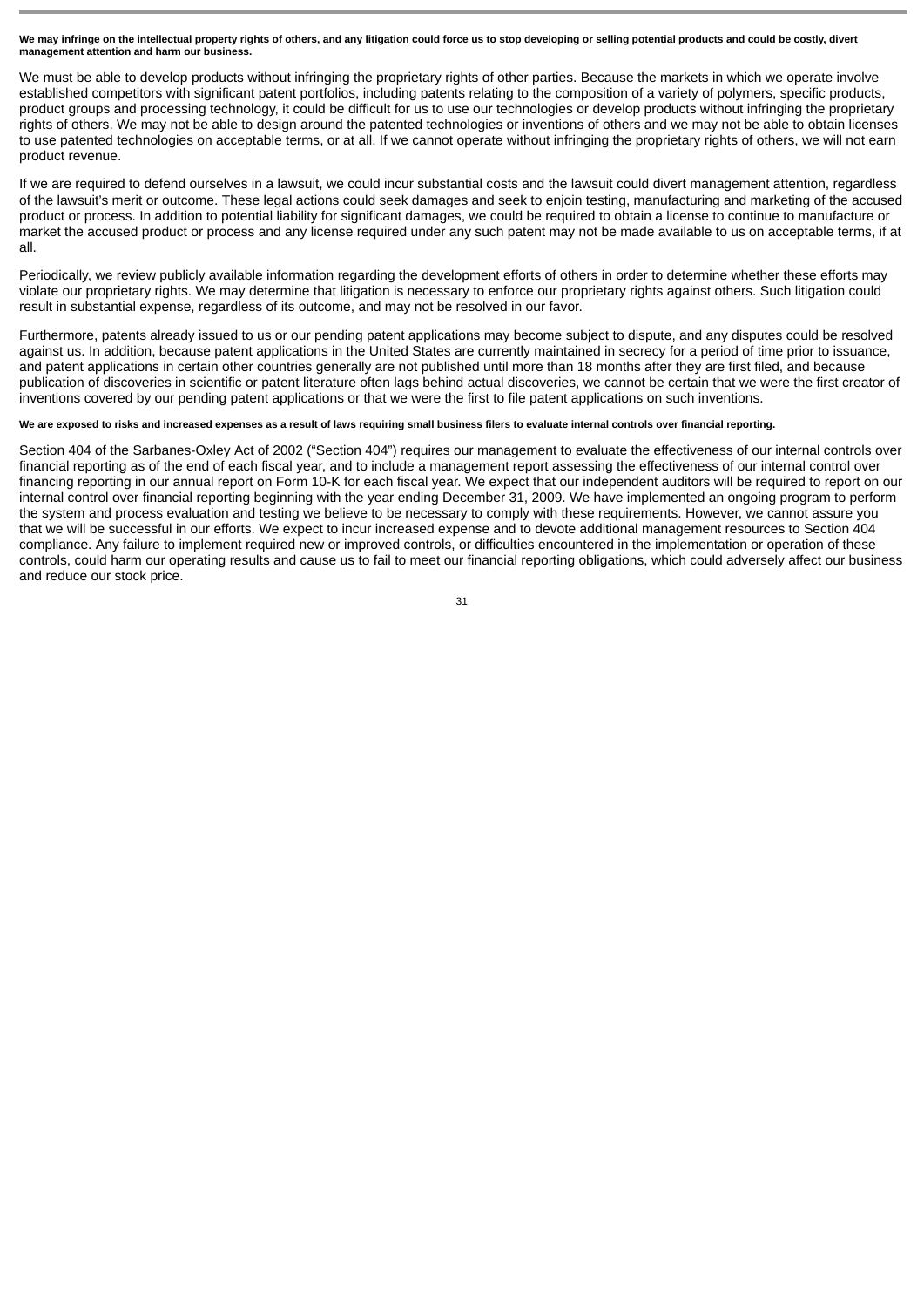#### **Legislative actions, potential new accounting pronouncements and higher insurance costs are likely to impact our future financial position or results of operations.**

Future changes in financial accounting standards may cause adverse, unexpected fluctuations in the timing of the recognition of revenue or expenses and may affect our financial position or results of operations. New pronouncements and varying interpretations of pronouncements have occurred with frequency and may occur in the future and we may make changes in our accounting policies in the future. Compliance with changing regulation of corporate governance and public disclosure may result in additional expenses. Changing laws, regulations and standards relating to corporate governance and public disclosure, including the Sarbanes-Oxley Act of 2002, new Securities and Exchange Commission ("SEC") regulations, the Public Company Accounting Oversight Board pronouncements and The NASDAQ Global Market rules, are creating uncertainty for companies such as ours and insurance, accounting and auditing costs are increasing as a result of this uncertainty and other factors. We are committed to maintaining high standards of corporate governance and public disclosure. As a result, we intend to invest all reasonably necessary resources to comply with evolving standards, and this investment may result in increased general and administrative expenses and a diversion of management time and attention from revenue-generating activities to compliance activities.

#### **We could be exposed to significant product liability claims that could be time consuming and costly to defend, divert management attention and adversely impact our ability to obtain and maintain insurance coverage.**

The testing, manufacture, marketing and sale of our products involve an inherent risk that product liability claims will be asserted against us. Although we are insured against such risks up to an annual aggregate limit in connection with clinical trials and commercial sales of our products, our present product liability insurance may be inadequate and may not fully cover the costs of any claim or any ultimate damages we might be required to pay. Product liability claims or other claims related to our products, regardless of their outcome, could require us to spend significant time and money in litigation or to pay significant damages. Any successful product liability claim may prevent us from obtaining adequate product liability insurance in the future on commercially desirable or reasonable terms. In addition, product liability coverage may cease to be available in sufficient amounts or at an acceptable cost. An inability to obtain sufficient insurance coverage at an acceptable cost or otherwise to protect against potential product liability claims could prevent or inhibit the commercialization of our products. A product liability claim could also significantly harm our reputation and delay market acceptance of our products.

#### **Our use of hazardous materials could subject us to liabilities, fines and sanctions.**

Our laboratory and clinical testing sometimes involve use of hazardous, radioactive or otherwise toxic materials. We are subject to federal, state and local laws and regulations governing how we use, manufacture, handle, store and dispose of these materials. Although we believe that our safety procedures for handling and disposing of such materials comply in all material respects with all federal, state and local regulations and standards, there is always the risk of accidental contamination or injury from these materials. In the event of an accident, we could be held liable for any damages that result and such liability could exceed our financial resources. Compliance with environmental and other laws may be expensive and current or future regulations may impair our development or commercialization efforts.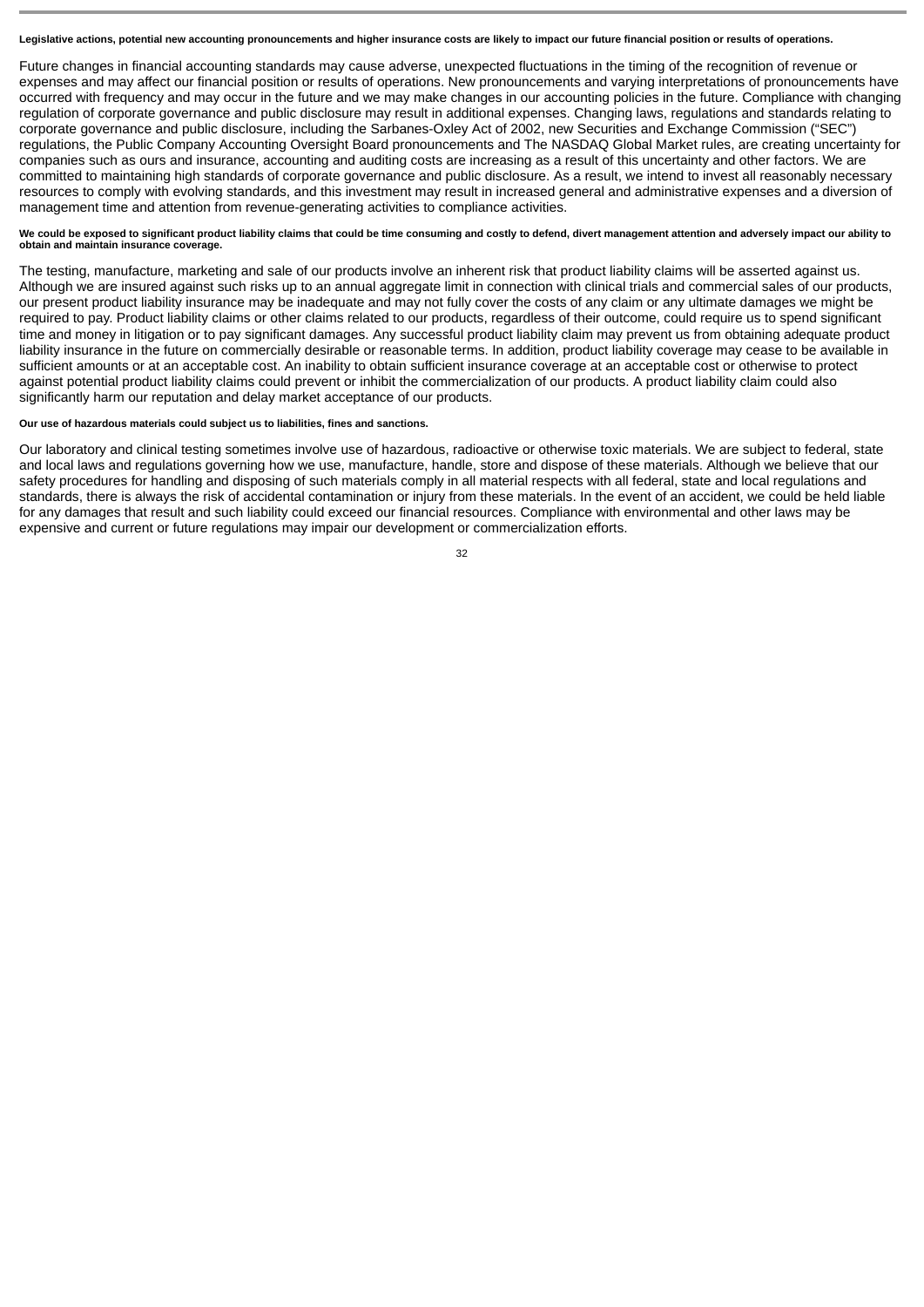#### **Risks Related To Our Common Stock**

**Our common stock may be delisted from The NASDAQ Global Market, which could negatively impact the price of our common stock and our ability to access the capital markets.**

Our common stock is listed on The NASDAQ Global Market. The listing standards of The NASDAQ Global Market provide that a company may be delisted if the closing bid price of its stock drops below \$1 for a period of 30 consecutive business days. There is a 6 month period to cure this deficiency: if the closing bid price is over \$1 for 10 consecutive days within 6 months of the initial 30 day period below \$1, then the company will not be delisted based upon this deficiency. Additionally, issuers must maintain either (i) stockholders' equity of at least \$10 million or (ii) total assets and total revenue of at least \$50 million, or total market value of listed securities of at least \$50 million. As of the end of the third fiscal quarter of 2005, we failed to meet the \$10 million stockholders' equity requirement, although we regained compliance with that requirement in January 2006. In early 2007 we again failed to meet the \$10 million stockholders' equity requirement, and were so notified by NASDAQ in May 2007. Following our public offering of common stock in June 2007, we regained compliance, which was subsequently confirmed by NASDAQ.

Since September 30, 2008, our stock has not closed at or above \$1 per share, thereby putting us out of compliance with the share price maintenance requirement. However, NASDAQ temporarily suspended enforcement of its continued listing rules related to minimum bid price and market value of publicly held shares, and subsequently extended this suspension at least through July 19,2009. There can be no assurance that NASDAQ will again extend such suspension, and we may be subjected to delisting should our share price continue to close below \$1 per share when the present extension period expires.

As of December 31, 2008, our stockholders' equity again fell below the \$10 million NASDAQ requirement. We expect to receive notification from NASDAQ of this deficiency, following which there are specified procedures to appeal a delisting warning, including submission of a plan to cure a deficiency. We may be unsuccessful in attempts to avoid a delisting due to insufficient stockholders' equity.

Going forward, should we continue to fail to comply with the minimum listing standards applicable to issuers listed on The NASDAQ Global Market, our common stock may be delisted from The NASDAQ Global Market. If our common stock is delisted, it could reduce the price of our common stock and the levels of liquidity available to our stockholders. In addition, the delisting of our common stock could materially adversely affect our access to the capital markets, and any limitation on liquidity or reduction in the price of our common stock could materially adversely affect our ability to raise capital on terms acceptable to us or at all. Delisting from The NASDAQ Global Market could also result in other negative implications, including the potential loss of confidence by suppliers, customers and employees, the loss of institutional investor interest and fewer business development opportunities.

## **The price of our common stock has been and may continue to be volatile.**

Our common stock has historically been volatile, with a trading price ranging from \$0.30 to \$17.80 over the past five years. The stock markets in general, and the markets for drug delivery and pharmaceutical stocks in particular, have experienced extreme volatility that has often been unrelated to the operating performance of particular companies. These broad market fluctuations may adversely affect the trading price of our common stock. In addition, the limited trading volume of our stock may contribute to its volatility.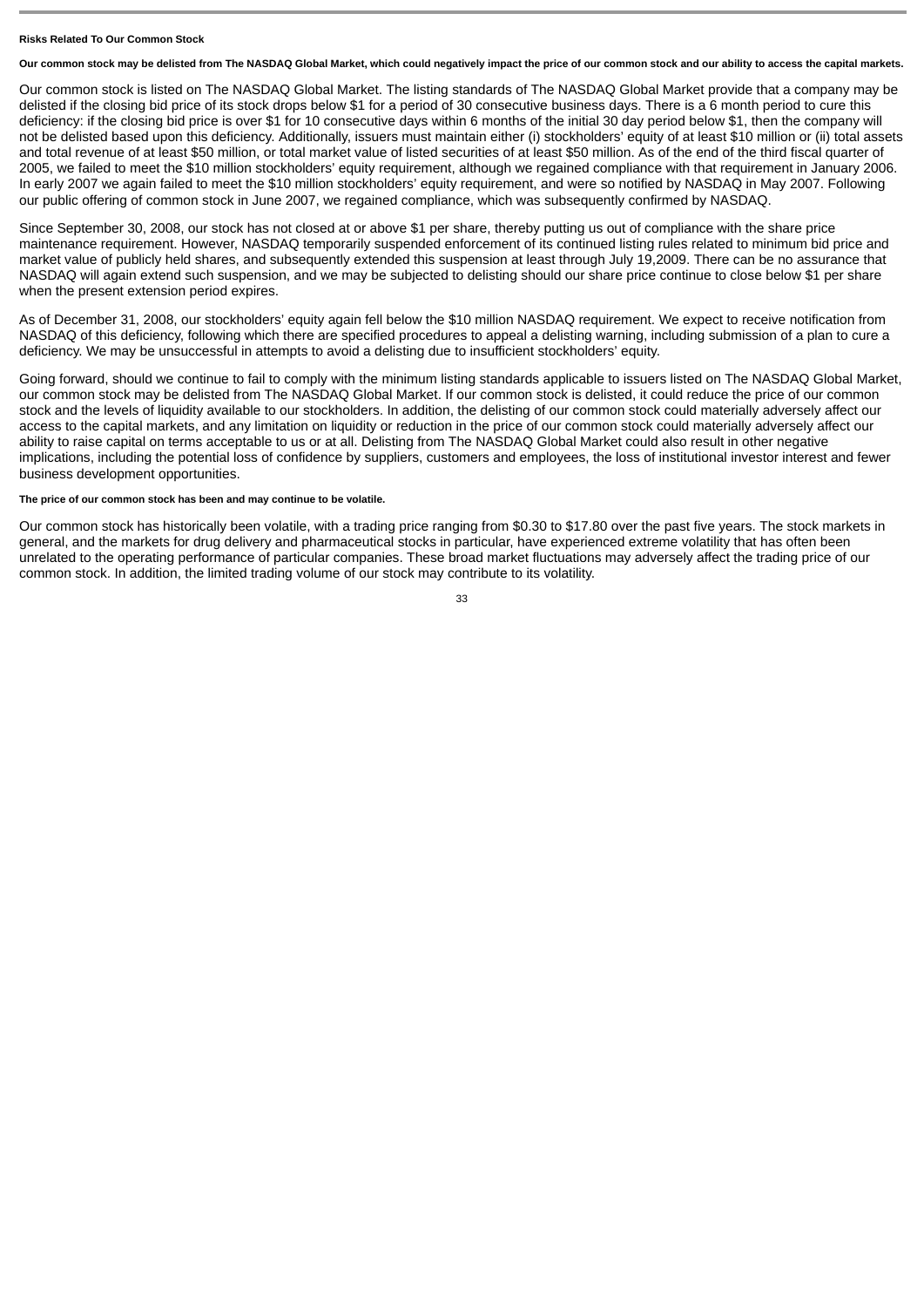Price declines in our common stock could result from general market and economic conditions and a variety of other factors, including:

- delisting from The NASDAQ Global Market;
- our ability to raise capital in the face of continuing cash depletion;
- non-approval of our product candidates, or delays in the FDA review process, particularly including APF530;

• adverse actions taken by regulatory agencies with respect to our product candidates, clinical trials, manufacturing processes or sales and marketing activities;

- continuing losses and failure to achieve or maintain profitability;
- adverse results, lack of success or delays in our clinical trials of our product candidates, including APF530;
- delays in preclinical and clinical testing;
- failure to substantiate the capability of our drug delivery technology;
- failure to attain adequate market acceptance by healthcare professionals and patients;
- failure of our contract manufacturers and collaborators to perform as expected;
- failure to comply with continuing federal, state and foreign regulations;
- market conditions relating to our segment of the industry or the securities markets in general;
- any lawsuit involving us or our product candidates;
- announcements concerning our competitors, or the biotechnology or pharmaceutical industries in general;
- changes in accounting principles; and
- loss of any of our key scientific or management personnel.

In the past, following periods of volatility in the market price of a particular company's securities, litigation has often been brought against that company. If litigation of this type is brought against us, it could be extremely expensive and divert management's attention and our company's resources.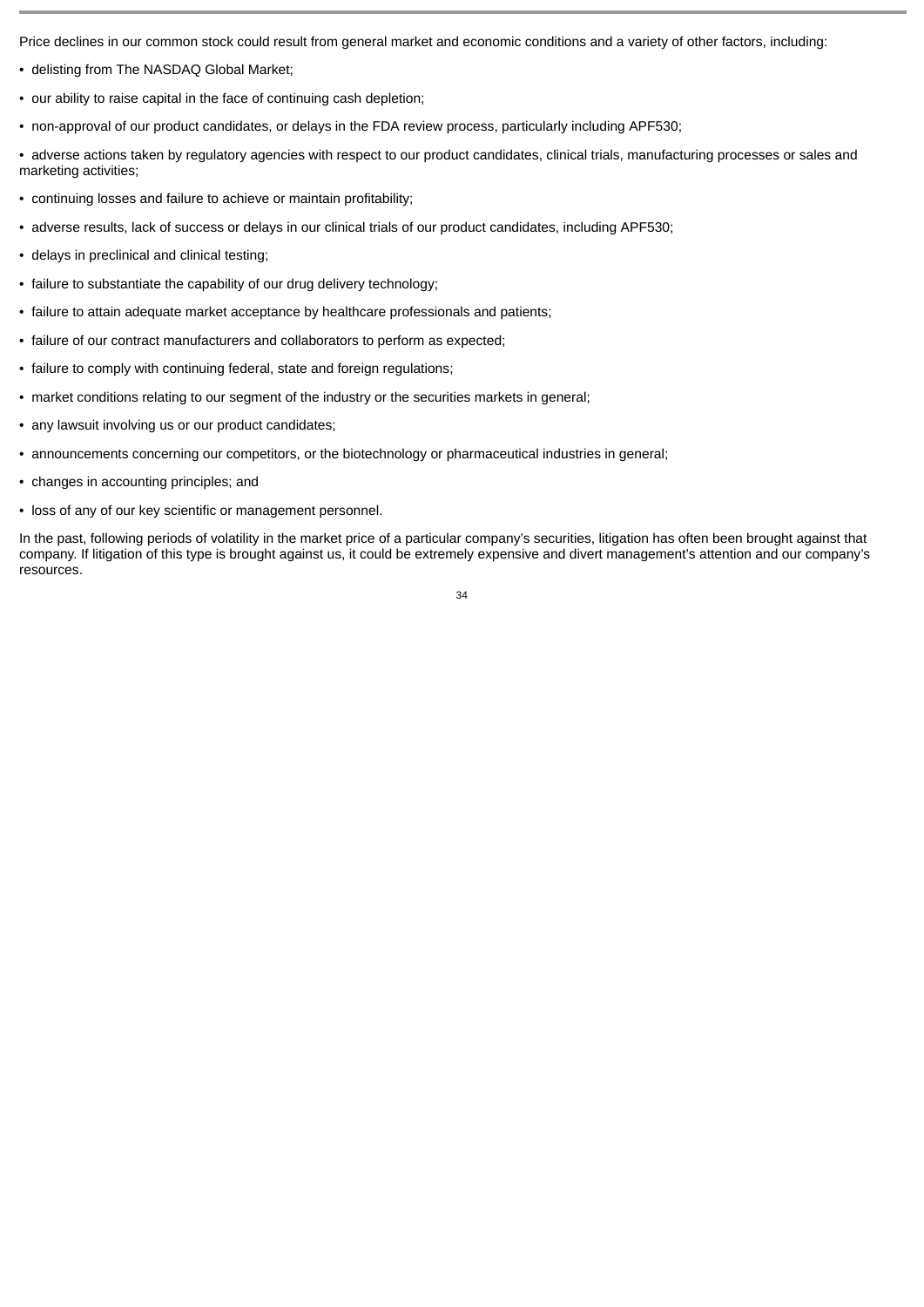**Our certificate of incorporation, our bylaws, Delaware law and our stockholder rights plan contain provisions that could discourage another company from acquiring us and may prevent attempts by our stockholders to replace or remove our current management.**

Provisions of Delaware law, our certificate of incorporation, bylaws and stockholder rights plan may discourage, delay or prevent a merger or acquisition that stockholders may consider favorable, including transactions in which you might otherwise receive a premium for your shares. In addition, these provisions may frustrate or prevent any attempts by our stockholders to replace or remove our current management by making it more difficult for stockholders to replace or remove our board of directors. These provisions include:

• authorizing the issuance of "blank check" preferred stock without any need for action by stockholders; and

• providing for dilutive issuance of preferred stock, commonly referred to as a "poison pill", which can be triggered after a person or a group acquires 20% or more of our common stock, except Tang Capital Partners, LP and its affiliates, for which the potentially triggering level of ownership was raised to 30% in 2008.

In addition, Section 203 of Delaware General Corporation Law may discourage, delay or prevent a change in control of our company by prohibiting stockholders owning in excess of 15% of our outstanding voting stock from merging or combining with us, unless certain approvals are obtained.

## **Further concentration in shareholder ownership could influence strategic actions.**

During the fourth quarter of 2008, Tang Capital Partners, LP and its affiliates, including Tang Capital Management, LLC and its Managing Director, Kevin C. Tang, increased their beneficial ownership of our common stock to 28.4%, and in February 2009, Mr. Tang joined our board of directors. Such a concentration of common stock ownership could significantly influence corporate actions on various strategic matters, including for example receptivity to collaborations and merger or sale overtures.

### **Future utilization of net operating loss carryforwards may be impaired due to recent changes in ownership.**

As discussed in Note 11 to the financial statements, we believe our net operating losses and tax attributes may be subject to limitation under Section 382 of the Internal Revenue Code of 1986. As a result, our deferred tax assets, and related valuation allowance, have been reduced for the estimated impact of the net operating losses and credits that we currently estimate may expire unused. Utilization of our remaining net operating loss and research and development credit carryforwards may still be subject to substantial annual limitations due to ownership change limitations provided by the Internal Revenue Code and similar state provisions for ownership changes after December 31, 2008, including those that may come in conjunction with future equity financings or market trades by our shareholders.

<span id="page-34-0"></span>**ITEM 1B. UNRESOLVED STAFF COMMENTS**

None.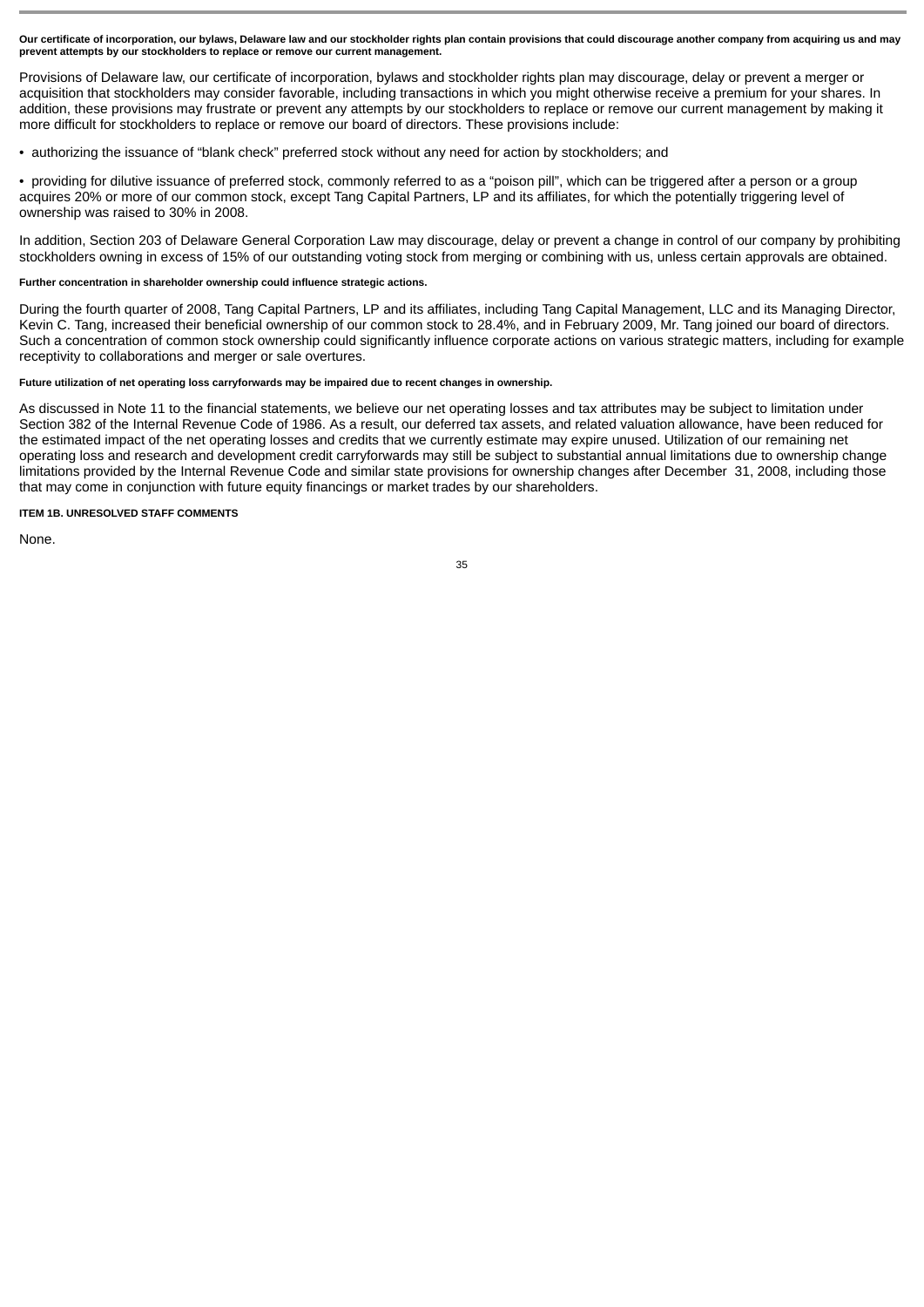#### **Available Information**

We make available free of charge on or through our Internet website our annual reports on Form 10-K, quarterly reports on Form 10-Q, current reports on Form 8-K and all amendments to those reports as soon as reasonably practicable after they are electronically filed with, or furnished to, the SEC. Our Internet website address is "www.appharma.com." The reference to our Internet website does not constitute incorporation by reference of the information contained on or hyperlinked from our Internet website. We file electronically with the SEC, our annual reports on Form 10-K, quarterly reports on Form 10-Q and current reports on Form 8-K pursuant to Section 13(a) or 15(d) of the Securities and Exchange Act of 1934. The SEC maintains an Internet site that contains reports, proxy information and information statements, and other information regarding issuers that file electronically with the SEC. The address of that website is http://www.sec.gov. The materials are also available at the SEC's Public Reference Room, located at 100 F Street, Washington, D.C. 20549. The public may obtain information through the public reference room by calling the SEC at 1-800-SEC-0330.

#### <span id="page-35-0"></span>**ITEM 2. PROPERTIES**

We lease 26,067 square feet of laboratory, office and warehouse space in Redwood City, California under a lease expiring in 2011. The annual rent expense for the Redwood City facility is approximately \$463,000.

We believe our facilities are adequate and suitable for current and anticipated needs.

## <span id="page-35-1"></span>**ITEM 3. LEGAL PROCEEDINGS**

While the Company is not currently a party to any material pending legal proceedings, from time to time the Company is named as a party to lawsuits in the normal course of its business. Litigation, in general, and intellectual property litigation in particular, can be expensive and disruptive to normal business operations. Moreover, the results of legal proceedings are difficult to predict.

# <span id="page-35-2"></span>**ITEM 4. SUBMISSION OF MATTERS TO A VOTE OF SECURITY HOLDERS**

None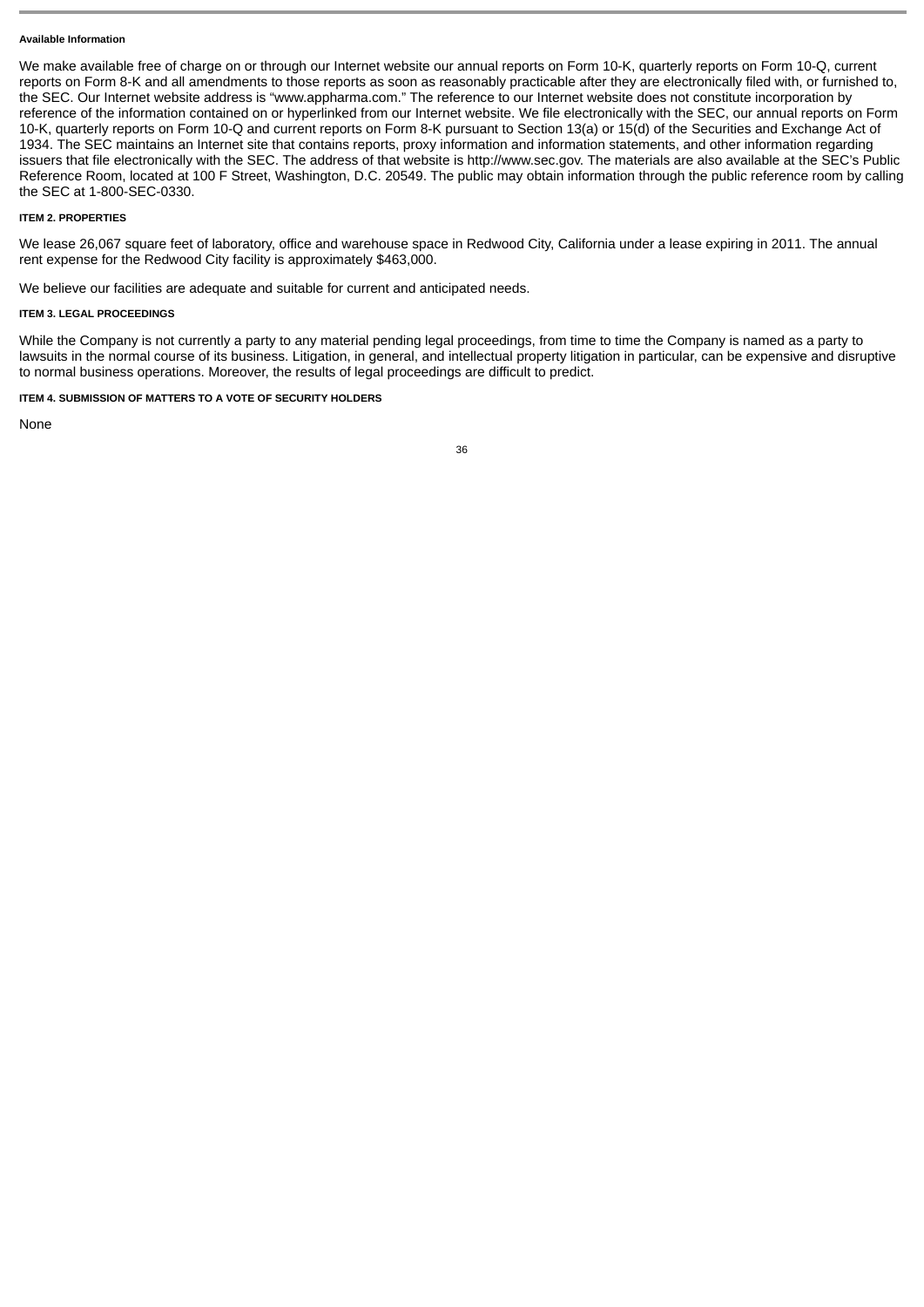#### PART II

# **ITEM 5. MARKET FOR REGISTRANT'S COMMON STOCK RELATED STOCKHOLDER MATTERS AND ISSUER PURCHASES OF EQUITY SECURITIES**

Shares of our common stock trade on The NASDAQ Global Market, under the symbol APPA. As of February 28, 2009, there were 104 holders of record of our common stock.

We have never paid cash dividends and do not anticipate paying cash dividends in the foreseeable future. The following table sets forth, for the fiscal periods indicated, the range of high and low sales prices for our common stock on The NASDAQ Global Market (formerly The NASDAQ National Market).

| 2008                  | High   | <u>Low</u> | 2007                  | <u>High</u> | LOW    |
|-----------------------|--------|------------|-----------------------|-------------|--------|
| <b>First Ouarter</b>  | \$1.85 | \$1.08     | <b>First Ouarter</b>  | \$5.88      | \$3.84 |
| Second Ouarter        | 1.75   | 0.81       | Second Ouarter        | 4.80        | 1.74   |
| <b>Third Quarter</b>  | 1.67   | 0.63       | <b>Third Quarter</b>  | 2.78        | 1.95   |
| <b>Fourth Quarter</b> | 0.80   | 0.30       | <b>Fourth Quarter</b> | 2.35        | 1.35   |

On March 17, 2009, the closing sale price of our common stock was \$0.62 per share.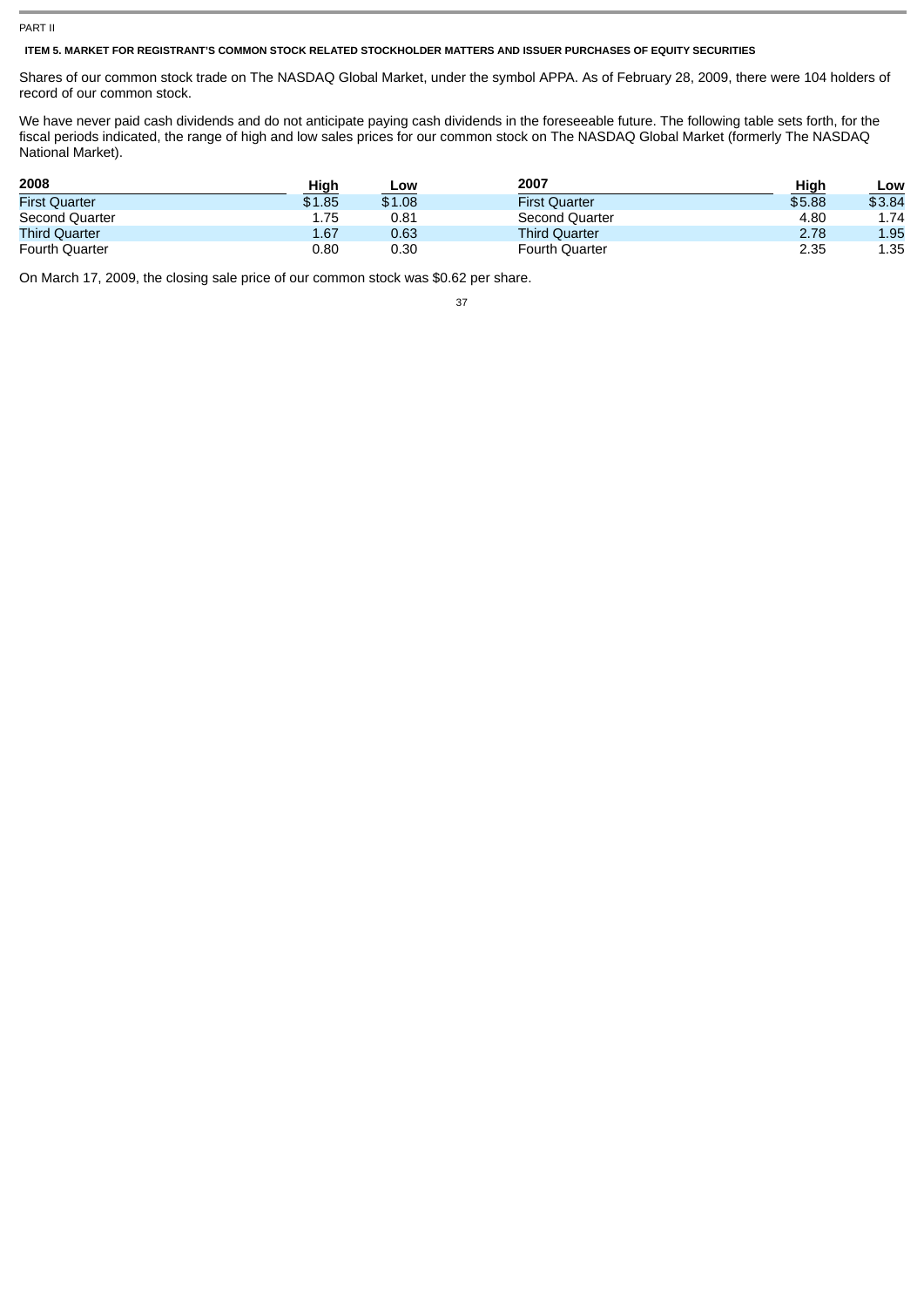# **Performance Graph**

Below is a line graph presentation comparing cumulative five year stockholder returns, on a dividend reinvested basis, with a broad based equity index and a published industry index. The Company selected the S&P 500 Stock Index and Russell 2000 for purposes of the comparison. The graph assumes that \$100 was invested in A.P. Pharma stock and each index on December 31, 2003, with all dividends reinvested. Past stock performance is not necessarily indicative of future results.



 $-\triangle -$  S&P 500  $\cdot$  - O  $\cdot$  - Russell 2000

\* \$100 invested on 12/31/03 in stock or index, including reinvestment of dividends. Fiscal year ending December 31.

Copyright© 2009 S&P, a division of The McGraw-Hill Companies Inc. All rights reserved.

|                   | <b>Base</b><br><b>Period</b>         |       |               | <b>Years Ending</b> |                  |       |
|-------------------|--------------------------------------|-------|---------------|---------------------|------------------|-------|
| Company / Index   | 12/03                                | 12/04 | 12/05         | 12/06               | 12/07            | 12/08 |
| A.P. PHARMA, INC. | \$100 \$67 \$62 \$56 \$16 \$4        |       |               |                     |                  |       |
| S&P 500           | \$ 100 \$111 \$116 \$135 \$142 \$ 90 |       |               |                     |                  |       |
| RUSSELL 2000      | \$100                                |       | $$118$ $$124$ |                     | \$146 \$144 \$95 |       |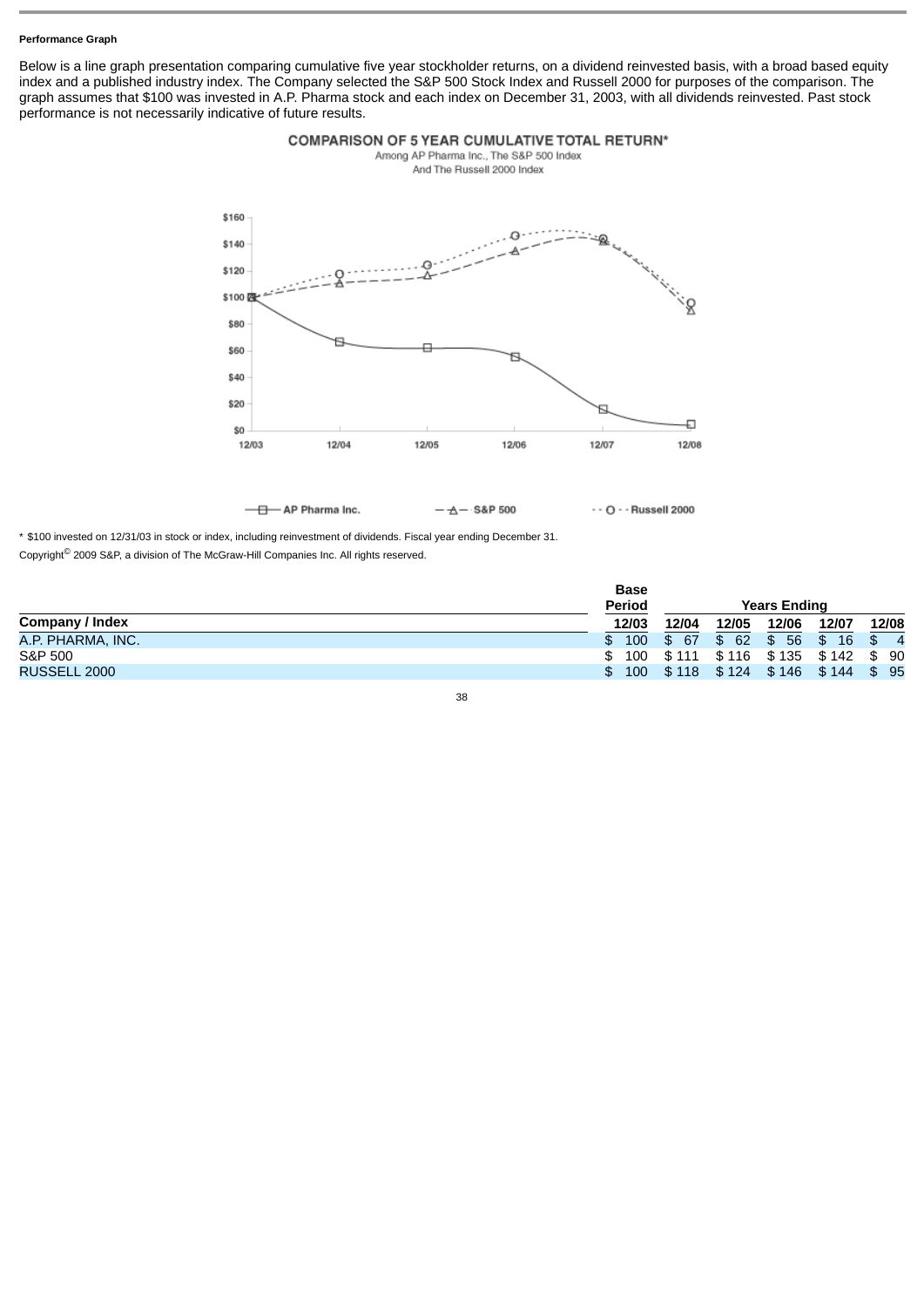#### **ITEM 6. SELECTED FINANCIAL DATA (IN THOUSANDS, EXCEPT PER SHARE DATA)**

The following selected financial data should be read in conjunction with the "Management's Discussion and Analysis of Financial Condition and Results of Operations" and the financial statements and notes thereto, included in Item 8 of this Annual Report on Form 10-K. The financial data does not purport to indicate results of operations as of any future date or for any future period.

| For the Years Ended December 31.                                            | 2008         | 2007         | 2006        | 2005                     | 2004         |
|-----------------------------------------------------------------------------|--------------|--------------|-------------|--------------------------|--------------|
| <b>STATEMENTS OF OPERATIONS DATA</b>                                        |              |              |             |                          |              |
| Revenue:                                                                    |              |              |             |                          |              |
| <b>Royalties</b>                                                            | \$           | \$           | \$          | \$5,247                  | \$4,972      |
| Contract revenue                                                            | 369          | 412          |             | 144                      | 432          |
| <b>Total revenue</b>                                                        | 369          | 412          |             | 5,391                    | 5,404        |
| Operating expenses:                                                         |              |              |             |                          |              |
| Research and development                                                    | 19,507       | 19,364       | 15,236      | 10,299                   | 11,495       |
| General and administrative                                                  | 4,307        | 4,681        | 3,628       | 3,565                    | 3,225        |
| <b>Operating loss</b>                                                       | (23,445)     | (23, 633)    | (18, 864)   | (8, 473)                 | (9,316)      |
| Gain on sale of interest in royalties                                       |              | 2,500        | 23,429      |                          |              |
| Interest and other income, net                                              | 520          | 1,333        | 952         | 290                      | 224          |
| Income (loss) from continuing operations                                    | (22, 925)    | (19,800)     | 5,517       | (8, 183)                 | (9,092)      |
| Loss from discontinued operations <sup>(1)</sup>                            | (200)        | (342)        | (188)       | (89)                     | (133)        |
| Gain on disposition of discontinued operations, net of taxes <sup>(2)</sup> |              | 20           | 56          | 62                       |              |
| Income (loss) before income taxes                                           | (23, 125)    | (20, 122)    | 5,385       | (8,210)                  | (9,221)      |
| Provision for income taxes                                                  |              | (41)         | (119)       |                          |              |
| Net income (loss)                                                           | \$(23,125)   | \$(20,163)   | \$<br>5,266 | \$(8,210)                | \$ (9,221)   |
| Diluted income (loss) per common share:                                     |              |              |             |                          |              |
| Income (loss) from continuing operations                                    | (0.74)<br>\$ | (1.02)<br>\$ | 0.87<br>\$  | (1.30)<br>$\mathfrak{S}$ | (1.59)<br>\$ |
| Net income (loss)                                                           | \$<br>(0.75) | \$<br>(1.04) | 0.83<br>\$  | \$<br>(1.31)             | \$<br>(1.61) |
| Weighted-average common shares outstanding used to calculate                |              |              |             |                          |              |
| diluted earnings (loss) per common share                                    | 30,811       | 19,358       | 6,359       | 6,280                    | 5,727        |

(1) Loss from discontinued operations represents the loss attributable to our Analytical Standards division that was sold to GFS Chemicals on February 13, 2003, and the loss attributable to our cosmeceutical and toiletries business that was sold to RP Scherer on July 25, 2000. See Note 9 "Discontinued Operations" in the Notes to Financial Statements of Part II, Item 8 of this Form 10-K.

(2) See Note 9 "Discontinued Operations" in the Notes to Financial Statements of Part II, Item 8 of this Form 10-K.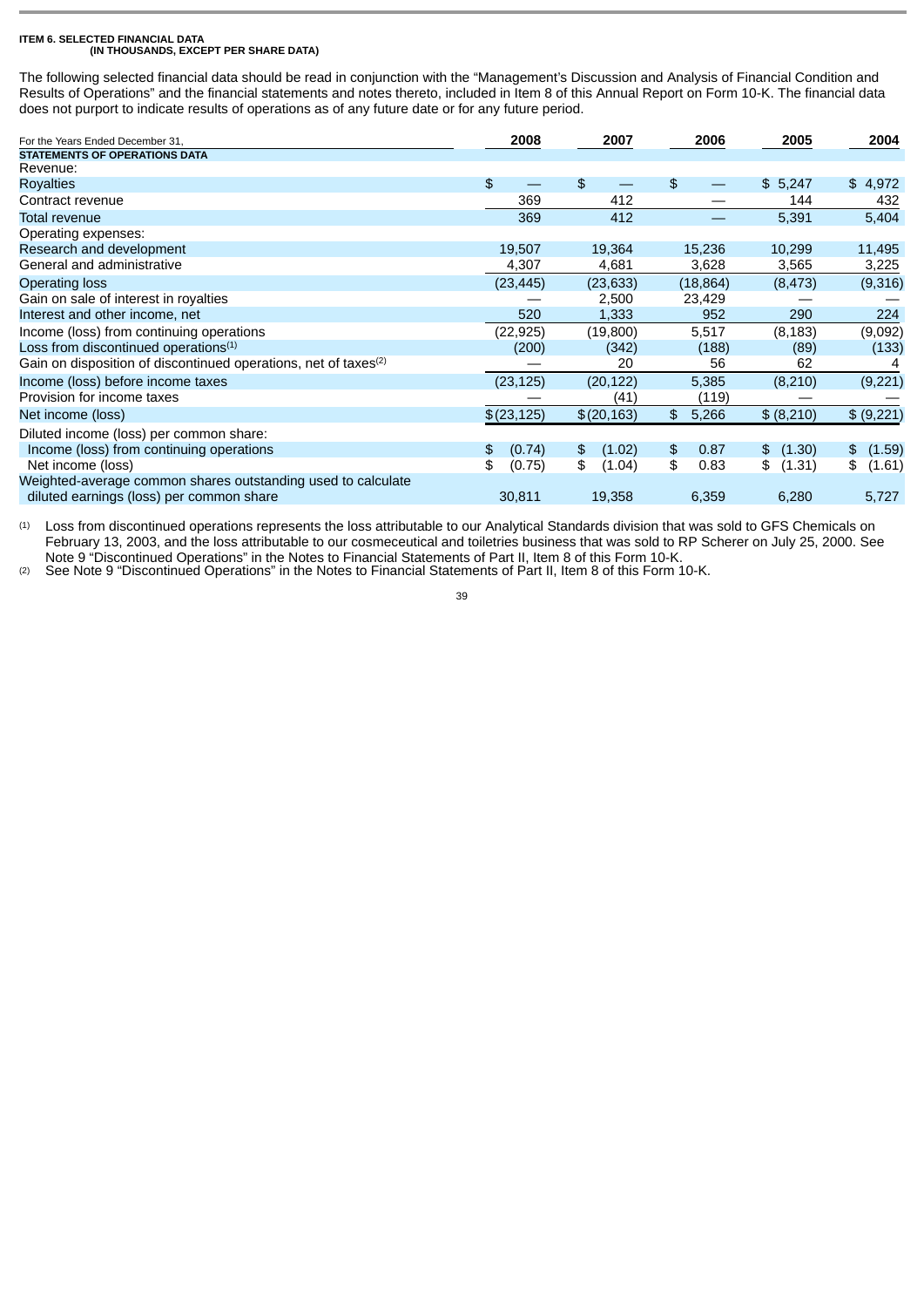| 2008         | 2007         | 2006      | 2005     | 2004      |
|--------------|--------------|-----------|----------|-----------|
| 10.538<br>\$ | 35.062<br>S. | \$15.522  | \$5.809  | \$13,596  |
| 7,629        | 29,589       | 12.014    | 4.882    | 12.636    |
| 11,800       | 36.950       | 17.251    | 8.969    | 17.014    |
| 1.015        | 1.269        | 1.000     |          |           |
| (131,051)    | (107, 926)   | (87, 763) | (93,029) | (84, 819) |
| 7,598        | 29,474       | 12,059    | 6,203    | 14,154    |
|              |              |           |          |           |

**ITEM 7. MANAGEMENT'S DISCUSSION AND ANALYSIS OF FINANCIAL CONDITION AND RESULTS OF OPERATIONS**

This Annual Report on Form 10-K contains "forward-looking statements" as defined by the Private Securities Litigation Reform Act of 1995. These forward-looking statements involve risks and uncertainties including uncertainties associated with anticipated availability of cash resources. corporate ability to continue operations, plans to secure additional capital, timely development, approval, launch and acceptance of new products, satisfactory completion of clinical studies, establishment of new corporate collaborations, progress in research and development programs and other risks and uncertainties identified below and in Item 1A "Risk Factors," herein. We caution investors that forward-looking statements reflect our analysis only on their stated date. We do not intend to update them except as required by law.

# **Overview**

We are a specialty pharmaceutical company focused on developing pharmaceutical products using our proprietary Biochronomer polymer-based drug delivery technology. Our primary focus is on our lead product candidate, APF530, which during 2008 completed a pivotal Phase III clinical trial for the prevention of chemotherapy-induced nausea and vomiting ("CINV"). Results of that trial were announced in the third and fourth quarters of 2008. We expect during the second quarter of 2009 to submit to the U.S. Food and Drug Administration ("FDA") our new drug application ("NDA") for approval of APF530.

APF530 is designed to prevent CINV for at least five days and contains granisetron, a drug approved for the prevention of CINV. In September 2005, we completed a Phase II clinical trial of APF530 that achieved all of its primary and secondary endpoints. In May 2006, we initiated our pivotal Phase III clinical trial of APF530. Trial enrollment was completed in June 2008, and top-line results were reported in September 2008. We believe that this clinical trial will lead to regulatory approval of APF530 for the prevention of acute onset CINV for patients undergoing both moderately and highly emetogenic chemotherapy, and for delayed onset CINV for patients undergoing moderately emetogenic chemotherapy.

Our core Biochronomer technology, on which APF530 and our other products are based, consists of bioerodible polymers designed to release drugs over a defined period of time. We have completed over 100 *in vivo* and *in vitro* studies demonstrating that our Biochronomer technology is potentially applicable to a range of therapeutic areas, including prevention of nausea and vomiting, pain management, control of inflammation and treatment of ophthalmic diseases. We have also completed comprehensive animal and human toxicology studies that have established that our Biochronomer polymers are safe and well tolerated. Furthermore, our Biochronomer technology can be designed to deliver drugs over periods varying from days to several months.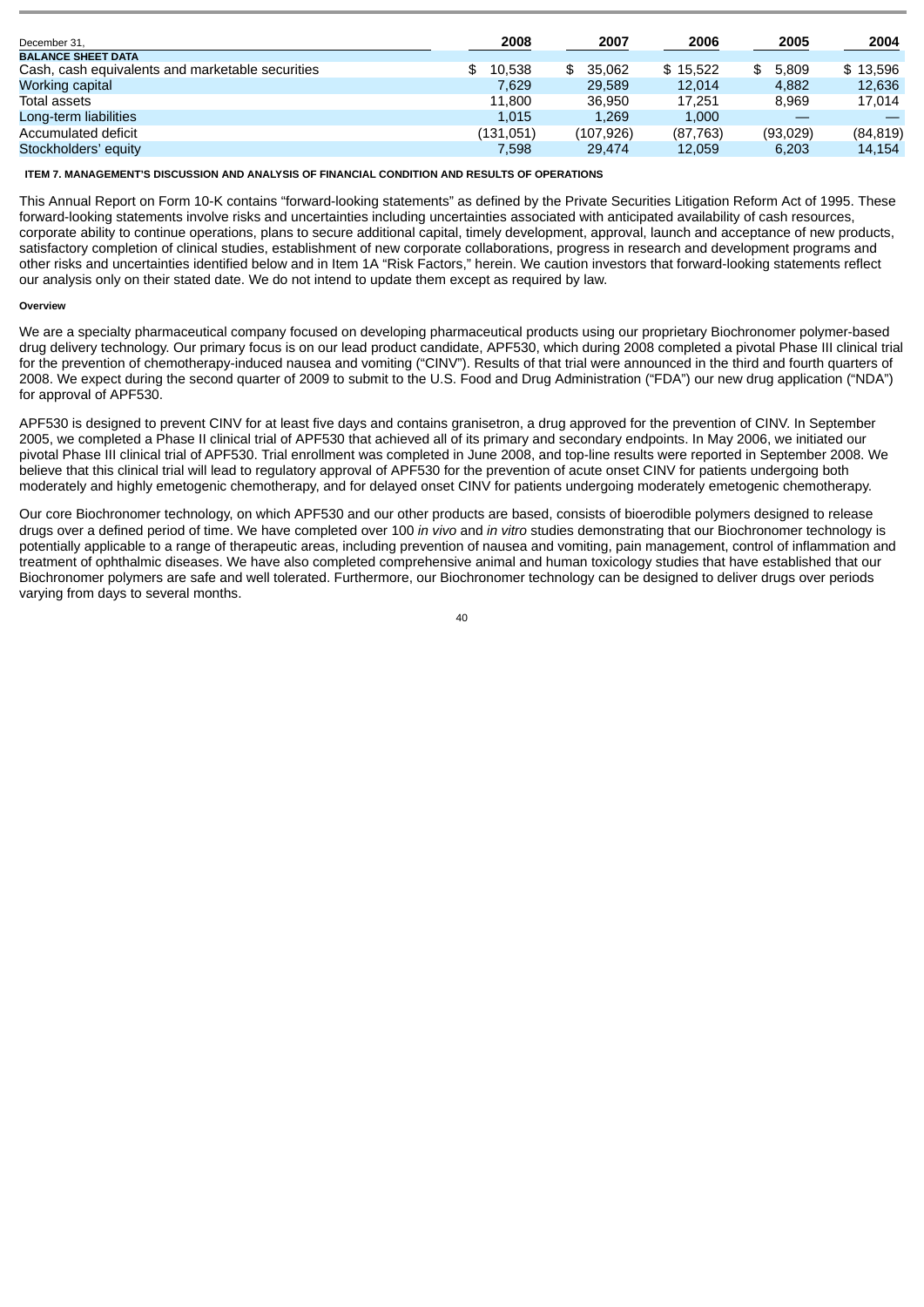In addition to our lead drug candidate, we have a pipeline of other product candidates that use our Biochronomer technology. Further development of our pipeline products has been temporarily deferred in order to focus all corporate resources, both managerial and financial, on the APF530 NDA and negotiations of a commercialization partnership for this CINV prevention product. One of these pipeline products, APF112, incorporates the well-known local anesthetic, mepivacaine. It is designed to provide up to 36 hours of relief from post-surgical pain and to minimize the use of morphine-like drugs, or opiates, which are used extensively in the management of post-surgical pain. Post-surgical pain can be treated with local anesthetics, but the usefulness of these agents is limited by the short duration of their effectiveness. When pipeline development is resumed, the next planned step for APF112 is a Phase IIb clinical trial. A second pipeline product, APF580, incorporates a presently unannounced opiate for extended relief of severe pain. An investigational new drug ("IND") application for APF580 was successfully filed in the third quarter of 2008, and the next planned step for this product, when work resumes, is a Phase I clinical trial.

Additionally, in November 2008 in conjunction with focusing our resources, both managerial and financial, on APF530 and putting earlier stage development programs "on hold," we eliminated approximately 35% of our workforce and implemented other cash conservation measures, including broad operating expense constraints.

#### **Critical Accounting Policies and Estimates**

Our accounting policies are more fully described in Note 2 of the Financial Statements. The preparation of financial statements in conformity with U.S. generally accepted accounting principles requires our management to make estimates and assumptions about future events that affect the amounts reported in the financial statements and accompanying notes. Actual results could differ significantly from those estimates. We believe the following policies to be critical to understanding our financial condition, results of operations and expectations for 2008, because these policies require management to make significant estimates, assumptions and judgments about matters that are inherently uncertain.

#### *Revenue Recognition*

Our revenue arrangements with multiple deliverables are divided into separate units of accounting if certain criteria are met, including whether the delivered item has stand-alone value to the customer and whether there is objective and reliable evidence of the fair value of the undelivered items. The consideration we receive is allocated among the separate units based on their respective fair values, and the applicable revenue recognition criteria are considered separately for each of the separate units. Advance payments received in excess of amounts earned are classified as deferred revenue until earned.

#### *Royalties*

Contractually required minimum royalties are recorded ratably throughout the contractual period. Royalties in excess of minimum royalties are recognized as earned when the related product is shipped to the end customer by our licensees based on information provided to us by our licensees.

# *Contract Revenue*

Contract revenue relates to research and development arrangements that generally provide for us to invoice research and development fees based on full-time equivalent hours for each project. Revenue from these arrangements is recognized as the related development services are rendered. This revenue approximates the costs incurred.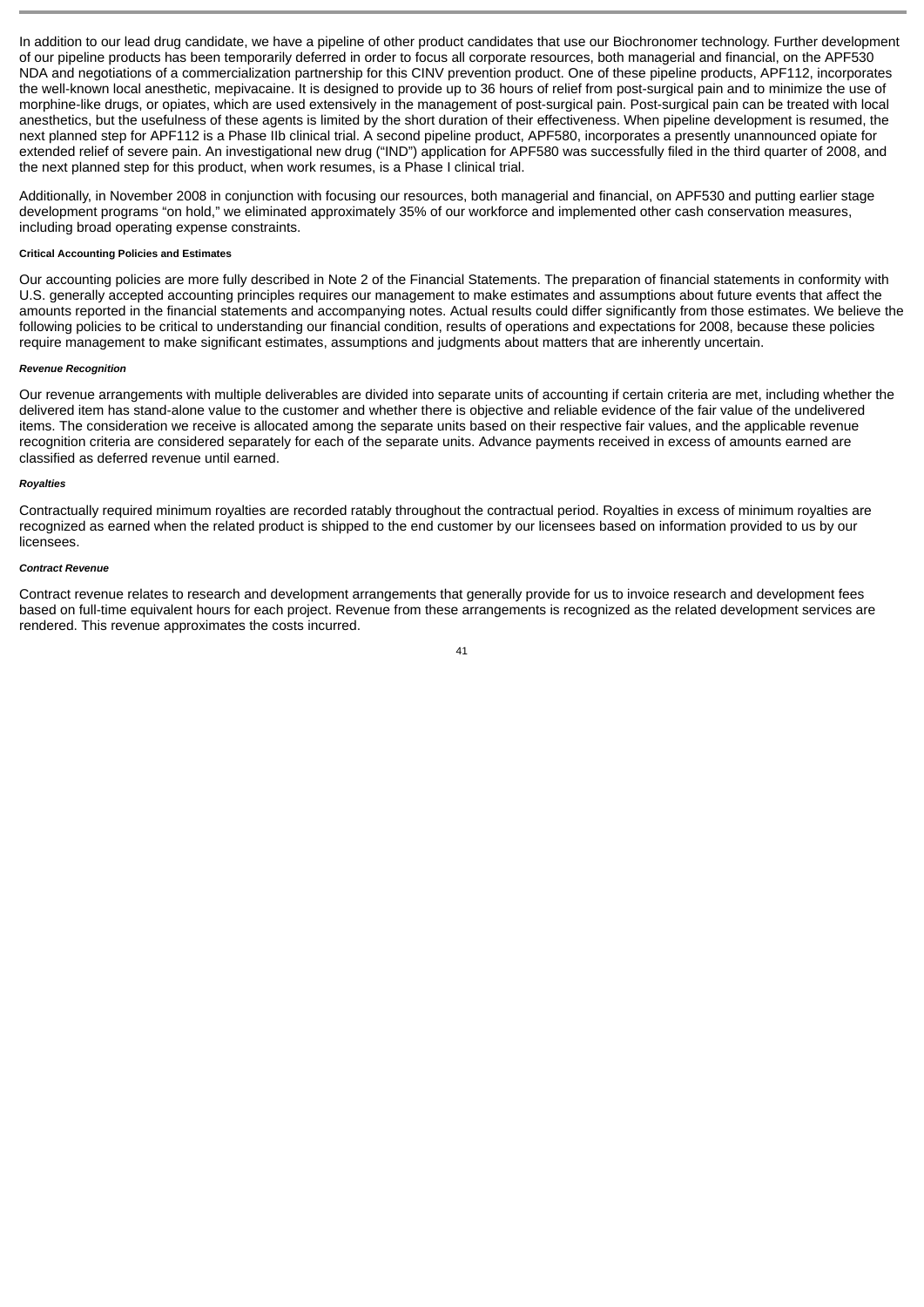#### *Clinical Trial Accruals*

Our expenses related to clinical trials are based on estimates of the services received and efforts expended pursuant to contracts with multiple research institutions and clinical research organizations that conduct and manage clinical trials on our behalf. Since the invoicing related to these services does not always coincide with our financial statement close process, we must estimate the level of services performed and fees incurred in determining the accrued clinical trial costs. The financial terms of these agreements are subject to negotiation and vary from contract to contract, which may result in uneven payment flows. Payments under the contracts depend on factors such as the successful enrollment of patients or achievement of certain events or the completion of portions of the clinical trial or similar conditions. The Phase III clinical trials of APF530 have a significant effect on the Company's research and development expenses. Expenses related to clinical trials generally are accrued based on the level of patient enrollment and services performed by the clinical research organization or related service provider according to the protocol. We monitor patient enrollment levels and related activity to the extent possible and adjust our estimates accordingly. Historically these estimates have been accurate and no material adjustments have had to be made.

#### *Income Taxes*

We make certain estimates and judgments in determining income tax expense for financial statement purposes. These estimates and judgments occur in the calculation of certain tax assets and liabilities, which arise from differences in the timing of recognition of revenue and expense for tax and financial statement purposes. As part of the process of preparing our financial statements, we are required to estimate our income taxes in each of the jurisdictions in which we operate. This process involves us estimating our current tax exposure under the most recent tax laws and assessing temporary differences resulting from differing treatment of items for tax and financial statement purposes.

We assess the likelihood that we will be able to recover our deferred tax assets. We consider all available evidence, both positive and negative, including our historical levels of income and losses, expectations and risks associated with estimates of future taxable income and ongoing prudent and feasible tax planning strategies in assessing the need for a valuation allowance. If we do not consider it more likely than not that we will recover our deferred tax assets, we will record a valuation allowance against the deferred tax assets that we estimate will not ultimately be recoverable. At December 31, 2008, we believed that the amount of our deferred income taxes would not be ultimately recovered. Accordingly, we recorded a full valuation allowance for deferred tax assets.

Additionally, we believe that our deferred tax assets may have been limited in accordance with a provision of the Internal Revenue Code of 1986, whereby net operating loss and tax credit carryforwards available for use in a given period are limited upon the occurrence of certain events, including a significant change in ownership interests. As a result, our deferred tax assets and related valuation allowance were reduced for the estimated impact of the net operating losses and credits that may expire unused. (see Note 11)

Should there be a change in our ability to recover our deferred tax assets, we would recognize a benefit to our tax provision in the period in which we determine that it is more likely than not that we will recover our deferred tax assets.

 $\overline{A}$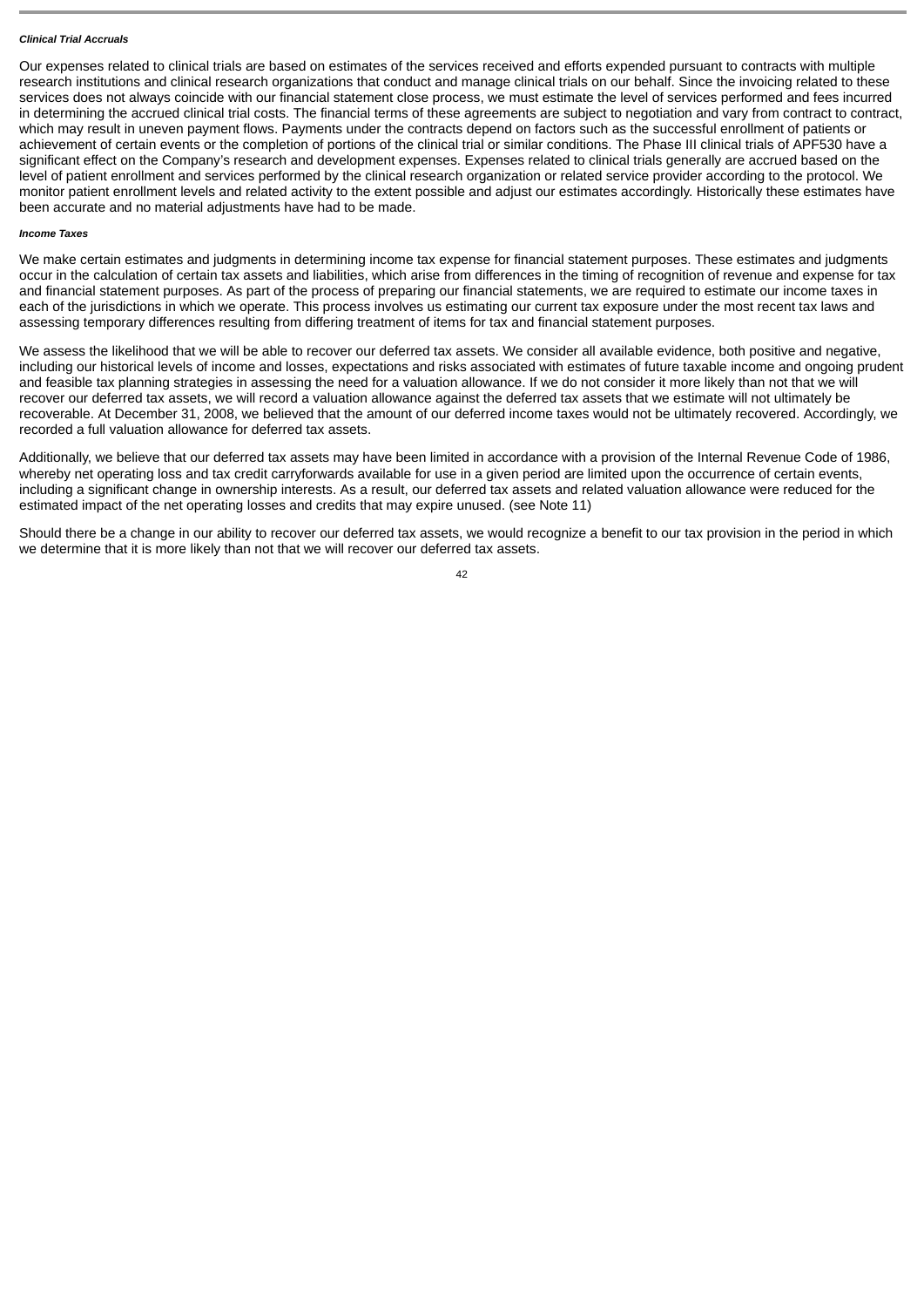#### *Stock-Based Compensation*

On January 1, 2006, we adopted the provisions of Statement of Financial Accounting Standards No. 123R, *"Share-Based Payment"* ("SFAS 123R"). SFAS 123R revised SFAS 123, *"Accounting for Stock-Based Compensation"* and supersedes APB Opinion No. 25, *"Accounting for Stock Issued to Employees"*. SFAS 123R requires companies to measure and recognize compensation expense for all employee share-based payments at fair value over the service period underlying the arrangement. Accordingly, we are required to record the grant date fair value of stock options issued to employees and purchase date fair value of employee stock purchases. We adopted SFAS 123R using the "modified prospective" method, whereby the fair value of all previously granted employee share-based arrangements remaining unvested at January 1, 2006, based on the grant date value estimated in accordance with the pro forma provisions of SFAS 123R, and all grants made on or after January 1, 2006, based on fair value estimated in accordance with SFAS 123R, have been included in our determination of share-based compensation expense in 2008, 2007 and 2006. We have not restated our operating results in prior periods to reflect charges for the fair value of share-based arrangements.

Prior to January 1, 2006, we elected to account for stock-based compensation related to employees using the intrinsic value method. Accordingly, except for stock options issued to non-employees and restricted stock awards to employees and directors, no compensation cost was recognized for our stock option plans and stock purchase plan because stock option exercise prices historically equaled the per share fair values of the underlying common stock. Compensation related to options granted to non-employees was periodically re-measured as earned.

#### **Results of Operations for the years ended December 31, 2008, 2007 and 2006 (References to Notes herein refer to Notes to Financial Statements, in Item 8, herein)**

The following sets forth the statement of operations data and percentage changes as compared to the prior year (dollar amounts are presented in thousands):

|                                                              |        | <b>For the Years Ended</b><br>December 31. | <b>Annual % Change</b> |            |           |
|--------------------------------------------------------------|--------|--------------------------------------------|------------------------|------------|-----------|
|                                                              | 2008   | 2007                                       | 2006                   | 2008/2007  | 2007/2006 |
| Contract revenue                                             | 369    | 412<br>\$.                                 | \$.                    | $(10)\%$   |           |
| Total revenue                                                | 369    | 412                                        |                        | $(10)\%$   | $\star$   |
| Research and development                                     | 19,507 | 19,364                                     | 15,236                 | <b>1</b> % | 27 %      |
| General and administrative                                   | 4,307  | 4,681                                      | 3,628                  | $(8)\%$    | 29 %      |
| Interest income                                              | 587    | 1,326                                      | 1.006                  | (56)%      | 32%       |
| Gain on sale of royalty interests                            |        | 2.500                                      | 23.429                 | $(100)\%$  | (89)%     |
| Loss from discontinued operations                            | (200)  | (342)                                      | (188)                  | (42)%      | 82 %      |
| Gain on disposition of discontinued operations, net of taxes |        | 20                                         | 56                     | $(100)\%$  | (64)%     |

\* Calculation not meaningful.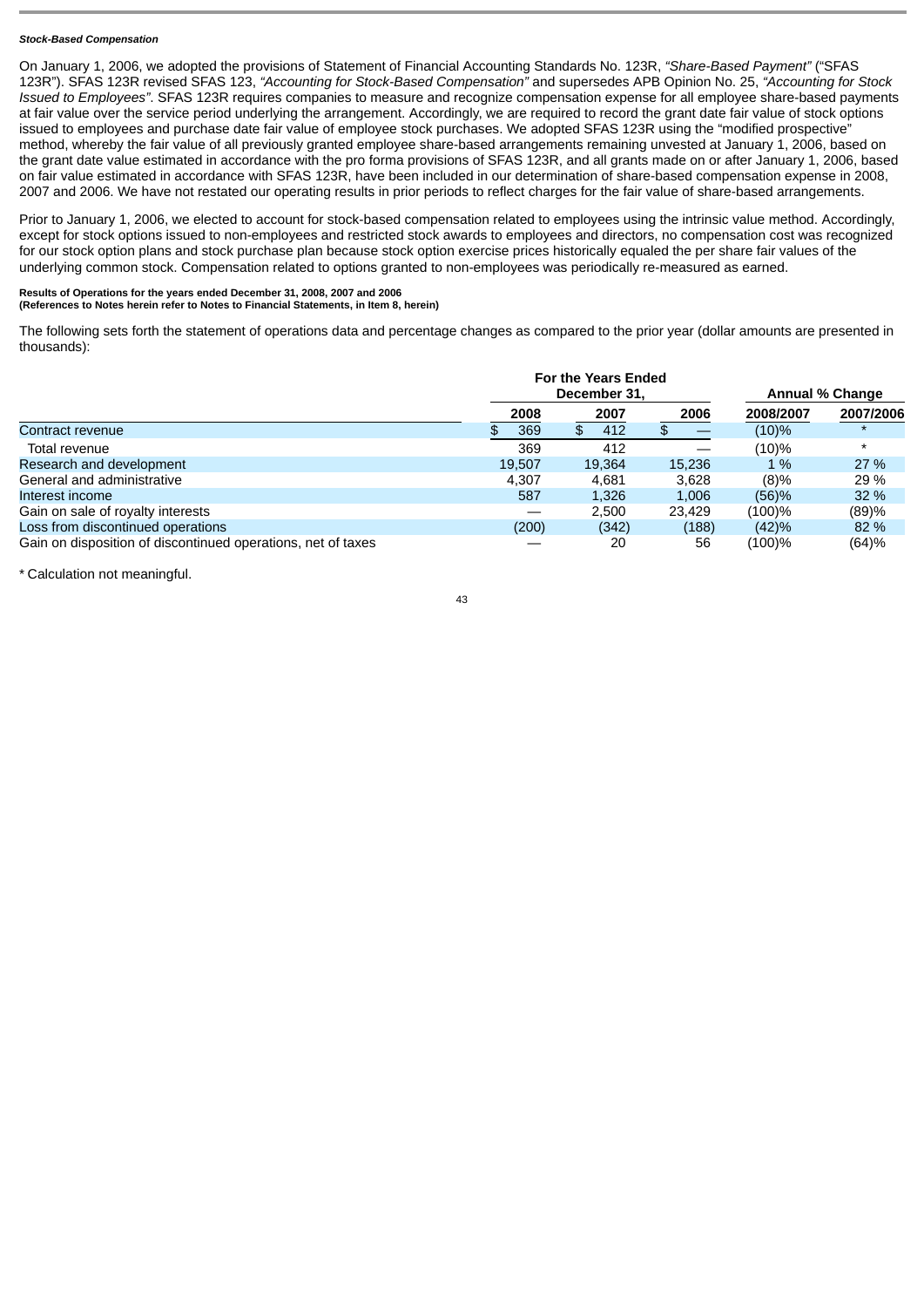#### *Revenue*

Contract revenue decreased in 2008 by \$43,000, or 10%, to \$369,000 from \$412,000 in 2007, as the proof-of-concept phase of the development program with a major animal health company was completed early in the fourth quarter of 2008. Discussions with the animal health company are underway regarding moving forward to the next phase. Contract revenue increased in 2007 by \$412,000, or 100%, from \$0 in 2006, as a result of beginning the animal health company collaborative research and development program (see Note 12 to the financial statements).

#### *Research and Development*

Research and development expenses in 2008 increased by \$143,000, or 1%, to \$19,507,000, from \$19,364,000 in 2007. The increase was primarily due to increased expenses for our pain programs, somewhat offset by decreases in the CINV program, as the APF530 Phase III clinical trial was completed in 2008. Research and development expenses in 2007 increased by \$4,128,000, or 27%, to \$19,364,000, from \$15,236,000 in 2006, due mainly to our Phase III clinical trial for APF530. Research and development expenses in 2009 are expected to decrease from those incurred in 2008, as we are focusing our resources on supporting the CINV product until such time as more resources are available.

The scope and magnitude of future research and development expenses are difficult to predict given the number of studies that will need to be conducted for any of our potential products. In general, biopharmaceutical development involves a series of steps, beginning with identification of a potential target and includes proof-of-concept in animals and Phase I, II and III clinical studies in humans. Each step of this process is typically more expensive than the previous one, so success in development results in increasing expenditures.

We have a number of product candidates in various stages of development. The following table sets forth the current opportunities for our own portfolio of product candidates, the compound selected, the delivery duration and the status:

| <b>Product Portfolio</b>                       | Drug               | <b>Targeted Duration</b> | Status      |
|------------------------------------------------|--------------------|--------------------------|-------------|
| APF530-Anti-nausea (chemotherapy)              | Granisetron        | At least five days       | Pre NDA     |
| APF112—Acute pain relief (surgical/orthopedic) | Mepivacaine        | Up to 36 hours           | Phase II    |
| APF580-Pain relief                             | Undisclosed opiate | At least seven days      | Preclinical |

The major components of research and development expenses for 2008, 2007 and 2006 were as follows (in thousands):

| For the year December 31,                     | 2008     | 2007     | 2006     |
|-----------------------------------------------|----------|----------|----------|
| Internal research and development costs       | \$7.936  | \$6.264  | \$6.455  |
| External development costs:                   |          |          |          |
| APF530 (CINV product)                         | 9.654    | 12.137   | 7,305    |
| APF112 & APF 580 (pain products)              | 1.258    |          |          |
| External general technology development costs | 659      | 963      | 1.476    |
|                                               | \$19.507 | \$19.364 | \$15,236 |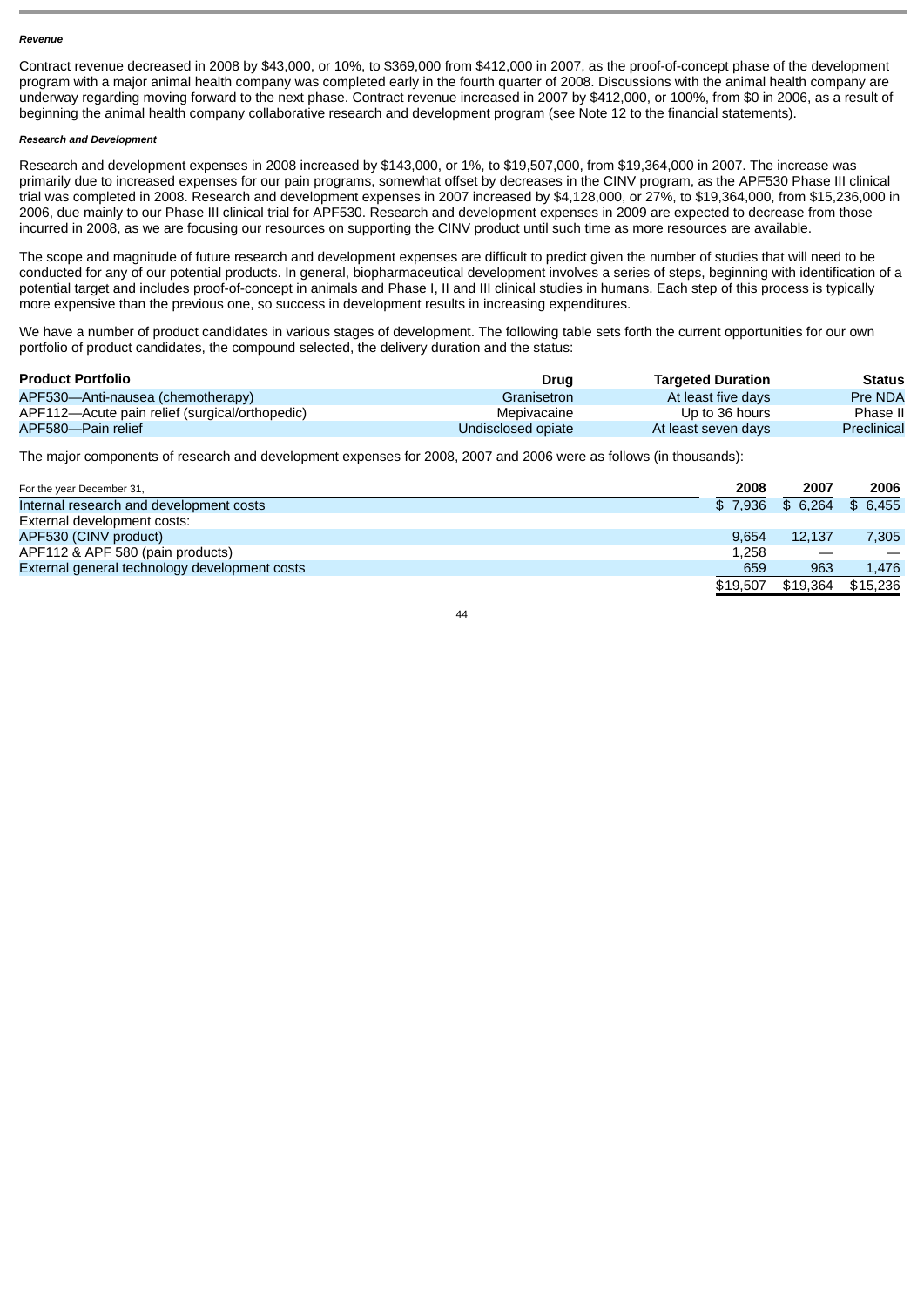Internal research and development costs consist of employee salaries and benefits, including stock-based compensation, laboratory supplies, depreciation and allocation of overhead. External general technology development costs include expenditures on polymer development and manufacturing, which are performed on our behalf by third parties.

# *General and Administrative*

General and administrative expense decreased by \$374,000, or 8%, to \$4,307,000 in 2008, from \$4,681,000 in 2007. The decrease was primarily related to severance costs recorded in 2007 associated with our former chief financial and operating officer, Michael O'Connell, and lower headcount, offset by increased consulting and other outside costs. General and administrative expenses increased by \$1,053,000, or 29%, in 2007 to \$4,681,000, from \$3,628,000 in 2006, due primarily to severance costs recorded in 2007 related to the departure of Michael O'Connell, our former chief financial and operating officer. General and administrative expenses consist of salaries and related expenses, professional fees, directors' fees, investor relations costs, insurance expense and the related overhead cost allocation. General and administrative expenses for 2009 is expected to increase slightly from the 2008 level due to the appointment of our new Chief Executive Officer, Ronald Prentki, in July of 2008 and our new Chief Financial Officer, John Whelan, in February of 2009, as compared with Gregory Turnbull, who served as our chief executive officer for six months of 2008 and as our interim chief financial officer for all of 2008.

# *Interest Income*

Interest income consists primarily of income earned on our invested cash, cash equivalents and marketable securities. Interest income decreased by \$739,000 in 2008, or 56%, to \$587,000, from \$1,326,000, due to a lower level of invested assets, as a result of operating losses and lower interest rates due to the financial crisis. As a result of the current world-wide financial situation, we have invested 95% of our available cash, cash equivalents and marketable securities in a money market fund containing U.S. Government-backed or collateralized overnight securities. Approximately 5% of our cash, cash equivalents and marketable securities is invested in asset-backed securities, which had an unrealized loss of \$43,000 as of December 31, 2008. See Note 3 to the financial statements. Interest income increased by \$320,000, or 32%, in 2007 to \$1,326,000, compared to \$1,006,000 in 2006, due to a higher level of invested assets, as a result of our June 2007 financing.

#### *Discontinued Operations*

On February 13, 2003, we completed the sale of certain assets of our Analytical Standards division to GFS Chemicals, Inc. ("GFS"), a privately held company based in Columbus, Ohio. In this transaction, we received \$2.1 million on closing and were entitled to receive royalties on sales of Analytical Standards products for a period of five years following the sale at rates ranging from 5% to 15%. The net present value of the guaranteed minimum royalties was included in the gain on disposition of these assets.

On July 25, 2000, we completed the sale of certain technology rights for our topical pharmaceutical and cosmeceutical product lines and associated assets, referred to as our cosmeceutical and toiletry business, to RP Scherer Corporation ("RP"), a subsidiary of Cardinal Health, Inc. We received \$25 million at closing and were entitled to receive further earnout amounts for the subsequent three years, the amounts of which were dependent on the performance of the business sold.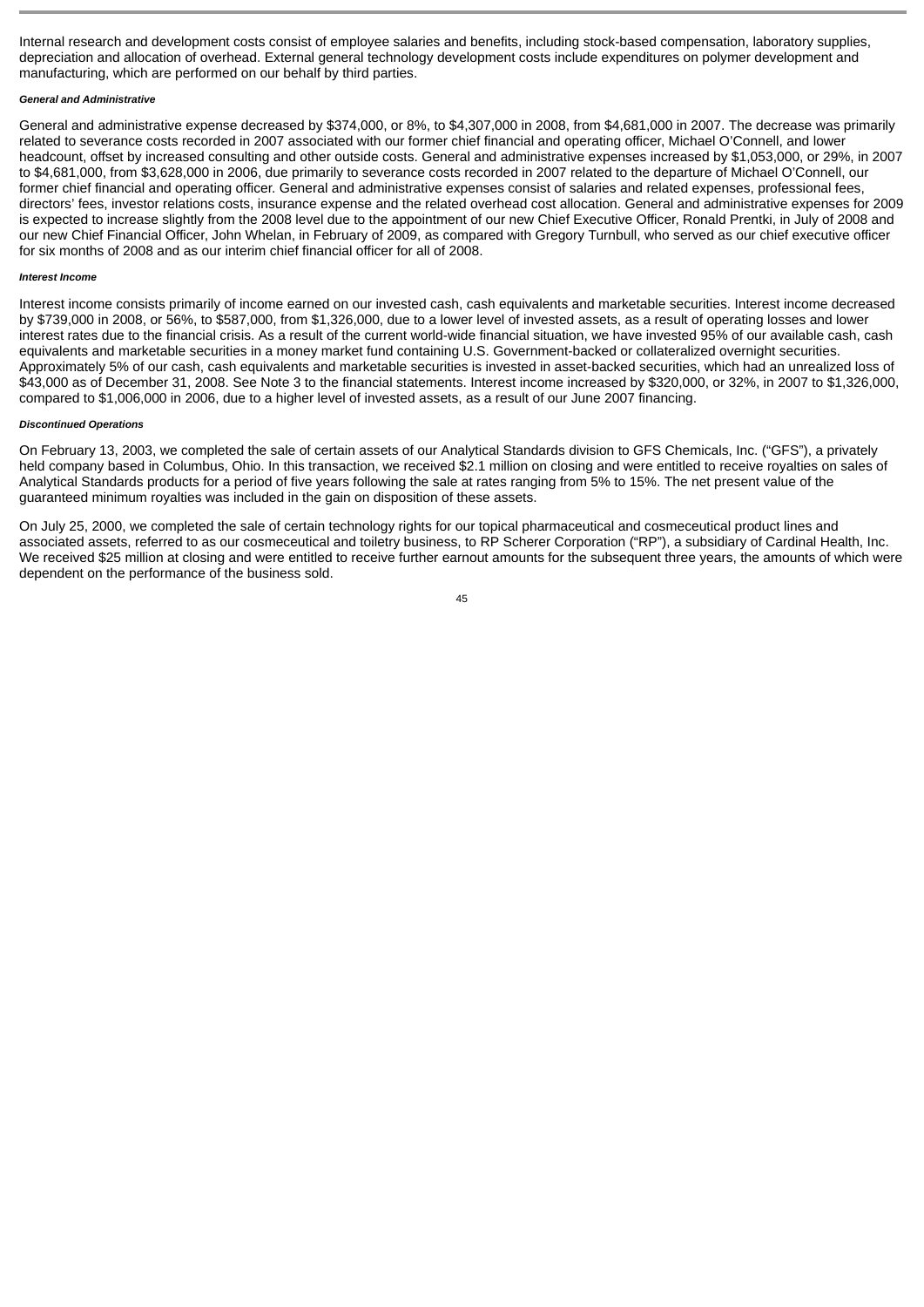Under the terms of the agreement with RP Scherer, we guaranteed a minimum gross profit percentage on RP Scherer's combined sales of products to Ortho Neutrogena and Dermik ("Gross Profit Guaranty"). The guaranty period initially commenced on July 1, 2000 and was to end on the earlier of July 1, 2010 or the end of two consecutive guaranty periods where the combined gross profit on sales to Ortho and Dermik equals or exceeds the guaranteed gross profit (the "two period test"). The Gross Profit Guaranty expense totaled \$944,000 for the first seven guaranty years and in those years profits did not meet the two period test. Effective March 2007, in conjunction with a sale of assets by RP Scherer's successor company to an Amcol International subsidiary ("Amcol"), a new agreement was signed between us and Amcol to provide continuity of product supply to Ortho and Dermik. This new agreement potentially extends the Gross Profit Guaranty period an additional three years to July 1, 2013, unless it is terminated earlier with the two period test. Amcol has indicated that its costs differ from those it charged historically to the RP Scherer successor company to produce the products. We have not paid any Gross Profit Guaranty amount asserted by Amcol, and have requested documentation of the actual costs, but have accrued at the amount Amcol represents it is owed. As there is no minimum amount of Gross Profit Guaranty due, no accrual for the guaranty is estimable for future years. A liability of \$621,000 related to the current amount due under Gross Profit Guarantees is included in accrued disposition costs as of December 31, 2008.

Loss from discontinued operations represents primarily the loss attributable to the Gross Profit Guaranty associated with the sale of our cosmeceutical and toiletry business.

The gain on disposition of discontinued operations recorded in 2007 of \$20,000, compared to \$56,000 in 2006, relates to the gain on the sale of our Analytical Standards division as measured by royalty receipts in excess of guaranteed minimums.

# **Liquidity and Capital Resources**

Cash, cash equivalents and marketable securities decreased by \$24,524,000 to \$10,538,000 at December 31, 2008, from \$35,062,000 at December 31, 2007, primarily as a result of cash used to fund our operating activities. Net cash used in continuing operating activities for the year ended December 31, 2008 was \$24,294,000 and related primarily to our net loss adjusted for changes in accrued expenses, accounts payable, stock-based compensation and depreciation and amortization. The increase in cash used in continuing operating activities for the year ended December 31, 2008, as compared to 2007, was primarily due to the changes in accrued expenses and accounts payable and the gain of \$2.5 million in 2007 from the sale of our rights to rovalties on sales of Retin-A Micro® and Carac®.

Net cash used in continuing operating activities for the year ended December 31, 2007 was \$17,112,000 and related primarily to funding operations, offset by changes in accrued expenses and accounts payable, as well as depreciation and amortization and stock-based compensation. The increase in net cash used in continuing operating activities in 2007, as compared to 2006, was primarily due to the gain of \$2.5 million in 2007, as compared to \$23.4 million in 2006, from the sale of our rights to royalties on sales of Retin-A Micro and Carac and additional research and development expenses in 2007 associated with the Phase III study of APF530.

Net cash provided by continuing operating activities for the year ended December 31, 2006 was \$9,157,000 and related primarily to income from operations, including the \$23.4 million gain on sale of Retin-A Micro and Carac royalty interest, changes in operating assets and liabilities, as well as stock-based compensation and depreciation and amortization.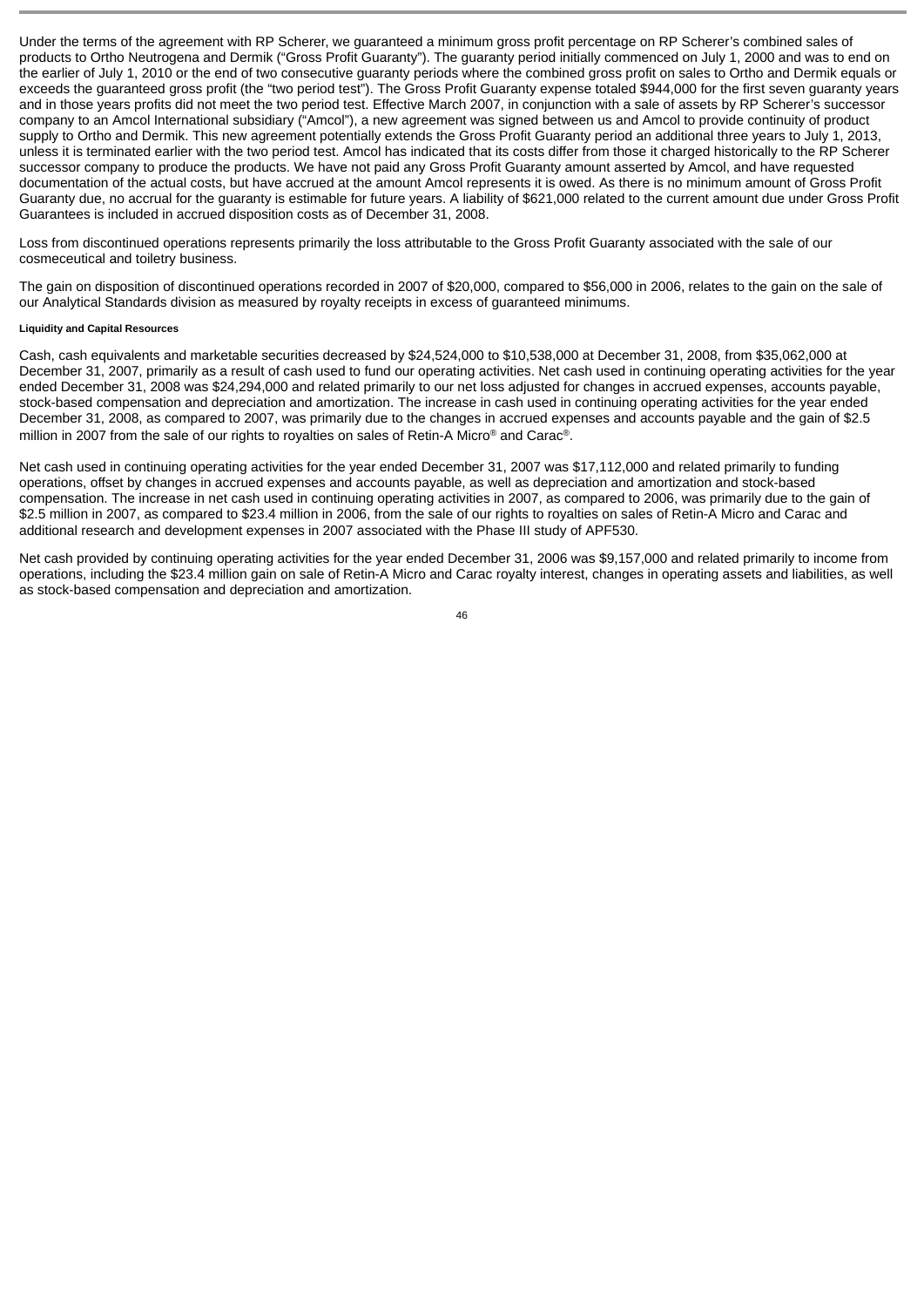The cash used in discontinued operations of \$169,000 in 2007 related to Gross Profit Guaranty payments to RP Scherer, partially offset by the royalties received from GFS for sales of Analytical Standards products. The cash provided by discontinued operations of \$19,000 and \$24,000 in 2008 and 2006, respectively, related to the royalties received from GFS for sales of Analytical Standards products, partially offset by severance payments and payments of the Gross Profit Guaranty to RP Scherer in 2006.

Net cash provided by investing activities for the year ended December 31, 2008 was \$678,000 as compared with \$11,202,000 for the year ended December 31, 2007 and net cash used in investing activities was \$7,717,000 for the year ended December 31, 2006. The decrease in net cash provided by investing activities in 2008, compared with 2007, was primarily due to lower maturities and sales of marketable securities in 2008. The increase in net cash provided by investing activities in 2007, as compared with net cash used in investing activities in 2006, was primarily due to our leaving cash and cash proceeds from maturities and sales of marketable securities in cash and cash equivalents rather than investing in marketable securities.

Our financing activities provided us with \$54,000, \$37,256,000 and \$79,000 for the years ended December 31, 2008, 2007 and 2006, respectively. The net cash provided by financing activities in 2007 primarily related to the issuance of 24,393,939 shares of common stock at \$1.65 per share for net proceeds of \$37.2 million from our public offering in June 2007. The net cash provided by financing activities in 2008 and 2006 primarily related to proceeds from issuances of shares under the Employee Stock Purchase Plan.

We have financed our operations, including technology and product research and development, primarily through royalties received on sales of Retin-A Micro and Carac, the sale of our rights to royalties on sales of Retin-A Micro and Carac, income from collaborative research and development fees, proceeds received from the sales of our Analytical Standards division and our cosmeceutical and toiletry business, sales of common stock and interest earned on short-term investments.

At December 31, 2008, we had cash, cash equivalents and marketable securities of \$10.5 million and working capital of \$7.6 million, which we believe will not enable us to fund our operations through December 31, 2009. We believe our cash, cash equivalents and marketable securities as of December 31, 2008 will enable us to fund our operations into the fourth quarter of 2009, based on our anticipated spending levels and certain expected positive cash inflows.

Our capital requirements going forward will depend on numerous factors including, among others: our ability to enter into licensing agreements and collaborative research and development arrangements; time required to gain regulatory approvals; progress of product candidates in preclinical and clinical trials; investment in new research and development programs; resources that we devote to self-funded products; potential acquisitions of technology, product candidates or businesses; and the costs of defending or prosecuting any patent opposition or litigation necessary to protect our proprietary technology.

We are seeking additional financing to continue our activities, which may include a collaborative arrangement or an equity offering. If we are unable to complete a collaborative arrangement, equity offering, or otherwise obtain sufficient financing, we may be required to further reduce, defer, or discontinue our activities or may not be able to continue as a going concern entity.

We may not be able to raise sufficient additional capital when we need it or to raise capital on favorable terms. The sale of additional equity or convertible debt securities in the future may be dilutive to our stockholders, and debt financing arrangements may require us to pledge certain assets and enter into covenants that could restrict certain business activities or our ability to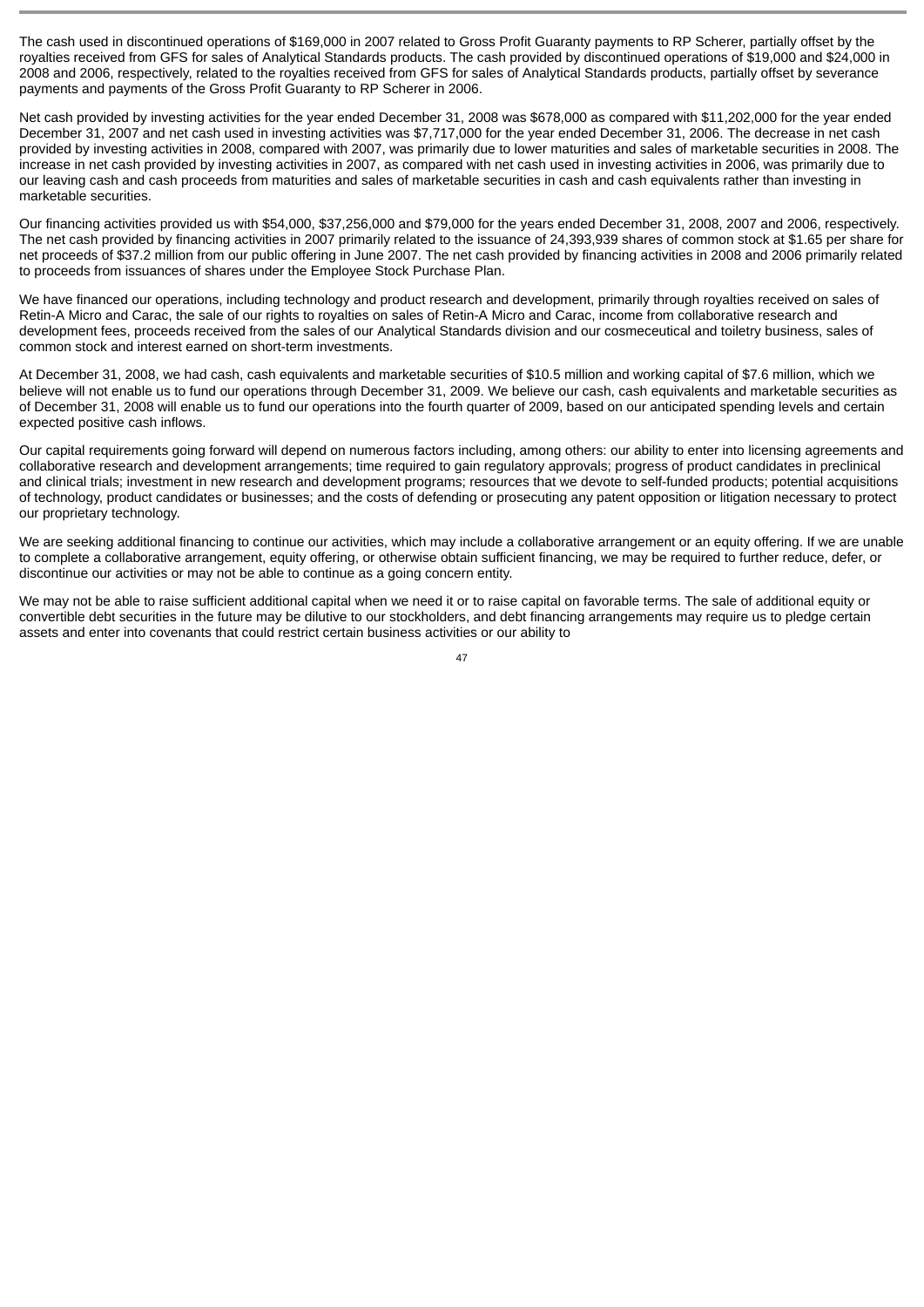incur further indebtedness and may contain other terms that are not favorable to us or our stockholders. If we are unable to obtain adequate funds on reasonable terms, we may be required to curtail operations significantly or to obtain funds by entering into financing, supply or collaboration agreements on unattractive terms.

# **Contractual Obligations**

Below is a summary of fixed payments related to certain contractual obligations (in thousands):

|                                 |              | Less        |           |                         | More    |
|---------------------------------|--------------|-------------|-----------|-------------------------|---------|
|                                 |              | <b>Than</b> | $1 - 3$   | $3-5$                   | Than    |
|                                 | <b>Total</b> | . year      | years     | years                   | 5 years |
| Operating Leases <sup>(1)</sup> | \$1.277      | 557<br>\$   | 705<br>\$ | 15<br>$\mathbf{r}$<br>ъ | w       |
| Total                           | \$1,277      | 557<br>S    | 705<br>\$ | 15                      |         |

# (1) See Note 6 "Commitments and Contingencies."

Under the terms of the agreement with RP Scherer, we guaranteed a minimum gross profit percentage on RP Scherer's combined sales of products to Ortho Neutrogena and Dermik ("Gross Profit Guaranty"). The initial guaranty period commenced on July 1, 2000 and was to end on the earlier of July 1, 2010 or the end of two consecutive guaranty periods where the combined gross profit on sales to Ortho and Dermik equals or exceeds the guaranteed gross profit (the "two period test"). The Gross Profit Guaranty expense totaled \$944,000 for the first seven guaranty years and in those years profits did not meet the two period test. Effective March 2007, in conjunction with a sale of assets by RP Scherer's successor company to Amcol, a new agreement was signed between us and Amcol to provide continuity of product supply to Ortho and Dermik. This new agreement potentially extends the Gross Profit Guaranty period an additional three years to July 1, 2013 unless it is terminated earlier with the two period test. Amcol has indicated that its costs differ from those it charged historically to the RP Scherer successor company to produce the products. We have not paid any Gross Profit Guaranty amount asserted by Amcol and requested documentation of the actual costs, but have accrued at the amount Amcol represents it is owed. As there is no minimum amount of Gross Profit Guaranty due, no accrual for the guaranty is estimable for future years.

# **Off-Balance-Sheet Arrangements**

As of December 31, 2008, we did not have any off-balance-sheet arrangements, as defined in Item 303(a)(4)(ii) of Regulation S-K.

# **Recent Accounting Pronouncements**

Recent accounting pronouncements are disclosed in Note 2 to our financial statements included in Item 8 of this Annual Report on Form 10-K.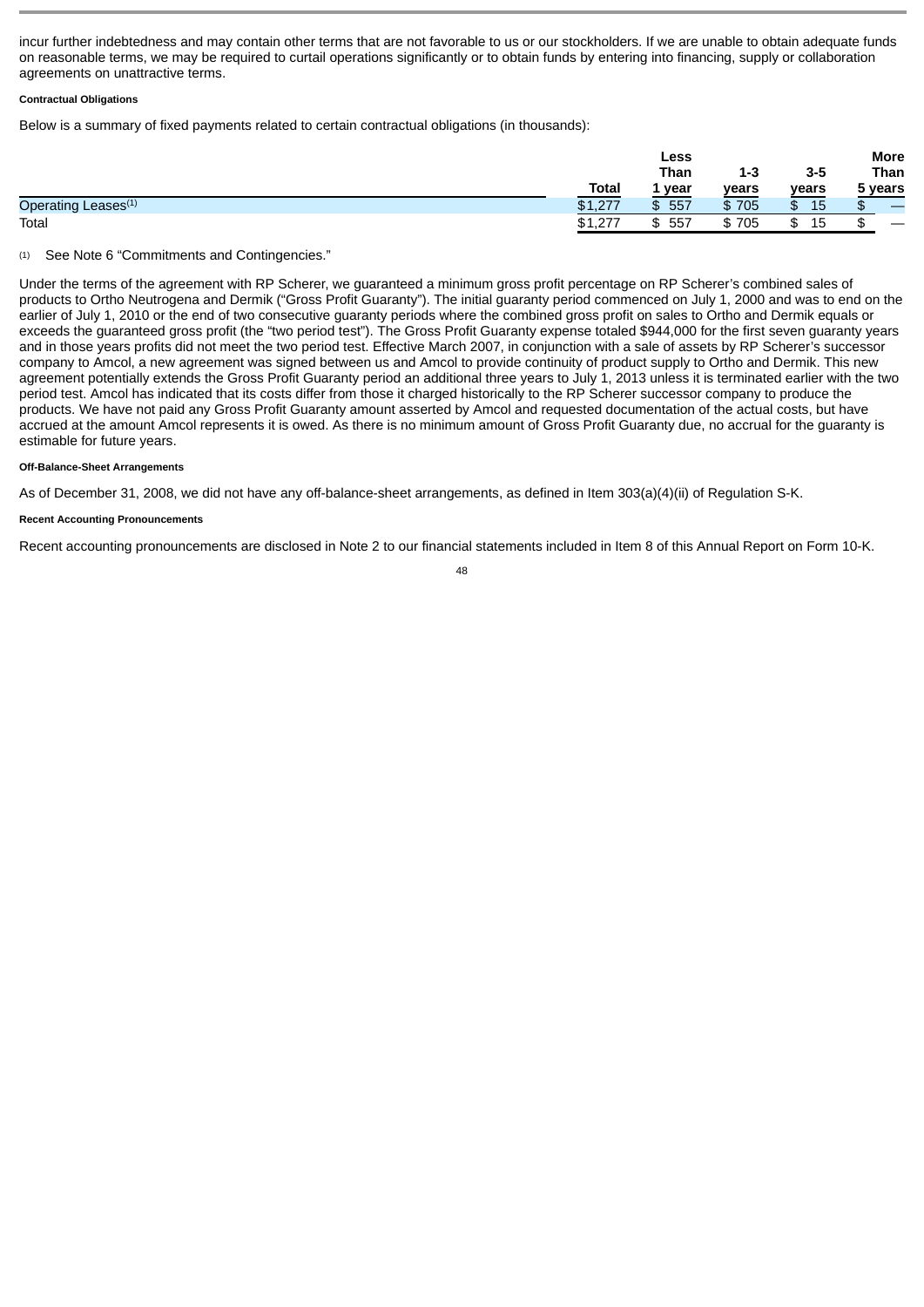#### **ITEM 7A. QUANTITATIVE AND QUALITATIVE DISCLOSURE ABOUT MARKET RISK**

Our exposure to market rate risk for changes in interest rates relates primarily to our investment portfolio. We do not use derivative financial instruments. We manage our interest rate risk by maintaining an investment portfolio primarily consisting of debt instruments of high credit quality and relatively short average maturities. The interest rates as of December 31, 2008 and 2007 were 0.61% and 5.0%, respectively. Due to the financial crisis, we have invested 95% of our available cash, cash equivalents and marketable securities in a money market fund containing U.S. Government-backed or collateralized overnight securities. At December 31, 2008 and 2007, respectively, our cash equivalents and marketable securities include corporate and other debt securities as follows (in thousands):

| December 31,                           | 2008     | 2007     |
|----------------------------------------|----------|----------|
| Available-for-sale:                    |          |          |
| Due in less than 1 year                | \$10.453 | \$33,430 |
| Due after 1 year but less than 5 years |          | 976      |
| Total available-for-sale               | \$10.453 | \$34,406 |

Notwithstanding our efforts to manage interest rate risks, there can be no assurance that we will be adequately protected against the risks associated with interest rate fluctuations.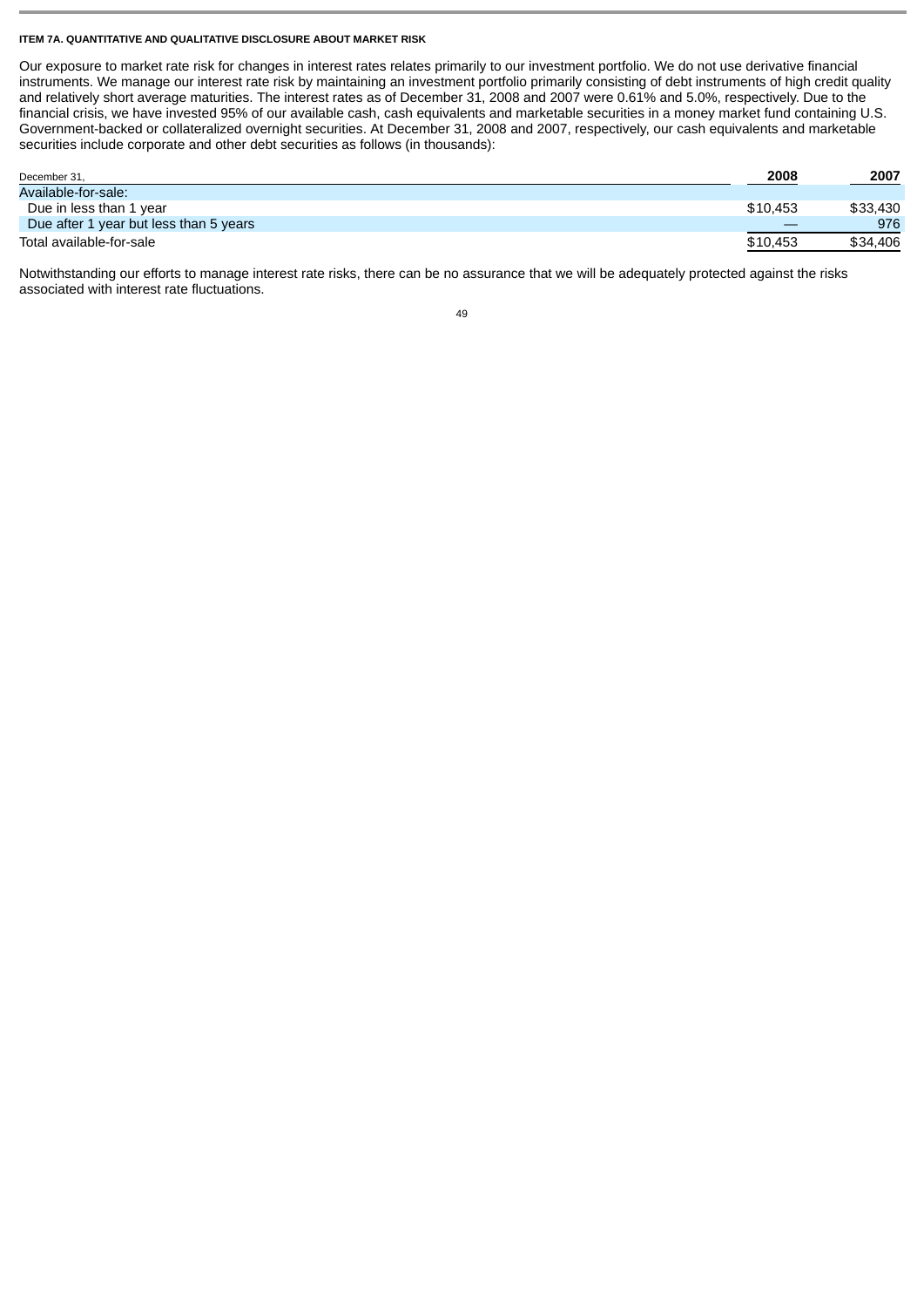#### **ITEM 8. FINANCIAL STATEMENTS AND SUPPLEMENTARY DATA**

#### **Report of Independent Registered Public Accounting Firm**

The Board of Directors and Stockholders A.P. Pharma, Inc.

We have audited the accompanying balance sheets of A.P. Pharma, Inc. as of December 31, 2008 and 2007 and the related statements of operations, stockholders' equity and cash flows for each of the three years in the period ended December 31, 2008. Our audits also included the financial data in the financial statement schedule listed in the Index at Item 15(a)2. These financial statements and schedule are the responsibility of the Company's management. Our responsibility is to express an opinion on these financial statements and schedule based on our audits.

We conducted our audits in accordance with the standards of the Public Company Accounting Oversight Board (United States). Those standards require that we plan and perform the audit to obtain reasonable assurance about whether the financial statements are free of material misstatement. We were not engaged to perform an audit of the Company's internal control over financial reporting. Our audits included consideration of internal control over financial reporting as a basis for designing audit procedures that are appropriate in the circumstances, but not for the purpose of expressing an opinion on the effectiveness of the Company's internal control over financial reporting. Accordingly we express no such opinion. An audit also includes examining, on a test basis, evidence supporting the amounts and disclosures in the financial statements, assessing the accounting principles used and significant estimates made by management, and evaluating the overall financial statement presentation. We believe that our audits provide a reasonable basis for our opinion.

In our opinion, the financial statements audited by us present fairly, in all material respects, the financial position of A.P. Pharma, Inc. at December 31, 2008 and 2007, and the results of its operations and its cash flows for each of the three years in the period ended December 31, 2008, in conformity with U.S. generally accepted accounting principles. Also in our opinion, the related financial statement schedule, when considered in relation to the basic financial statements taken as a whole, presents fairly in all material respects the information set forth therein.

The accompanying financial statements have been prepared assuming that the Company will continue as a going concern. As discussed in Note 1, the Company has suffered recurring operating losses and negative cash flows from operations, and management believes that the Company's cash resources will not be sufficient to sustain its operations through 2009 without additional financing. This raises substantial doubt about the Company's ability to continue as a going concern. Management's plans in regard to these matters are also described in Note 1. The financial statements do not include any adjustments that might result from the outcome of this uncertainty.

As discussed in Note 1, on January 1, 2008, the Company adopted Statement of Financial Accounting Standards (SFAS) No. 157, *"Fair Value Measurements"*. Also, as discussed in Note 11, on January 1, 2007 the Company adopted Financial Accounting Standards Board Interpretation No. 48, *"Accounting for Uncertainty in Income Taxes, an Interpretation of FAS 109"*.

/s/ Odenberg, Ullakko, Muranishi & Co LLP

San Francisco, California March 27, 2009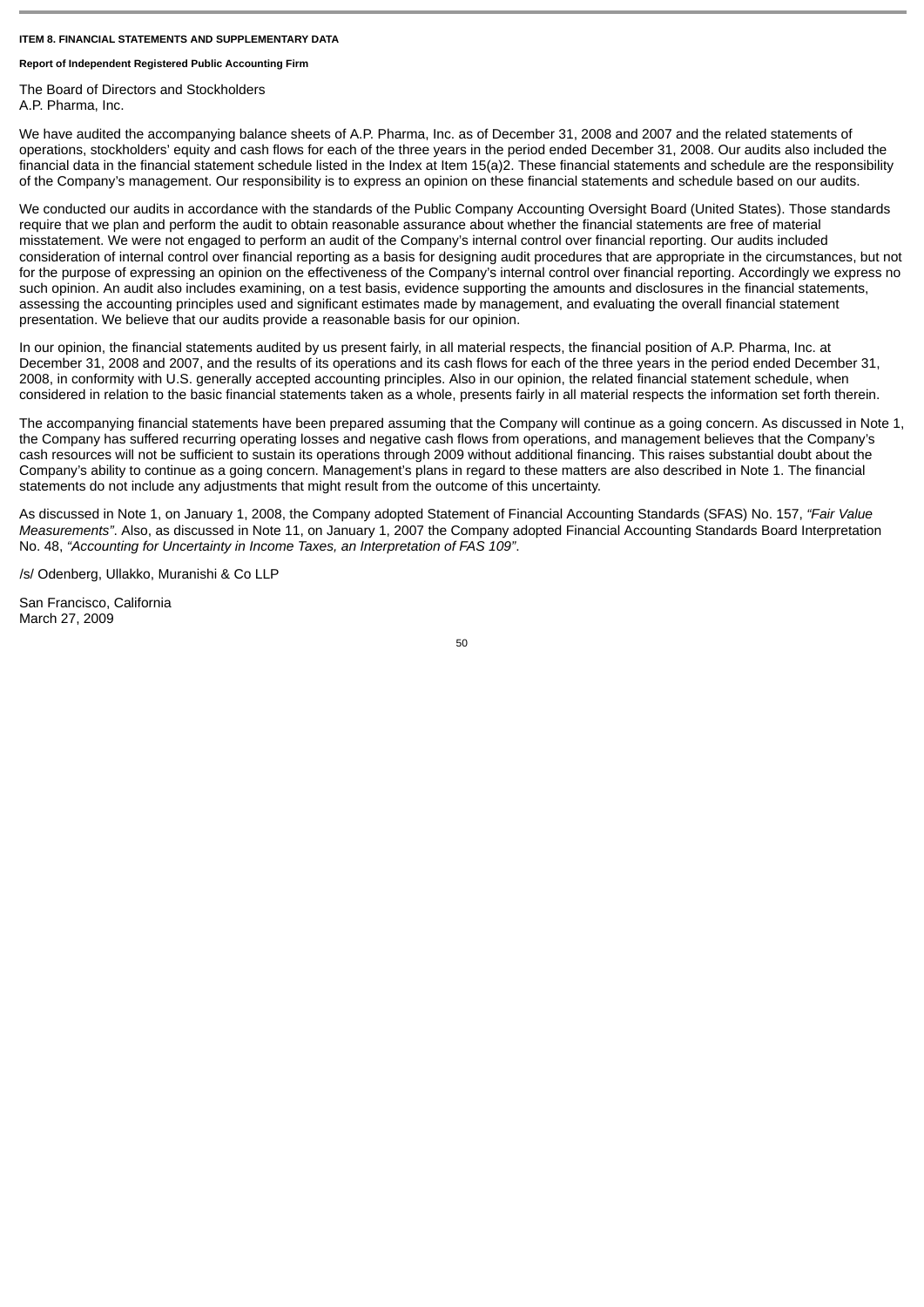| December 31,                                                                                           |                | 2008      |                | 2007       |
|--------------------------------------------------------------------------------------------------------|----------------|-----------|----------------|------------|
| <b>ASSETS</b>                                                                                          |                |           |                |            |
| <b>Current Assets:</b>                                                                                 |                |           |                |            |
| Cash and cash equivalents                                                                              | \$             | 9,967     | \$             | 33,510     |
| Marketable securities                                                                                  |                | 571       |                | 1,552      |
| Accounts receivable                                                                                    |                | 32        |                | 152        |
| Prepaid expenses and other current assets                                                              |                | 246       |                | 582        |
| <b>Total current assets</b>                                                                            |                | 10,816    |                | 35,796     |
| Property and equipment, net                                                                            |                | 881       |                | 1,079      |
| Other long-term assets                                                                                 |                | 103       |                | 75         |
| <b>Total Assets</b>                                                                                    | \$             | 11,800    | \$             | 36,950     |
| <b>LIABILITIES AND STOCKHOLDERS' EQUITY</b>                                                            |                |           |                |            |
| <b>Current Liabilities:</b>                                                                            |                |           |                |            |
| Accounts payable                                                                                       | $\mathfrak{L}$ | 344       | \$             | 1,437      |
| Accrued expenses                                                                                       |                | 2,222     |                | 4,347      |
| Accrued disposition costs                                                                              |                | 621       |                | 423        |
| <b>Total current liabilities</b>                                                                       |                | 3,187     |                | 6,207      |
| Deferred revenue                                                                                       |                | 1,000     |                | 1,000      |
| Other long-term liabilities                                                                            |                | 15        |                | 269        |
| <b>Total Liabilities</b>                                                                               |                | 4,202     |                | 7,476      |
| Commitments and Contingencies (Note 6)                                                                 |                |           |                |            |
| Stockholders' Equity:                                                                                  |                |           |                |            |
| Preferred stock, 2,500,000 shares authorized; none issued or outstanding at December 31, 2008 and 2007 |                |           |                |            |
| Common stock, \$.01 par value, 50,000,000 shares authorized; 30,941,149 and 30,791,465 issued and      |                | 309       |                |            |
| outstanding at December 31, 2008 and 2007, respectively                                                |                | 138.383   |                | 307        |
| Additional paid-in capital<br>Accumulated other comprehensive loss                                     |                |           |                | 137,131    |
| Accumulated deficit                                                                                    |                | (43)      |                | (38)       |
|                                                                                                        |                | (131,051) |                | (107, 926) |
| <b>Total Stockholders' Equity</b>                                                                      |                | 7,598     |                | 29,474     |
| Total Liabilities and Stockholders' Equity                                                             | \$             | 11,800    | $\mathfrak{D}$ | 36,950     |

See accompanying notes to financial statements.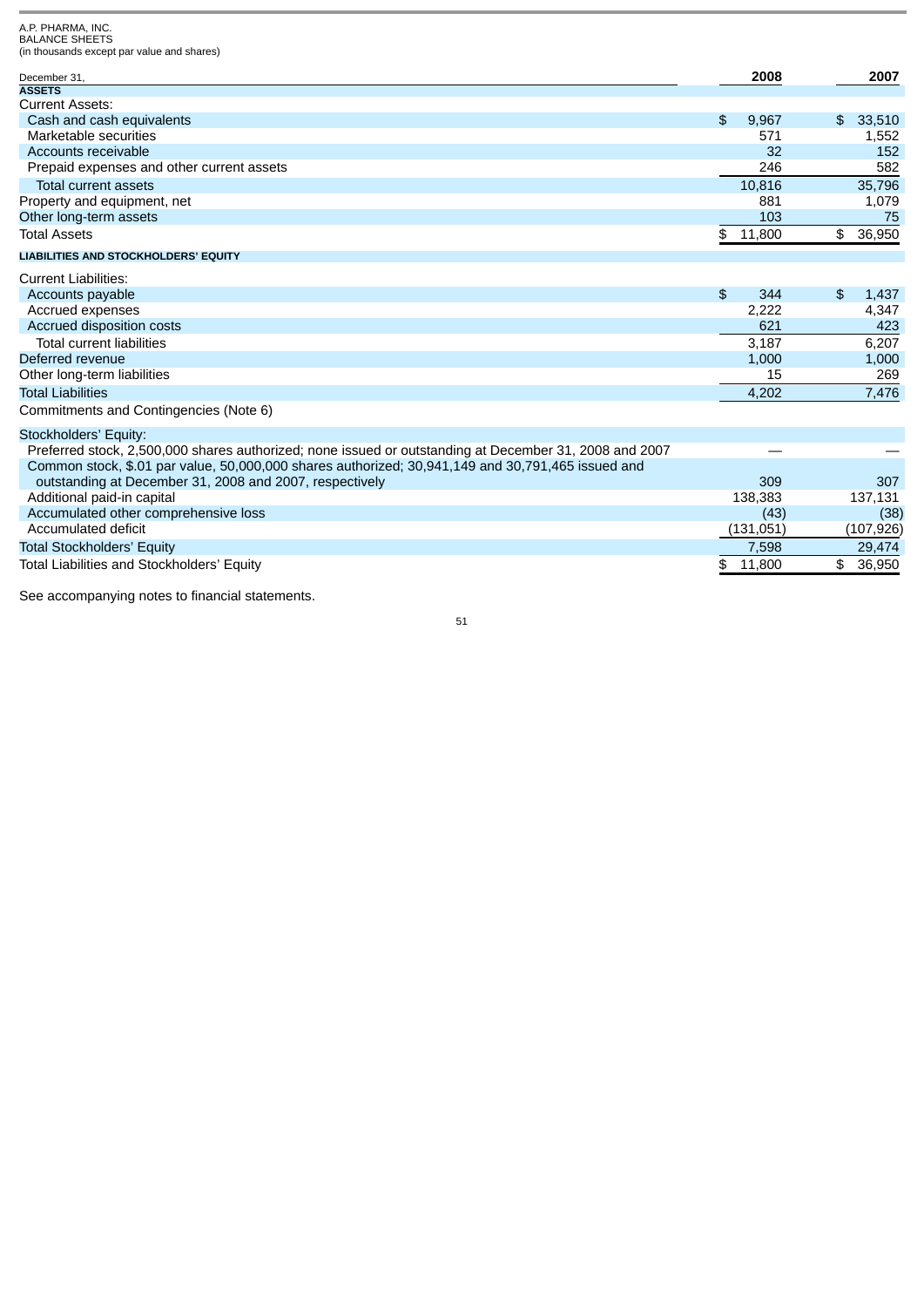A.P. PHARMA, INC. STATEMENTS OF OPERATIONS (in thousands except per share amounts)

| For the Years Ended December 31,                             | 2008         |               | 2007       | 2006        |
|--------------------------------------------------------------|--------------|---------------|------------|-------------|
| <b>REVENUE</b>                                               |              |               |            |             |
| Contract revenue                                             | \$<br>369    | \$            | 412        | \$          |
| <b>OPERATING EXPENSES</b>                                    |              |               |            |             |
| Research and development                                     | 19,507       |               | 19,364     | 15,236      |
| General and administrative                                   | 4,307        |               | 4,681      | 3,628       |
| Total operating expenses                                     | 23,814       |               | 24,045     | 18,864      |
| <b>Operating loss</b>                                        | (23, 445)    |               | (23, 633)  | (18, 864)   |
| Interest income                                              | 587          |               | 1,326      | 1,006       |
| Gain on sale of royalty interest                             |              |               | 2,500      | 23,429      |
| Other income (loss), net                                     | (67)         |               |            | (54)        |
| Income (loss) from continuing operations                     | (22, 925)    |               | (19,800)   | 5,517       |
| Loss from discontinued operations                            | (200)        |               | (342)      | (188)       |
| Gain on disposition of discontinued operations, net of taxes |              |               | 20         | 56          |
| Income (loss) before income taxes                            | (23, 125)    |               | (20, 122)  | 5,385       |
| Provision for income taxes                                   |              |               | (41)       | (119)       |
| Net income (loss)                                            | \$(23,125)   |               | \$(20,163) | \$<br>5,266 |
| Basic income (loss) per share                                |              |               |            |             |
| Income (loss) from continuing operations                     | \$<br>(0.74) | \$            | (1.02)     | \$<br>0.87  |
| Net income (loss)                                            | \$<br>(0.75) | $\frac{2}{3}$ | (1.04)     | \$<br>0.83  |
| Diluted income (loss) per share                              |              |               |            |             |
| Income (loss) from continuing operations                     | \$<br>(0.74) | \$            | (1.02)     | \$<br>0.87  |
| Net income (loss)                                            | \$<br>(0.75) | \$            | (1.04)     | \$<br>0.83  |
| Weighted-average common shares outstanding-basic             | 30,811       |               | 19,358     | 6,316       |
| Weighted-average common shares outstanding-diluted           | 30,811       |               | 19,358     | 6,359       |

See accompanying notes to financial statements.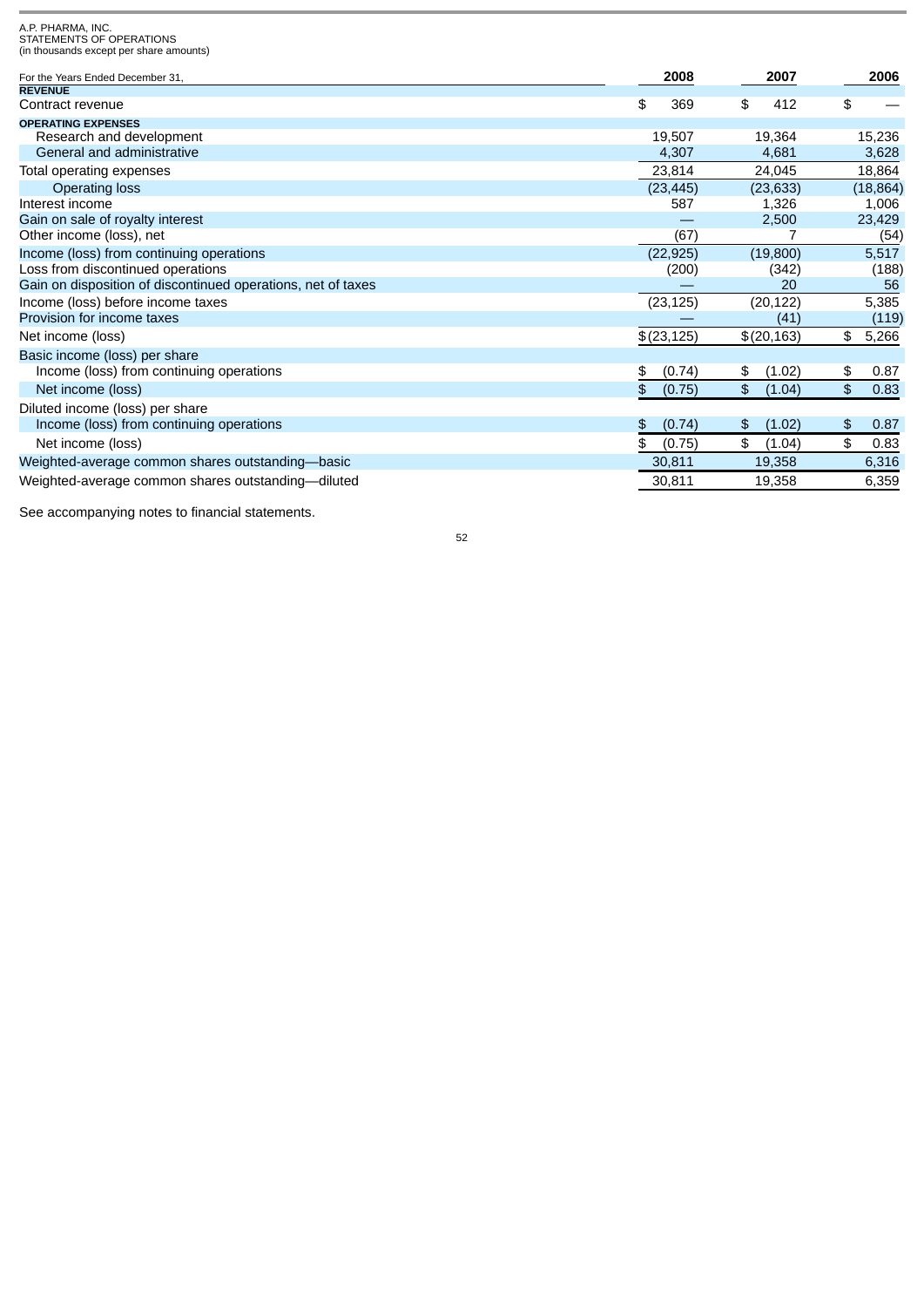# A.P. PHARMA, INC. STATEMENTS OF STOCKHOLDERS' EQUITY (in thousands)

|                                                                                                                         | <b>Common Stock</b>      |                         |                          | Addi-<br>tional          | Accu-           | Accu-<br>mulated<br><b>Other</b><br>Compre-<br>hensive | Stock-         |
|-------------------------------------------------------------------------------------------------------------------------|--------------------------|-------------------------|--------------------------|--------------------------|-----------------|--------------------------------------------------------|----------------|
|                                                                                                                         |                          |                         |                          | Paid-in                  | mulated         | <b>Income</b>                                          | holders'       |
| For the Years Ended December 31, 2008, 2007 and 2006                                                                    | <b>Shares</b>            | <b>Amount</b>           |                          | Capital                  | <b>Deficit</b>  | (Loss)                                                 | <b>Equity</b>  |
| <b>BALANCE, DECEMBER 31, 2005</b>                                                                                       | 6.320                    | $\overline{\mathbf{s}}$ | 63                       | \$99.185                 | $\sqrt{93,029}$ | $\mathfrak{L}$<br>(16)                                 | \$<br>6.203    |
| Comprehensive income:                                                                                                   |                          |                         |                          |                          |                 |                                                        |                |
| Net income                                                                                                              |                          |                         |                          | $\overline{\phantom{0}}$ | 5.266           | —<br>3                                                 | 5,266          |
| Net unrealized gain on marketable securities                                                                            |                          |                         |                          |                          |                 |                                                        |                |
| Comprehensive income                                                                                                    |                          |                         |                          |                          |                 |                                                        | 5,269          |
| Common stock issued upon exercise of stock options                                                                      | 3                        |                         | $\overline{\phantom{0}}$ | 11                       |                 | –                                                      | 11             |
| Fair value of stock-based compensation issued to directors for services and to employees<br>for restricted stock awards | 21                       |                         | $\mathbf{1}$             | 134                      |                 |                                                        | 135            |
| Stock-based compensation related to stock options granted to non-employees                                              |                          |                         |                          | $\overline{2}$           |                 |                                                        | $\overline{2}$ |
| Common stock issued to employees under the Employee Stock Purchase Plan (ESPP)                                          | 16                       |                         | $\qquad \qquad -$        | 67                       | $\sim$          | -                                                      | 67             |
| Stock-based employee compensation related to stock options and ESPP                                                     |                          |                         | ÷.                       | 372                      |                 |                                                        | 372            |
| <b>BALANCE, DECEMBER 31, 2006</b>                                                                                       | 6,360                    |                         | 64                       | 99,771                   | (87, 763)       | (13)                                                   | 12,059         |
| Comprehensive loss                                                                                                      |                          |                         |                          |                          |                 |                                                        |                |
| Net loss                                                                                                                |                          |                         |                          |                          | (20, 163)       | $\hspace{0.05cm}$                                      | (20, 163)      |
| Net unrealized loss on marketable securities                                                                            |                          |                         |                          |                          |                 | (25)                                                   | (25)           |
| Comprehensive loss                                                                                                      |                          |                         |                          |                          |                 |                                                        | (20, 188)      |
| Common stock issued in public offering, net of issuance costs                                                           | 24.394                   |                         | 243                      | 36,955                   |                 |                                                        | 37,198         |
| Fair value of stock-based compensation issued to directors for restricted stock awards                                  | 15                       |                         | $\equiv$                 | 99                       |                 |                                                        | 99             |
| Common stock issued to employees under the ESPP                                                                         | 22                       |                         |                          | 57                       |                 |                                                        | 57             |
| Stock-based employee compensation related to stock options and ESPP                                                     | $\overline{\phantom{0}}$ |                         |                          | 249                      |                 |                                                        | 249            |
| BALANCE, DECEMBER 31, 2007                                                                                              | 30,791                   |                         | 307                      | 137,131                  | (107, 926)      | (38)                                                   | 29,474         |
| Comprehensive loss                                                                                                      |                          |                         |                          |                          |                 |                                                        |                |
| Net loss                                                                                                                |                          |                         |                          |                          | (23, 125)       |                                                        | (23, 125)      |
| Net unrealized loss on marketable securities                                                                            |                          |                         |                          |                          |                 | (5)                                                    | (5)            |
| Comprehensive loss                                                                                                      |                          |                         |                          |                          |                 |                                                        | (23, 130)      |
| Common stock issued upon exercise of stock options                                                                      | $\overline{2}$           |                         |                          | $\overline{2}$           |                 |                                                        | $\overline{2}$ |
| Fair value of stock-based compensation issued to directors for restricted stock awards                                  | 72                       |                         | $\mathbf{1}$             | 82                       |                 |                                                        | 83             |
| Common stock issued to employees under the ESPP                                                                         | 76                       |                         | $\mathbf{1}$             | 50                       |                 |                                                        | 51             |
| Stock-based employee compensation related to stock options and ESPP                                                     |                          |                         |                          | 1,118                    |                 |                                                        | 1,118          |
| BALANCE, DECEMBER 31, 2008                                                                                              | 30,941                   | $\mathfrak{S}$          | 309                      | \$138.383                | \$(131.051)     | \$<br>(43)                                             | 7,598<br>\$    |
|                                                                                                                         |                          |                         |                          |                          |                 |                                                        |                |

See accompanying notes to financial statements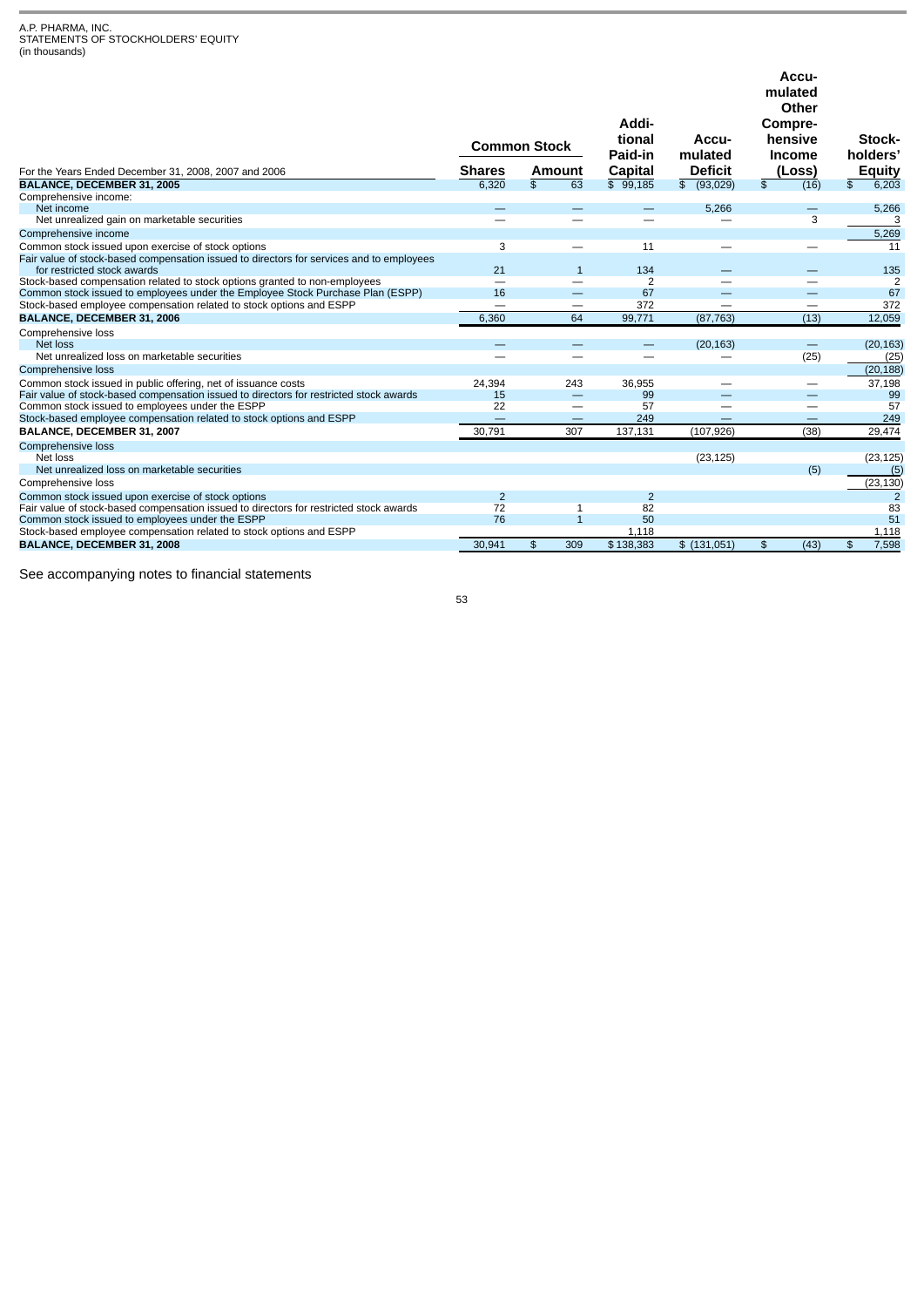| For the Years Ended December 31,                                                                   | 2008                                | 2007        | 2006      |
|----------------------------------------------------------------------------------------------------|-------------------------------------|-------------|-----------|
| <b>CASH FLOWS FROM OPERATING ACTIVITIES:</b>                                                       |                                     |             |           |
| Net income (loss)                                                                                  | \$(23,125)                          | \$(20, 163) | \$5,266   |
| Adjustments to reconcile net income (loss) to net cash provided by (used in) operating activities: |                                     |             |           |
| Loss from discontinued operations                                                                  | 200                                 | 342         | 188       |
| Gain on disposition of discontinued operations                                                     | and the contract of the contract of | (20)        | (56)      |
| Loss on sale of marketable securities                                                              |                                     |             | 1         |
| Loss on retirement of fixed assets                                                                 | 85                                  |             |           |
| Depreciation and amortization                                                                      | 412                                 | 359         | 394       |
| Stock-based compensation                                                                           | 1,112                               | 348         | 508       |
| Amortization of discount and accretion of premium on marketable securities                         |                                     | (70)        | (638)     |
| Changes in operating assets and liabilities:                                                       |                                     |             |           |
| Accounts receivable                                                                                | 100                                 | (149)       | 1,369     |
| Prepaid expenses and other current assets                                                          | 336                                 | 27          | (289)     |
| Other long-term assets                                                                             | (28)                                | 18          | 75        |
| Accounts payable                                                                                   | (1,093)                             | 665         | 158       |
| Accrued expenses                                                                                   | (2, 293)                            | 1,531       | 1,167     |
| Deferred revenue                                                                                   |                                     |             | 1,014     |
| Net cash provided by (used in) continuing operating activities                                     | (24, 294)                           | (17, 112)   | 9,157     |
| Cash provided by (used in) discontinued operations                                                 | 19                                  | (169)       | 24        |
| Net cash provided by (used in) operating activities                                                | (24, 275)                           | (17, 281)   | 9,181     |
| <b>CASH FLOWS FROM INVESTING ACTIVITIES:</b>                                                       |                                     |             |           |
| Purchases of property and equipment                                                                | (298)                               | (481)       | (187)     |
| Purchases of marketable securities                                                                 |                                     |             | (14, 701) |
| Maturities of marketable securities                                                                | 976                                 | 4,875       | 1,800     |
| Sales of marketable securities                                                                     | -                                   | 6,808       | 5,371     |
| Net cash provided by (used in) investing activities                                                | 678                                 | 11,202      | (7, 717)  |
| <b>CASH FLOWS FROM FINANCING ACTIVITIES:</b>                                                       |                                     |             |           |
| Proceeds from the issuance of common stock in public offering, net of issuance costs               | --                                  | 37,198      |           |
| Proceeds from the exercise of common stock options                                                 | 3                                   |             | 11        |
| Proceeds from issuance of shares under the Employee Stock Purchase Plan                            | 51                                  | 58          | 68        |
| Net cash provided by financing activities                                                          | 54                                  | 37.256      | 79        |
| Net increase (decrease) in cash and cash equivalents                                               | (23, 543)                           | 31,177      | 1,543     |
| Cash and cash equivalents at the beginning of the year                                             | 33,510                              | 2,333       | 790       |
| Cash and cash equivalents at the end of the year                                                   | 9,967<br>\$                         | \$33,510    | \$2,333   |
| Supplemental Cash Flow Data:                                                                       |                                     |             |           |
| Cash paid for interest                                                                             | \$                                  | \$          | \$<br>15  |

See accompanying notes to financial statements.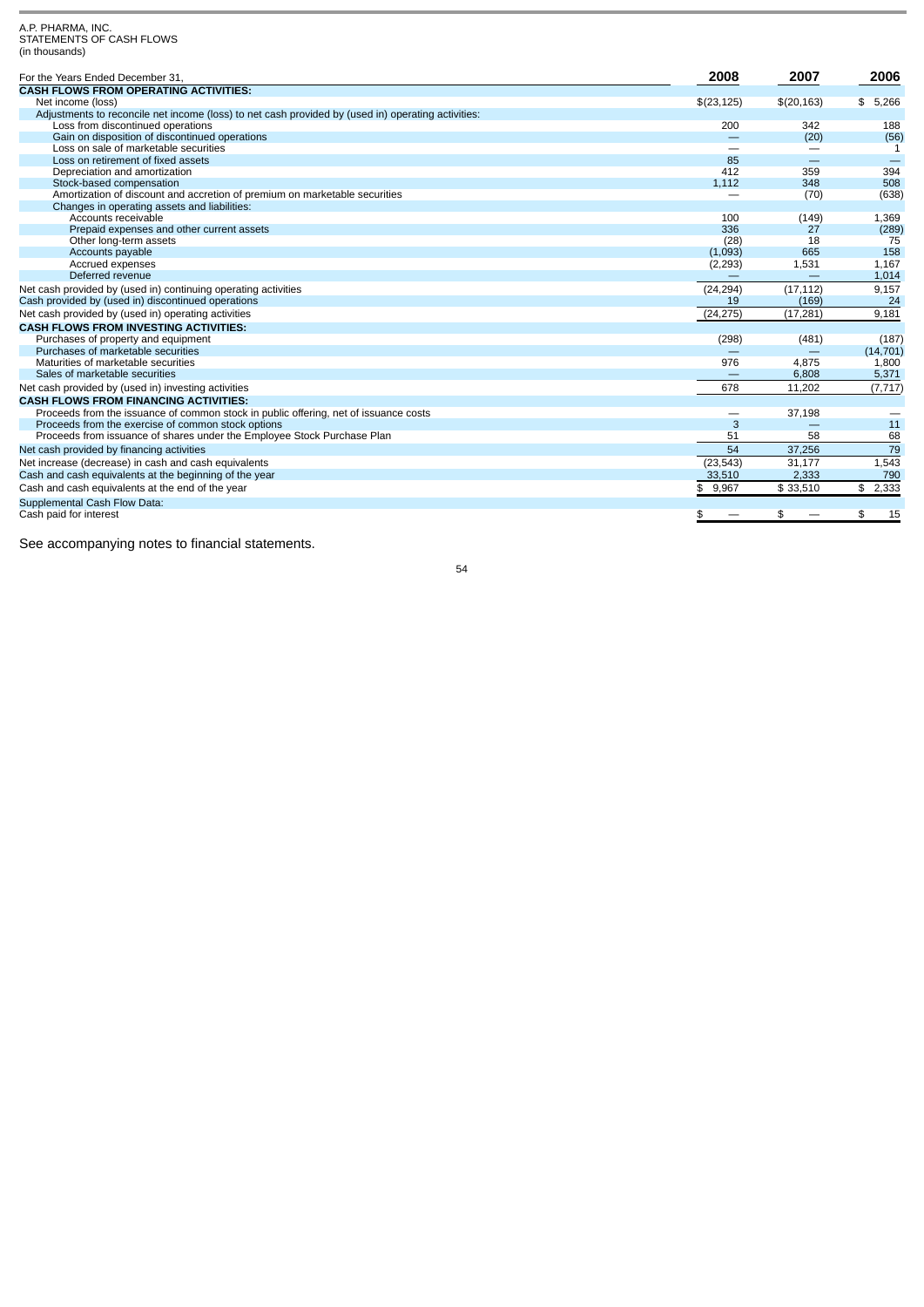# **NOTE 1 BUSINESS**

We are a specialty pharmaceutical company focused on developing pharmaceutical products using our proprietary Biochronomer polymer-based drug delivery technology. Our primary focus is on our lead product candidate, APF530, which, during 2008, completed a pivotal Phase III clinical trial for the prevention of chemotherapy-induced nausea and vomiting ("CINV"). Results of that trial were announced in the third and fourth quarters of 2008. We expect during the second quarter of 2009 to submit to the U.S. Food and Drug Administration ("FDA") our new drug application ("NDA") for approval of APF530.

Our core Biochronomer technology, on which APF530 and our other products are based, consists of bioerodible polymers designed to release drugs over a defined period of time. We have completed over 100 *in vivo* and *in vitro* studies demonstrating that our Biochronomer technology is potentially applicable to a range of therapeutic areas, including prevention of nausea and vomiting, pain management, control of inflammation and treatment of ophthalmic diseases. We have also completed comprehensive animal and human toxicology studies that have established that our Biochronomer polymers are safe and well tolerated. Furthermore, our Biochronomer technology can be designed to deliver drugs over periods varying from days to several months.

In addition to our lead drug candidate, we have a pipeline of other product candidates that use our Biochronomer technology. Further development of our pipeline products has been temporarily deferred in order to focus all corporate resources, both managerial and financial, on the APF530 NDA and negotiations of a commercialization partnership for APF530.

On July 25, 2000, we completed the sale of certain technology rights for our topical pharmaceutical and cosmeceutical product lines and other assets ("cosmeceutical and toiletry business") to RP Scherer Corporation, a subsidiary of Cardinal Health, Inc. As a result of this transaction, our Statements of Operations reflect the payment of certain contractual obligations in the loss from discontinued operations (see Note 9).

On February 13, 2003, we completed the sale of our Analytical Standard division to GFS Chemicals, Inc. ("GFS"). In this transaction, we received \$2.1 million and were entitled to receive royalties on sales of Analytical Standards products of 15% for the first year, 10% for the second through fourth years, and 5% for the fifth year. (see Note 9).

On January 18, 2006, we sold our rights to royalties on sales of Retin-A Micro and Carac, effective October 1, 2005, for up to \$30 million. Proceeds of \$25 million were received upon the closing of the transaction and used primarily to fund pivotal clinical development of APF530, our drug candidate for the prevention of both acute and delayed CINV. The remaining \$5 million was to be received upon the achievement of certain milestones over the successive four years. Upon attainment of one milestone in 2007, an additional \$2.5 million was received. The remaining \$2.5 million will be paid based on the satisfaction of certain other predetermined milestones in January 2010 (see Note 12). In 2007 and 2006, we recognized a gain on the sale of the royalty interest of \$2.5 million and \$23.4 million, respectively.

On October 1, 2006, we entered into an agreement with RHEI Pharmaceuticals, Inc. ("RHEI"), in which we granted them an exclusive license to develop and market APF530 in Greater China (see Note 12).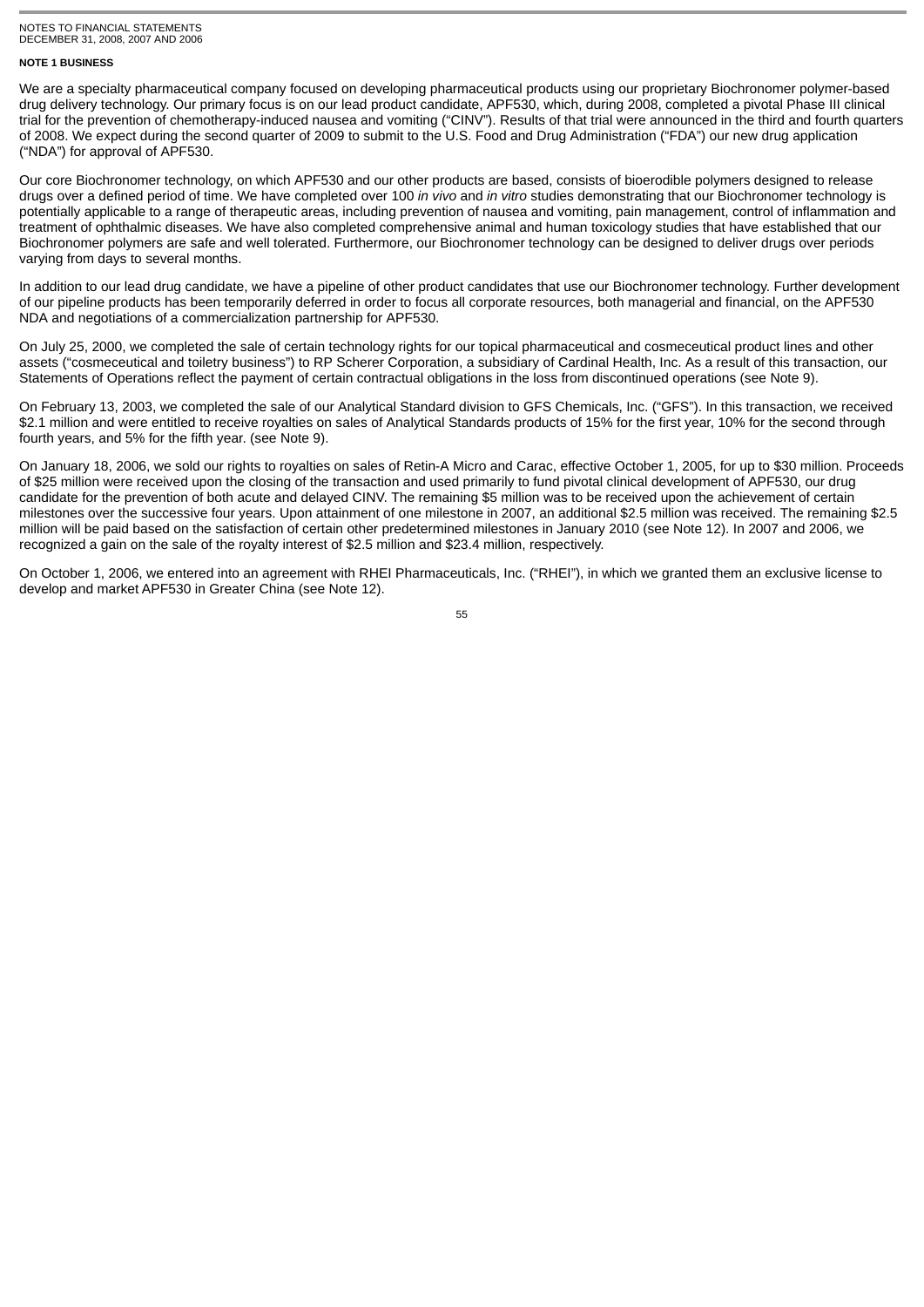#### **Going Concern**

The accompanying financial statements have been prepared assuming we will continue as a going concern. We have incurred significant operating losses and negative cash flows from operations and have an accumulated deficit of \$131 million as of December 31, 2008.

At December 31, 2008, we had cash, cash equivalents and marketable securities of \$10.5 million and working capital of \$7.6 million, which we believe will not enable us to fund our operations through December 31, 2009. We believe our cash, cash equivalents and marketable securities as of December 31, 2008 will enable us to fund our operations into the fourth quarter of 2009, based on our anticipated spending levels and certain expected positive cash inflows.

We are seeking additional financing to continue our activities, which may include a collaborative arrangement or an equity offering. If we are unable to complete a collaborative arrangement, equity offering, or otherwise obtain sufficient financing, we may be required to reduce, defer, or discontinue our activities or may not be able to continue as a going concern entity.

# **NOTE 2 SUMMARY OF SIGNIFICANT ACCOUNTING POLICIES**

# **Cash Equivalents and Marketable Securities**

We consider all debt securities that have original maturities, from the date of purchase, of less than three months to be cash equivalents. Investments with maturities of three months and longer, from the date of purchase, are classified as marketable securities. Investments consist primarily of money market funds containing U.S. Government-backed or collateralized overnight securities and high-grade corporate obligations, mortgage-backed securities, municipal bonds and corporate debt securities. We account for our marketable securities in accordance with SFAS 115, *"Accounting for Certain Investments in Debt and Equity Securities."* We have classified all our investments in certain debt securities as "available-for-sale," and, therefore, they are recorded at fair value with unrealized gains and losses reported as a separate component of stockholders' equity. If the estimated fair value of a security is below its carrying value, we evaluate whether we have the intent and ability to retain our investment for a period of time sufficient to allow for any anticipated recovery in market value and whether evidence indicating that the cost of the investment is recoverable within a reasonable period of time outweighs evidence to the contrary. If the impairment is considered to be otherthan-temporary, the security is written down to its estimated fair value. Other-than-temporary declines in estimated fair value of all marketable securities are charged to "other income (loss), net." The cost of all securities sold is based on the specific identification method.

# **Financial Instruments**

The carrying values of the Company's financial instruments, including marketable securities, accounts receivable and accrued liabilities, approximate their respective fair values due to their short maturities.

# **Allowance for Note Receivable**

A 100% allowance of \$394,000 was recorded for a note receivable at such time as management determined that collection was not reasonably assured. Interest income under the terms of the note receivable agreement is recorded when cash is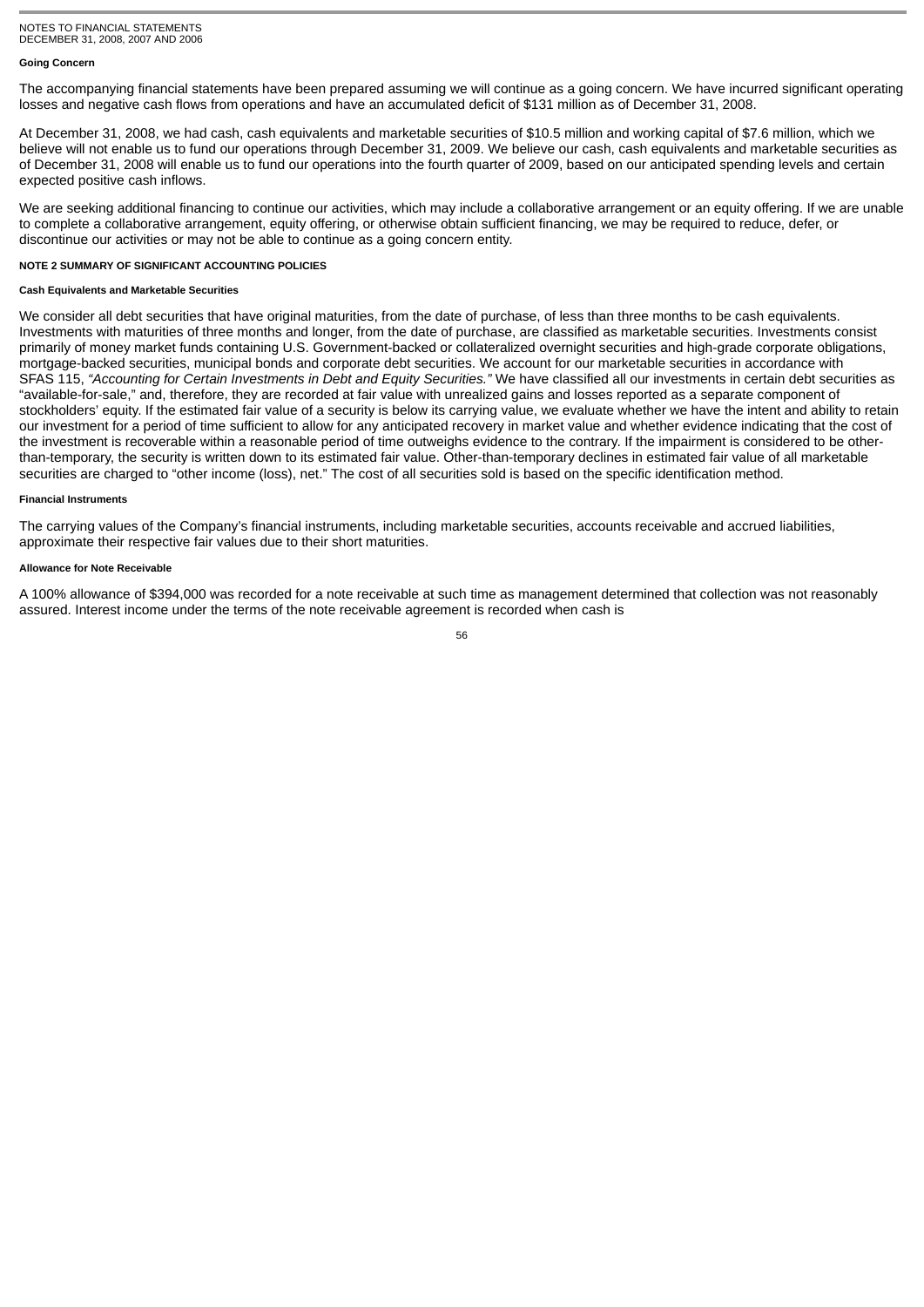received or collectability is reasonably assured. The note receivable, net of the related allowance, is included in prepaid expenses and other current assets in the accompanying balance sheets.

# **Property and Equipment**

Property and equipment is stated at cost less accumulated depreciation. Depreciation is computed using the straight-line method over the estimated useful lives of the assets as follows: equipment and machinery, three to five years; furniture and fixtures, five years; and leasehold improvements, over the shorter of the respective lease terms or the respective useful lives of the leasehold improvements.

# **Long-Lived Assets**

As circumstances dictate, we evaluate whether changes have occurred that would require us to consider whether long-lived assets have been impaired. Recoverability of assets to be held and used is determined by comparing the undiscounted net cash flows of long-lived assets to their respective carrying values. If such assets are considered to be impaired, the amount of impairment to be recognized is measured based on the projected discounted cash flows using an appropriate discount rate.

# **Stock-Based Compensation**

On January 1, 2006, we adopted the provisions of Statement of Financial Accounting Standards No. 123R, *"Share-Based Payment"* ("SFAS 123R"). SFAS 123R revised SFAS 123, *"Accounting for Stock-Based Compensation"* and supersedes APB Opinion No. 25, *"Accounting for Stock Issued to Employees."* SFAS 123R requires companies to measure and recognize compensation expense for all employee share-based payments at fair value over the service period underlying the arrangement. Accordingly, we are required to record the grant date fair value of stock options issued to employees and purchase date fair value of employee stock purchases. We adopted SFAS 123R using the "modified prospective" method, whereby the fair value of all previously granted employee share-based arrangements remaining unvested at January 1, 2006, based on the grant date value estimated in accordance with the pro forma provisions of SFAS 123, and all grants made on or after January 1, 2006, based on fair value estimated in accordance with SFAS 123R, have been included in our determination of share-based compensation expense in 2008, 2007 and 2006. We have not restated our operating results in prior periods to reflect charges for the fair value of share-based arrangements.

In November 2005, the Financial Accounting Standards Board ("FASB") issued FASB Staff Position No. SFAS 123(R)-3 *"Transition Election Related to Accounting for Tax Effects of Share-Based Payment Awards"* ("FSP 123R-3"). The Company adopted the alternative transition method provided in the FASB Staff Position for calculating the tax effects of stock-based compensation pursuant to SFAS 123R in the fourth quarter of fiscal 2006. The alternative transition method includes simplified methods to establish the beginning balance of the additional paid-in capital pool ("APIC pool") related to the tax effects for employee stock-based compensation, and to determine the subsequent impact on the APIC pool and Consolidated Statements of Cash Flows of the tax effects of employee stock-based compensation awards that are outstanding upon adoption of SFAS 123R. The adoption did not have a material impact on our results of operations and financial condition.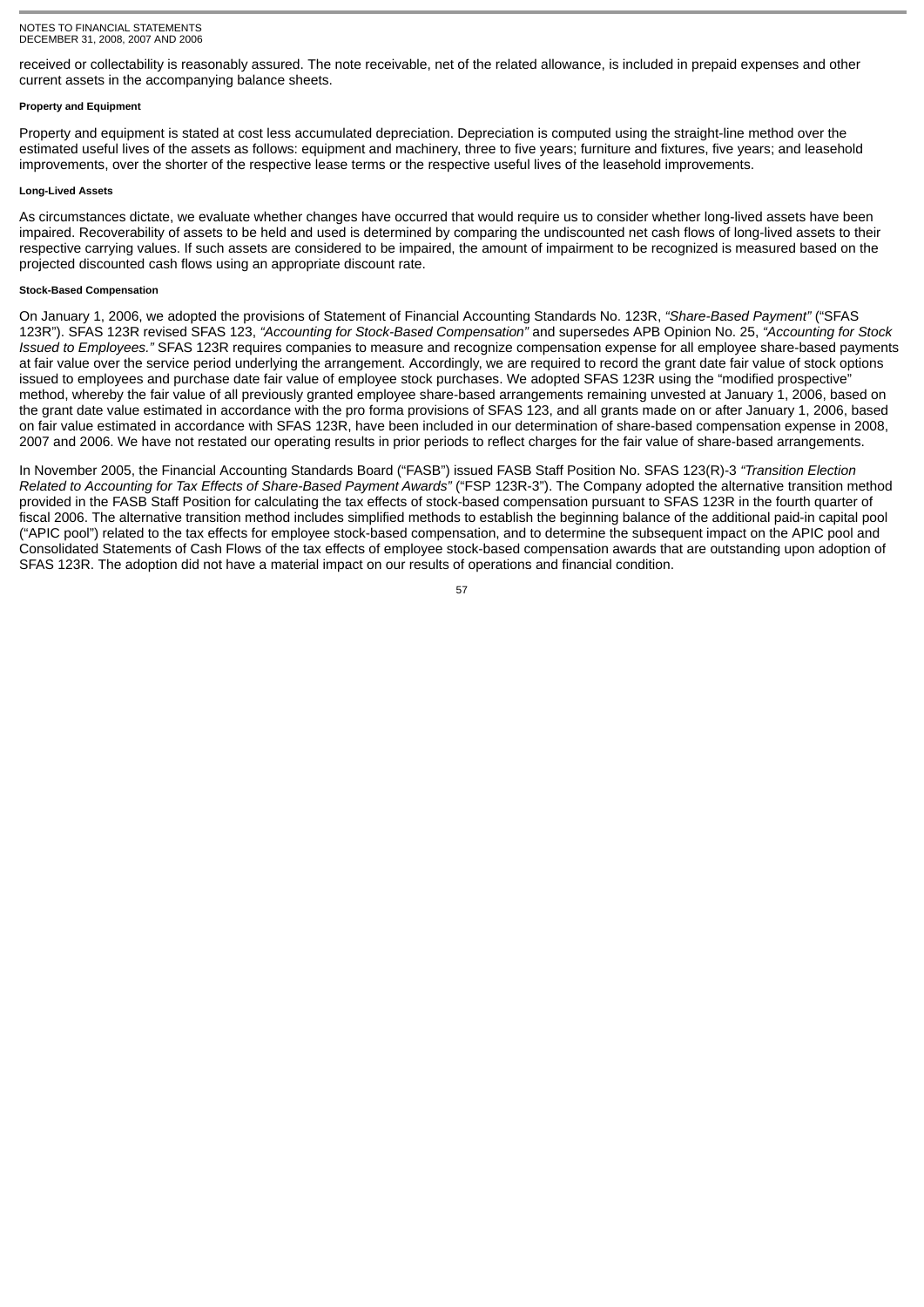#### **Use of Estimates**

The preparation of financial statements in conformity with accounting principles generally accepted in the United States of America requires management to make estimates and assumptions that affect the amounts reported in the financial statements and accompanying notes. Estimates were made relating to useful lives of fixed assets, valuation allowances, impairment of assets, accruals for research and development expenses and share-based costs. Actual results could differ materially from those estimates.

# **Fair Value**

On January 1, 2008, we adopted SFAS No 157, *"Fair Value Measurements,"* and effective October 10, 2008 we adopted FSP FAS 157-3, *"Determining Fair Value of a Financial Asset When the Market for That Asset is Not Active,"* except as it applies to non-financial assets and nonfinancial liabilities subject to FSP FAS 157-2. Adoption of the standard did not have a material effect on our financial position. Our cash equivalents and investments in marketable securities are carried at fair value and we make estimates regarding the valuation of these assets measured at fair value in preparing our financial statements (see Note 3 for fair value disclosure).

# **Revenue Recognition**

Our revenue arrangements with multiple deliverables are divided into separate units of accounting if certain criteria are met, including whether the delivered item has stand-alone value to the customer and whether there is objective and reliable evidence of the fair value of the undelivered items. The consideration we receive is allocated among the separate units based on their respective fair values, and the applicable revenue recognition criteria are considered separately for each of the separate units. Advance payments received in excess of amounts earned are classified as deferred revenue until earned.

Generally, contractually required minimum royalties are recorded ratably throughout the contractual period. Royalties in excess of minimum royalties are recognized as earned when the related product is shipped to the end customer by our licensees based on information provided to us by our licensees.

# **Contract Revenue**

Contract revenue relates to research and development arrangements that generally provide for us to invoice research and development fees based on full-time equivalent hours for each project. Revenue from these arrangements is recognized as the related development services are rendered. This revenue approximates the costs incurred.

# **Research and Development**

Research and development consists of costs incurred for Company-sponsored and collaborative research and development expenses. These costs consist primarily of employee salaries and other personnel-related expenses, facility-related expenses, lab consumables, polymer development manufacturing, clinical and pre-clinical related services performed by clinical research organizations, research institutions and other outside service providers.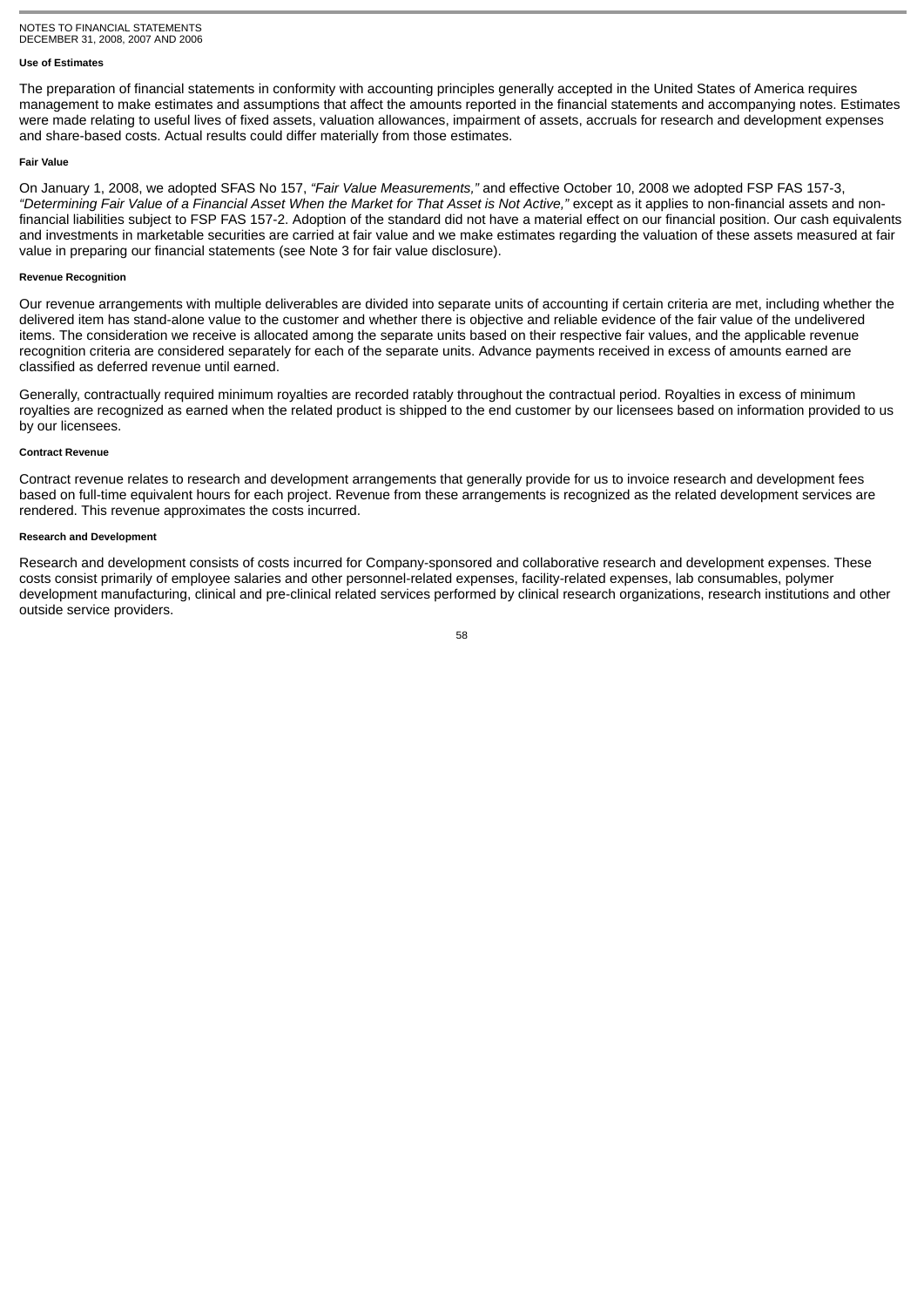#### NOTES TO FINANCIAL STATEMENTS DECEMBER 31, 2008, 2007 AND 2006

Expenses related to clinical trials generally are accrued based on the level of patient enrollment and services performed by the clinical research organization or related service provider according to the protocol. We monitor patient enrollment levels and related activity to the extent possible and adjust estimates accordingly.

Research and development expenses under collaborative agreements approximate the revenue recognized, excluding milestone and up-front payments received under such arrangements.

# **Net Income (Loss) Per Share**

Basic income (loss) per share is estimated based on the weighted-average number of common shares outstanding. Diluted earnings per share are calculated using the weighted-average number of common shares outstanding and other dilutive securities (see Note 8).

# **Concentrations of Credit Risk**

Financial instruments that potentially subject us to concentrations of credit risk consist primarily of cash equivalents, short-term investments and trade accounts receivable. We invest excess cash in a variety of high-grade short-term, interest-bearing securities. This diversification of risk is consistent with our policy to ensure safety of principal and maintain liquidity.

# **Segment and Geographic Information**

Our operations are confined to a single business segment, the design and commercialization of polymer technologies for pharmaceutical and other applications. Substantially all of our revenues are derived from customers within the United States.

# **Recent Accounting Pronouncements**

On January 1, 2008, we adopted SFAS No. 157, *"Fair Value Measurements,"* and effective October 10, 2008, we adopted FSP FAS 157-3, *"Determining Fair Value of a Financial Asset When the Market for That Asset is Not Active,"* except as it applies to non-financial assets and nonfinancial liabilities subject to FSP FAS 157-2. Adoption of the provisions of this standard did not have a material effect on our financial position. Our cash equivalents and marketable securities are carried at fair value and we make estimates regarding the valuation of these assets measured at fair value in preparing our financial statements (see Note 3 for fair value disclosures).

Effective January 1, 2008 we adopted SFAS No. 159, *"The Fair Value Option for Financial Assets and Financial Liabilities- including an amendment of FASB Statement No. 115"* ("SFAS 159"). SFAS 159 allows an entity the irrevocable option to elect fair value for the initial and subsequent measurement for specified financial assets and liabilities on a contract-by-contract basis. We did not elect to apply the fair value option under SFAS 159.

Effective January 1, 2008, we adopted EITF 07-3, *"Accounting for Advance Payments for Goods and Services to be Received for Use in Future Research and Development Activities"* ("EITF 07-03"). EITF 07-03 requires that non-refundable advance payments for goods or services that will be used or rendered for future research and development activities be deferred and capitalized and recognized as an expense as the goods are delivered or the related services are performed, subject to an assessment of recoverability. The adoption did not have a material impact on our results of operations or financial condition.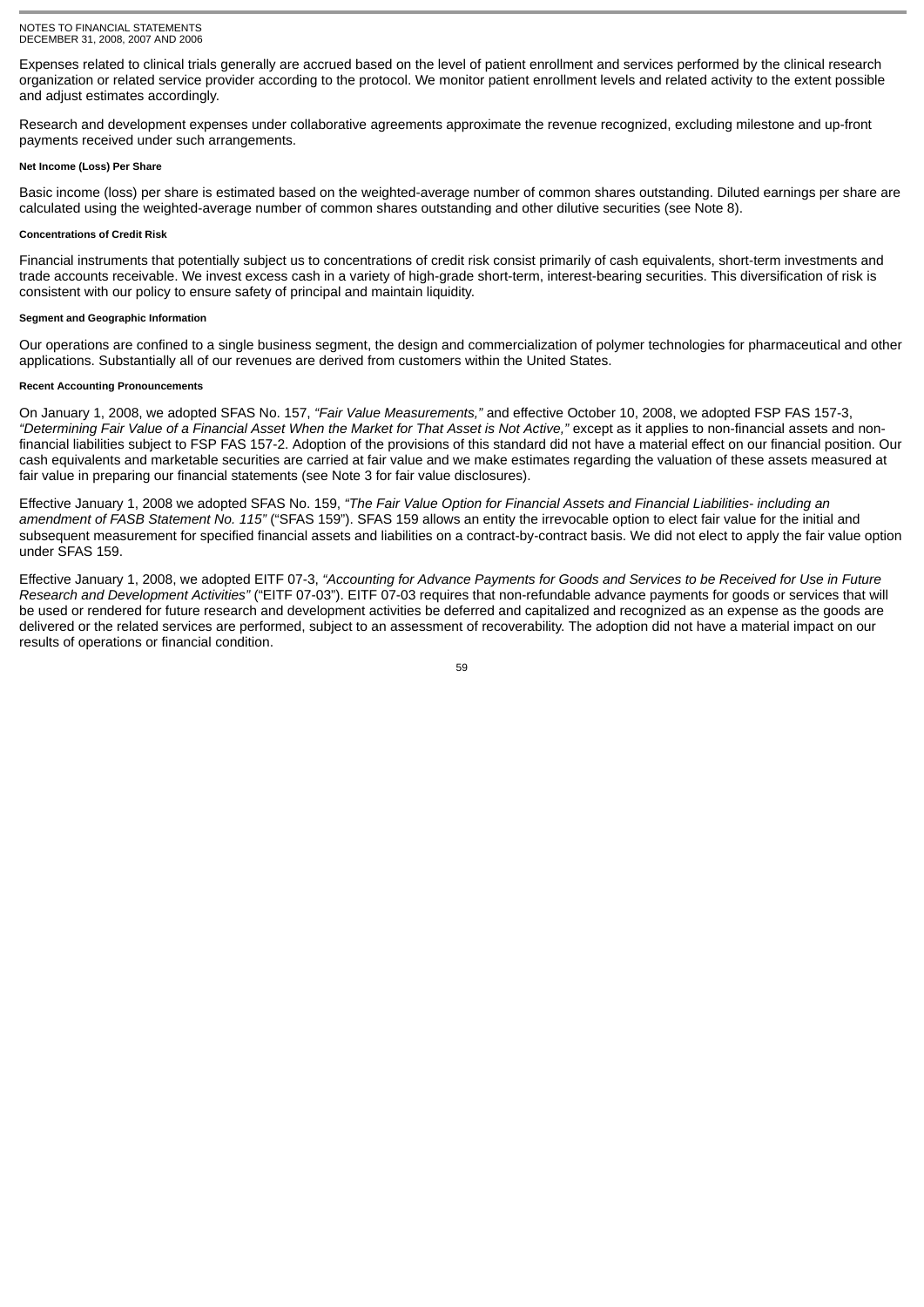In November 2007, the Emerging Issues Task Force ("EITF") issued EITF Issue No. 07-1, *"Accounting for Collaborative Arrangements Related to the Development and Commercialization of Intellectual Property"* ("EITF 07-1"). Companies may enter into arrangements with other companies to jointly develop, manufacture, distribute and market a product. Often the activities associated with these arrangements are conducted by the collaborators without the creation of a separate legal entity (that is, the arrangement is operated as a "virtual joint venture"). The arrangements generally provide that the collaborators will share, based on contractually defined calculations, the profits or losses from the associated activities. Periodically, the collaborators share financial information related to product revenues generated, if any, and costs incurred that may trigger a sharing payment for the combined profits or losses. The consensus requires collaborators in such an arrangement to present the result of activities for which they act as the principal on a gross basis and report any payments received from (made to) other collaborators based on other applicable Generally Accepted Accounting Principles, ("GAAP") or, in the absence of other applicable GAAP, based on analogy to authoritative accounting literature or a reasonable, rational and consistently applied accounting policy election. EITF 07-1 is effective for collaborative arrangements in place at the beginning of the annual period beginning after December 15, 2008. Management does not expect that the adoption EITF 07-1 will have a material impact on our financial position and results of operations.

In December 2007, the FASB issued SFAS 141 (revised 2007), *"Business Combinations"* ("SFAS 141R"). SFAS 141R establishes principles and requirements for how an acquirer recognizes and measures in its financial statements the identifiable assets acquired, the liabilities assumed, any non-controlling interest of the acquiree and the goodwill acquired. SFAS 141R also establishes disclosure requirements to enable the evaluation of the nature and financial effects of the business combination. This statement is effective for us beginning January 1, 2009. We will assess the potential impact of the adoption of SFAS 141R if and when a future acquisition occurs.

In December 2007, the FASB approved the issuance of SFAS No. 160, *"Non-controlling Interests in Consolidated Financial Statements – an amendment of ARB No. 51"* ("SFAS 160"). SFAS 160 will change the accounting and reporting for minority interests, which will now be termed noncontrolling interests. SFAS 160 requires non-controlling interest to be presented as a separate component of equity and requires the amount of net income attributable to the parent and to the non-controlling interest to be separately identified on the consolidated statement of operations. SFAS 160 is effective for fiscal years beginning on or after December 15, 2008. At this time, we do not expect adoption of SFAS 160 to have any impact on our financial position, results of operations or cash flows.

In March 2008, the FASB issued FAS No. 161, *"Disclosures about Derivative Instruments and Hedging Activities – an amendment of FASB Statement No. 133"* ("SFAS 161"). SFAS 161 requires enhanced disclosure related to derivatives and hedging activities and thereby seeks to improve the transparency of financial reporting. Under SFAS 161, entities are required to provide enhanced disclosures relating to: (a) how and why an entity uses derivative instruments; (b) how derivative instruments and related hedge items are accounted for under SFAS 133, *"Accounting for Derivative Instruments and Hedging Activities"* ("SFAS 133") and its related interpretations; and (c) how derivative instruments and related hedged items affect an entity's financial position, financial performance and cash flows. SFAS 161 must be applied prospectively to all derivative instruments and non-derivative instruments that are designated and qualify as hedging instruments and related hedged items accounted for under SFAS 133 for all financial statements issued for fiscal years and interim periods beginning after November 15, 2008. We do not expect adoption of SFAS 161 to have a material impact on our financial position, results of operations or cash flows.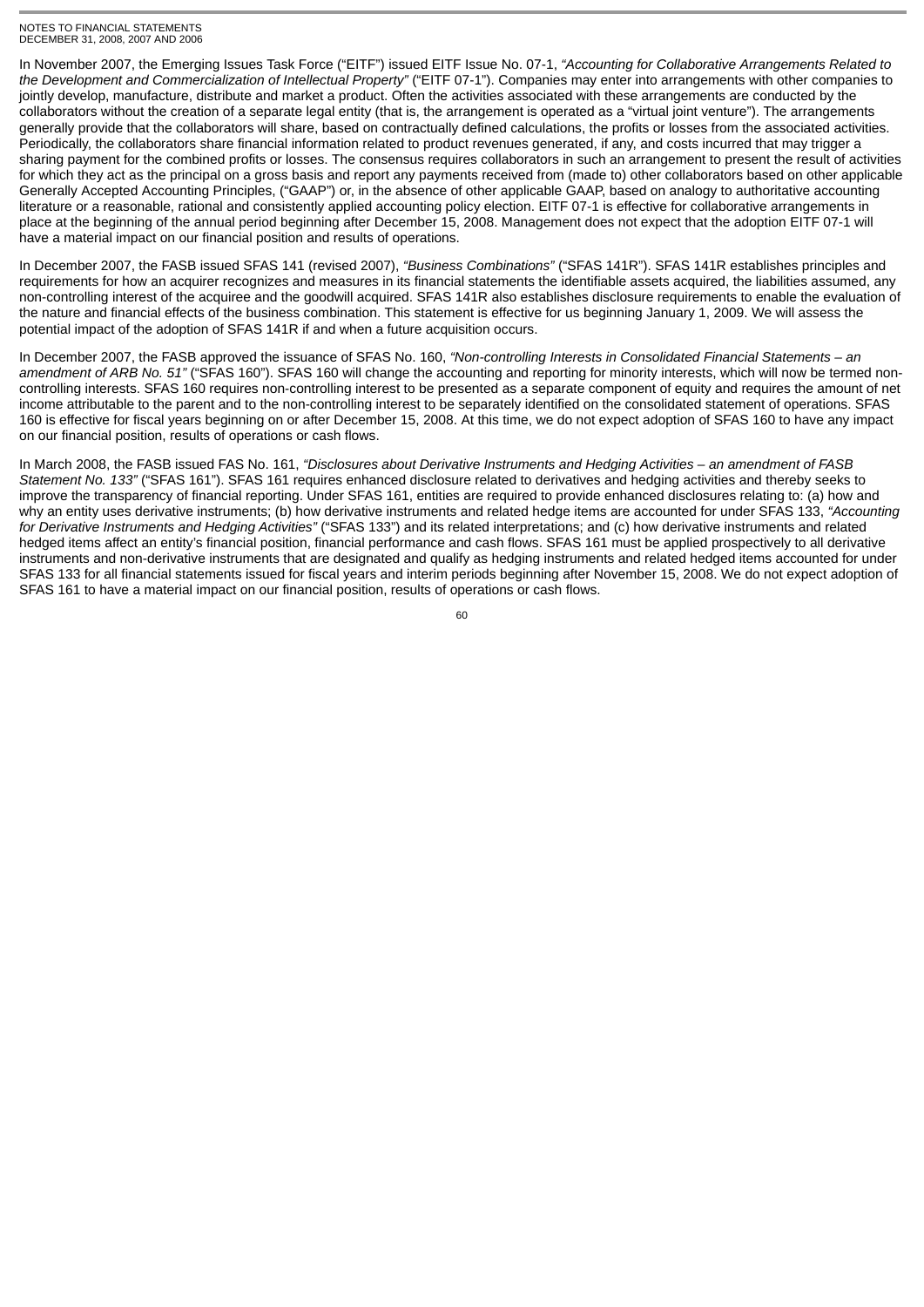In April 2008, the FASB issued FASB Staff Position No. FAS 142-3, *"Determination of the Useful Life of Intangible Assets"* ("FSP 142-3"). FSP 142- 3 amends the factors that should be considered in developing renewal or extension assumptions used to determine the useful life of a recognized intangible asset under FASB Statement No. 142 *"Goodwill and Other Intangible Assets*" and requires enhanced disclosures relating to: (a) the entity's accounting policy on the treatment costs incurred to renew or extend the term of a recognized intangible asset; (b) in the period of acquisition or renewal, the weighted-average period prior to the next renewal or extension (both explicit and implicit), by major intangible asset class; and (c) for an entity that capitalizes renewal or extension costs, the total amount of costs incurred in the period to renew or extend the term of a recognized intangible asset for each period for which a statement of financial position is presented by major intangible asset class. FSP 142-3 must be applied prospectively to all intangible assets acquired as of and subsequent to fiscal years beginning after December 15, 2008, and interim periods within those fiscal years. Early adoption is prohibited. We do not expect adoption of FSP142-3 to have a material impact on our financial position, results of operations or cash flows.

In November 2008, the EITF issued EITF No. 08-7, *"Accounting for Defensive Intangible Assets"* ("EITF 08-7") that clarifies accounting for defensive intangible assets subsequent to initial measurement. EITF 08-7 applies to acquired intangible assets which an entity has no intention of actively using, or intends to discontinue use of, the intangible asset, but holds it (locks up) to prevent others from obtaining access to it (i.e., a defensive intangible asset). Under EITF 08-7, the Task Force reached a consensus that an acquired defensive asset should be accounted for as a separate unit of accounting (i.e., an asset separate from other assets of the acquirer), and the useful life assigned to an acquired defensive asset should be based on the period during which the asset would diminish in value. EITF 08-7 is effective for defensive intangible assets acquired in fiscal years beginning on or after December 15, 2008. We do not expect the issuance of EITF 08-7 to have a material effect on our financial position, results of operations or cash flows.

# **NOTE 3 CASH EQUIVALENTS AND MARKETABLE SECURITIES**

We consider our investments in marketable securities as available-for-sale and, accordingly, we have recorded these investments at fair value. Our marketable securities as of December 31, 2008 consist of approximately 95% of a money market fund containing U.S. Government-backed or collateralized overnight securities, and the remainder in asset-backed securities with the underlying assets consisting of pools of residential mortgages. The asset-backed securities primarily retained AAA ratings as of December 31, 2008. We assessed the decline in the fair value of the asset-backed securities of \$43,000 as of December 31, 2008 to be temporary, as we believe we have both the ability and intent to hold the investments until maturity. There is significant judgment in the determination of when an other-than-temporary decline in value has occurred. We evaluate our investment securities for other-than-temporary declines based on quantitative and qualitative factors. There were no realized gains or losses for the years ended December 31, 2008 or 2007. Realized losses totaled \$1,000 for the year ended December 31, 2006.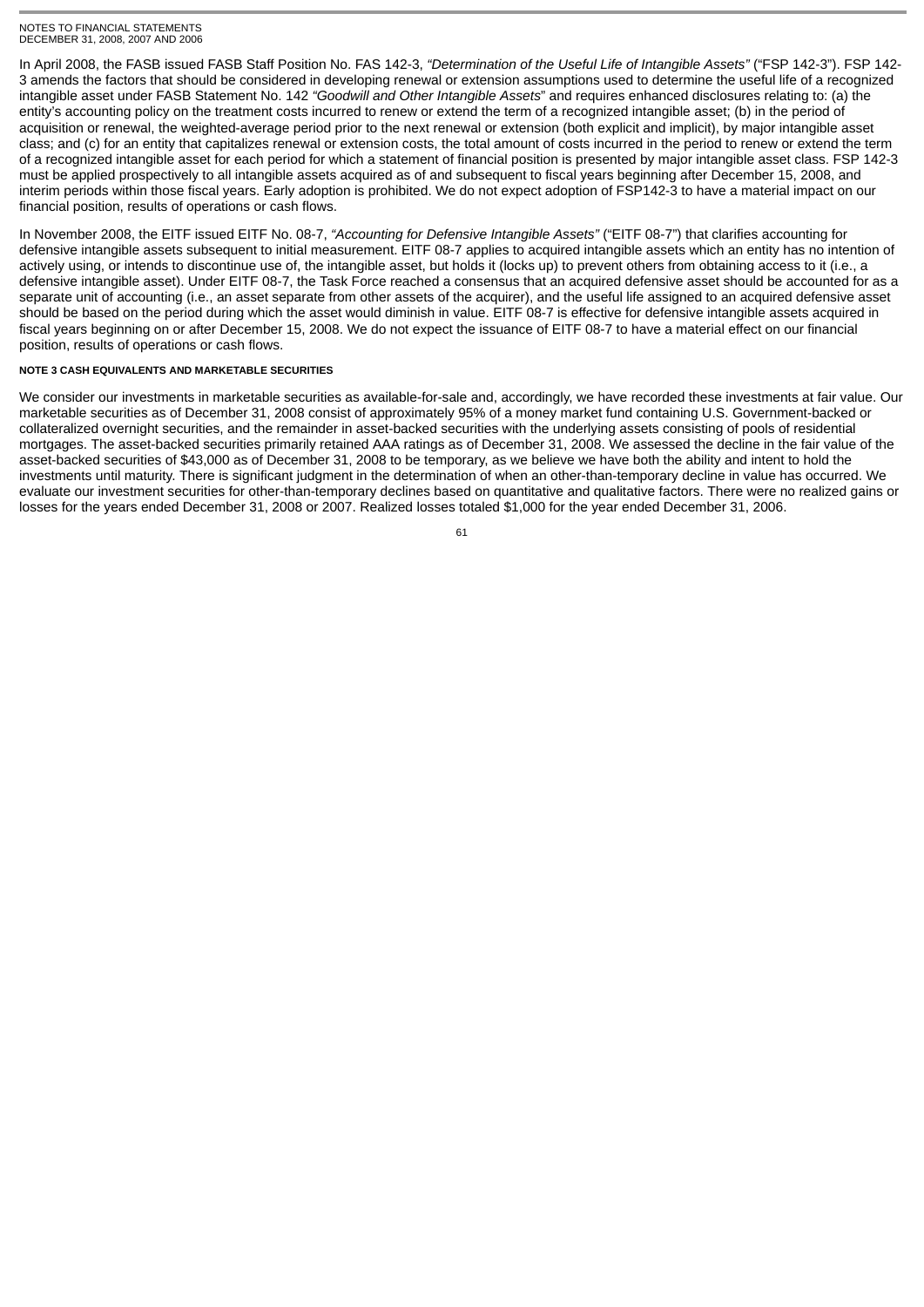#### NOTES TO FINANCIAL STATEMENTS DECEMBER 31, 2008, 2007 AND 2006

At December 31, 2008 and 2007, the amortized cost and estimated fair value of investments in debt securities and cash equivalents are set forth in the tables below:

| December 31, 2008<br>(in thousands)<br>Available-for-sale:                                  | Amortized<br>Cost | <b>Gross</b><br><b>Unrealized</b><br>Gains | <b>Gross</b><br><b>Unrealized</b><br>Losses | Estimated<br><b>Fair Value</b> |
|---------------------------------------------------------------------------------------------|-------------------|--------------------------------------------|---------------------------------------------|--------------------------------|
| Asset-backed securities (maturing within one year and included in<br>marketable securities) | \$<br>614         | \$                                         | \$<br>(43)                                  | \$<br>571                      |
| Money market fund (included in cash and cash equivalents)                                   | 9,882             |                                            |                                             | 9,882                          |
| Total available-for-sale                                                                    | \$<br>10,496      | \$                                         | \$<br>(43)                                  | \$<br>10,453                   |
| December 31, 2007<br>(in thousands)                                                         | Amortized<br>Cost | <b>Gross</b><br>Unrealized<br>Gains        | <b>Gross</b><br>Unrealized<br>Losses        | Estimated<br><b>Fair Value</b> |
| Available-for-sale:                                                                         |                   |                                            |                                             |                                |
| Asset-backed securities (included in marketable securities)                                 | \$<br>1,590       | \$                                         | \$<br>(38)                                  | \$<br>1,552                    |
| Money market fund (included in cash and cash equivalents)                                   | 32,854            |                                            |                                             | 32,854                         |
| Total available-for-sale                                                                    | \$<br>34.444      | \$                                         | \$<br>(38)                                  | \$<br>34,406                   |

At December 31, 2008, the Company had two securities in an unrealized loss position. The gross unrealized losses below were largely caused by the current state of the mortgage industry and in particular the crisis involving residential mortgages.

The following table shows the gross unrealized losses and fair value of the Company's investments with unrealized losses that are not deemed to be other-than-temporarily impaired, aggregated by investment category and length of time that individual securities have been in a continuous unrealized loss position, at December 31, 2008 (in thousands):

|                         | <b>Less than</b><br>12 months |                   |                        | 12 months or<br>greater |    |                                      | Total         |   |                                                    |
|-------------------------|-------------------------------|-------------------|------------------------|-------------------------|----|--------------------------------------|---------------|---|----------------------------------------------------|
|                         | Fair<br>Value                 | <b>Unrealized</b> | Gross<br><b>Losses</b> | Fair<br>Value           |    | <b>Gross</b><br>Unrealized<br>Losses | Fair<br>Value |   | <b>Gross</b><br><b>Unrealized</b><br><b>Losses</b> |
| Asset-backed securities |                               |                   |                        | \$571                   | œ  | (43)                                 | \$571         | ന | (43)                                               |
| Total                   |                               |                   |                        | \$571                   | ۰D | (43)                                 | \$571         |   | (43)                                               |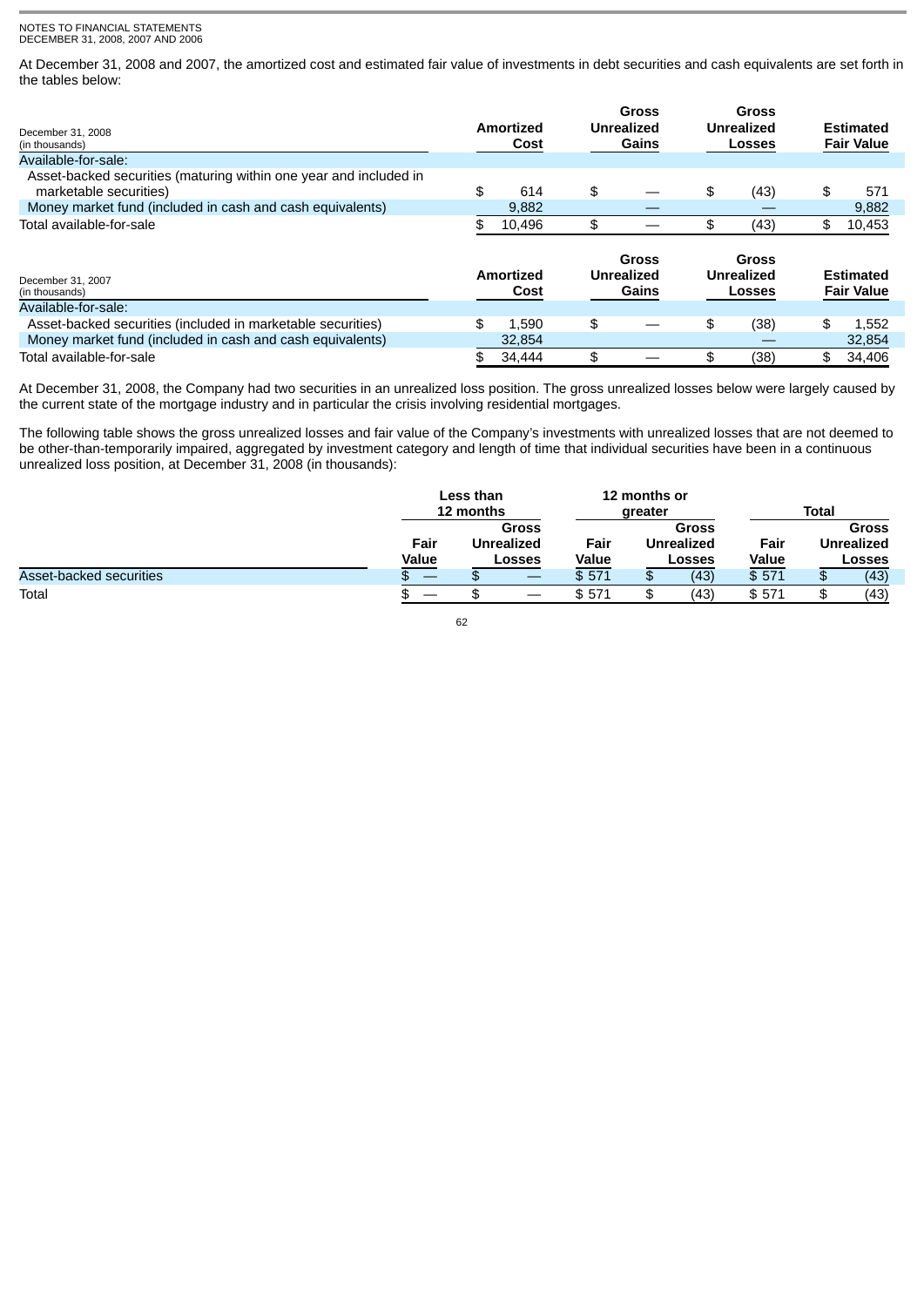# **Fair Value**

As mentioned in Note 1, effective January 1, 2008, we adopted SFAS No. 157, *"Fair Value Measurements*," which defines fair value, establishes a framework for measuring fair value in generally accepted accounting principles and expands disclosures about fair value measurements. Broadly, the SFAS No. 157 framework clarifies that fair value is an exit price, representing the amount that would be received to sell an asset or paid to transfer a liability in an orderly transaction between market participants. As such, fair value is a market-based measurement that should be determined based on assumptions that market participants would use in pricing an asset or liability.

As a basis for considering such assumptions, SFAS No. 157 establishes a three tier value hierarchy, which prioritizes the inputs used in measuring fair value as follows: (Level 1) observable inputs such as quoted prices in active markets; (Level 2) inputs other than the quoted prices in active markets that are observable either directly or indirectly; and (Level 3) unobservable inputs in which there is little or no market data, which require us to develop our own assumptions. The hierarchy requires us to use observable market data, when available, and to minimize the use of unobservable inputs when determining fair value. On a recurring basis, we measure our available-for-sale securities at fair value.

The following methods and assumptions were used to determine the fair value of each class of assets recorded at fair value in the balance sheets:

*Cash equivalents:* Cash equivalents consist of highly rated money market funds with maturities of one year or less, and are purchased daily at par value with specified yield rates. Due to the high ratings and short-term nature of these funds, we consider all cash equivalents as Level 1 inputs.

*Short-term available-for-sale investments at fair value:* Fair values are based on quoted market prices, where available. These fair values are obtained from third party pricing services, which generally use Level 1 or Level 2 inputs for the determination of fair value in accordance with SFAS 157. Third party pricing services normally derive the security prices through recently reported trades for identical or similar securities making adjustments through the reporting date based upon available market observable information. For securities not actively traded, the third party pricing services may use quoted market prices of comparable instruments or discounted cash flow analyses, incorporating inputs that are currently observable in the markets for similar securities. Inputs that are often used in valuation methodologies include, but are not limited to, benchmark yields, reported trades, broker/dealer quotes, issuer spreads, benchmark securities, bids, offers and reference data. We utilize third party pricing services to obtain fair value and we generally obtain one price for each individual security. We review the fair value hierarchy classification. Changes in the observability of valuation inputs may result in a reclassification of levels for certain securities within the fair value hierarchy.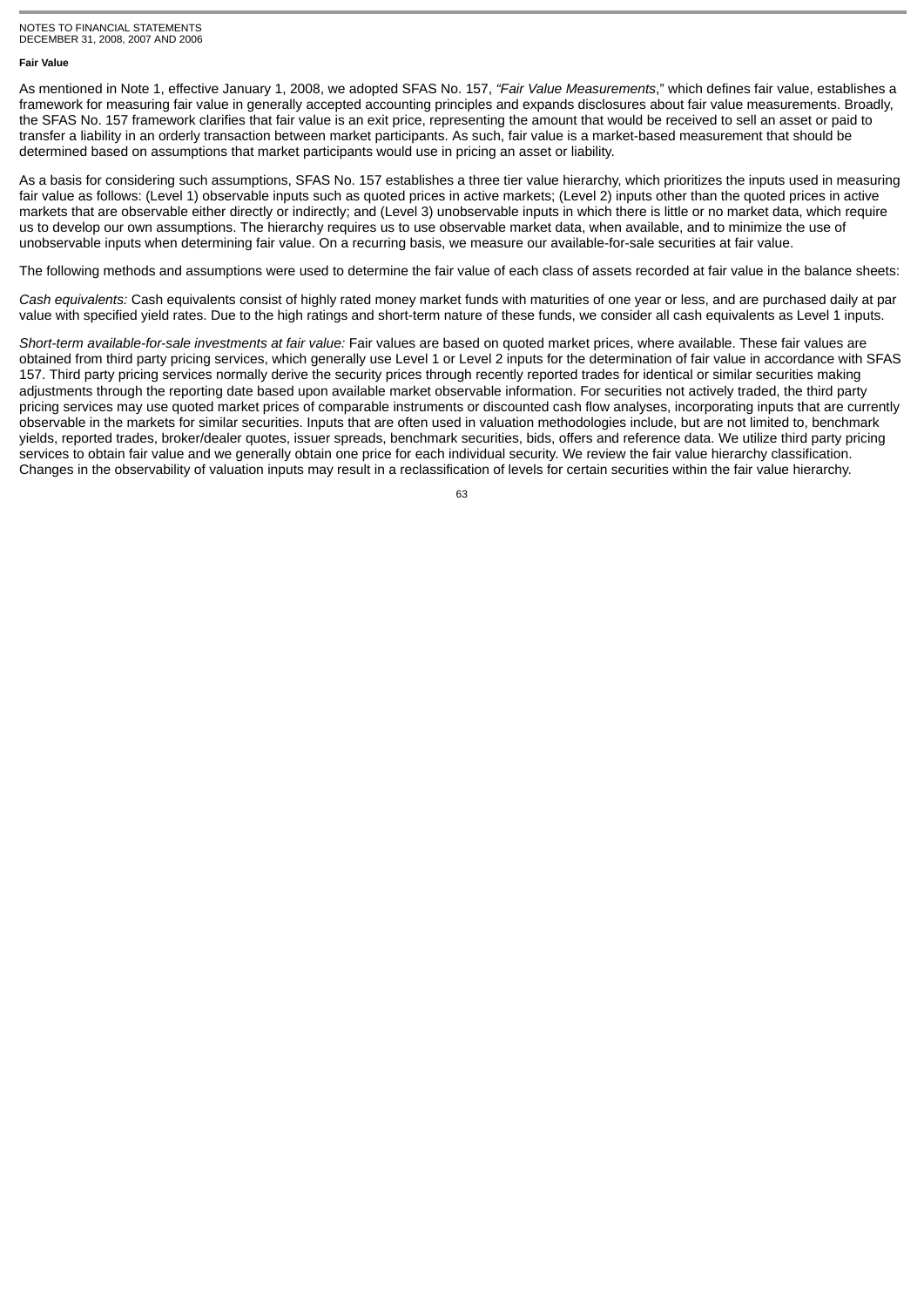The following table summarizes the basis used to measure certain assets at fair value on a recurring basis in our balance sheet at December 31, 2008 (in thousands):

|                         |                                   | <b>Basis of Fair Value Measurements</b> |        |                                                         |      |                             |     |                                               |  |                                                 |  |                                                   |
|-------------------------|-----------------------------------|-----------------------------------------|--------|---------------------------------------------------------|------|-----------------------------|-----|-----------------------------------------------|--|-------------------------------------------------|--|---------------------------------------------------|
|                         |                                   |                                         |        | <b>Quoted Prices</b><br>in Active<br><b>Markets for</b> |      | Significant<br><b>Other</b> |     | Significant                                   |  |                                                 |  |                                                   |
|                         | <b>Balance at</b><br>December 31, |                                         |        |                                                         | 2008 |                             |     | <b>Identical</b><br><b>Items</b><br>(Level 1) |  | <b>Observable</b><br><b>Inputs</b><br>(Level 2) |  | <b>Unobservable</b><br><b>Inputs</b><br>(Level 3) |
| Cash equivalents        | \$                                | 9,882                                   | \$     | 9.882                                                   | \$   |                             | \$. |                                               |  |                                                 |  |                                                   |
| Asset-backed securities |                                   | 571                                     |        |                                                         |      | 571                         |     |                                               |  |                                                 |  |                                                   |
| Total                   |                                   | 10.453                                  | Φ<br>Ф | 9,882                                                   |      | 571                         |     |                                               |  |                                                 |  |                                                   |

Investment securities are exposed to various risks, such as interest rate, market and credit. Due to the level of risk associated with certain investment securities and the level of uncertainty related to changes in the value of investment securities, it is possible that changes in these risk factors in the near term could have an adverse impact on our results of operations or stockholders' equity.

In addition to the preceding disclosures on assets recorded at fair value in our balance sheets, SFAS No. 107, *"Disclosures About Fair Value of Financial Instruments,"* also requires disclosure of the fair value of certain other financial instruments for which it is practicable to estimate fair value, whether or not such fair values are recognized in the balance sheets. At December 31, 2008 and 2007, the carrying amounts reported in the balance sheets for accounts receivable, accounts payable and accrued expenses approximate fair value because of the short-term nature of these items.

# **NOTE 4 PROPERTY AND EQUIPMENT**

Property and equipment consist of the following:

| December 31,                 |         |         |
|------------------------------|---------|---------|
| (in thousands)               | 2008    | 2007    |
| Leasehold improvements       | \$1,338 | \$1,338 |
| Furniture and equipment      | 3,310   | 3,126   |
| Total property and equipment | 4.648   | 4.464   |
| Accumulated depreciation     | (3,767) | (3,385) |
| Property and equipment, net  | 881     | \$1,079 |

Depreciation expense amounted to \$412,000, \$359,000 and \$394,000 for the years ended December 31, 2008, 2007 and 2006, respectively.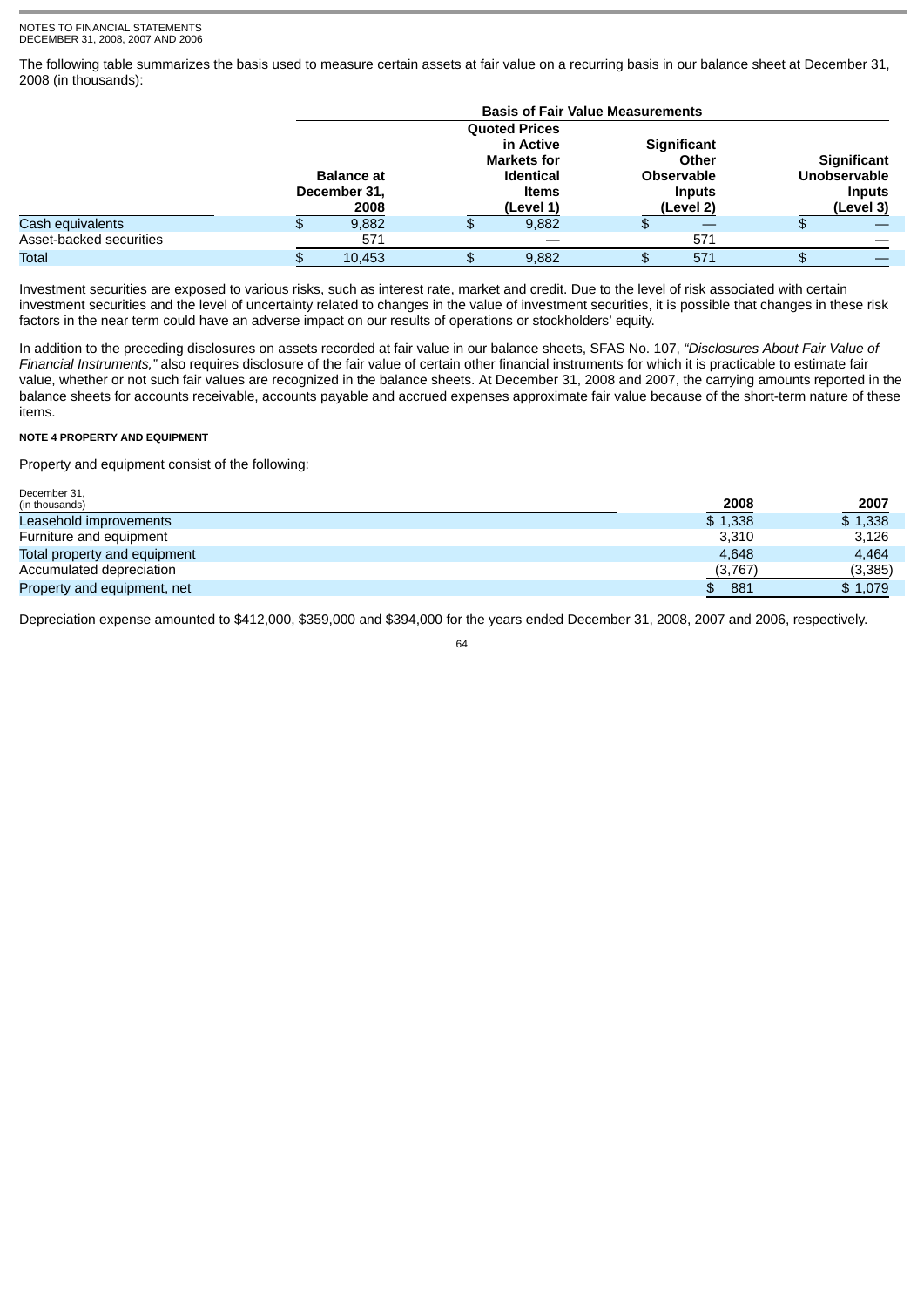# **NOTE 5 ACCRUED EXPENSES**

Accrued expenses consist of the following:

| December 31,<br>(in thousands) | 2008      |                          |
|--------------------------------|-----------|--------------------------|
| <b>Professional fees</b>       | 264<br>\$ | $\frac{2007}{268}$<br>\$ |
| Accrued salaries               | 481       | 815                      |
| <b>Accrued bonus</b>           | 240       | 347                      |
| Clinical studies/project costs | 1,048     | 2,632                    |
| Other                          | 189       | 285                      |
| Total                          | \$2,222   | \$4,347                  |

# **NOTE 6 COMMITMENTS AND CONTINGENCIES**

Our lease for office, warehouse and laboratory space expires in 2011. We also lease certain office equipment under operating lease arrangements, which expire in 2013. Our future minimum lease payments under these non-cancelable operating leases for facilities and equipment are as follows (in thousands):

|                          | <b>Minimum</b>  |
|--------------------------|-----------------|
| Year Ending December 31, | <b>Payments</b> |
| 2009                     | 548             |
| 2010                     | 568             |
| 2011                     | 137             |
| 2012                     | 10              |
| 2013                     |                 |
|                          | L,267           |

Total rental expense for facilities and equipment was \$567,000, \$550,000 and \$500,000 for 2008, 2007 and 2006, respectively.

As part of the sale of our cosmeceutical and toiletry business to RP Scherer Corporation in July 2000, we guaranteed a minimum gross profit percentage on RP Scherer's sales of products to Ortho Neutrogena and Dermik (see Note 9 "Discontinued Operations").

As permitted under Delaware law and in accordance with our bylaws, we indemnify our officers and directors for certain events or occurrences while the officer or director is or was serving at the Company's request in such capacity. The term of the indemnification period is for the officer's or director's lifetime. The maximum amount of potential future indemnification is unlimited; however, we have a director or officer insurance policy that limits our exposure and may enable us to recover a portion of any future amounts paid. We believe the fair value of these indemnification agreements is minimal. Accordingly, we have not recorded any liabilities for these agreements as of December 31, 2008.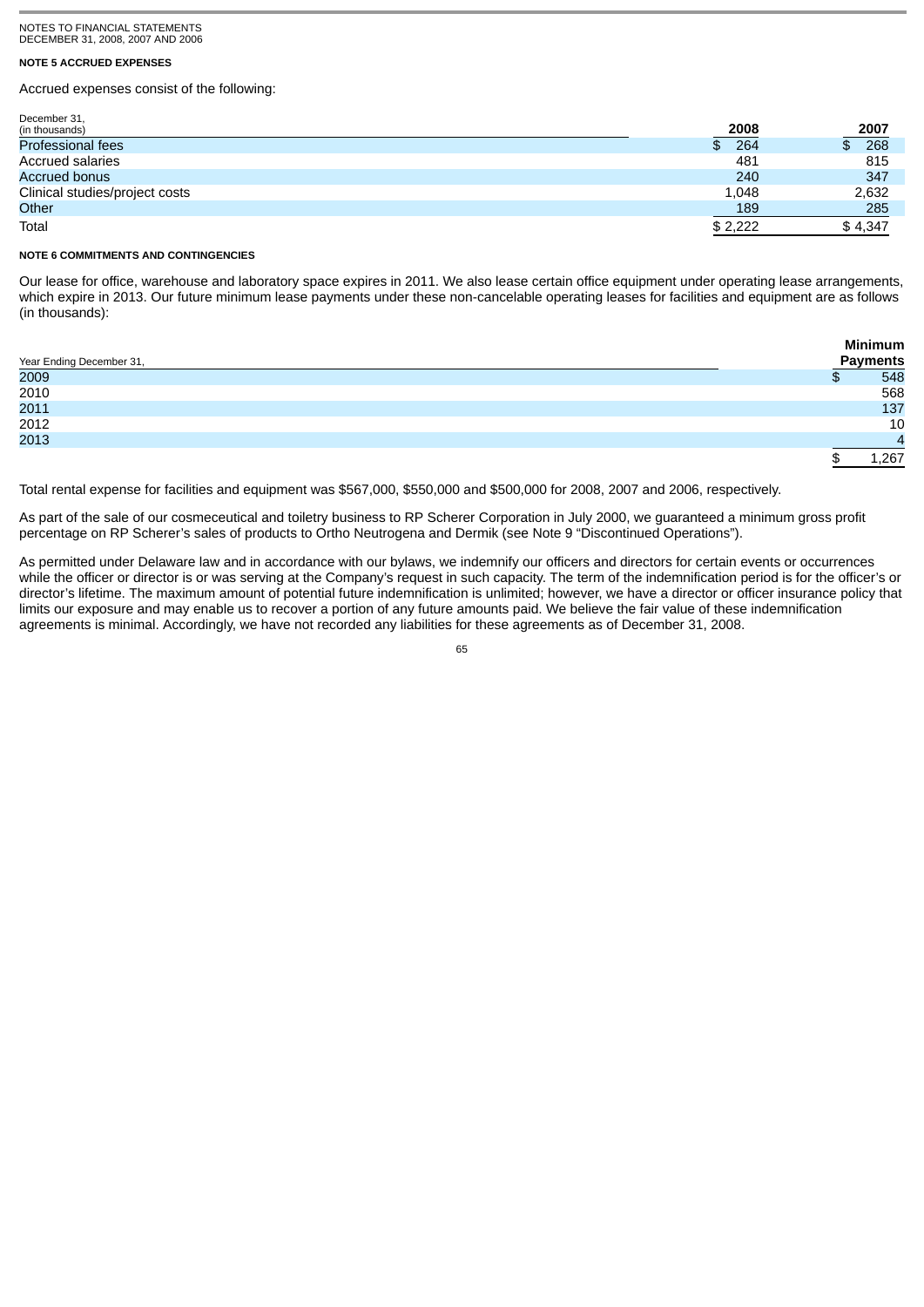In the normal course of business, we provide indemnifications of varying scope under our agreements with other companies, typically our clinical research organizations, investigators, clinical sites, suppliers and others. Pursuant to these agreements, we generally indemnify, hold harmless, and agree to reimburse the indemnified parties for losses suffered or incurred by the indemnified parties in connection with use or testing of our products or product candidates or with any U.S. patent or any copyright or other intellectual property infringement claims by any third party with respect to our products. The term of these indemnification agreements is generally perpetual. The potential future payments we could be required to make under these indemnification agreements is unlimited. Historically, costs related to these indemnification provisions have been immaterial. We also maintain various liability insurance policies that limit our exposure. As a result, we believe the fair value of these indemnification agreements is minimal. Accordingly, we have not recorded any liabilities for these agreements as of December 31, 2008.

# **NOTE 7 STOCKHOLDERS' EQUITY**

In June 2007, we sold 24,393,939 shares of our common stock in a public offering at a price of \$1.65 per share, for net proceeds of approximately \$37.2 million after deducting underwriting fees and costs associated with the offering. The shares were offered under our registration statement on Form S-1, as amended (Registration No. 333-14-1918).

# **Shareholders' Rights Plan**

On December 18, 2006, we entered into a Preferred Shares Rights Agreement. As part of this agreement, preferred stock purchase rights ("the rights") were distributed to stockholders of record as of January 2, 2007 (and to each person who acquires our common stock after that date unless determined otherwise by the board of directors) at the rate of one right for each share of common stock held. The rights become exercisable only upon the acquisition, or the acquisition of the right to acquire, by a person or group of affiliated or associated persons, of 20% or more (amended to 30% or more with regard to Tang Capital Partners, LP and its affiliates in October of 2008) of the outstanding shares of the Company's common stock. Once exercisable, each right entitles the holder to purchase, at a price of \$44.00, one one-thousandth of a share of Series A Participating Preferred Stock. For a limited period of time following the announcement of any such acquisition or offer, the rights are redeemable by the Company at a price of \$0.01 per right. If the rights are not redeemed or exchanged, each right will then entitle the holder to receive, upon exercise of such right, a number of shares of the Company's common stock having a then current value equal to two times the purchase price of such right. Similarly, if the rights are not redeemed or exchanged, and following the acquisition of 20% (30% for Tang Capital Partners, LP) or more of the outstanding shares of the Company's common stock by a person or group of affiliated or associated persons: (i) the Company consolidates with or merges into another entity; (ii) another entity consolidates with or merges into the Company; or (iii) the Company sells or otherwise transfers 50% or more of its consolidated assets or earning power, each right will then entitle the holder to receive, upon exercise of such right, a number of shares of common stock of the acquiring company having a then current value equal to two times the purchase price. For a limited period of time after the exercisability of the rights, each right, at the discretion of the Board of Directors, may be exercised for such number of shares of common stock determined in accordance with the rights agreement. The Company has initially reserved 200,000 shares of preferred stock pursuant to the exercise of these rights. These rights expire on December 31, 2016.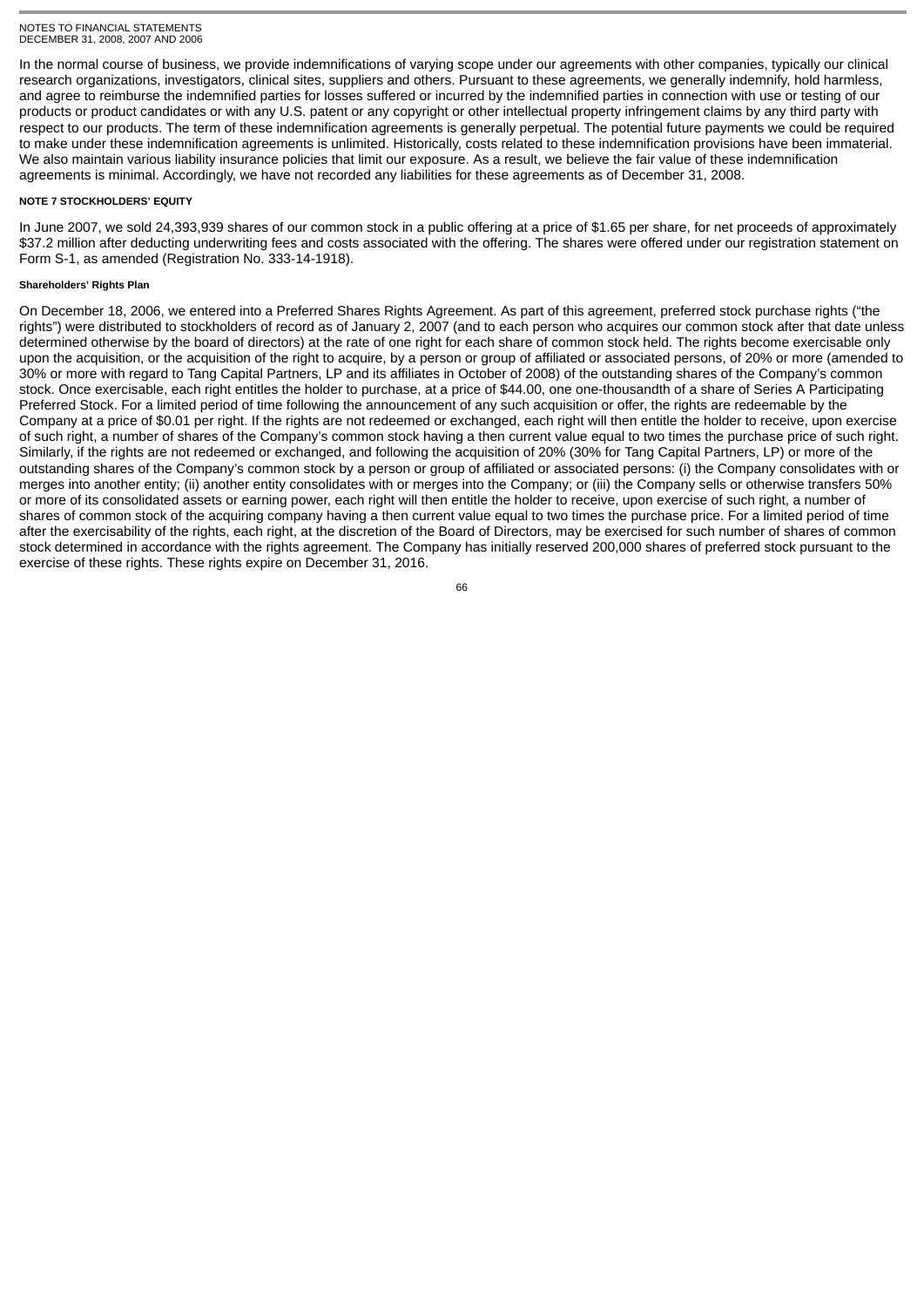#### **Stock-Based Compensation Plans**

We have two types of stock-based compensation plans, which consist of a stock purchase plan and three stock option plans.

In 1997, our stockholders approved our 1997 Employee Stock Purchase Plan (the "Purchase Plan"). In December 2007, the stockholders authorized the increase in shares reserved for issuance under the Purchase Plan by 100,000, to 300,000, to our employees, nearly all of whom are eligible to participate. Under the terms of the Purchase Plan, employees can elect to have up to a maximum of 10 percent of their base earnings withheld to purchase our common stock. The purchase price of the stock is 85 percent of the lower of the closing prices for our common stock on: (i) the first trading day in the enrollment period, as defined in the Purchase Plan, in which the purchase is made, or (ii) the purchase date. The length of the enrollment period may not exceed a maximum of 24 months. Our compensation committee modified the Purchase Plan such that beginning May 2008, the length of all offering periods, until further revision, will be six months. Enrollment dates are the first business day of May and November and the first enrollment date was April 30, 1997. Approximately 30% of eligible employees participated in the Purchase Plan in 2008. Under the Purchase Plan, we issued 75,787, 22,860 and 16,175 shares in 2008, 2007 and 2006, respectively. The weighted-average fair value of purchase rights granted during 2008, 2007 and 2006 was \$0.34, \$1.82 and \$2.60, respectively. The weighted-average exercise price of the purchase rights exercised during 2008, 2007 and 2006 was \$0.67, \$2.52 and \$4.20, respectively. We had 57,373, 133,160 and 55,846 shares reserved for issuance under the Purchase Plan at December 31, 2008, 2007 and 2006, respectively.

We have three stock option plans currently from which we can grant options and restricted stock awards to employees, officers, directors and consultants. In December 2007, the stockholders approved our 2007 Equity Incentive Plan (the "2007 Plan"). The Company is authorized to issue up to 3,000,000 shares under the 2007 Plan. We also grant stock options and restricted stock awards under the 2002 Stock Incentive Plan (the "2002 Plan") and the Non-Qualified Stock Plan (the "NQ Plan"). The Company is authorized to issue up to 425,000 shares under the 2002 Plan, 100,000 of which were approved by stockholders in May 2006, and 2,062,500 shares under the NQ Plan, a plan that has not undergone stockholder approval and can only be utilized to grant stock options and restricted stock awards as inducements to attract new employees, to which 1,000,000 shares were added by the Board of Directors in September 2007, and an additional 1,000,000 shares were added in July 2008. The options to purchase our common stock are granted with an exercise price which equals fair market value of the underlying common stock on the grant dates, and expire no later than ten years from the date of grant. The options are exercisable in accordance with vesting schedules that generally provide for them to be fully vested and exercisable four years after the date of grant. Any shares that are issuable upon exercise of options granted that expire or become un-exercisable for any reason without having been exercised in full are available for future grant and issuance under the same stock option plan.

We adopted SFAS 123R, *"Share-Based Payment,"* on January 1, 2006. Accordingly, we recorded the grant date or purchase date fair value of stock options and purchase rights issued to employees in conjunction with our stock option plans or the Purchase Plan. We have also recorded compensation expense for stock options issued to non-employees and restricted stock awards to employees and directors.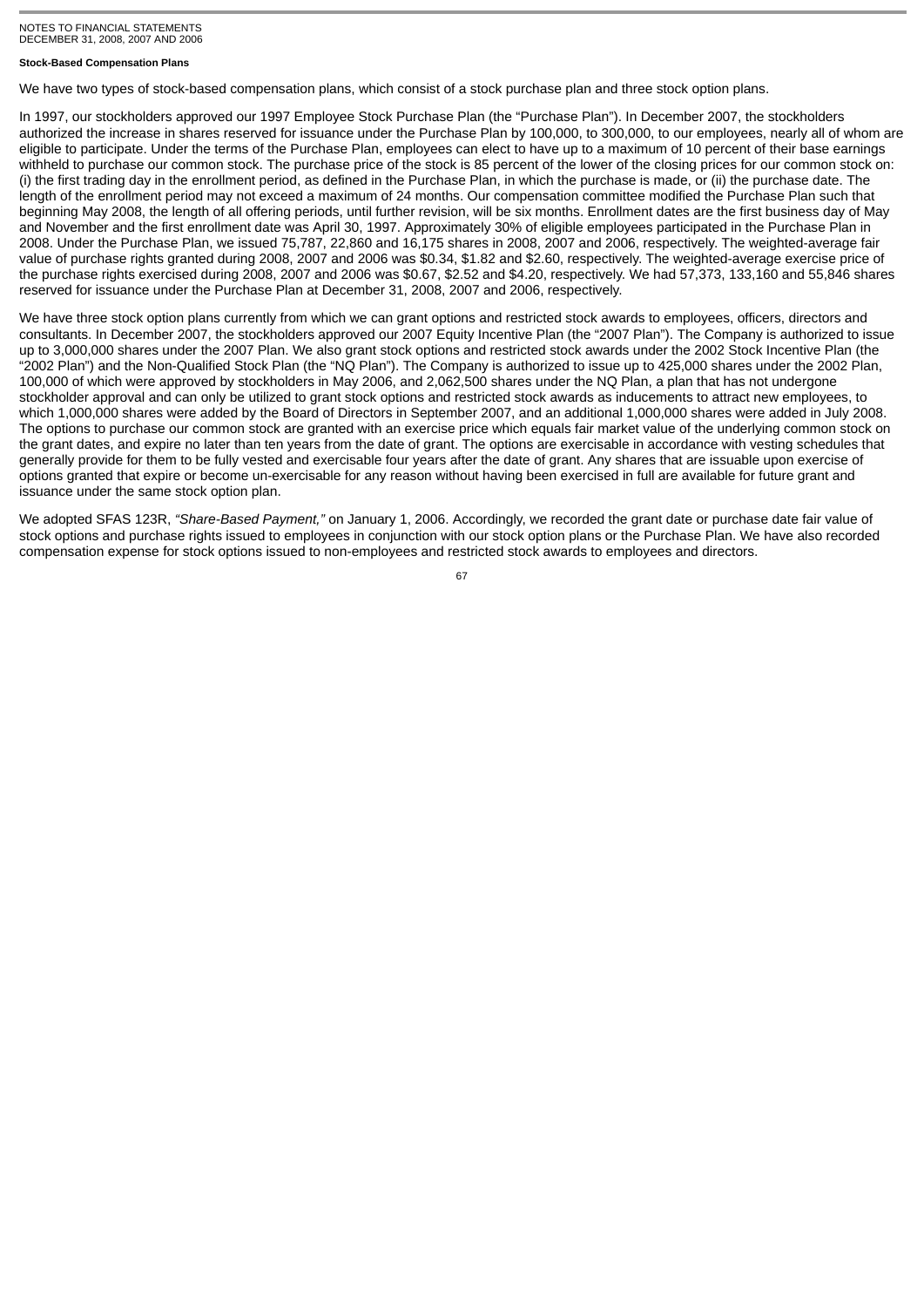#### NOTES TO FINANCIAL STATEMENTS DECEMBER 31, 2008, 2007 AND 2006

The fair value of each employee and director grant of options to purchase common stock and purchase rights under the Purchase Plan is estimated on the date of the grant using the Black-Scholes option-pricing model assuming no dividends and the following weighted-average assumptions:

|                              | 2008 | 2007 | 2006 |
|------------------------------|------|------|------|
| Expected term (years):       |      |      |      |
| Stock options                | 6.00 | 6.25 | 6.25 |
| Employee Stock Purchase Plan | 1.00 | 1.25 | 1.25 |
| Risk-free interest rate:     |      |      |      |
| Stock options                | 3.3% | 4.3% | 4.8% |
| Employee Stock Purchase Plan | 2.3% | 3.9% | 4.9% |
| Volatility:                  |      |      |      |
| Stock options                | 219% | 240% | 240% |
| Employee Stock Purchase Plan | 78%  | 57%  | 82%  |

The expected term is based on historical data in 2008; prior to 2008, the expected term of options granted was based on the simplified method provided in Staff Accounting Bulletin No. 107 for "plain vanilla options." The expected term for the Purchase Plan is based on the weighted-average purchase period of the Purchase Plan. The expected volatility is based on the Company's historical stock prices and the estimated forfeiture rate of the options is based on historical data.

The Black-Scholes option valuation model requires the input of highly subjective assumptions, including the expected life of the award and stock price volatility. The assumptions listed above represent management's best estimates, but these estimates involve inherent uncertainties and the application of management judgment. As a result, if other assumptions had been used, our recorded and pro forma stock-based compensation expense could have been materially different.

The SFAS 123R share-based compensation expenses recorded for awards granted under the stock option plans and the Purchase Plan were approximately \$1,112,000, \$249,000 and \$372,000, net of estimated forfeitures, for the years ended December 31, 2008, 2007 and 2006, respectively. Share-based compensation expense of \$442,000 and \$670,000 was recorded in research and development expenses and general and administrative expenses for the year ended December 31, 2008, respectively. Share-based compensation expense of \$106,000 and \$143,000 was recorded in research and development expenses and general and administrative expenses for the year ended December 31, 2007, respectively. Share-based compensation expense of \$134,000 and \$238,000 was recorded in research and development expenses and general and administrative expenses for the year ended December 31, 2006, respectively. No tax benefit was recognized related to share-based compensation expense since we have incurred operating losses and we have established a full valuation allowance to offset all the potential tax benefits associated with our deferred tax assets.

We granted options to purchase common stock to consultants from time-to-time in exchange for services rendered and these options vested over a period of two to four years. No options were granted to consultants in 2008, 2007 or 2006. As of December 31, 2008, 2007 and 2006 all options held by consultants had fully vested.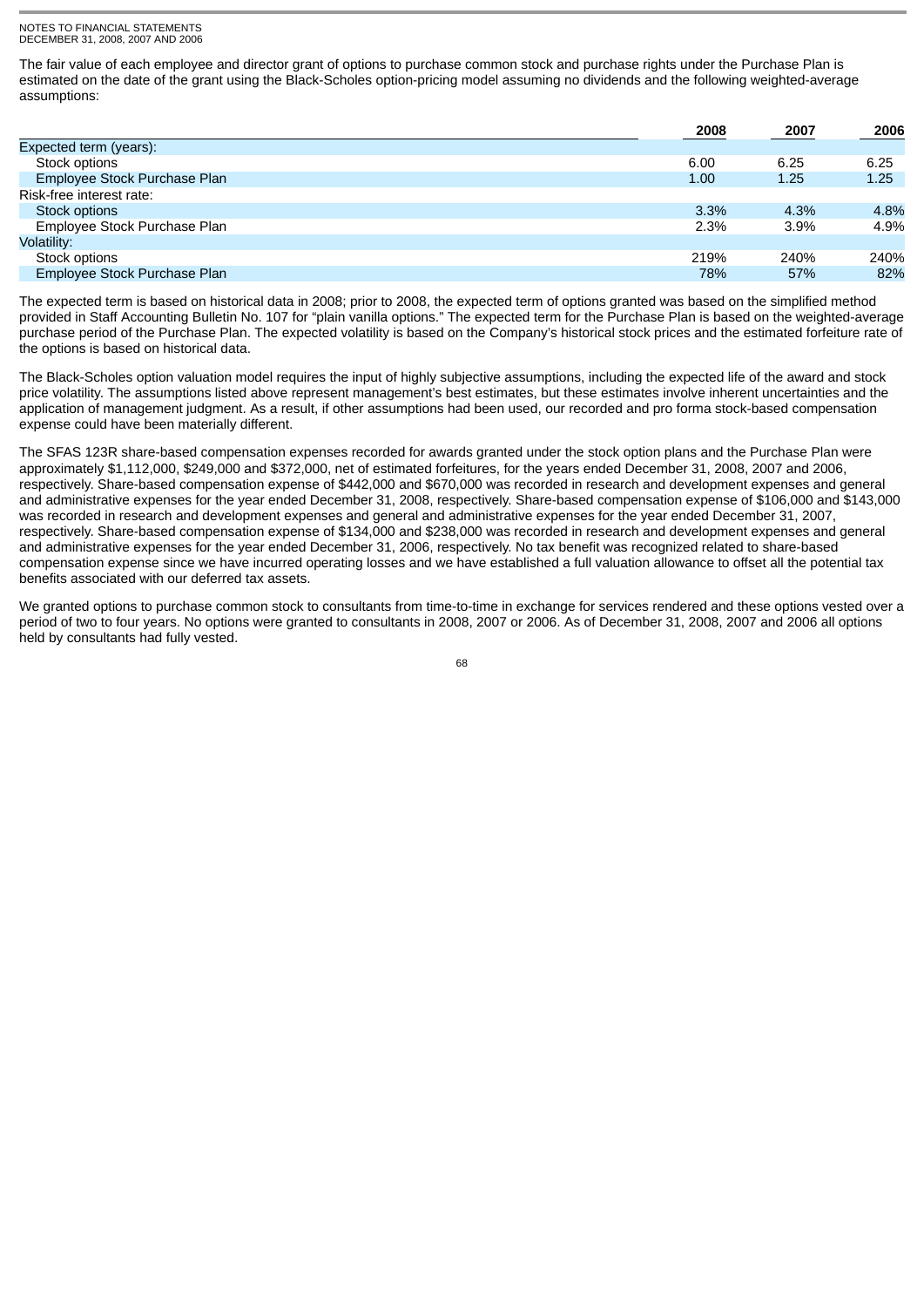# NOTES TO FINANCIAL STATEMENTS DECEMBER 31, 2008, 2007 AND 2006

The following table summarizes option activity for 2008, 2007 and 2006:

|                                                                            |               | 2008 |                                                         |                                                                  | 2007                                                                 |               |    | 2006                                                    |               |    |                                                         |
|----------------------------------------------------------------------------|---------------|------|---------------------------------------------------------|------------------------------------------------------------------|----------------------------------------------------------------------|---------------|----|---------------------------------------------------------|---------------|----|---------------------------------------------------------|
|                                                                            | <b>Shares</b> |      | Weighted-<br>Average<br><b>Exercise</b><br><b>Price</b> | Weighted-<br>Average<br>Remaining<br>Contractual<br>Term (Years) | Aggregate<br><b>Intrinsic</b><br>Value as of<br>December 31.<br>2008 | <b>Shares</b> |    | Weighted-<br>Average<br><b>Exercise</b><br><b>Price</b> | <b>Shares</b> |    | Weighted-<br>Average<br><b>Exercise</b><br><b>Price</b> |
| Outstanding at beginning                                                   |               |      |                                                         |                                                                  |                                                                      |               |    |                                                         |               |    |                                                         |
| of year                                                                    | 550.383       | \$   | 8.57                                                    |                                                                  |                                                                      | 532,308       | \$ | 10.68                                                   | 541.492       | \$ | 13.60                                                   |
| Granted                                                                    | 2,599,300     |      | 1.29                                                    |                                                                  |                                                                      | 93,757        |    | 3.58                                                    | 109,985       |    | 5.72                                                    |
| Exercised                                                                  | (1,708)       |      | 1.37                                                    |                                                                  |                                                                      |               |    |                                                         | (2,402)       |    | 4.64                                                    |
| <b>Expired or Forfeited</b>                                                | (446,902)     |      | 3.67                                                    |                                                                  |                                                                      | (75, 682)     |    | 16.45                                                   | (116, 767)    |    | 20.92                                                   |
| Outstanding at end of year                                                 | 2,701,073     |      | 2.38                                                    | 8.41                                                             |                                                                      | 550,383       |    | 8.57                                                    | 532,308       |    | 10.68                                                   |
| Options exercisable at<br>year end                                         | 707,338       |      | 5.38                                                    | 5.62                                                             | \$                                                                   | 416,599       |    |                                                         | 415,721       |    |                                                         |
| Shares available for future<br>grant at year end                           | 2,789,796     |      |                                                         |                                                                  |                                                                      | 4.064.444     |    |                                                         | 137,321       |    |                                                         |
| Weighted-average fair<br>value of stock options<br>granted during the year |               | \$   | 1.28                                                    |                                                                  |                                                                      |               | \$ | 3.57                                                    |               | \$ | 5.72                                                    |

As of December 31, 2008 there was approximately \$2,321,000 of total unrecognized compensation expense related to unvested stock options. This expense is expected to be recognized over a weighted-average period of 3.60 years.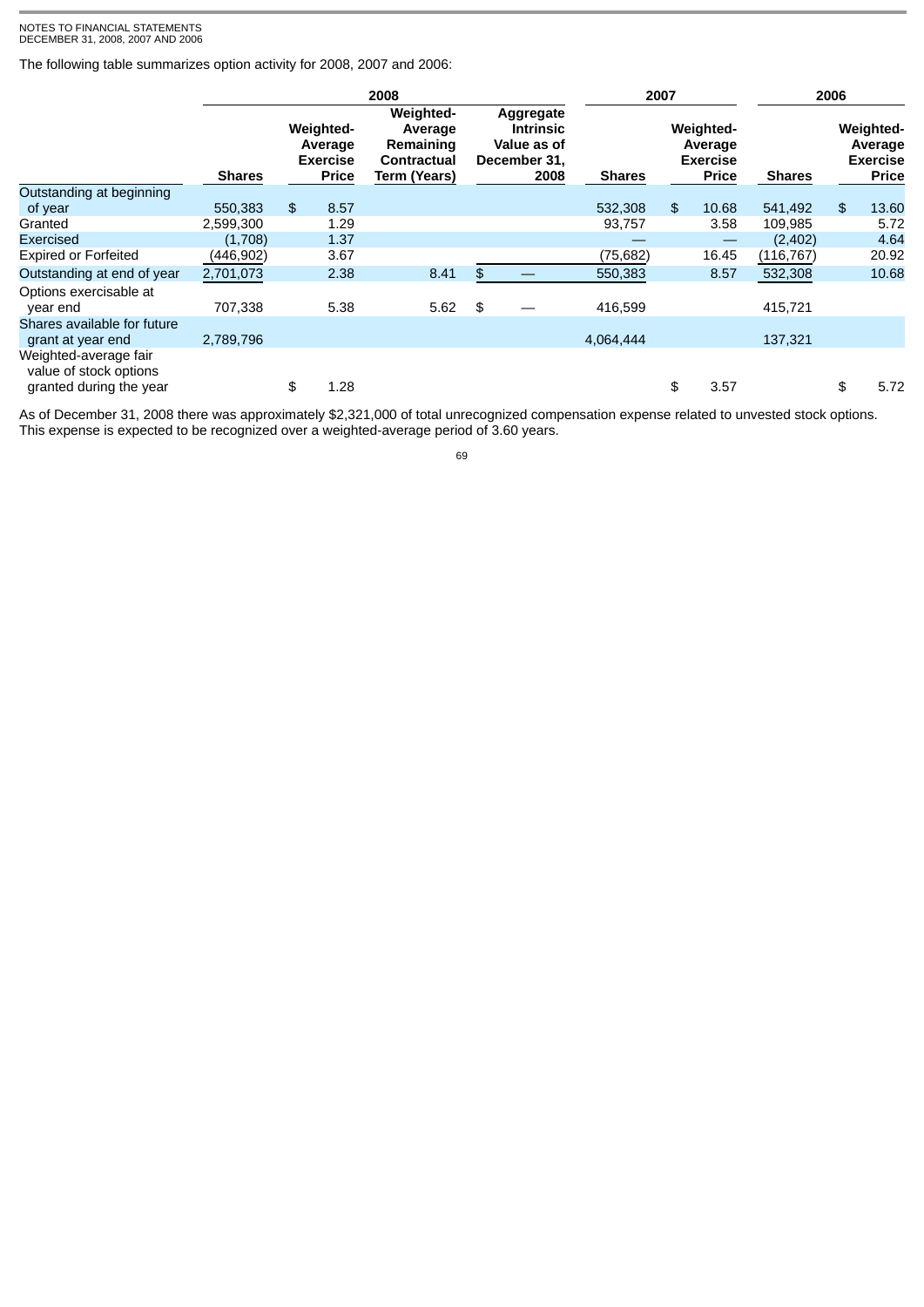The following table summarizes information about stock options outstanding at December 31, 2008:

|                                    |                              | <b>OPTIONS OUTSTANDING</b>                                              |                                                         | <b>OPTIONS EXERCISABLE</b>          |    |                                                         |  |
|------------------------------------|------------------------------|-------------------------------------------------------------------------|---------------------------------------------------------|-------------------------------------|----|---------------------------------------------------------|--|
| Range of<br><b>Exercise Prices</b> | <b>Number</b><br>Outstanding | <b>Weighted-</b><br>Average<br>Remaining<br>Contractual<br>Life (Years) | Weighted-<br>Average<br><b>Exercise</b><br><b>Price</b> | <b>Number</b><br><b>Exercisable</b> |    | Weighted-<br>Average<br><b>Exercise</b><br><b>Price</b> |  |
| \$1.19                             | 1.400.000                    | 9.52                                                                    | 1.19<br>\$                                              |                                     | \$ | 0.00                                                    |  |
| \$1.24                             | 100.000                      | 9.73                                                                    | 1.24                                                    | 0                                   |    | 0.00                                                    |  |
| \$1.37                             | 540,537                      | 8.32                                                                    | 1.37                                                    | 149.399                             |    | 1.37                                                    |  |
| \$1.54-\$10.00                     | 556,198                      | 6.65                                                                    | 4.57                                                    | 453.601                             |    | 4.91                                                    |  |
| \$10.24 - \$23.50                  | 104,338                      | 2.18                                                                    | 12.92                                                   | 104,338                             |    | 12.92                                                   |  |
| \$1.19-\$23.50                     | 2.701.073                    | 8.41                                                                    | 2.38<br>\$                                              | 707.338                             |    | 5.38                                                    |  |

As of December 31, 2008, we had a total of 72,750 shares of unvested restricted stock awards granted to employees and directors. The compensation cost that has been expensed in the statements of operations for the restricted stock awards issued to employees and directors and stock issued in lieu of fees was \$83,000, \$99,000 and \$134,000 for 2008, 2007 and 2006, respectively.

The following table summarizes unvested restricted stock awards activity for the year ended December 31, 2008:

|                                  |               | <b>Weighted-Average</b><br><b>Grant Date Fair</b> |
|----------------------------------|---------------|---------------------------------------------------|
|                                  | <b>Shares</b> | Value                                             |
| Outstanding at beginning of year | 33,750        | 5.10                                              |
| Awarded                          | 72.250        | 1.60                                              |
| Released                         | (33,250)      | 2.10                                              |
| Forfeited                        |               | 0.00                                              |
| Outstanding at end of year       | 72.750        | 3.00                                              |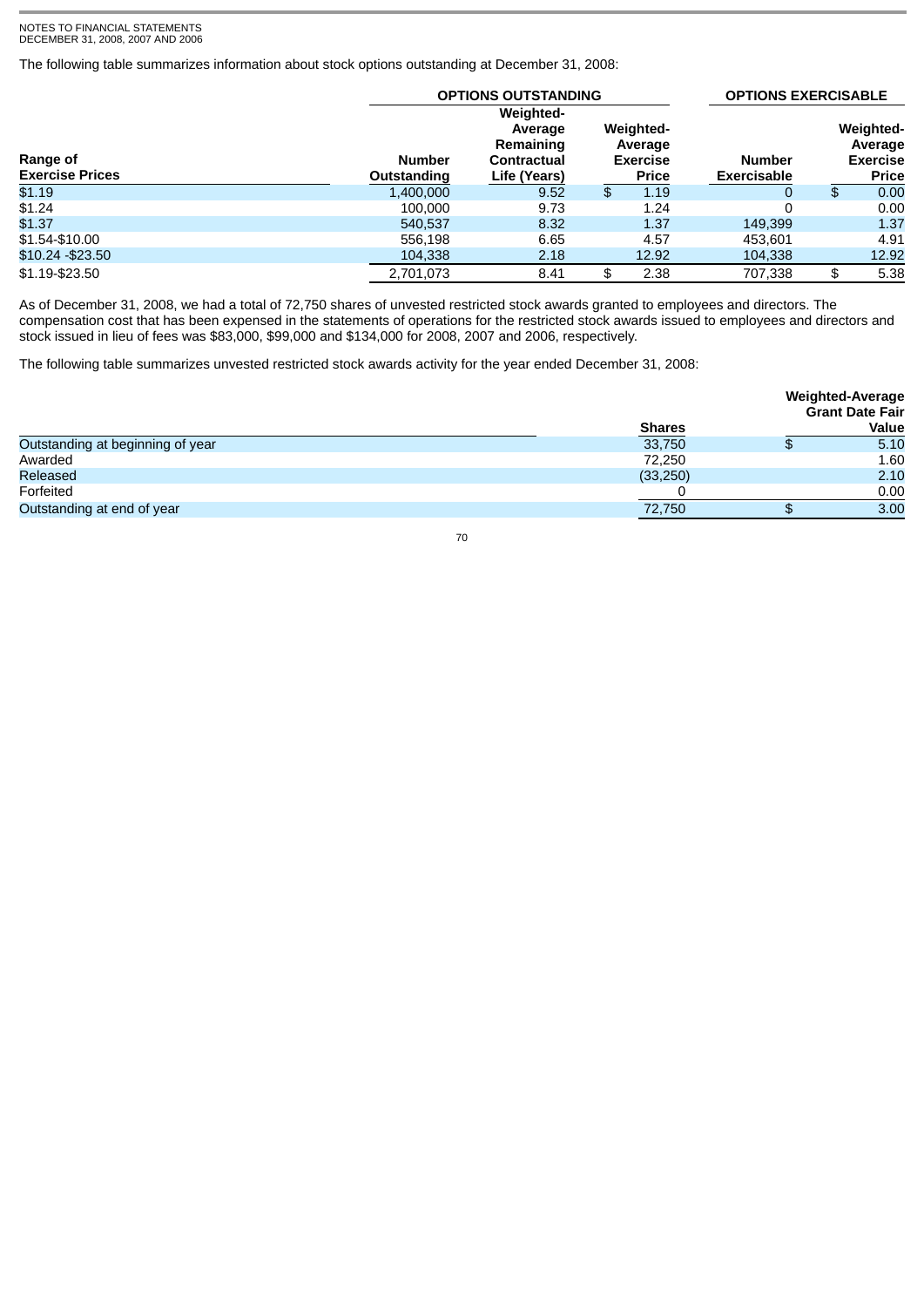# **NOTE 8 NET INCOME (LOSS) PER SHARE**

The following is a reconciliation of the numerators and denominators of the basic and diluted earnings per share computations (in thousands):

|                                                                                                        | 2006    |
|--------------------------------------------------------------------------------------------------------|---------|
| Numerator:                                                                                             |         |
| Net income                                                                                             | \$5,266 |
| Denominator:                                                                                           |         |
| Weighted-average shares outstanding used to compute basic earnings per share                           | 6.316   |
| Effect of dilutive stock options, employee stock purchase and restricted stock awards                  | 43      |
| Weighted-average shares outstanding and dilutive securities used to compute diluted earnings per share | 6.359   |

The following options and unvested restricted stock awards were outstanding as of December 31, 2008 and 2007, but were not included in the computation of diluted net loss per share since inclusion of these potentially dilutive securities would have been anti-dilutive for the periods presented (in thousands):

|                                                        | 2008  | 2007 |
|--------------------------------------------------------|-------|------|
| Number of options outstanding                          | 2.701 | 550  |
| Number of unvested restricted stock awards outstanding |       |      |

# **NOTE 9 DISCONTINUED OPERATIONS**

We completed the sale of certain assets of our Analytical Standards division as well as certain technology rights for our topical pharmaceutical and cosmeceutical product lines and other assets ("cosmeceutical and toiletry business") in February 2003 and July 2000, respectively.

The Analytical Standards division and cosmeceutical and toiletry business are reported as discontinued operations for all periods presented in the accompanying Statements of Operations.

Loss from discontinued operations represents primarily the loss attributable to changes in estimates of our cosmeceutical and toiletry business that was sold to RP Scherer on July 25, 2000, as follows (in thousands):

| For the years ended December 31,                       | 2008               | 2007     | 2006    |
|--------------------------------------------------------|--------------------|----------|---------|
| <b>Cosmeceutical and Toiletry Business</b>             |                    |          |         |
| Change in estimates for severance costs and guarantees | $\frac{1}{2}(200)$ | \$ (342) | \$(188) |

There was no revenue relating to discontinued operations for the years ended December 31, 2008, 2007 and 2006.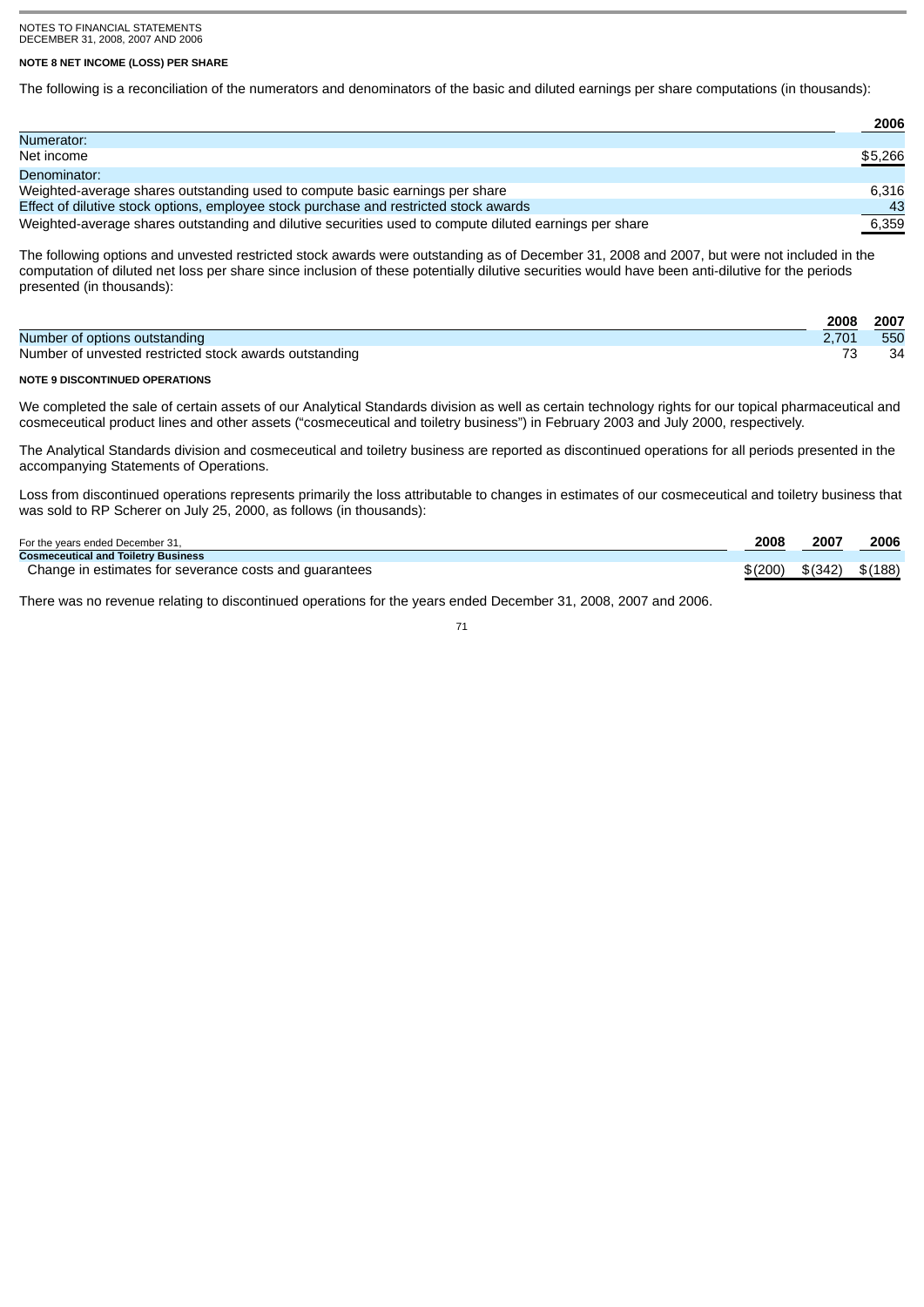The following table sets forth the Company's basic and diluted loss per common share from discontinued operations excluding the gain on sale for the years ended December 31, 2007, 2006 and 2005:

| For the years ended December 31,                                   | 2008     | 2007     | 2006     |
|--------------------------------------------------------------------|----------|----------|----------|
| Basic & diluted loss per common share from discontinued operations | \$(0.01) | \$(0.02) | \$(0.04) |

The gain on disposition of discontinued operations recorded in 2007 of \$20,000, compared to \$56,000 in 2006, relates to the gain on the sale of our Analytical Standards division as measured by royalty receipts in excess of guaranteed minimums.

As of December 31, 2008, liabilities related to discontinued operations in the amount of \$621,000 represent accruals for gross profit guarantees. These liabilities are reported as accrued disposition costs in the accompanying balance sheets.

The cash used in discontinued operations of \$169,000 in 2007 relates to payments made for the Gross Profit Guaranty, partially offset by the royalties received from GFS, from sales of Analytical Standards products. The cash provided by discontinued operations of \$19,000 and \$24,000 in 2008 and 2006, respectively, relates to the royalties received from GFS from sales of Analytical Standards products, partially offset by severance payments made to former employees who were terminated as a result of the sale of the Analytical Standards division and a payment relating to the Gross Profit Guaranty in 2006.

# **Analytical Standards Division**

On February 13, 2003, we completed the sale of our Analytical Standards division to GFS. In this transaction, we received \$2.1 million on closing and were entitled to receive royalties on sales of Analytical Standards products for a period of five years following the sale at rates ranging from 5% to 15%.

# **Cosmeceutical and Toiletry Business**

On July 25, 2000, we completed the sale of certain technology rights for our topical pharmaceutical and cosmeceutical product lines and other assets ("cosmeceutical and toiletry business") to RP Scherer Corporation, a subsidiary of Cardinal Health, Inc.

Under the terms of the agreement with RP Scherer, we guaranteed a minimum gross profit percentage on RP Scherer's combined sales of products to Ortho Neutrogena and Dermik ("Gross Profit Guaranty"). The guaranty period initially commenced on July 1, 2000 and was to end on the earlier of July 1, 2010 or the end of two consecutive guaranty periods where the combined gross profit on sales to Ortho and Dermik equals or exceeds the guaranteed gross profit (the "two period test"). The Gross Profit Guaranty expense totaled \$944,000 for the first seven guaranty years and in those years profits did not meet the two period test. Effective March 2007, in conjunction with a sale of assets by RP Scherer's successor company to an Amcol International subsidiary ("Amcol"), a new agreement was signed between us and Amcol to provide continuity of product supply to Ortho and Dermik. This new agreement potentially extends the gross profit guaranty period an additional three years to July 1, 2013, unless it is terminated earlier with the two period test. Amcol has indicated that its costs differ from those it charged historically to the RP Scherer successor company to produce the products. We have requested documentation of the actual costs, but have accrued at the amount Amcol represents it is owed. As there is no minimum amount of Gross Profit Guaranty due, no accrual for the guaranty is estimable for future years. A liability of \$621,000 related to the current amount due under gross profit guarantees is included in accrued disposition costs as of December 31, 2008.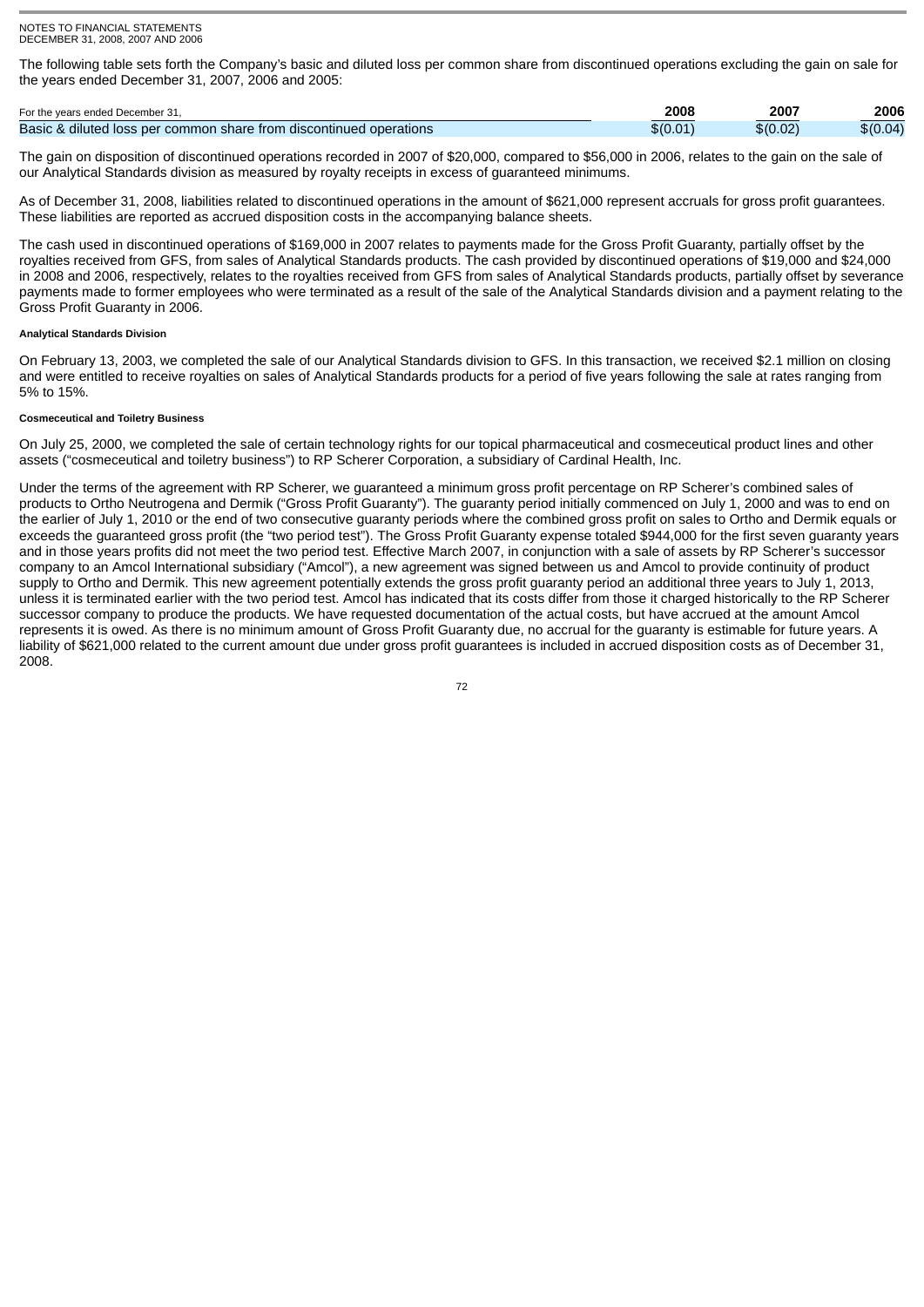# **NOTE 10 DEFINED CONTRIBUTION PLAN**

We have a defined contribution plan (401k) covering substantially all of our employees. In the past three calendar years, we made matching cash contributions equal to 50% of each participant's contribution during the plan year up to a maximum amount equal to the lesser of 3% of each participant's annual compensation or \$6,900, \$6,750, and \$6,600 for 2008, 2007, and 2006, respectively, and such amounts were recorded as expense in the corresponding years. We may also contribute additional discretionary amounts to the defined contribution plan as we may determine. For the years ended December 31, 2008, 2007 and 2006, we contributed to the plan approximately \$104,000, \$84,000 and \$85,000, respectively. No discretionary contributions have been made to the plan since its inception.

### **NOTE 11 INCOME TAXES**

There was no provision for income taxes in 2008 and 2007 because we have incurred operating losses. In 2006, we had a provision of \$119,000 reflecting alternative minimum tax on the gain on the sale of our right to receive royalties on the sales of Retin-A Micro and Carac (see Note 12 for details). Deferred income taxes reflect the net tax effects of net operating loss and tax credit carryovers and temporary differences between the carrying amounts of assets and liabilities for financial reporting purposes and the amounts used for income tax purposes. Significant components of our deferred tax assets are as follows (in thousands):

| December 31,                     | 2008      | 2007      |
|----------------------------------|-----------|-----------|
| Deferred Tax Assets:             |           |           |
| Net operating loss carryforwards | \$16,300  | \$7,600   |
| <b>Research credits</b>          | 2.600     | 1,900     |
| Capitalized research expenses    | 100       | 100       |
| Other                            | 2,130     | 1,240     |
| Total deferred tax assets        | 21.130    | 10.840    |
| <b>Valuation allowance</b>       | (21, 130) | (10, 840) |
| Net deferred tax assets          |           |           |

Realization of our deferred tax assets is dependent upon our future taxable income, if any, the timing and amount of which are uncertain. Accordingly, our deferred tax assets have been fully offset by a valuation allowance. The valuation allowance increased by \$10.3 million, decreased by \$15.4 million and decreased by \$1.9 million during 2008, 2007 and 2006, respectively.

As of December 31, 2008, we had federal and California net operating loss carryforwards of \$41.5 million and \$36.6 million, respectively, and federal and California research and development tax credit carryforwards of \$0.86 million and \$2.8 million, respectively. Of the carryforwards, federal and California net operating loss carryforwards of \$8.7 million and \$4.0 million, respectively, are subject to annual limitations and will be available from 2009 through 2026, as a result of federal ownership change limitations. The federal and state net operating losses and the federal research and development credit carryforwards expire at various dates beginning in the years 2009 through 2028, if not utilized. The state research credits have no expiration date.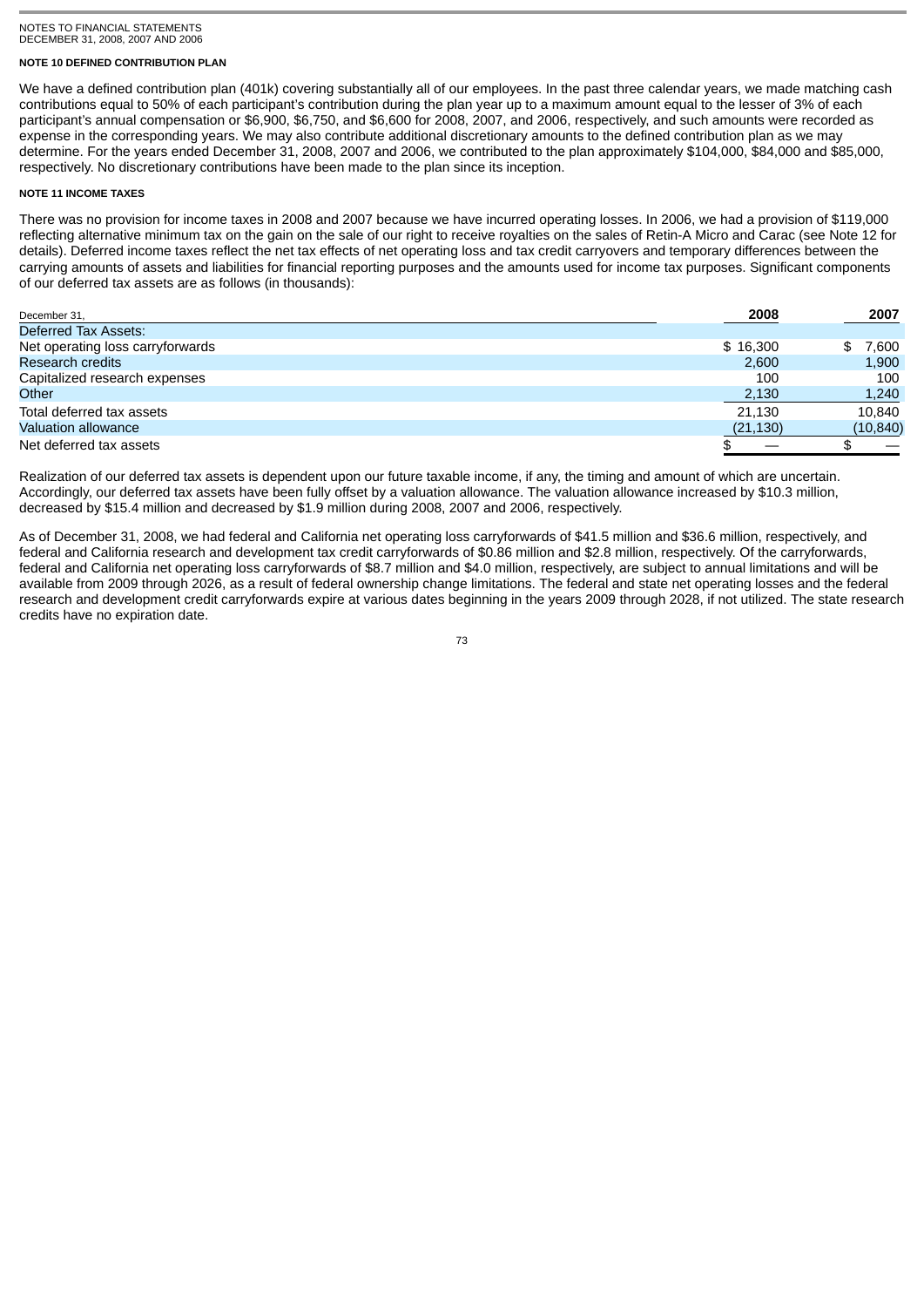#### NOTES TO FINANCIAL STATEMENTS DECEMBER 31, 2008, 2007 AND 2006

Federal and state laws limit the use of net operating loss and tax credit carryforwards in certain situations where changes occur in the stock ownership of a company. We recently conducted an analysis of our stock ownership under Internal Revenue Code Section 382 and have reported our deferred tax assets related to net operating loss and research credit carryforwards after recognizing change of control limitations in 2007. The limitation of our federal and state carryforwards associated with previous net operating loss and research credit carryforwards, and the associated reduction in our deferred tax assets, was offset by a reduction in our valuation allowance. Utilization of our remaining net operating loss and research and development credit carryforwards may still be subject to substantial annual limitations due to ownership change limitations after December 31, 2008. Such an annual limitation could result in the expiration of the net operating loss and research and development credit carryforwards available as of December 31, 2008 before utilization.

We adopted the provisions of Financial Interpretation No. 48, *"Accounting for Uncertain in Income Tax Provisions,"* as of January 1, 2007, which resulted in the reversal of certain fully reserved deferred tax assets totaling \$1.02 million and the related valuation allowance. A reconciliation of the beginning and ending amounts of unrecognized tax benefits is as follows (in thousands):

| December 31.                                          | 2008    | 2007    |
|-------------------------------------------------------|---------|---------|
| Unrecognized tax benefit :                            |         |         |
| At the beginning of the period                        | \$1.022 | \$1.022 |
| Gross increases – tax positions in the current period |         |         |
| Gross decreases – tax positions in the current period | (902)   |         |
| At the end of the period                              | - 120   | \$1.022 |

The unrecognized tax benefit, if recognized in full, would result in adjustments to deferred taxes and the related valuation allowance. We do not currently anticipate any significant changes to the unrecognized tax benefits in 2009. Our policy is to recognize interest and penalties accrued on any unrecognized tax benefits as a component of tax expense. To date, we have not used the unrecognized tax benefits to reduce any of our past tax obligations. As a result, we had no accrual for the payment of interest and penalties related to the unrecognized tax benefits. As of December 31, 2008, our tax returns were subject to future examination in the U.S. federal and state tax jurisdictions for the tax years 1994 through 2008, due to net operating losses and research credits that are being carried forward.

# **NOTE 12 SIGNIFICANT AGREEMENTS**

### **Paul Royalty Fund**

On January 18, 2006, we sold our rights to royalties on sales of Retin-A Micro and Carac, effective October 1, 2005, to an affiliate of the Paul Royalty Fund for up to \$30 million. Proceeds of \$25 million were received upon the closing of the transaction and used primarily to fund the Phase III pivotal trial of APF530, our drug candidate for the prevention of both acute and delayed CINV. The remaining \$5 million was to be received upon the achievement of certain milestones over the successive four years. Upon attainment of one milestone in 2007, an additional \$2.5 million was received. The remaining \$2.5 million is scheduled to be paid based on the satisfaction of certain other predetermined milestones in January 2010.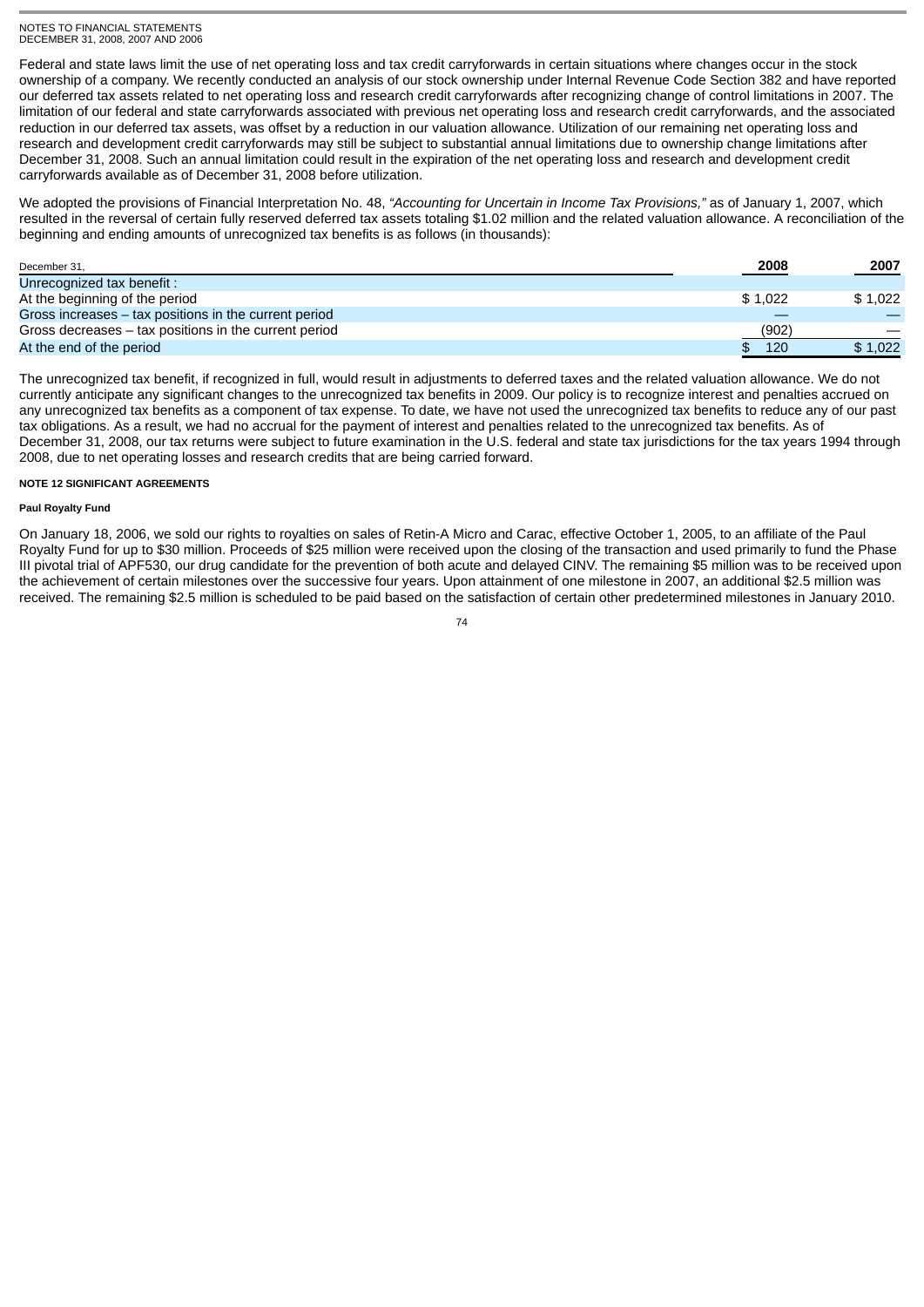### **RHEI Pharmaceuticals, Inc.**

On October 1, 2006, we entered into an agreement with RHEI in which we granted them an exclusive license to develop and market APF530 in Greater China. We received a license fee on the signing of the contract, which has been recorded as deferred revenue on the balance sheet, and are due additional milestone payments upon the achievement of certain regulatory events. Furthermore, we are due royalties on future sales of APF530 in Greater China.

# **Animal Health Company**

On January 22, 2007, we entered into a collaborative research and development agreement with a major animal health company to develop a product providing the slow release of an undisclosed opiate for use in the control of pain for dogs and cats. Under the terms of the agreement, we are to be reimbursed for certain costs incurred by us and are to receive milestone payments upon the achievement of certain development milestones. The animal health company will retain rights for use of the product in its field, paying us a royalty, while we retain rights to the same technology for potential use for humans. As of December 31, 2008, we have completed the proof-of-concept phase of the agreement and are discussing moving forward to the next phase with the animal health company.

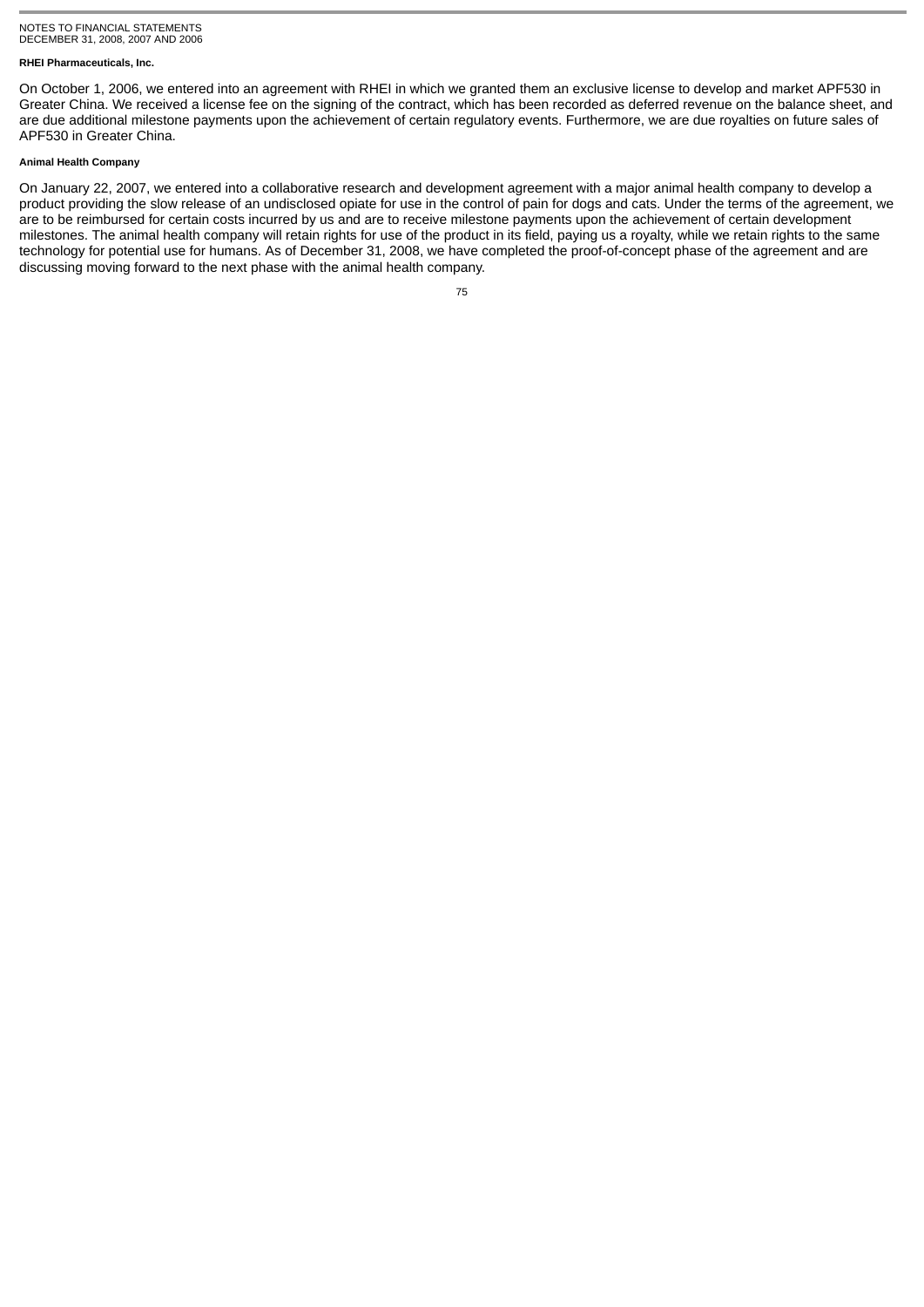# **NOTE 13 QUARTERLY RESULTS OF OPERATIONS (UNAUDITED)**

The following table presents summarized unaudited results of operations for each of our quarters in the years ended December 31, 2008 and 2007.

# **Quarterly Results of Operations (in thousands, except per share data) (unaudited)**

|                                        | First        | Second    | <b>Third</b> | <b>Fourth</b> |
|----------------------------------------|--------------|-----------|--------------|---------------|
| Year Ended December 31, 2008           | Quarter      | Quarter   | Quarter      | Quarter       |
| <b>Total revenue</b>                   | 133<br>\$    | 152<br>\$ | \$<br>64     | 20<br>\$      |
| Operating expenses                     | 7,220        | 6,401     | 6,341        | 3,852         |
| Interest and other, net                | 283          | 159       | 112          | (34)          |
| Loss from continuing operations        | (6,804)      | (6,090)   | (6, 165)     | (3,866)       |
| Discontinued operations                | (40)         | (40)      | (40)         | (80)          |
| Loss before income taxes               | (6, 844)     | (6, 130)  | (6, 205)     | (3,946)       |
| Provision for income taxes             |              |           |              |               |
| Net loss                               | (6, 844)     | (6, 130)  | (6, 205)     | (3,946)       |
| Basic & diluted loss per common share: |              |           |              |               |
| Loss from continuing operations        | (0.22)       | (0.20)    | (0.20)       | (0.13)        |
| Net loss                               | (0.22)       | (0.20)    | (0.20)       | (0.13)        |
|                                        |              |           |              |               |
|                                        |              |           |              |               |
|                                        | <b>First</b> | Second    | <b>Third</b> | <b>Fourth</b> |
| Year Ended December 31, 2007           | Quarter      | Quarter   | Quarter      | Quarter       |
| <b>Total revenue</b>                   | \$           | 160<br>\$ | 121<br>\$    | \$<br>131     |
| Operating expenses                     | 6,105        | 4,635     | 5,357        | 7,948         |
| Interest and other, net                | 148          | 2,660     | 557          | 468           |
| Loss from continuing operations        | (5, 957)     | (1, 815)  | (4,679)      | (7, 349)      |
| Discontinued operations                | (8)          | 40        |              | (356)         |
| Loss before income taxes               | (5,965)      | (1,775)   | (4,678)      | (7, 705)      |
| Provision for income taxes             | (36)         |           | (8)          | 4             |
| Net loss                               | (6,001)      | (1,775)   | (4,686)      | (7, 701)      |
| Basic & diluted loss per common share: |              |           |              |               |
| Loss from continuing operations        | (0.94)       | (0.19)    | (0.15)       | (0.24)        |
| Net loss                               | (0.95)       | (0.19)    | (0.15)       | (0.25)        |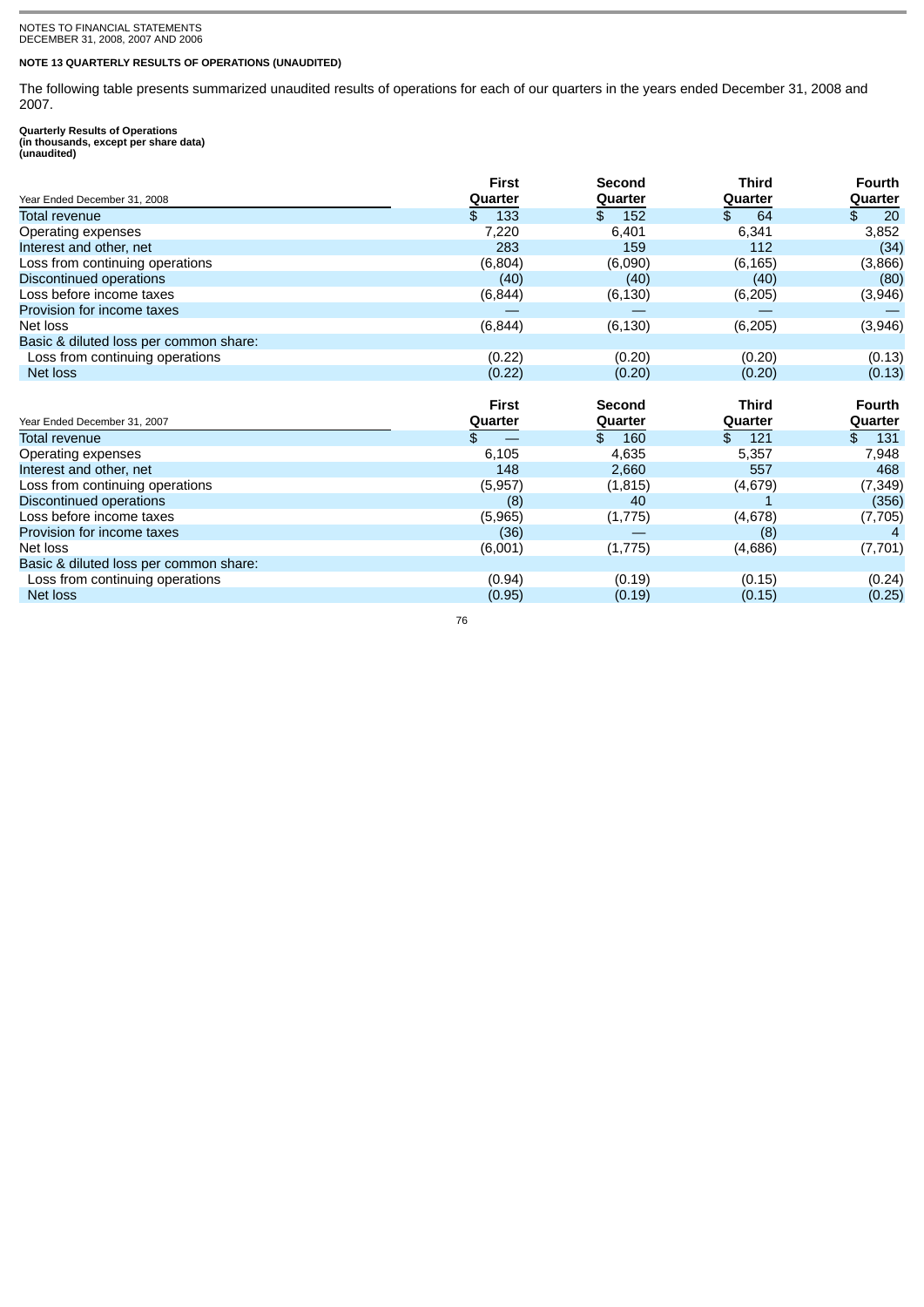#### **ITEM 9. CHANGES IN AND DISAGREEMENTS WITH ACCOUNTANTS ON ACCOUNTING AND FINANCIAL DISCLOSURE**

### None.

### **ITEM 9A (T). CONTROLS AND PROCEDURES**

#### **Evaluation of Disclosure Controls and Procedures**

Based on an evaluation as of the end of the period covered by this report, our Chief Executive Officer and Chief Financial Officer have concluded that our disclosure controls and procedures (as defined in Rules 13a-15(e) and 15d-15(e) under the Exchange Act) were effective as of the end of the period covered by this report to ensure that information that we are required to disclose in reports that we file or submit under the Exchange Act is recorded, processed, summarized and reported within the time periods specified in SEC rules and forms.

Our disclosure controls and procedures are designed to provide reasonable assurance of achieving their objectives, and our Chief Executive Officer and Chief Financial Officer have concluded that these controls and procedures are effective at the "reasonable assurance" level. We believe that a control system, no matter how well designed and operated, cannot provide absolute assurance that the objectives of the control system are met, and no evaluation of controls can provide absolute assurance that all control issues and instances of fraud, if any, within a company have been detected.

### **Management's Report on Internal Control Over Financial Reporting**

Our management is responsible for establishing and maintaining adequate internal control over financial reporting. A company's internal control over financial reporting is a process designed to provide reasonable assurance regarding the reliability of financial reporting and the preparation of financial statements for external purposes in accordance with generally accepted accounting principles.

There are inherent limitations in the effectiveness of any system of internal control, including the possibility of human error and the circumvention or overriding of controls. Accordingly, even effective internal controls can provide only reasonable assurances with respect to financial statement preparation. Further, because of changes in conditions, the effectiveness of internal control may vary over time.

Our management assessed the effectiveness of our internal control over financial reporting as of December 31, 2008. In making this assessment, management used the criteria set forth by the Committee of Sponsoring Organizations (COSO) of the Treadway Commission in *Internal Control— Integrated Framework.* Based on our assessment using the COSO criteria, management concluded that, as of December 31, 2008, our internal control over financial reporting is effective.

This annual report does not include an attestation report of our independent registered public accounting firm regarding internal control over financial reporting. Our internal control over financial reporting was not subject to attestation by our independent registered public accounting firm pursuant to temporary rules of the SEC that permit us to provide only management's report in this annual report.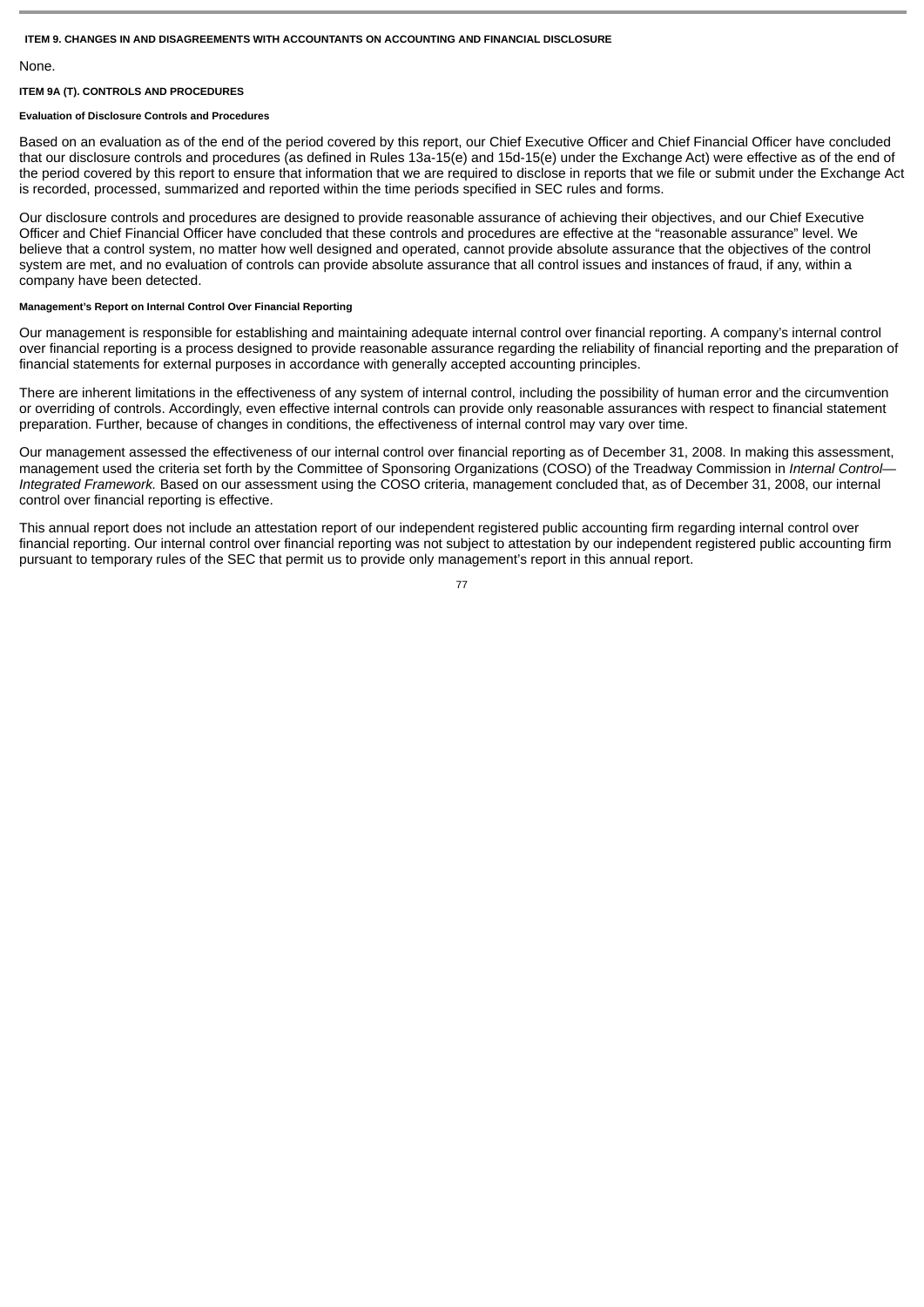### **Changes in Internal Controls Over Financial Reporting**

There were no changes in our internal controls over financial reporting that occurred during our most recent fiscal quarter that have materially affected, or are reasonably likely to materially affect, our internal control over financial reporting.

### **ITEM 9B. OTHER INFORMATION**

None.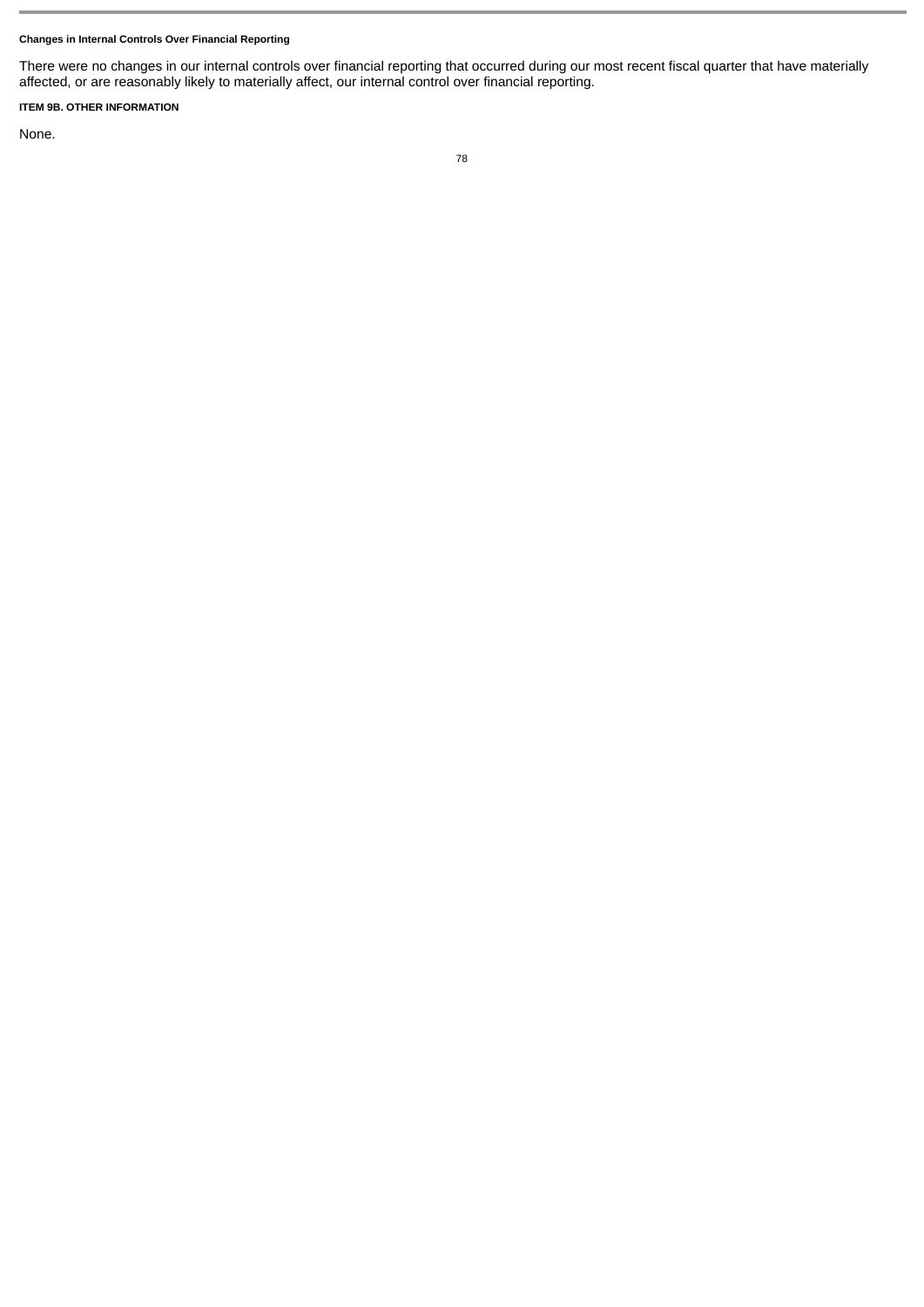### **ITEM 10. DIRECTORS, EXECUTIVE OFFICERS AND CORPORATE GOVERNANCE**

We have incorporated by reference the information set forth under the captions "Election of Directors", "Executive Officers", "Corporate Governance" and "Compliance with Section 16(a) of the Securities Exchange Act" of the Company's Proxy Statement (the "Proxy Statement") for the 2009 annual meeting of shareholders.

### **Code of Ethics**

We have adopted a Code of Ethics that applies to all of our directors, officers and employees. The Code of Ethics is posted on our website at http://www.appharma.com under the caption "Investor Relations". If we make any substantive amendments to the code of ethics or grant any waiver, including implicit waiver, from a provision of the code of ethics to our principal executive officer, principal financial officer or principal accounting officer, we will disclose the nature of such amendment or waiver on our website or in a current report on Form 8-K that will be publicly filed.

### **ITEM 11. EXECUTIVE COMPENSATION**

We have incorporated by reference the information set forth under the captions "Executive Compensation" and "Director Compensation" of the Proxy Statement.

### **ITEM 12. SECURITY OWNERSHIP OF CERTAIN BENEFICIAL OWNERS AND MANAGEMENT AND RELATED STOCKHOLDER MATTERS**

We have incorporated by reference the information set forth under the captions "Common Stock Ownership of Certain Beneficial Owners and Management" and "Equity Compensation Plan Information" of the Proxy Statement.

### **ITEM 13. CERTAIN RELATIONSHIPS AND RELATED TRANSACTIONS AND DIRECTOR INDEPENDENCE**

We have incorporated by reference the information set forth under the captions "Related Party Transactions" and "Corporate Governance" of the Proxy Statement.

# **ITEM 14. PRINCIPAL ACCOUNTANT FEES AND SERVICES**

We have incorporated by reference the information set forth under the captions "Report of the Audit Committee", "Ratification of Independent Registered Public Accountants" and "Auditors Fees & Services" of the Proxy Statement.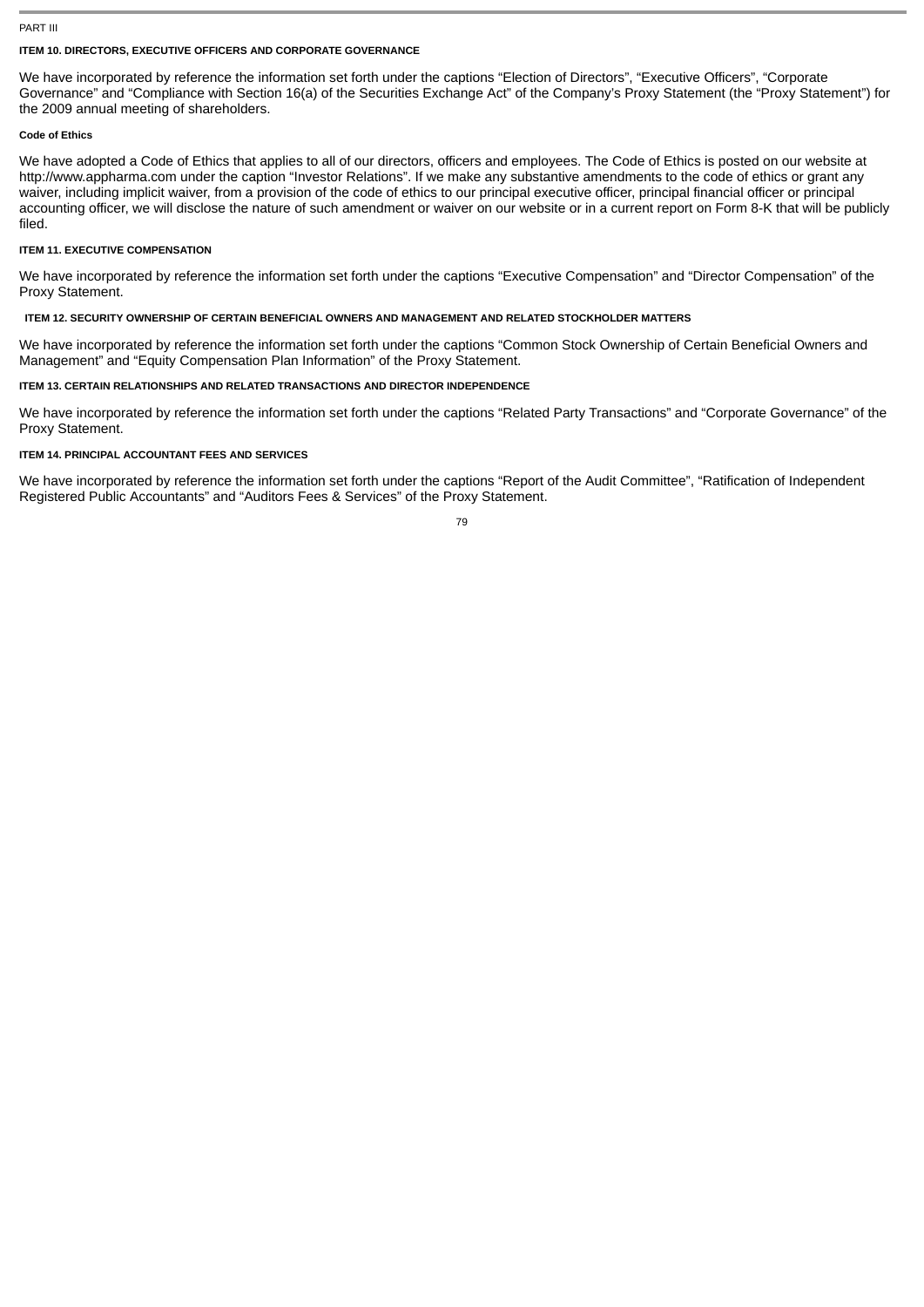# **ITEM 15. EXHIBITS AND FINANCIAL STATEMENT SCHEDULES**

(a) 1. Financial Statements

The financial statements and supplementary data set forth in Part II of the Annual Report on Form 10-K are included herein.

# 2. Financial Statement Schedules

Schedule II Valuation Accounts

All other schedules have been omitted because the information is not required or is not so material as to require submission of the schedule, or because the information is included in the financial statements or the notes thereto.

# 3. Exhibits

See Exhibit Index beginning on page 83.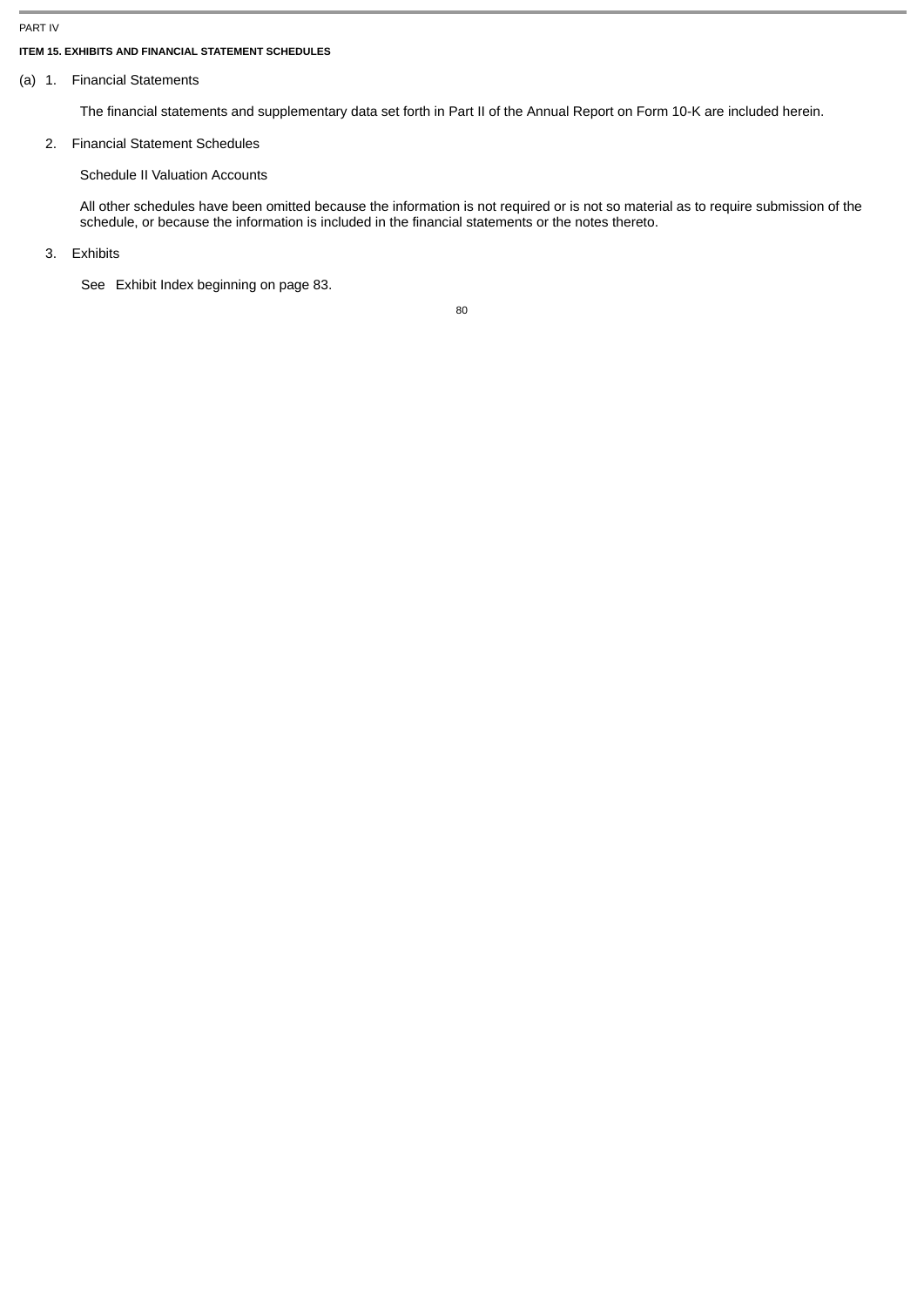# **SIGNATURES**

Pursuant to the requirement of Section 13 or 15 (d) of the Securities Exchange Act of 1934, the registrant has duly caused this report to be signed on its behalf by the undersigned, thereunto duly authorized.

**A.P. PHARMA, INC.**

By: /s/ Ronald Prentki Ronald Prentki President, Chief Executive Officer and Director

### **POWER OF ATTORNEY**

KNOW ALL PERSONS BY THESE PRESENT, that each person whose signature appears below constitutes and appoints Ronald Prentki and John Whelan, jointly and severally, his or her attorneys-in-fact, with the power of substitution, for him or her in any and all capacities, to sign any amendments to this Annual Report on Form 10-K and to file the same, with exhibits thereto and other documents in connection therewith, with the Securities and Exchange Commission, hereby ratifying and confirming all that said attorneys-in-fact, or his substitute or substitutes, may do or cause to be done by virtue hereof.

Pursuant to the requirements of the Securities Exchange Act of 1934, this report has been signed by the following persons in the capacities and on the dates indicated.

| <b>Signature</b>                                | Title                                                                                      | <b>Date</b>    |
|-------------------------------------------------|--------------------------------------------------------------------------------------------|----------------|
| /s/ Ronald Prentki<br>Ronald Prentki            | President, Chief Executive Officer (Principal<br>Executive Officer) and Director           | March 30, 2009 |
| /s/ John Whelan<br>John Whelan                  | Vice-President and Chief Financial Officer (Principal<br>Financial and Accounting Officer) | March 30, 2009 |
| /s/ Paul Goddard<br>Paul Goddard                | Chairman of the Board of Directors                                                         | March 30, 2009 |
| /s/ Peter Riepenhausen<br>Peter Riepenhausen    | <b>Director</b>                                                                            | March 30, 2009 |
| /s/ Toby Rosenblatt<br><b>Toby Rosenblatt</b>   | <b>Director</b>                                                                            | March 30, 2009 |
| /s/ Kevin C. Tang<br>Kevin C. Tang              | <b>Director</b>                                                                            | March 30, 2009 |
| /s/ Arthur Taylor<br><b>Arthur Taylor</b>       | Director                                                                                   | March 30, 2009 |
| /s/ Gregory Turnbull<br><b>Gregory Turnbull</b> | Director                                                                                   | March 30, 2009 |
| /s/ Robert Zerbe<br>Robert Zerbe                | Director                                                                                   | March 30, 2009 |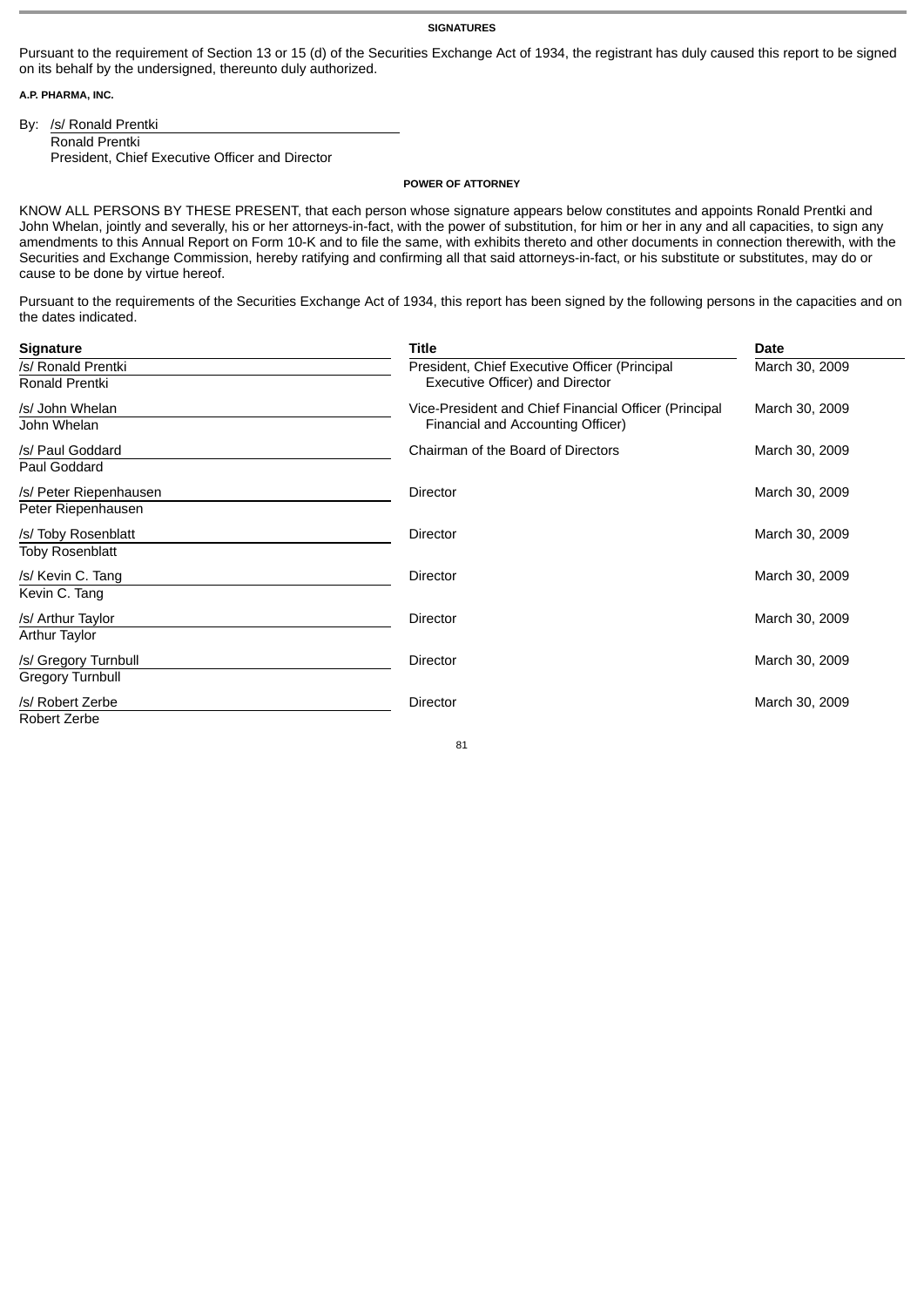# SCHEDULE II

**VALUATION AND QUALIFYING ACCOUNTS (in thousands)**

|                                              | <b>Beginning</b><br><b>Balance</b> |    | Deductions,<br><b>Additions</b><br><b>Write-Offs</b><br><b>Charged to</b><br>Cost and<br>and<br><b>Recoveries</b><br><b>Expense</b> |    | Ending<br><b>Balance</b> |     |
|----------------------------------------------|------------------------------------|----|-------------------------------------------------------------------------------------------------------------------------------------|----|--------------------------|-----|
| <b>DECEMBER 31, 2008</b>                     |                                    |    |                                                                                                                                     |    |                          |     |
| Note receivable, allowance for doubtful note | \$<br>394                          | \$ |                                                                                                                                     | \$ | \$                       | 394 |
| <b>DECEMBER 31, 2007</b>                     |                                    |    |                                                                                                                                     |    |                          |     |
| Note receivable, allowance for doubtful note | \$<br>394                          | \$ |                                                                                                                                     | \$ | \$                       | 394 |
| <b>DECEMBER 31, 2006</b>                     |                                    |    |                                                                                                                                     |    |                          |     |
| Note receivable, allowance for doubtful note | \$<br>394                          | \$ |                                                                                                                                     | \$ | \$                       | 394 |
|                                              | 82                                 |    |                                                                                                                                     |    |                          |     |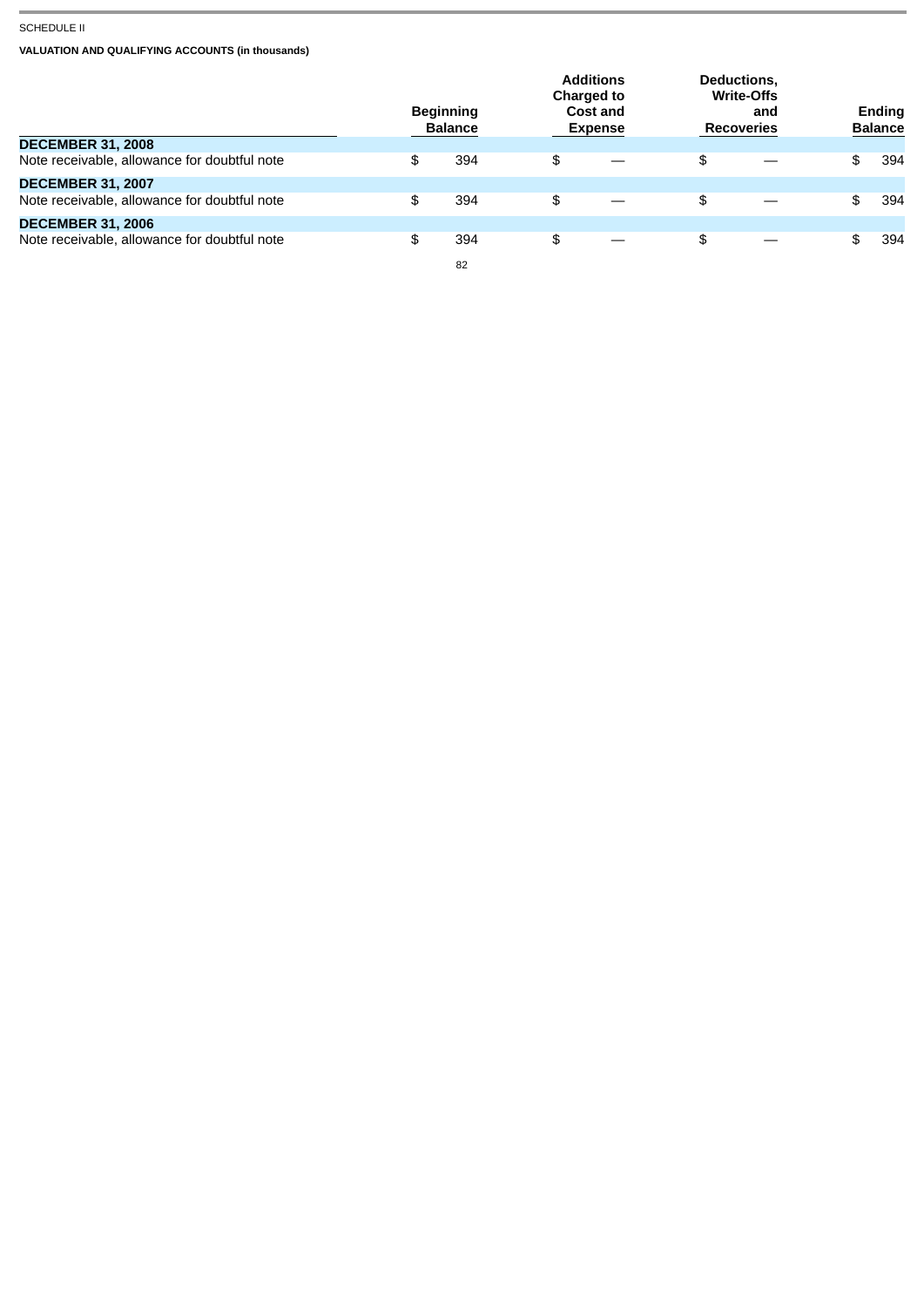**FORM 10-K ANNUAL REPORT**

- 2.1 Copy of Asset Purchase Agreement between Registrant and RP Scherer South, Inc. dated June 21, 2000.(1)
- 3-A Copy of Registrant's Certificate of Incorporation.(2)
- 3-B Copy of Registrant's Bylaws.(2)
- 3-C Copy of Registrant's Certificate of Designation.(3)
- 3-D Copy of Registrant's Certificate of Amendment of Certificate of Incorporation.(4)
- 3-E Copy of Registrant's Certificate of Amendment of Certificate of Incorporation.(5)
- 3-F Copy of Registrant's Certificate of Amendment of Certificate of Incorporation.<sup>(6)</sup>
- 4-A Copy of Registrant's Preferred Shares Rights Agreement.<sup>(7)</sup>
- 4-B Copy of Registrant's Form of Rights Certificate.(8)
- 4-C First Amendment to Registrant's Preferred Shares Rights Agreement.(9)
- 10-C Registrant's 1992 Stock Plan dated August 11, 1992.(10)\*
- 10-D Registrant's 1997 Employee Stock Purchase Plan, as amended to date (11)\*
- 10-E Lease Agreement between Registrant and Metropolitan Life Insurance Company for lease of Registrant's executive offices in Redwood City dated as of November 17, 1997.<sup>(12)</sup>
- 10-F Registrant's 2002 Equity Incentive Plan dated June 13, 2002.(13)\*
- 10-G Agreement between Registrant and RHEI Pharmaceuticals, Inc. (RHEI) granting exclusive license to RHEI to develop and sell APF530 in Greater China dated October 1, 2006.(14)
- 10-H Royalty Interest Agreement between Registrant and Paul Royalty Fund dated January 18, 2006.(15)
- 10-I Amended and Restated Retention and Non-Competition Agreement between the Registrant and Michael O'Connell effective August 23, 2007.(16)\*
- 10-J Management Retention Agreement between the Registrant and Dr. John Barr dated as of November 8, 2007.(17)\*
- 10-K Registrant's 2007 Equity Incentive Plan.(18)\*
- 10-L Form of 2007 Equity Incentive Plan Stock Option Agreement.<sup>(19)\*</sup>
- 10-M Form of 2007 Equity Incentive Plan Restricted Stock Unit Agreement.<sup>(20)\*</sup>
- 10-N Agreement with Johnson & Johnson dated April 14, 1992.(21)
- 10-O Form of 2007 Equity Incentive Plan Restricted Stock Award Agreement<sup>(11)\*</sup>
- 10-P Form of 2002 Equity Incentive Plan Stock Option Agreement (11)\*
- 10-Q Form of 2002 Equity Incentive Plan Restricted Stock Agreement (11)\*
- 10-R Amendment to the Registrant's Non-Qualified Plan.<sup>(22)\*</sup>
- 10-S Form of Indemnification Agreement  $(11)*$
- 10-T Registrant's Non-Qualified Plan dated June 13, 2002.(23)\*
- 10-U Employment Letter Agreement with Ronald Prentki, President and Chief Executive Officer dated July 3, 2008  $^{(24)*}$
- 10-V Amendment to Employment Letter Agreement with Ronald Prentki, President and Chief Executive Officer dated December 30, 2008\*
- 10-W Amendment to Management Retention Agreement between the Registrant and Dr. John Barr dated December 23, 2008\*
- 10-X Employment Letter Agreement with John B. Whelan, Chief Financial Officer dated as of February 9, 2008.\*
- 23.1 Consent of Independent Registered Public Accounting Firm.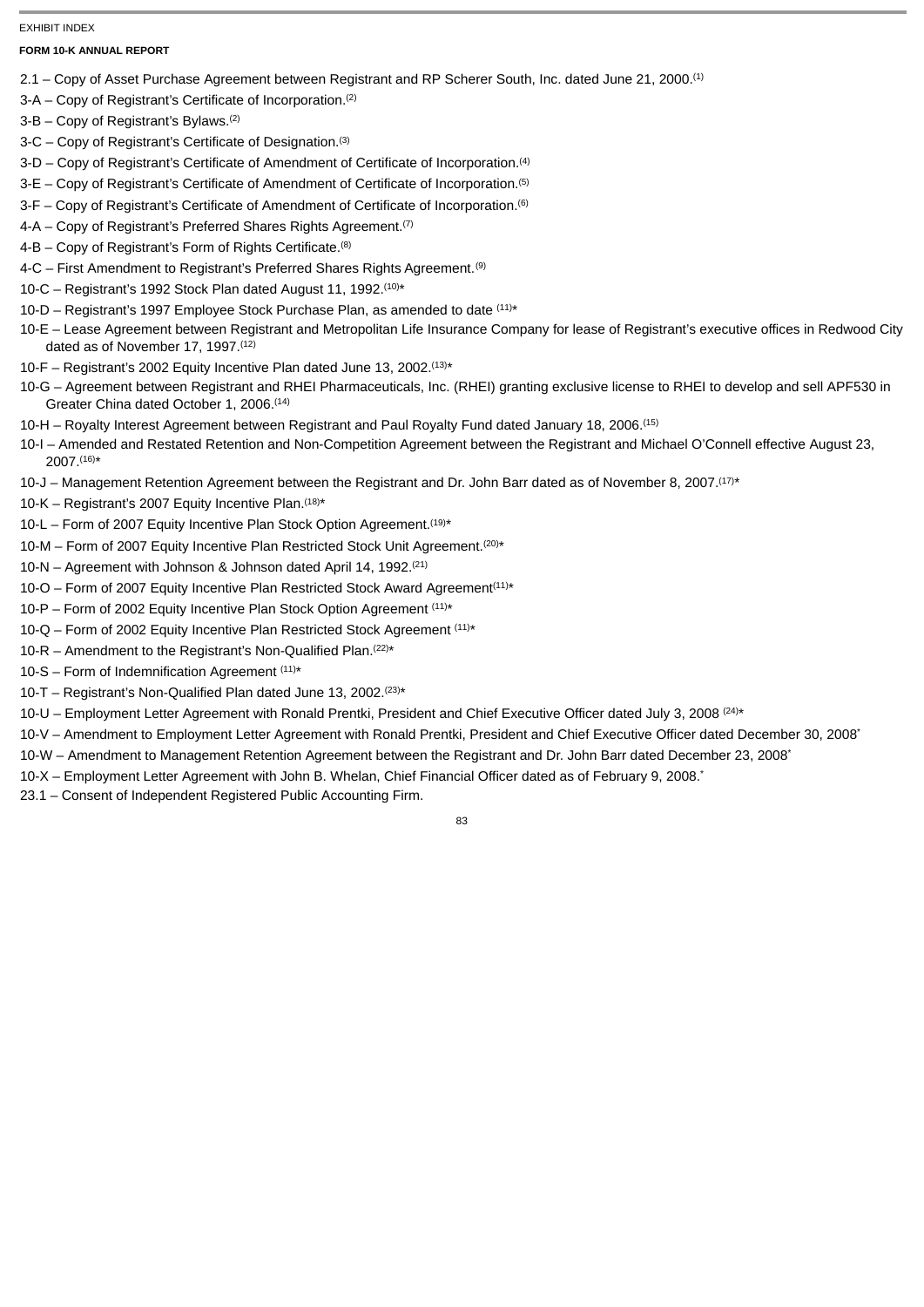- 31.1 Certification of Chief Executive Officer pursuant to Rules 13A-15(e) Promulgated under the Securities Exchange Act of 1934 as amended.
- 31.2 Certification of Chief Financial Officer pursuant to Rules 13A-15(e) Promulgated under the Securities Exchange Act of 1934 as amended
- 32 Certification of Chief Executive Officer and Chief Financial Officer pursuant to 18 U.S.C. Section 1350, as adopted pursuant to Section 906 of the Sarbanes-Oxley Act of 2002.
- $\overline{p}$  Filed as an Exhibit with corresponding Exhibit No. to Registrant's Form 8-K dated July 25, 2000 (file No. 000-16109), and incorporated herein by reference
- (2) Filed as an Exhibit with corresponding Exhibit No. to Registrant's Registration Statement on Form S-1 (Registration No. 33-15429) and incorporated herein by reference.
- (3) Filed as Exhibit 3.C to Registrant's Form 8-K filed December 19, 2006, and incorporated herein by reference.
- (4) Filed as an Exhibit with corresponding Exhibit No. to Registrant's Form 10-K filed March 31, 2008, and incorporated herein by reference.<br>(5) Filed as Exhibit 3.1 to Registrant's Form 8-K filed May 14, 2001 (File No. 00
- (5) Filed as Exhibit 3.1 to Registrant's Form 8-K filed May 14, 2001 (File No. 000-16109), and incorporated herein by reference.
- Filed as Exhibit 3.1.1 to Registrant's Registration Statement on Form S-1/A (Registration No. 333-141918) and incorporated herein by reference.
- (7) Filed as Exhibit 4.A to Registrant's Form 8-K filed December 19, 2006, and incorporated herein by reference.
- (8) Filed as Exhibit 4.B to Registrant's Form 8-K filed December 19, 2006, and incorporated herein by reference.
- (9) Filed as Exhibit 4.1 to Registrant's Form 8-K filed October 7, 2008, and incorporated herein by reference.
- (10) Filed as Exhibit No. 28.1 to Registrant's Registration Statement on Form S-8 (Registration No. 33-50640), and incorporated herein by reference.
- (11) Filed as an Exhibit with corresponding Exhibit No. to Registrant's Annual Report on Form 10-K for the year ended December 31, 2007, and incorporated herein by reference.
- (12) Filed as an Exhibit with corresponding Exhibit No. to Registrant's Annual Report on Form 10-K for the year ended December 31, 2007, and incorporated herein by reference.
- (13) Filed as Exhibit No. 99.1 to Registrant's Registration Statement on Form S-8 (Registration No. 333-90428), and incorporated herein by reference.
- (14) Filed as Exhibit 10.AA to Registrant's Form 10-Q filed November 7, 2006, and incorporated herein by reference.
- (15) Filed as Exhibit 10-Y to Registrant's Form 10-Q filed May 15, 2006, and incorporated herein by reference.
- (16) Filed as Exhibit 10.14 to the Registrant's Form 10-Q filed November 14, 2007 and incorporated herein by reference.
- $(17)$  Filed as Exhibit 10.15 to the Registrant's Form 10-Q filed November 14, 2007 and incorporated herein by reference.
- (18) Filed as Exhibit No 4.1 to Registrant's Registration Statement on Form S-8 (Registration No. 333-148660) and incorporated herein by reference.
- (19) Filed as Exhibit no. 4.3 to Registrant's Registration Statement on Form S-8 (Registration No 333-148660) and incorporated herein by reference.
- (20) Filed as Exhibit No 4.4 to Registrant's Registration Statement on Form S-8 (Registration No. 333-148660), and incorporated herein by reference.
- (21) Filed as an Exhibit with corresponding Exhibit No. to Registrant's Annual Report on Form 10-K for the year ended December 31, 1992, and incorporated herein by reference.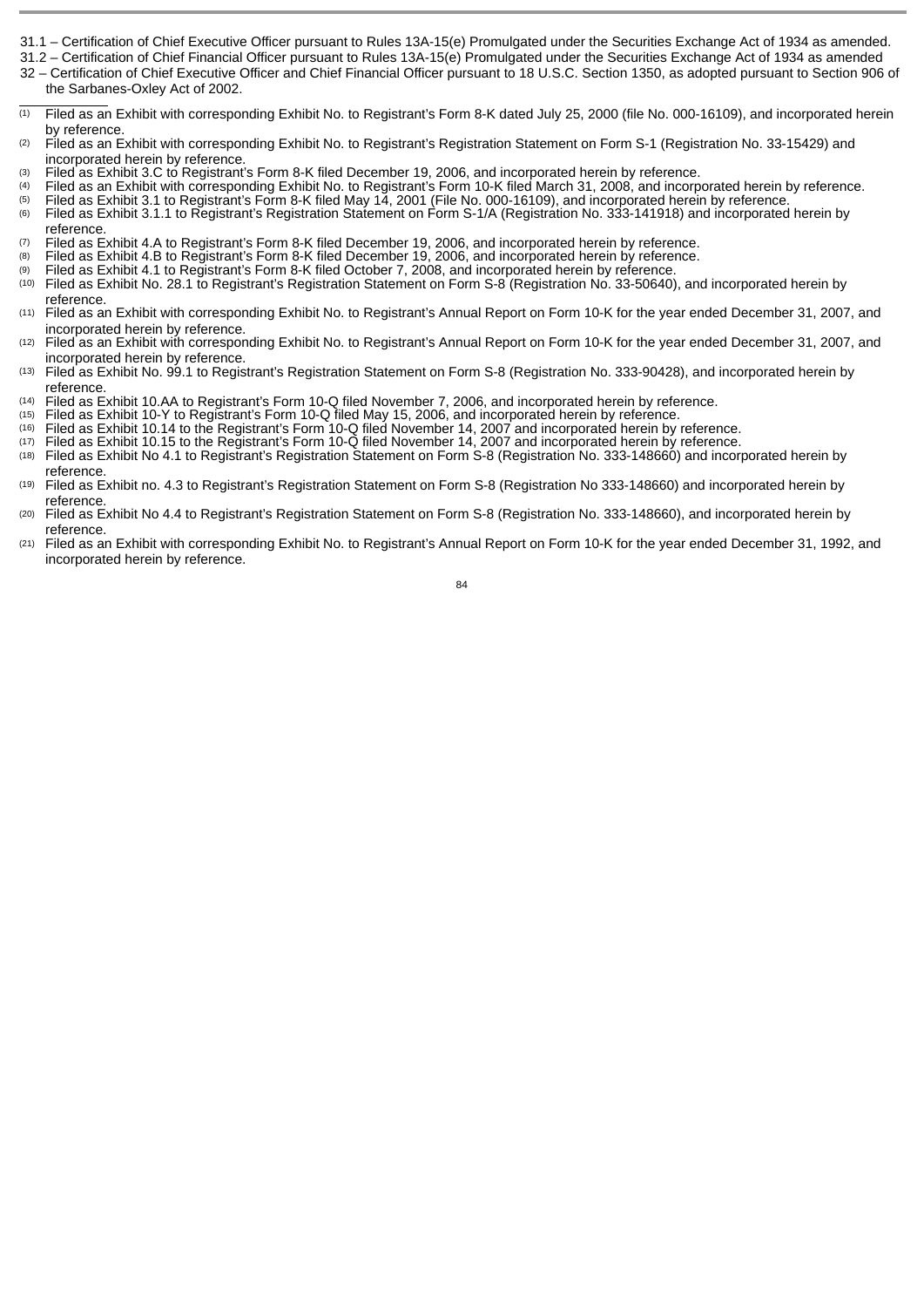(24) Filed as an Exhibit with corresponding Exhibit No. to the Registrant's Form 10-Q filed August 14, 2008, and incorporated herein by reference. \* Management contract or compensatory plans.

<sup>(22)</sup> Filed as Exhibit 10.16 to the Registrant's Form 10-Q dated November 14, 2007 and incorporated herein by reference.

<sup>(23)</sup> Filed as Exhibit No. 99.2 to Registrant's Registration Statement on Form S-8 (Registration No. 333-90428), and incorporated herein by reference.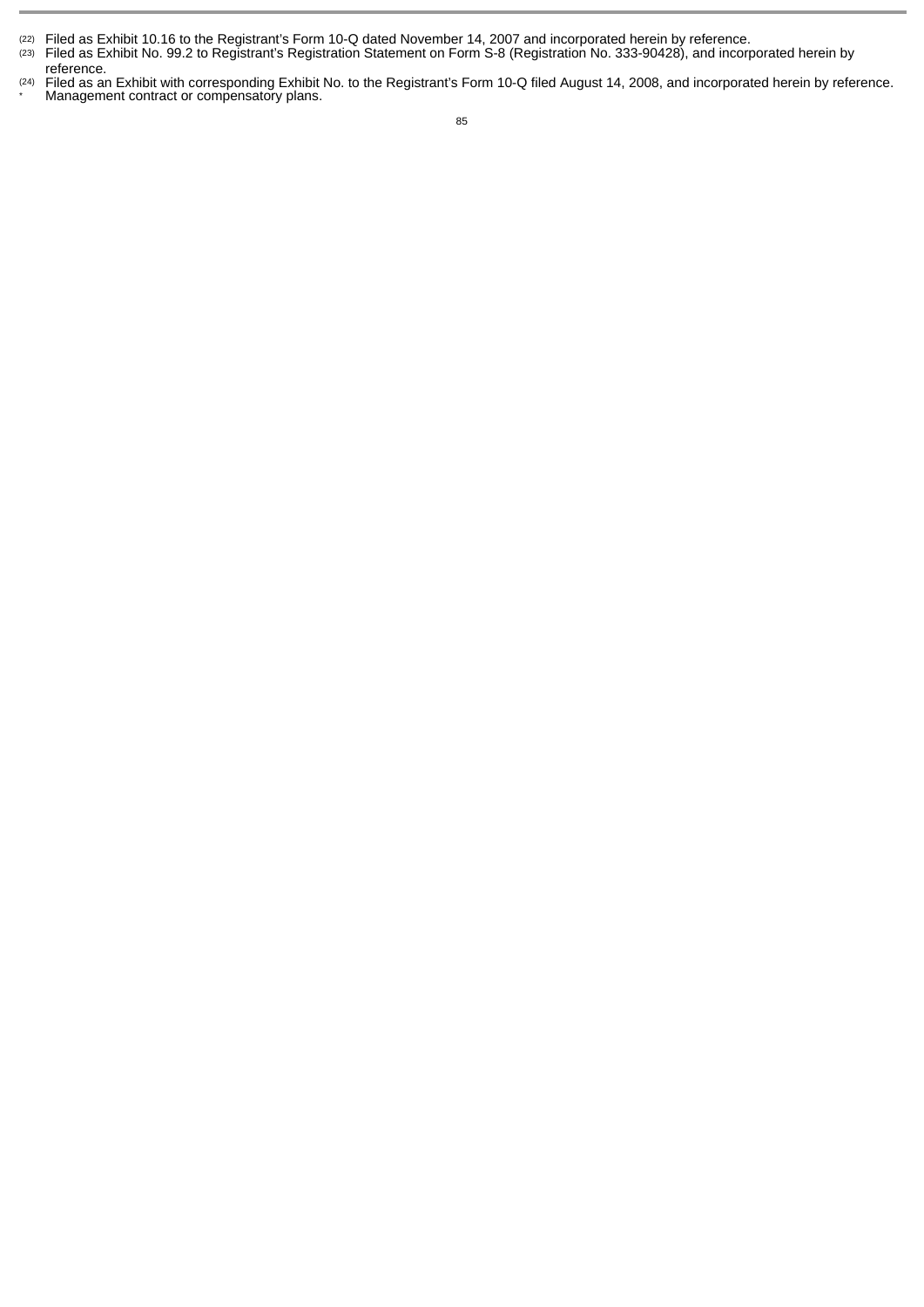Mr. Ronald J. Prentki C/O A.P. Pharma, Inc. 123 Saginaw Drive Redwood City, CA 94063

# **Re: Amendment to Offer Letter**

Dear Ron:

You are currently employed by A.P. Pharma, Inc. (the "Company"), pursuant to an offer letter from the Company dated July 2, 2008 (the "Offer Letter"), a copy of which is attached hereto as **Exhibit A**. This letter agreement (the "Amendment") amends your Offer Letter to ensure documentary compliance with applicable provisions of Section 409A ("Section 409A") of the Internal Revenue Code of 1986, as amended, and the final regulations issued thereunder.

1. The first paragraph of Section 7(c) of the Offer Letter is amended and restated to read in its entirety as follows:

"c. **Termination Without Cause – Severance Benefits**. In no way limiting the Company's policy of employment at-will, if your employment terminates in a manner that constitutes an Involuntary Termination (as defined below in Section 7.(iv)), the Company will offer certain severance benefits to you. As a condition to your receipt of such benefits, you are required to comply with your continuing obligations to the Company (including the return of any Company property), resign from all positions you hold with the Company including membership on the Board (unless otherwise requested by the Board), and execute, and allow to become effective, the Company's standard form of release agreement, as attached hereto as Exhibit II, releasing any claims you may have against the Company, its agents and successors within the 28 day period as set forth in the release agreement."

2. In the last sentence of Section 7(c)(i) of the Offer Letter, the reference to "Section 9 below" shall be amended to read "Section 8 below".

3. Section 7(c)(iv) of the Offer Letter is amended and restated to read in its entirety as follows:

"(iv) **Definition of Involuntary Termination**. For purposes of this letter agreement, an Involuntary Termination is any termination of your employment with the Company or its acquirer or successor, as the case may be, which is either: (i) by the Company (or its acquirer or successor) without Cause; (ii) by you for Good Reason; or (iii) in connection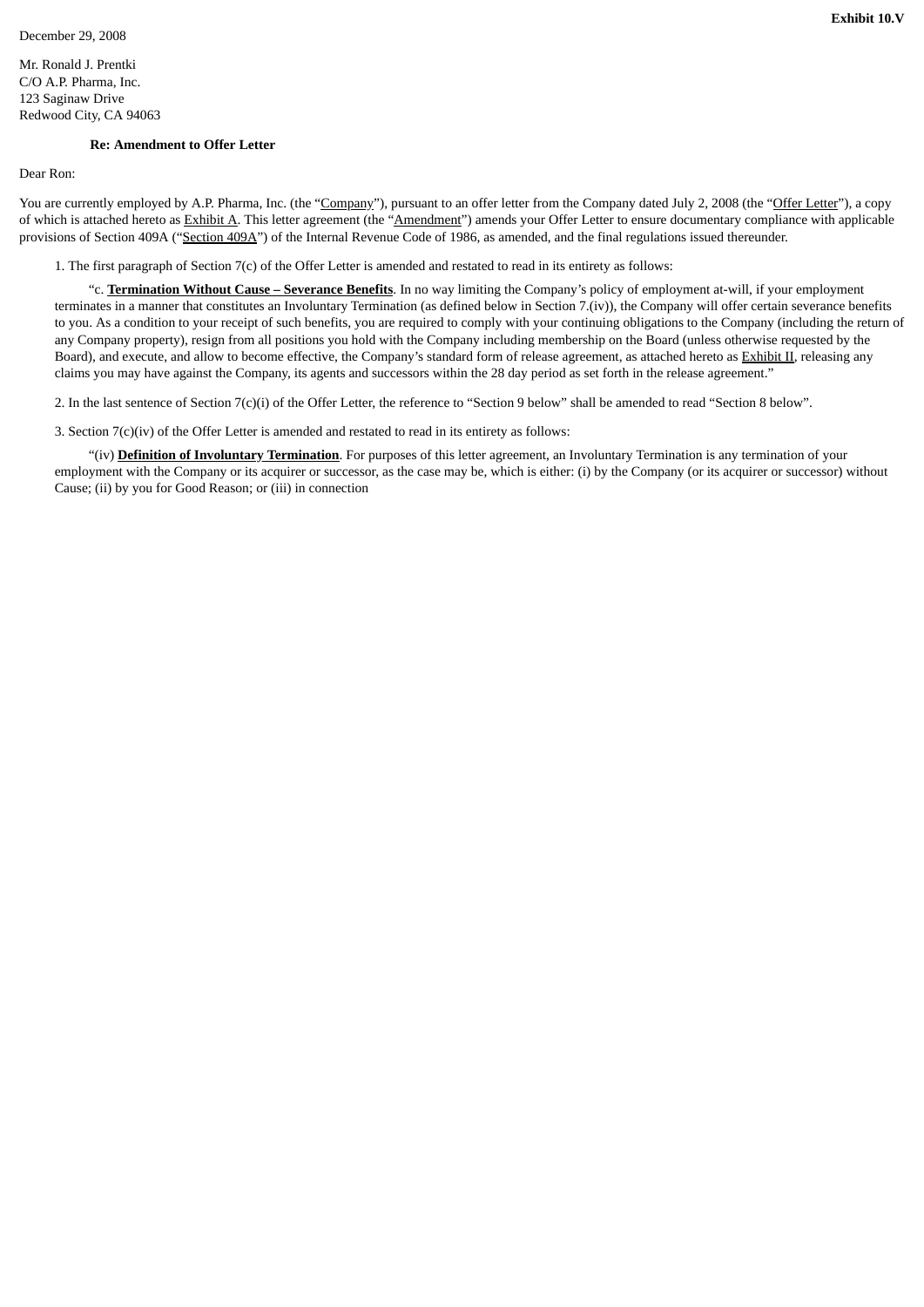with the liquidation or dissolution of the Company or its ceasing operations other than temporary cessation resulting from Acts of God."

4. Section  $7(c)(y)$  of the Offer Letter is amended and restated to read in its entirety as follows:

"(v) **Definition of Good Reason.** For purposes of this letter agreement, you will have "Good Reason" to terminate your employment upon the occurrence of any of the following without your express written consent: (i) a material decrease in your responsibilities or authority (including your position as a member of the Board), or any removal of you from, or any failure to re-elect you to, the Board or as President or Chief Executive Officer, or causing you or requiring you to report to anyone other than the Board, which has the effect of materially diminishing your responsibility or authority, including without limitation that you are no longer the sole chief executive officer of the Company; (ii) a material reduction of your Base Salary or Target Bonus; (iii) a material reduction in the level or kind of employee benefits to which you were entitled immediately prior to such reduction with the result that your overall benefits package is significantly reduced; (iv) a substantial reduction, without good reasons, of the facilities and perquisites (including office space and location) available to you immediately prior to such reduction; (v) a relocation of your primary place of business for the performance of your duties to the Company to a location that is more than 50 miles from the location specified in Section 1.a.; (vi) any material breach of a material provision of this letter agreement by the Company (including without limitation the failure to timely provide you the cash compensation, equity compensation and/or employee benefits owed you under this letter agreement); or (vii) any failure or refusal or a successor company to the Company's business to expressly agree in writing to assume the Company's obligations hereunder; provided that you must give written notice to the Company within ninety (90) days immediately following the occurrence of any of the events in (i) through (vii) above, such event is not remedied by the Company within thirty (30) days following the Company's receipt of your written notice and your resignation is effective not later than sixty (60) days after the expiration of such thirty (30) day cure period."

5. Section 8 of the Offer Letter is amended and restated to read in its entirety as follows:

"8. **Section 409A Tax Matters.** Notwithstanding anything to the contrary in this letter agreement, no severance benefits shall become payable under this letter agreement until you have a "separation from service" within the meaning of Section 409A of the Internal Revenue Code of 1986, as amended (the "Code"). Furthermore, if you are deemed by the Company at the time of your separation from service to be a "specified employee" for purposes of Code Section  $409A(a)(2)(B)(i)$ , to the extent delayed commencement of any portion of the benefits to which you are entitled under this letter agreement is required in order to avoid a prohibited distribution under Code Section 409A(a)(2)(B)(i), such portion of your benefits shall not be provided to you prior to the earlier of (i) the expiration of the six-month period measured from the date of your "separation from service" with the Company or (ii) the date of your death. Upon the first business day following the expiration of the applicable Code Section  $409A(a)(2)(B)(i)$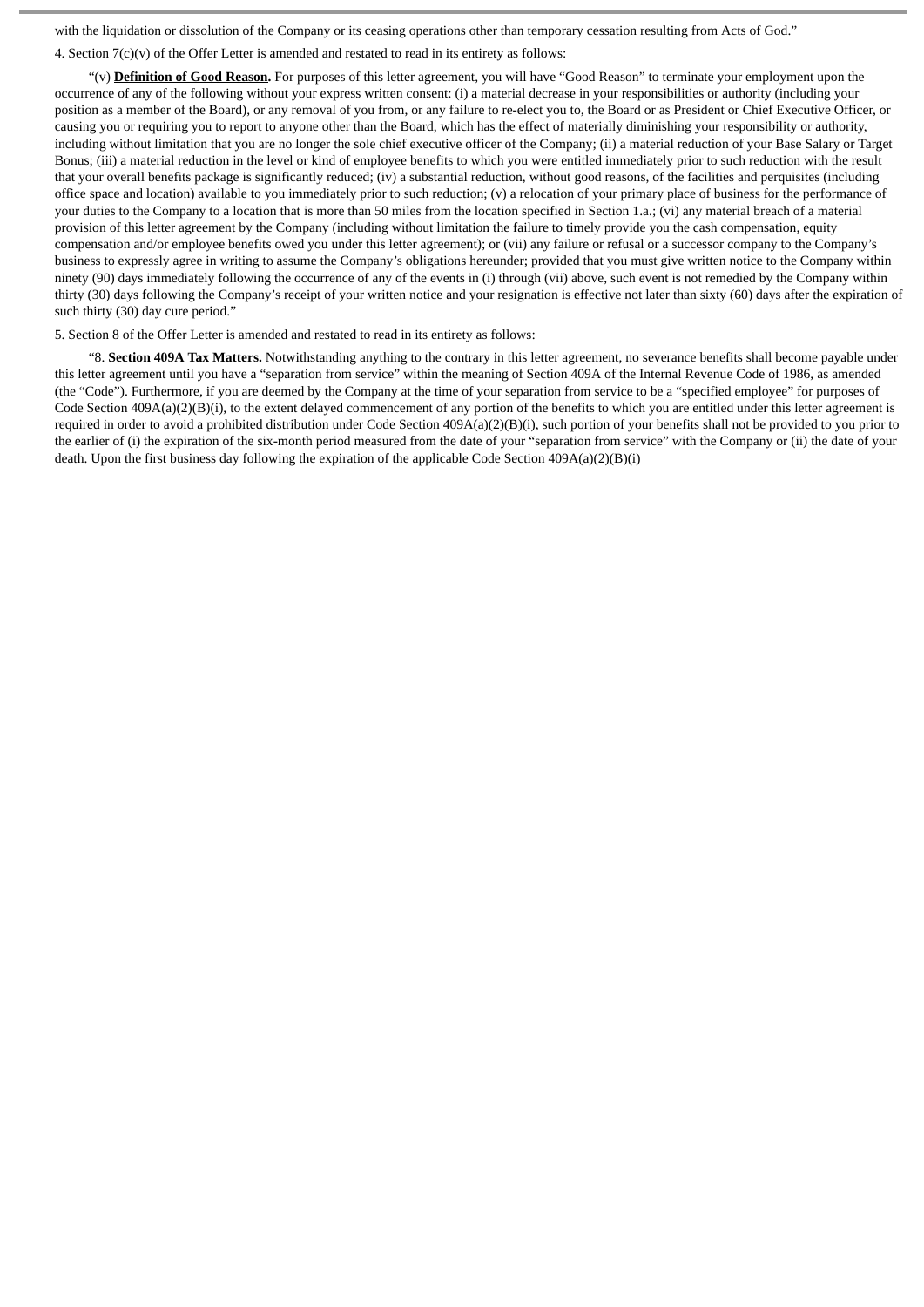period, all payments deferred pursuant to this Section 8 shall be paid in a lump sum to you, and any remaining payments due under the letter agreement shall be paid as otherwise provided herein. For purposes of Code Section 409A (including, without limitation, for purposes of Treasury Regulation Section 1.409A-2(b)(2)(iii)), your right to receive installment payments under this letter agreement shall be treated as a right to receive a series of separate payments and, accordingly, each installment payment hereunder shall at all times be considered a separate and distinct payment. This paragraph is intended to comply with the requirements of Section 409A of the Code so that none of the severance payments and benefits to be provided hereunder will be subject to the additional tax imposed under Section 409A of the Code and any ambiguities herein will be interpreted to so comply. The Board shall attach conditions to and/or adjust the amounts paid pursuant to this Section 8 to preserve, as closely as possible, the economic consequences that would have applied in the absence of this Section 8; provided, however, that no such condition and/or adjustment shall result in the payments being subject to Section 409A(a)(1) of the Code."

6. A new sentence is hereby added to the end of Section 9 of the Offer Letter as follows:

"To the extent that reimbursements made under this letter agreement are subject to the provisions of Code Section 409A, (i) the reimbursement shall be made no later than December 31 of the calendar year following the year in which the expense was incurred, (ii) the amount of expenses reimbursed in one year shall not affect the amount eligible for reimbursement in any subsequent year, and (iii) your right to reimbursement under this Section 9 shall not be subject to liquidation or exchange for another benefit or payment."

Except as provided herein, the terms and conditions of your employment with the Company shall remain unchanged, and as set forth in your Offer Letter.

This Amendment, including Exhibit A, constitutes the complete, final and exclusive embodiment of the entire agreement between you and the Company with regard to this subject matter. It is entered into without reliance on any promise or representation, written or oral, other than those expressly contained herein, and it supersedes any other such promises, warranties or representations. This Amendment may not be modified or amended except in a writing signed by both you and a duly authorized officer of the Company.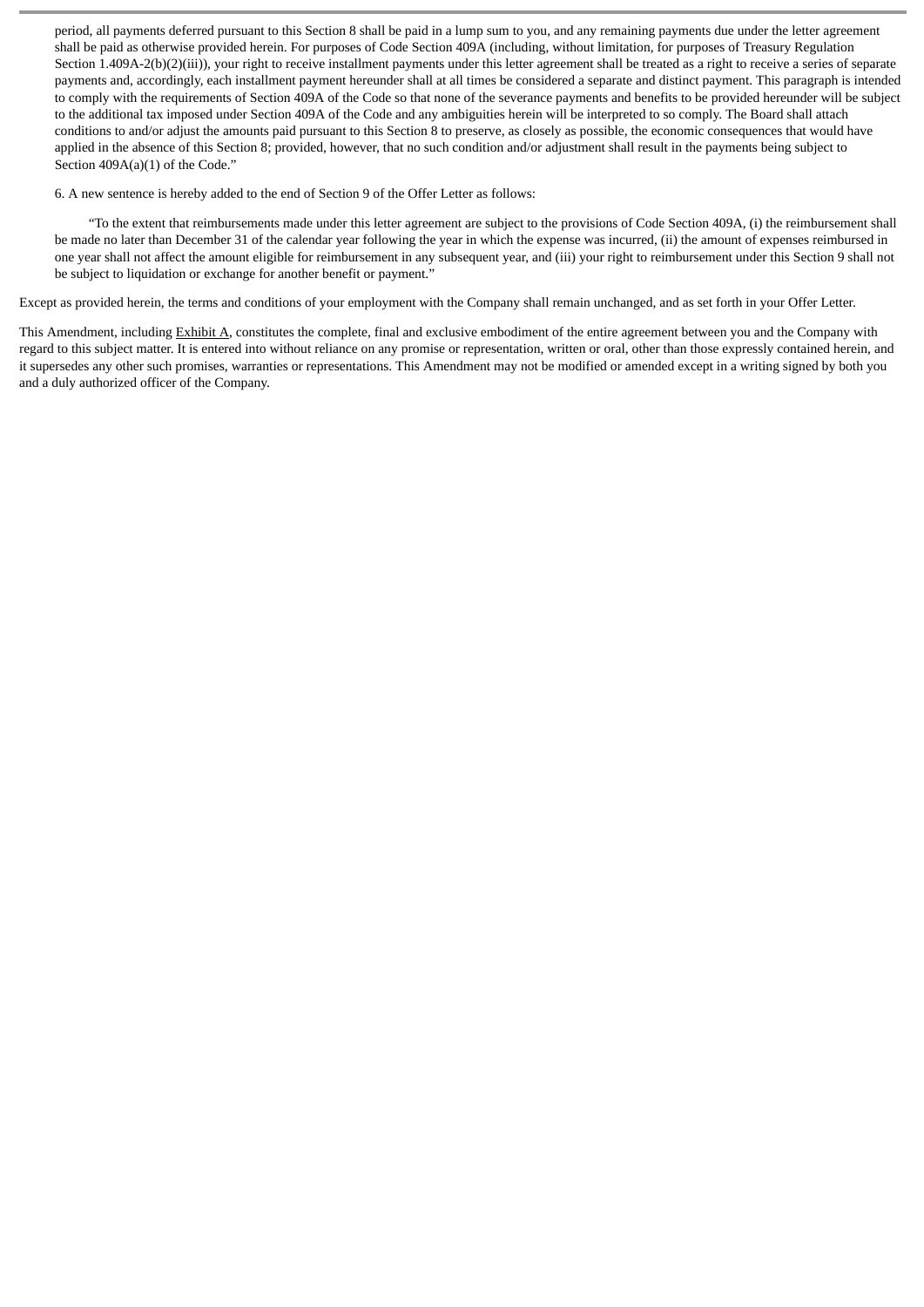If this Amendment is acceptable to you, please sign below and return the original to me.

Sincerely,

# **A.P. Pharma, Inc.**

By: /s/ Gregory Turnbull Name: Gregory Turnbull Title: CFO

**UNDERSTOOD AND AGREED TO:**

/s/ Ronald J. Prentki

Ronald J. Prentki

12-30-2008

Date

**Exhibit A: Offer Letter**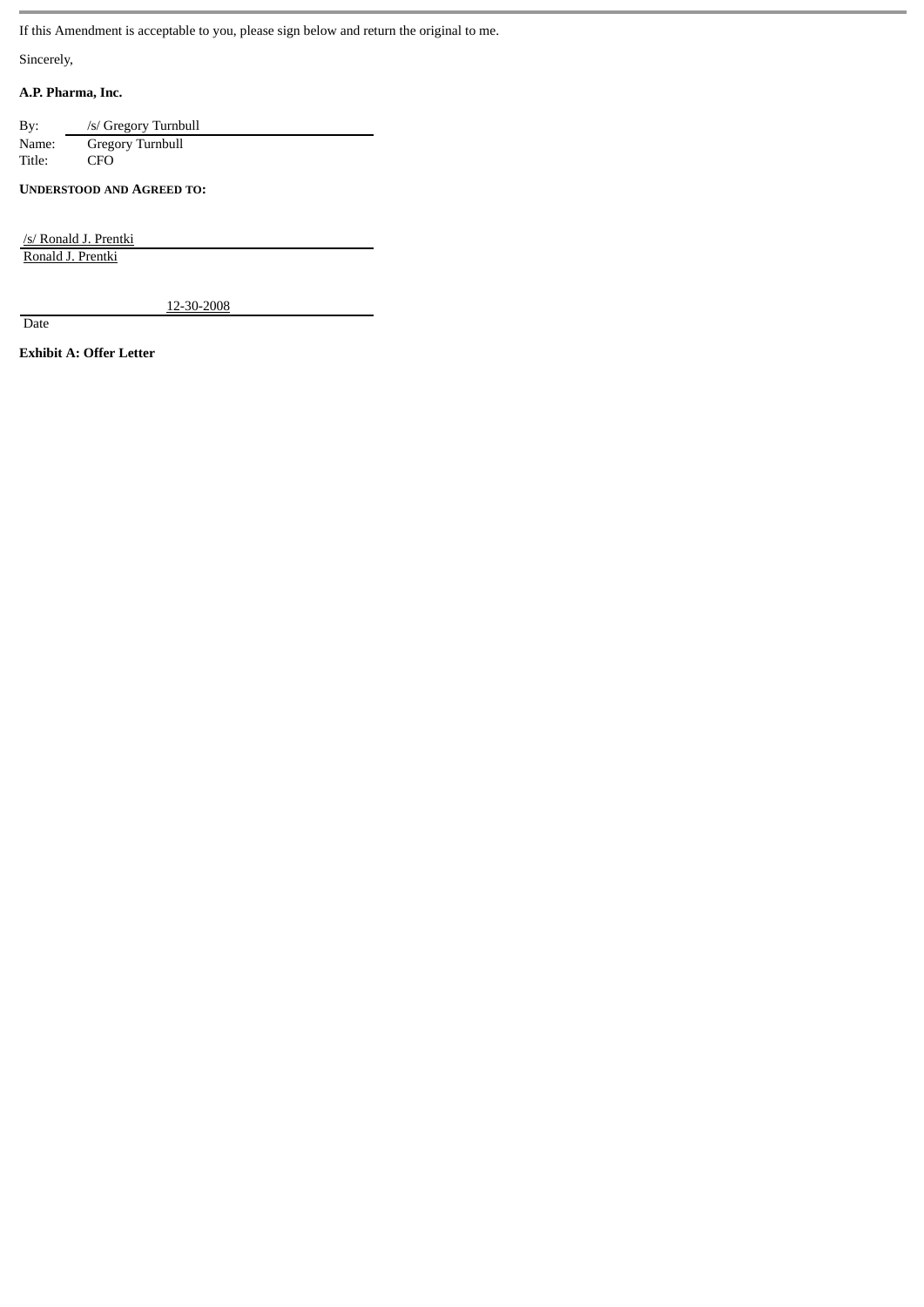**EXHIBIT A Offer Letter**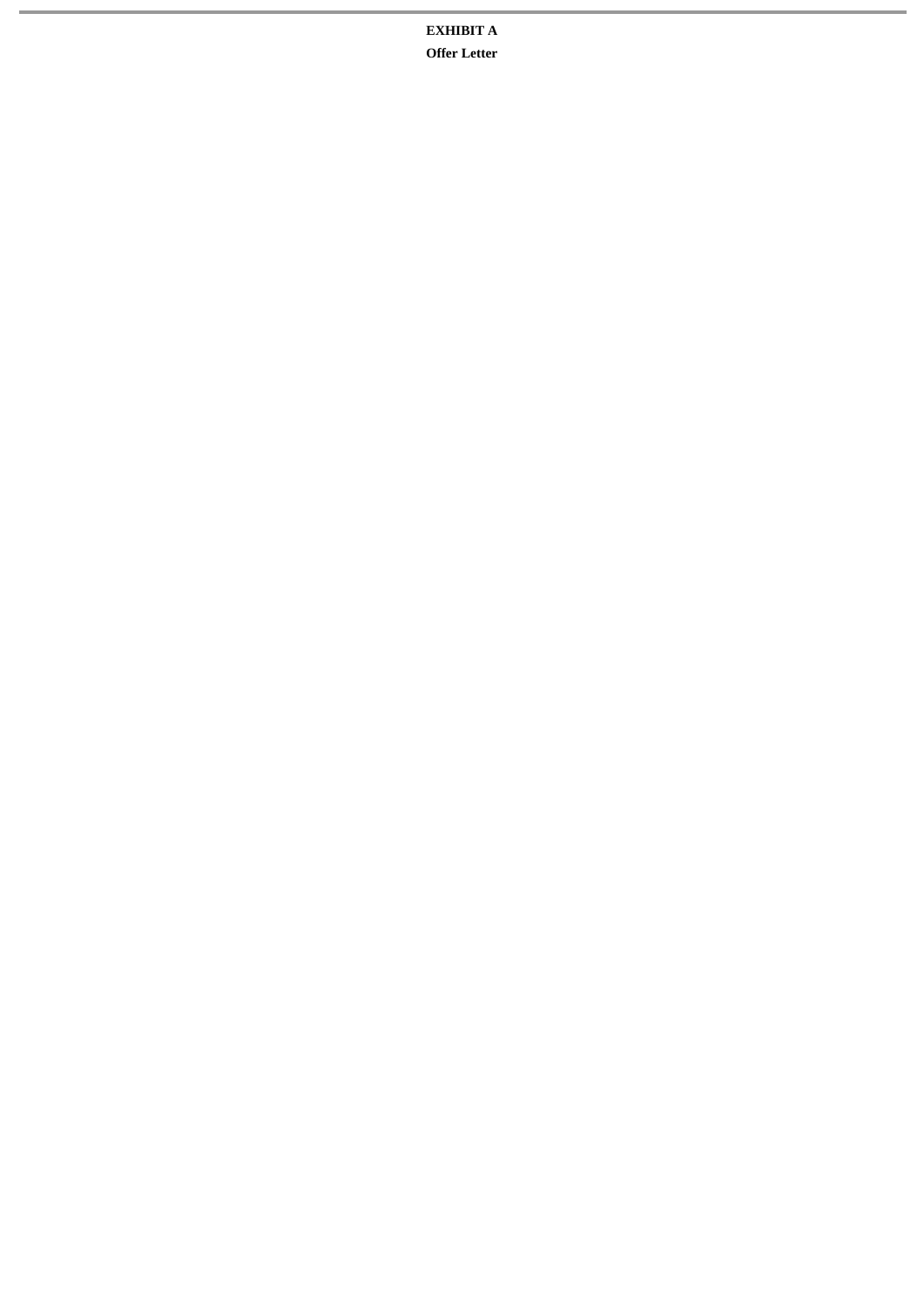### **A.P. PHARMA, INC.**

### **AMENDMENT NO. 1 TO MANAGEMENT RETENTION AGREEMENT**

This Amendment No. 1 (this "Amendment") to the Management Retention Agreement dated as of November 8, 2007 (the "Agreement") between A.P. Pharma, Inc., a Delaware corporation (the "Company"), and Dr. John Barr (the "Employee") is entered into as of December 23, 2008.

WHEREAS, the Company and the Employee have agreed to amend the Agreement to clarify certain existing provisions in light of final regulations issued under Section 409A of the Internal Revenue Code of 1986, as amended.

NOW, THEREFORE, the parties agree as follows:

1. Section 4 of the Agreement is hereby amended and restated as follows:

"(a) **Parachute Payments**. In the event that the severance and other benefits provided for in this Agreement to the Employee: (i) constitute "parachute payments" within the meaning of Section 280G of the Internal Revenue Code of 1986, as amended (the "Code"); and (ii) but for this Section, would be subject to the excise tax imposed by Section 4999 of the Code, then the Employee's severance benefits under Sections 2(a) and 2(b) shall be payable either:

# (i) in full; or

(ii) as to such lesser amount which would result in no portion of such severance benefits being subject to excise tax under Section 4999 of the Code, whichever of the foregoing amounts, taking into account the applicable federal, state and local income taxes and the excise tax imposed by Section 4999, results in the receipt by the Employee on an after-tax basis, of the greatest amount of severance benefits under Section 2(a) and 2(b), notwithstanding that all or some portion of such severance benefits may be taxable under Section 4999 of the Code. Any determination required under this Section 4 shall be made in writing by independent public accountants selected by the Company (the "Accountants"), whose determination shall be conclusive and binding upon the Employee and the Company for all purposes. For purposes of making the calculations required by this Section 4, the Accountants may make reasonable assumptions and approximations concerning applicable taxes and may rely on reasonable, good faith interpretations concerning the application of Section 280G and 4999 of the Code. The Company and the Employee shall furnish to the Accountants such information and documents as the Accountants may reasonably request in order to make a determination under this Section. The Company shall bear all costs the Accountants may reasonably incur in connection with any calculations contemplated by this Section 4. Any reduction in severance benefits required by this Section 4 shall occur in a manner necessary to provide the service provider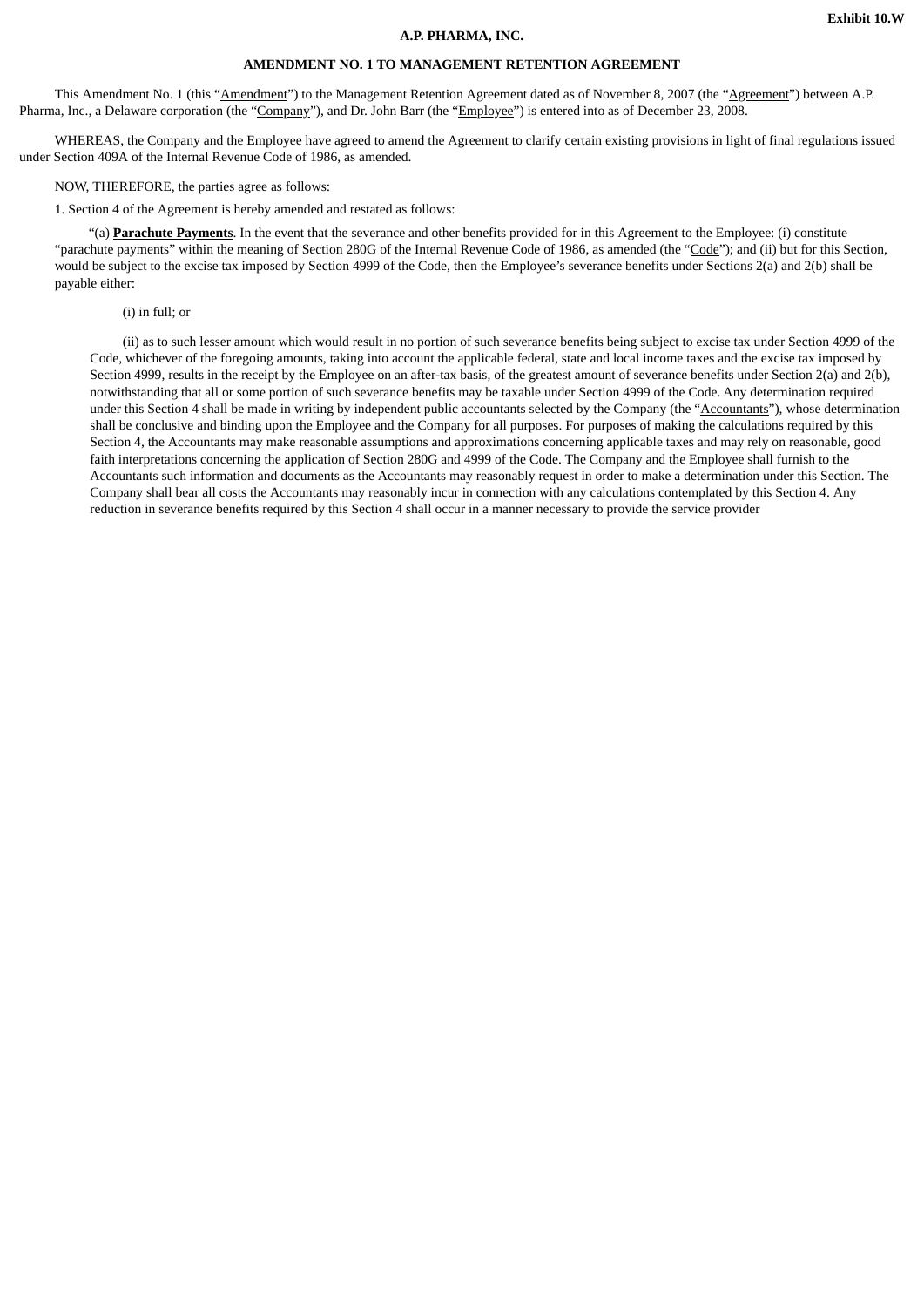with the greatest economic benefit. If more than one manner of reduction of severance benefits necessary to arrive at the Reduced Amount yields the greatest economic benefit to the service provider, the payments and benefits shall be reduced pro rata."

(b) **Release Prior to Receipt of Benefits**. Prior to the receipt of any benefits under this Agreement, Employee shall execute, and allow to become effective, a release of claims agreement (the "Release") not later than fifty (50) days following Employee's employment termination in the form provided by the Company. Such Release shall specifically relate to all of Employee's rights and claims in existence at the time of such execution and shall confirm Employee's obligations under the Company's standard form of proprietary information agreement. In no event will severance benefits be provided to Employee until the Release becomes effective. In the event severance payments are delayed because of the effective date of the Release, the Company will pay Employee the severance payments, that Employee would otherwise have received under Section 2(a) on or prior to the effective date of the Release, on the first regular payroll pay day following the effective date of the release, with the balance of the payments being paid as originally scheduled."

2. Section 5 of the Agreement is hereby amended and restated as follows:

"5. **Section 409A**. All severance payments to be made upon a termination of employment under this Agreement may be made only upon a "separation of service" within the meaning of Section 409A of the Code and the Department of Treasury regulations and other guidance promulgated thereunder. Notwithstanding any provision to the contrary in this Agreement, if Employee is deemed by the Company at the time of Employee's separation from service to be a "specified employee" for purposes of Code Section 409A(a)(2)(B)(i), to the extent delayed commencement of any portion of the benefits to which Employee is entitled under this Agreement is required in order to avoid a prohibited distribution under Code Section 409A(a)(2)(B)(i), such portion of Employee's benefits shall not be provided to Employee prior to the earlier of (i) the expiration of the six-month period measured from the date of Employee's "separation from service" with the Company or (ii) the date of Employee's death. Upon the first business day following the expiration of the applicable Code Section 409A(a)(2)(B)(i) period, all payments deferred pursuant to this Section 5 shall be paid in a lump sum to Employee, and any remaining payments due under the Agreement shall be paid as otherwise provided herein. For purposes of Code Section 409A (including, without limitation, for purposes of Treasury Regulation Section 1.409A-2(b)(2)(iii)), Employee's right to receive installment payments under this Agreement shall be treated as a right to receive a series of separate payments and, accordingly, each installment payment hereunder shall at all times be considered a separate and distinct payment. This paragraph is intended to comply with the requirements of Section 409A of the Code so that none of the severance payments and benefits to be provided hereunder will be subject to the additional tax imposed under Section 409A of the Code and any ambiguities herein will be interpreted to so comply. Employee and the Company agree to work together in good faith to consider amendments to this Agreement and to take such reasonable actions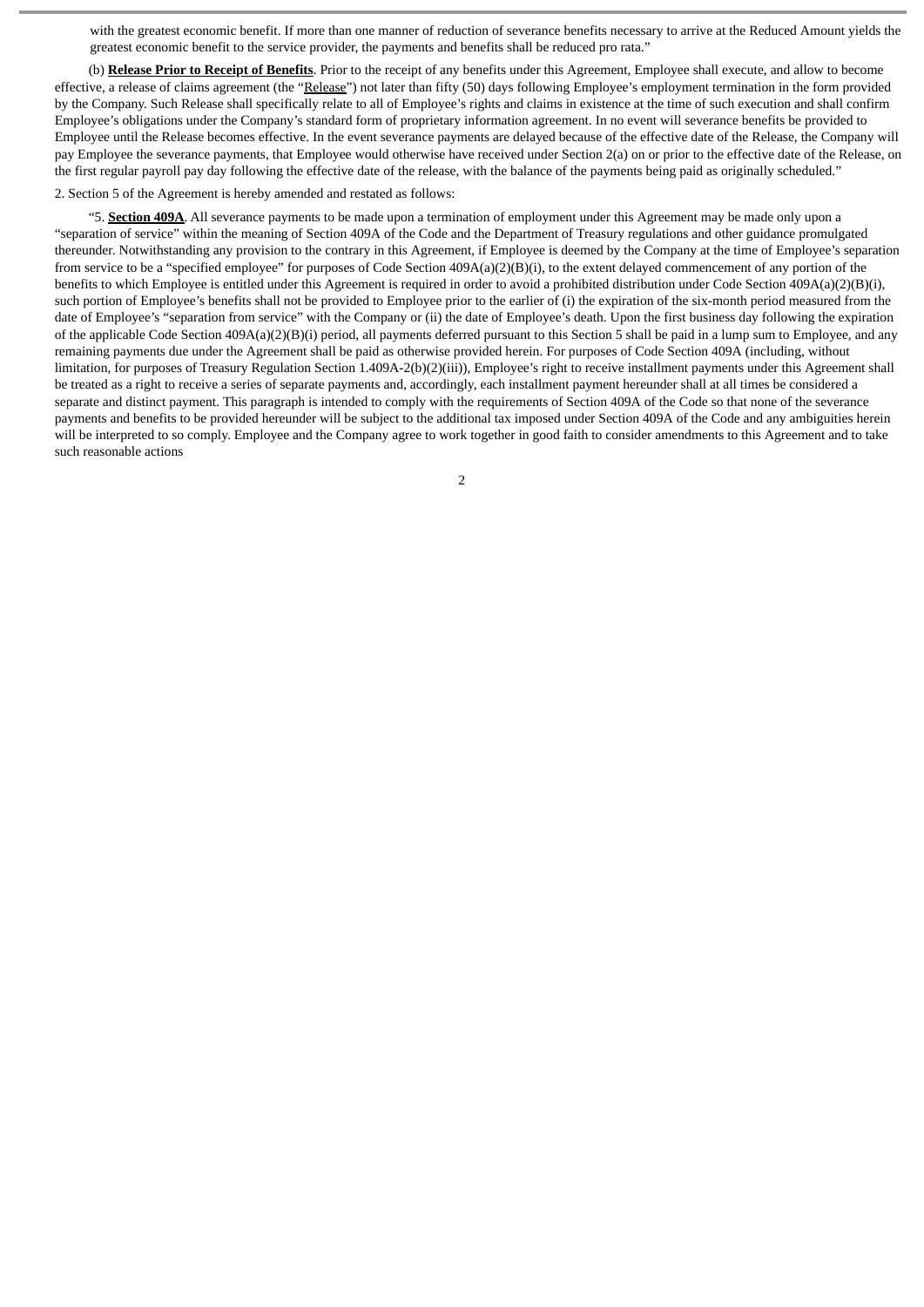which are necessary, appropriate or desirable to avoid imposition of any additional tax or income recognition prior to actual payment to Employee under Section 409A of the Code. Notwithstanding anything to the contrary contained herein, to the extent that any amendment to this Agreement with respect to the payment of any severance payments or benefits would constitute under Code Section 409A a delay in a payment or a change in the form of payment, then such amendment must be done in a manner that complies with Code Section 409A(a)(4)(C).

3. Capitalized terms not defined herein have the meanings set forth in the Agreement. Except as set forth herein, the terms of the Agreement remain in full force and effect.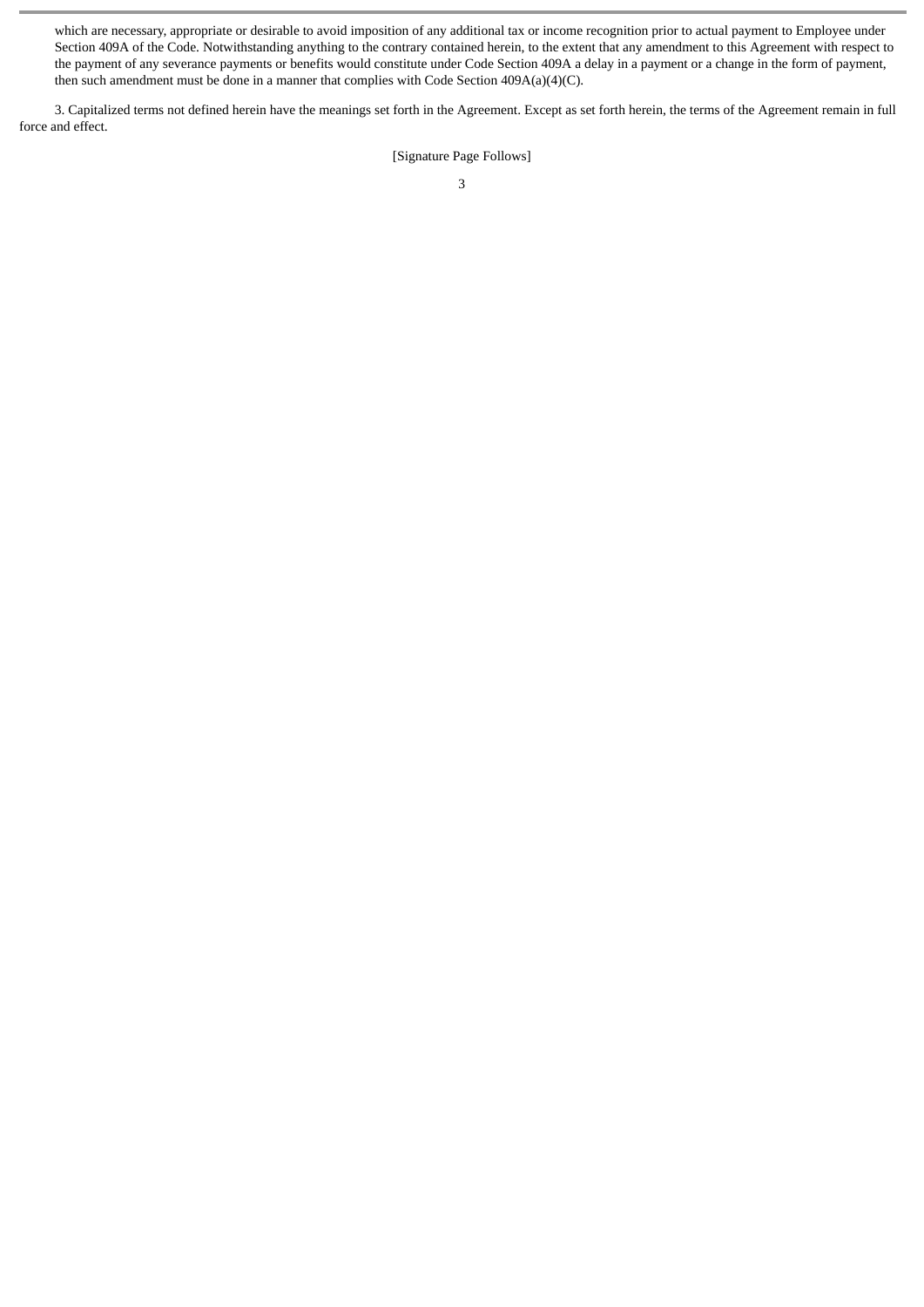IN WITNESS WHEREOF, the Company and Employee have executed this Amendment as of the date first above written.

# **A.P. PHARMA, INC. DR. JOHN BARR**

By: /s/ Gregory Turnbull By: /s/ John Barr Name: Gregory Turnbull Title: CFO

**"COMPANY" "EMPLOYEE"**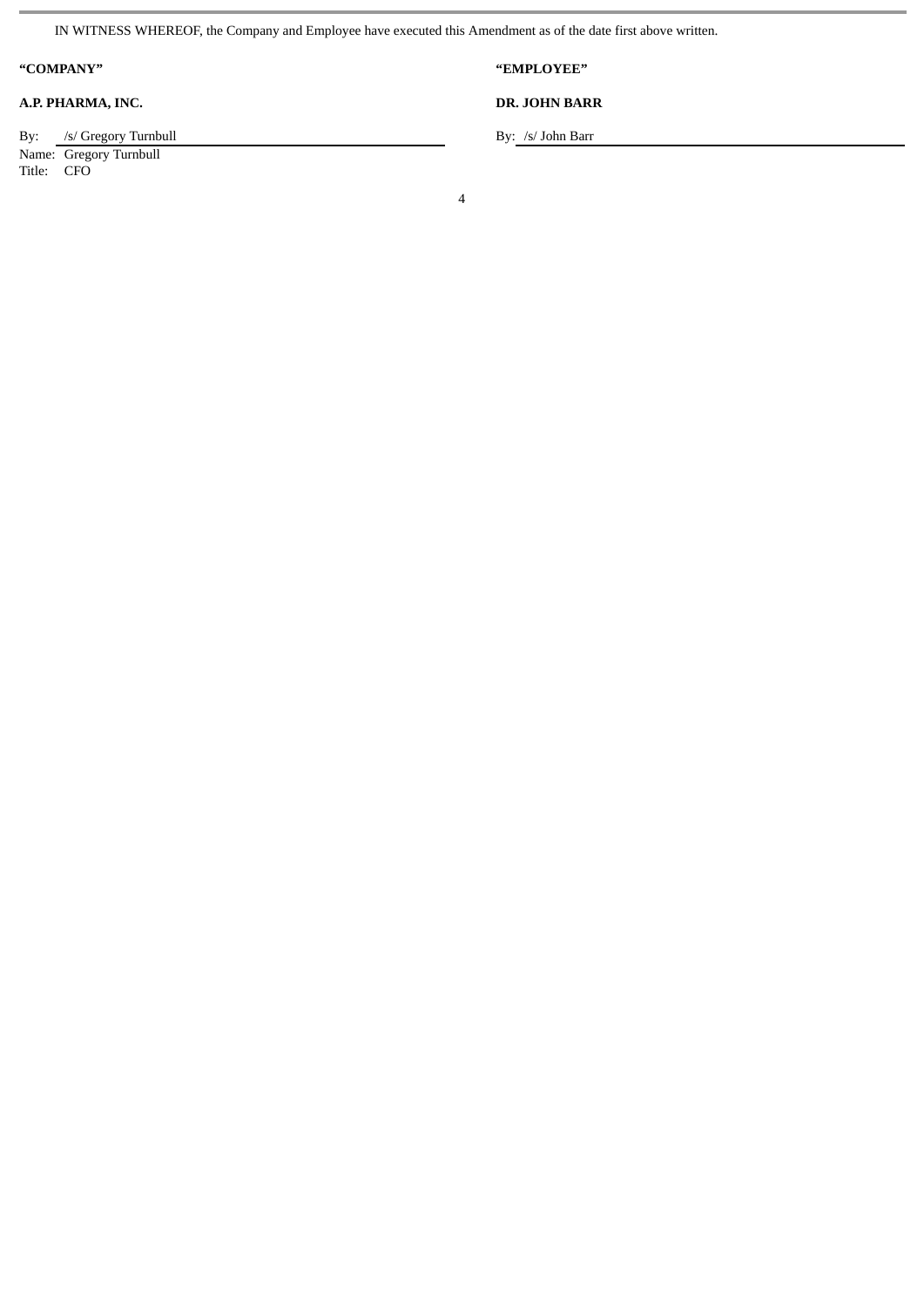February 5, 2009

Mr. John Whelan **[address]** 

Dear John:

It is with great pleasure that we extend an offer of employment with A.P. Pharma, Inc. for the position of Vice President, Finance and Chief Financial Officer of A.P. Pharma, Inc., reporting to the company's Chief Executive Officer. If you accept, your first day of employment will be subject to a mutually agreed upon start date.

You will receive, on a biweekly payment basis, an annual salary of \$300,000, with a commitment for a salary review no later than 12 months from your start date. You will participate in the company's annual management cash bonus program, with your target bonus set at 35% of your annual salary. You will be eligible to participate in all of the company's employee benefit plans and programs, and a summary of 2009 benefits accompanies this letter. Regarding vacation privileges, A.P. Pharma corporate officers do not have a formal fixed number of days per year, but are expected to exercise their judgment as to an appropriate and beneficial amount of vacation relative to the responsibilities of their position.

Regarding equity incentives, you will be granted options to purchase 350,000 shares of A.P. Pharma Common Stock upon the first date of your active employment. Vesting will be over four years, with 25% cliff vesting at the end of the first year, and then the remaining 75% vesting monthly over the final three years. The option grant will consist of incentive stock options to the maximum extent possible under applicable regulations, with the remainder being nonstatutory stock options.

A proposed Management Retention Agreement also accompanies this letter. This agreement contains certain standard terms and conditions of such agreements between public companies and their Chief Financial Officers, and severance conditions including:

- For termination not-for-cause or resignation for "good reason", severance payments amounting to 12 months of base salary and average historical bonus, and 12 months of accelerated forward vesting of unvested equity incentives at time of termination
- For termination not-for-cause or resignation for "good reason" in connection with or within 12 months of a Change of Control, severance payments amounting to 12 months of base salary and average historical bonus, and 100% vesting of unvested equity incentives at time of termination

We will separately provide you with copies of our At Will Statement, Confidential Disclosure Agreement, Conflicts of Interest Agreement, and a list of acceptable documents needed to complete an Employment Verification Form I-9 (which will be completed on your first day of employment). All of these forms need to be completed prior to initiating active employment.

This offer will expire as of the close of business on Thursday, February 12, 2009. If you decide to accept this offer, please scan and email the signed offer letter to my attention at rprentki@appharma.com, with a copy to Greg Turnbull at gturnbull@appharma.com.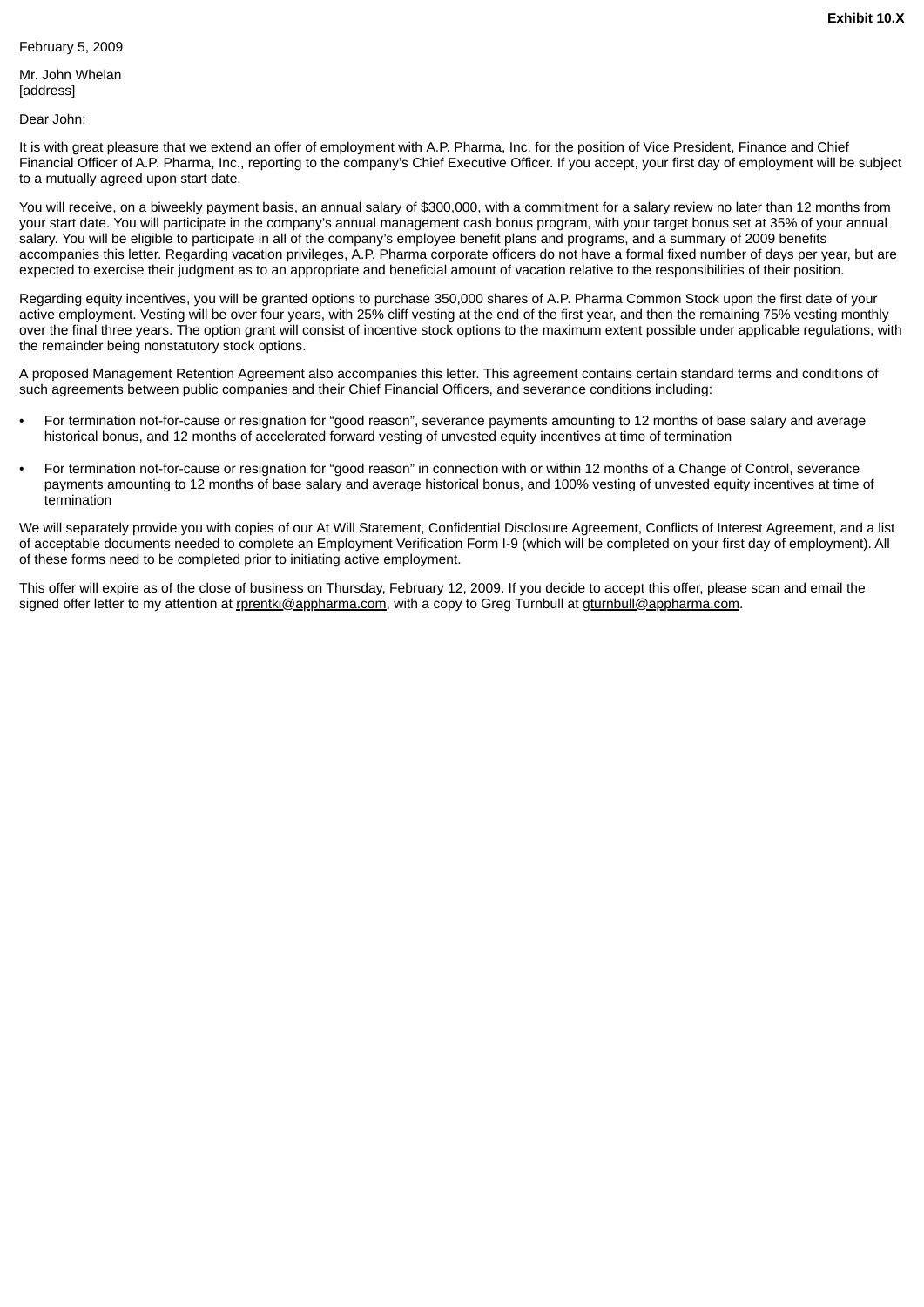We truly look forward to having you join A.P. Pharma. If you have any questions regarding any of the information above, please feel free to call me or Greg Turnbull.

Sincerely,

/s/ Ronald J. Prentki Ronald J. Prentki President & Chief Executive Officer

Accepted: /s/ John B. Whelan Date: February, 9, 2009 Signature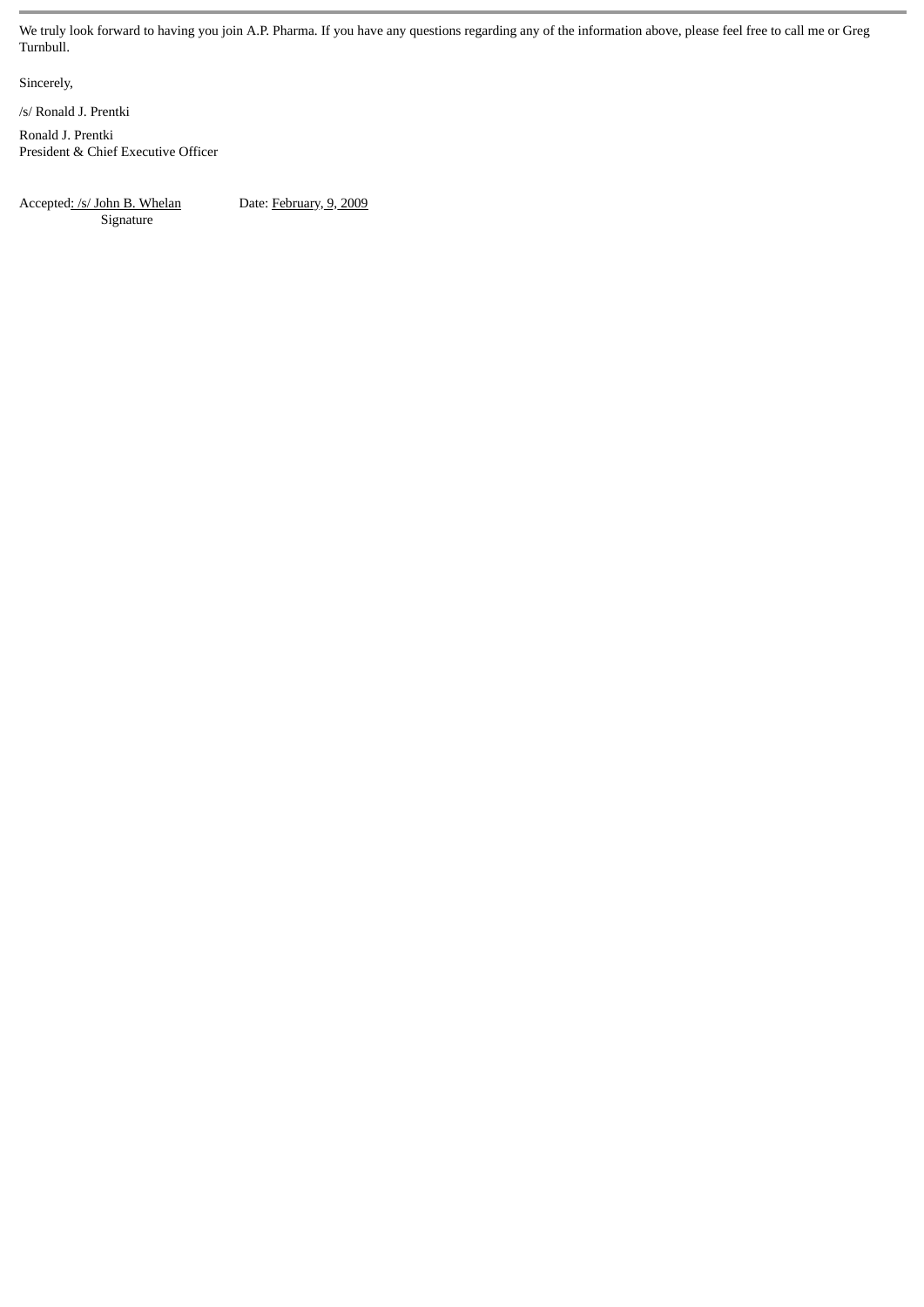# **CONSENT OF INDEPENDENT REGISTERED PUBLIC ACCOUNTING FIRM**

We consent to the incorporation by reference in the Registration Statements on Form S-3 (Nos. 033-88972, 333-00759, 333-04257, and 333- 115163) and the Registration Statements on Form S-8 (Nos. 333-06841, 333-35151, 333-60585, 333-90428, 333-118546, 333-127574, 333- 137954, 333-148660, 333-152862), pertaining to the 1992 Stock Plan, the 1997 Employee Stock Purchase Plan, the 1992 Stock Plan, the 2002 Equity Incentive Plan and Non-Qualified Stock Option Plan, the 2002 Equity Incentive Plan and 1997 Employee Stock Purchase Plan, and the 2007 Equity Incentive Plan and 1997 Employee Stock Purchase Plan, of our report dated March 27, 2009, with respect to the financial statements and schedule of A.P. Pharma, Inc. included in this Annual Report on Form 10-K for the year ended December 31, 2008.

/s/ ODENBERG, ULLAKKO, MURANISHI & CO. LLP

San Francisco, California March 27, 2009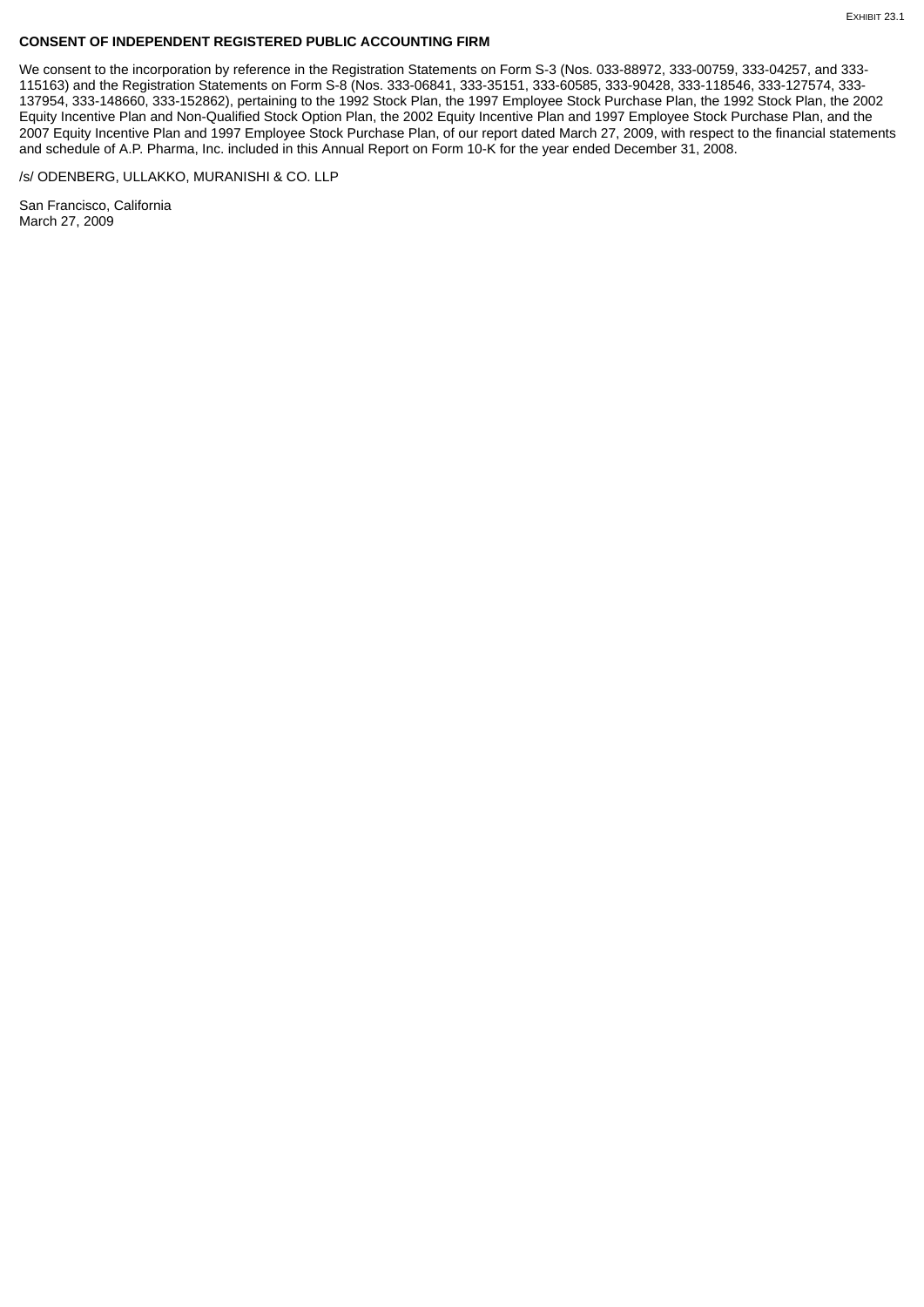### EXHIBIT 31.1

### **CERTIFICATIONS**

I, Ronald Prentki, certify that:

- 1. I have reviewed this annual report on Form 10-K of A.P. Pharma, Inc. (the "registrant") ;
- 2. Based on my knowledge, this report does not contain any untrue statement of a material fact or omit to state a material fact necessary to make the statements made, in light of the circumstances under which such statements were made, not misleading with respect to the period covered by this report;
- 3. Based on my knowledge, the financial statements, and other financial information included in this report, fairly present in all material respects the financial condition, results of operations and cash flows of the registrant as of, and for, the periods presented in this report;
- 4. The registrant's other certifying officer and I are responsible for establishing and maintaining disclosure controls and procedures (as defined in Exchange Act Rules 13a-15(e) and 15d-15(e)) and internal control over financial reporting (as defined in Exchange Act Rules 13a-15(f) and 15d-15(f)for the registrant and have:
	- a) Designed such disclosure controls and procedures, or caused such disclosure controls and procedures to be designed under my supervision, to ensure that material information relating to the registrant, including its consolidated subsidiaries, is made known to us by others within those entities, particularly during the period in which this report is being prepared;
	- b) Designed such internal control over financial reporting, or caused such internal control over financial reporting to be designed under my supervision to provide reasonable assurance regarding the reliability of financial reporting and the preparation of financial statements for external purposes in accordance with generally accepted accounting principles;
	- c) Evaluated the effectiveness of the registrant's disclosure controls and procedures and presented in this report our conclusions about the effectiveness of the disclosure controls and procedures, as of the end of the period covered by this report based on such evaluation; and
	- d) Disclosed in this report any change in the registrant's internal control over financial reporting that occurred during the registrant's most recent fiscal quarter (the registrant's fourth fiscal quarter in the case of an annual report) that has materially affected, or is reasonable likely to materially affect, the registrant's internal control over financial reporting; and
- 5. The registrant's other certifying officer and I have disclosed, based on our most recent evaluation of internal control over financial reporting, to the registrant's auditors and the audit committee of registrant's board of directors (or persons performing the equivalent functions):
	- a) All significant deficiencies and material weaknesses in the design or operation of internal control over financial reporting which are reasonable likely to adversely affect the registrant's ability to record, process, summarize and report financial information; and
	- b) Any fraud, whether or not material, that involves management or other employees who have a significant role in the registrant's internal control over financial reporting.

Date: March 30, 2009

/s/ Ronald Prentki Ronald Prentki President and Chief Executive Officer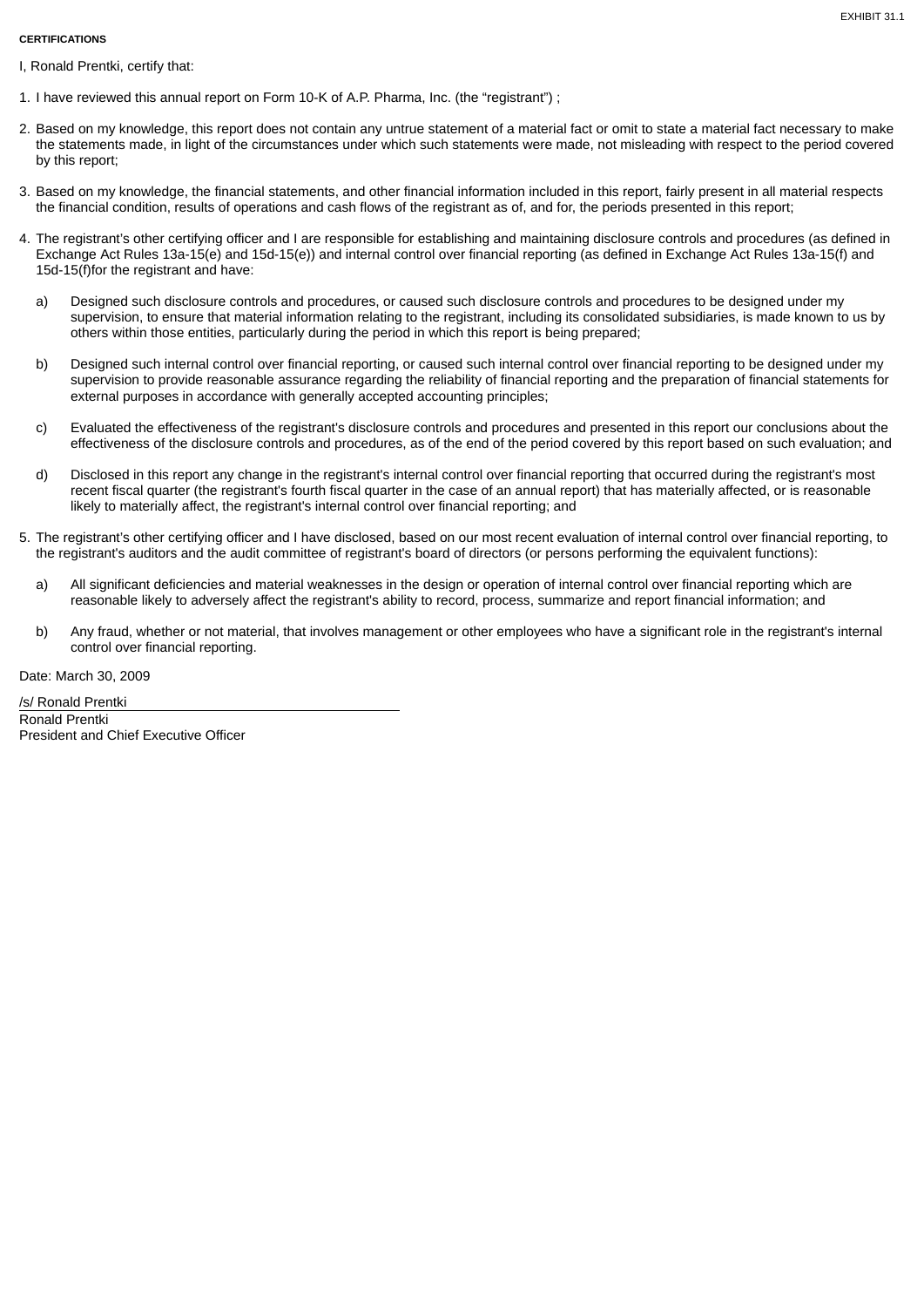### EXHIBIT 31.2

### **CERTIFICATIONS**

I, John Whelan, certify that:

- 1. I have reviewed this annual report on Form 10-K of A.P. Pharma, Inc. (the "registrant") ;
- 2. Based on my knowledge, this report does not contain any untrue statement of a material fact or omit to state a material fact necessary to make the statements made, in light of the circumstances under which such statements were made, not misleading with respect to the period covered by this report;
- 3. Based on my knowledge, the financial statements, and other financial information included in this report, fairly present in all material respects the financial condition, results of operations and cash flows of the registrant as of, and for, the periods presented in this report;
- 4. The registrant's other certifying officer and I are responsible for establishing and maintaining disclosure controls and procedures (as defined in Exchange Act Rules 13a-15(e) and 15d-15(e)) and internal control over financial reporting (as defined in Exchange Act Rules 13a-15(f) and 15d-15(f) for the registrant and have:
	- a) Designed such disclosure controls and procedures, or caused such disclosure controls and procedures to be designed under my supervision, to ensure that material information relating to the registrant, including its consolidated subsidiaries, is made known to us by others within those entities, particularly during the period in which this report is being prepared;
	- b) Designed such internal control over financial reporting, or caused such internal control over financial reporting to be designed under my supervision to provide reasonable assurance regarding the reliability of financial reporting and the preparation of financial statements for external purposes in accordance with generally accepted accounting principles:
	- c) Evaluated the effectiveness of the registrant's disclosure controls and procedures and presented in this report our conclusions about the effectiveness of the disclosure controls and procedures, as of the end of the period covered by this report based on such evaluation; and
	- d) Disclosed in this report any change in the registrant's internal control over financial reporting that occurred during the registrant's most recent fiscal quarter (the registrant's fourth fiscal quarter in the case of an annual report) that has materially affected, or is reasonable likely to materially affect, the registrant's internal control over financial reporting; and
- 5. The registrant's other certifying officer and I have disclosed, based on our most recent evaluation of internal control over financial reporting, to the registrant's auditors and the audit committee of registrant's board of directors (or persons performing the equivalent functions):
	- a) All significant deficiencies and material weaknesses in the design or operation of internal control over financial reporting which are reasonable likely to adversely affect the registrant's ability to record, process, summarize and report financial information; and
	- b) Any fraud, whether or not material, that involves management or other employees who have a significant role in the registrant's internal control over financial reporting.

Date: March 30, 2009

/s/ John Whelan John Whelan Chief Financial Officer